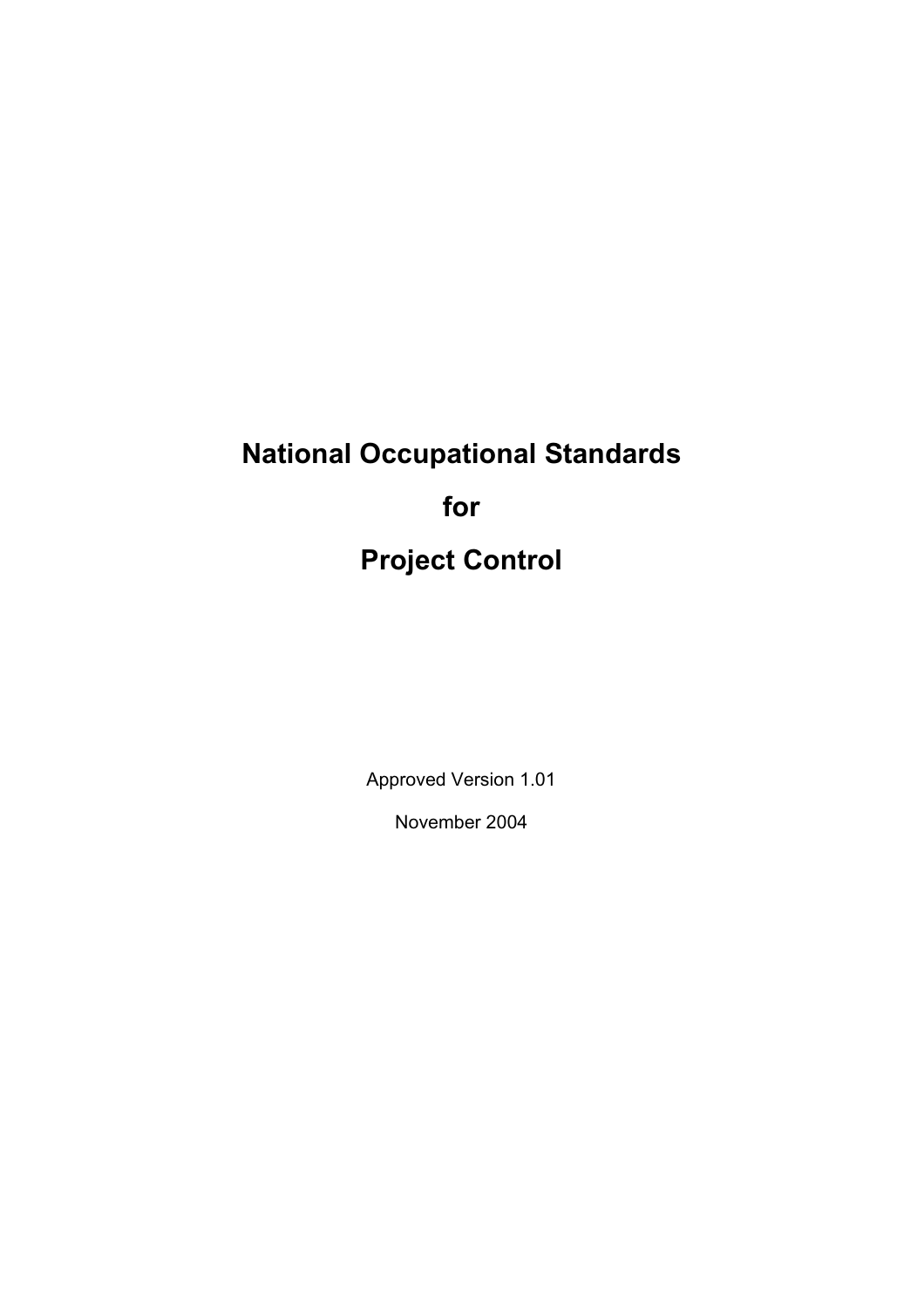## National Occupational Standards for Project Control

### **Contents**

### **Page**

| <b>Section 1 - Introduction</b>                                                                                                            | 1                                  |
|--------------------------------------------------------------------------------------------------------------------------------------------|------------------------------------|
| Background<br>Structure and Content of the Project Control Standards<br>Acknowledgements<br><b>Using Occupational Standards</b><br>Comment | 1<br>1<br>2<br>$\overline{2}$<br>3 |
| <b>Section 2 – Units of Competence</b>                                                                                                     | 4                                  |
| <b>List of Units</b><br>Units of Competence                                                                                                | 5<br>6                             |
| <b>Section 3 – Qualification Structures</b>                                                                                                | 94                                 |
| Section 4 – Assessment Strategy for<br><b>Project Control NVQs/SVQs</b>                                                                    | 98                                 |
| Section 5 – Signposting of Key and Core Skills                                                                                             |                                    |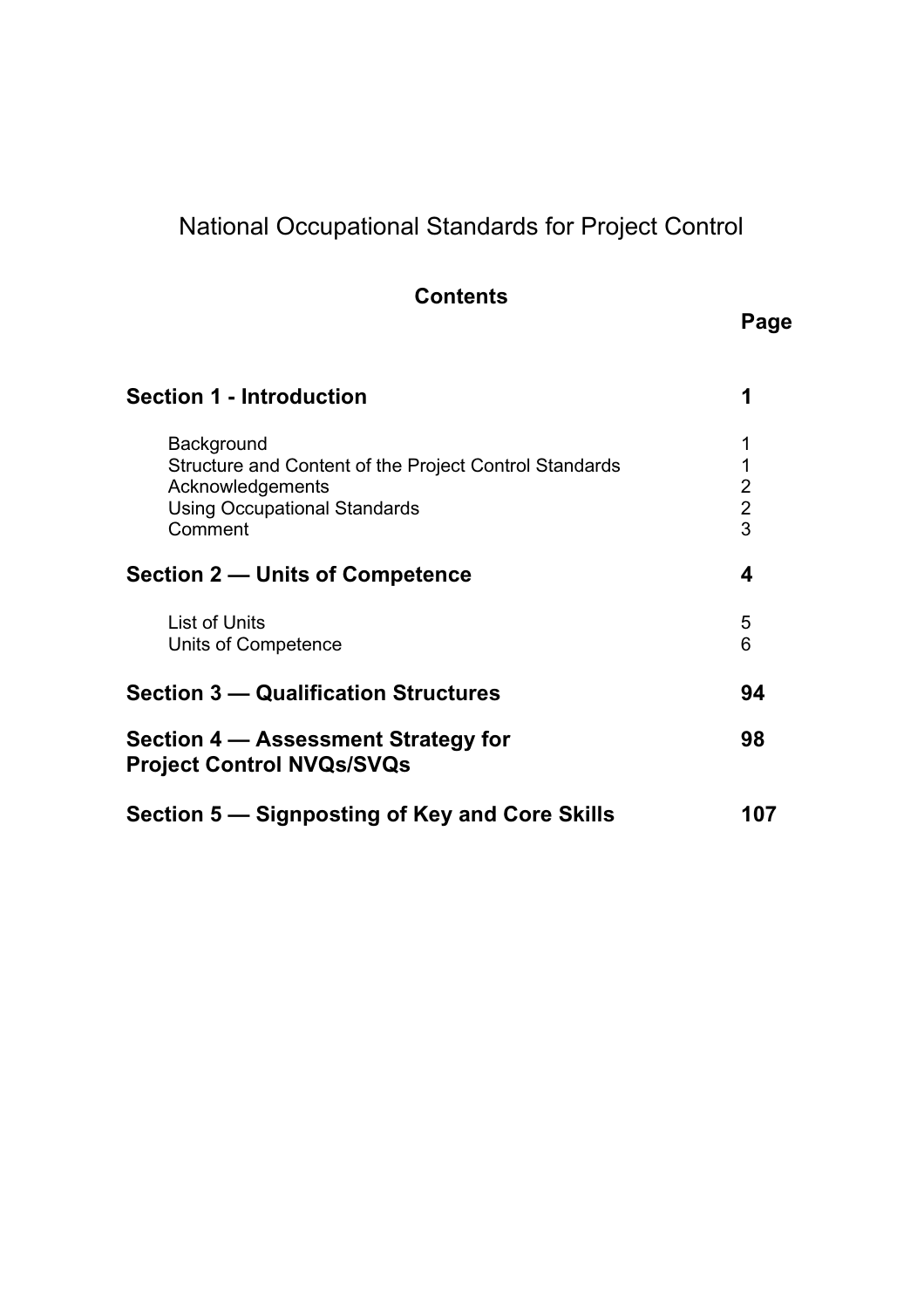### **Section 1 - Introduction**

### <span id="page-2-0"></span>**Background**

National Occupational Standards in Project Control were first produced by the Engineering Industry Standing Conferences in 1996. National and Scottish Vocational Qualifications based upon these Standards were accredited shortly afterwards.

In December 2003, the Regulatory Authorities commissioned a project to review and revise the Standards. A project Working Group was established under the chairmanship of the ECITB Project Manager. Membership of the Working Group included expert Project Control practitioners representing a wide range of businesses, professional bodies and business associations. The emerging Standards received widespread endorsement and were approved by the Regulatory Authorities in November 2004.

### **Structure and Content of the Project Management Standards**

The Standards have been written as 51 separate and self contained units of competence, each relating to a distinct functional area. Between them they cover the full spectrum of project control functions.

The Standards are supported by:

- i) Qualification Structures.
- ii) an Assessment Strategy, agreed with Awarding Bodies that have expressed the intention to offer National and Scottish Vocational Qualifications (N/SVQs) based upon them.
- iii) indications of where evidence relating to the Units is likely to contribute as evidence towards Key or Core Skill Units.

Full advantage has been taken of opportunities to present the Standards in a structure and language that that overcomes issues encountered by users and identified in the Beaumont Report on N/SVQs published in 1995.

The Units of Competence contain four main components:

- i) A Unit Commentary which defines the context of the unit.<br>ii) Statements of Competent Performance required by the U
- Statements of Competent Performance required by the Unit, headed You must be able to .
- iii) A listing of the scope of key words or phrases used within the Statements of Competent Performance, i.e. an explanatory amplification of the meaning of the key words or phrases as required by the Unit.
- iv) A listing of specific knowledge required by the Unit.

A balance has been sought in the definition of the above items to allow for interpretation in accordance with project context and business environment.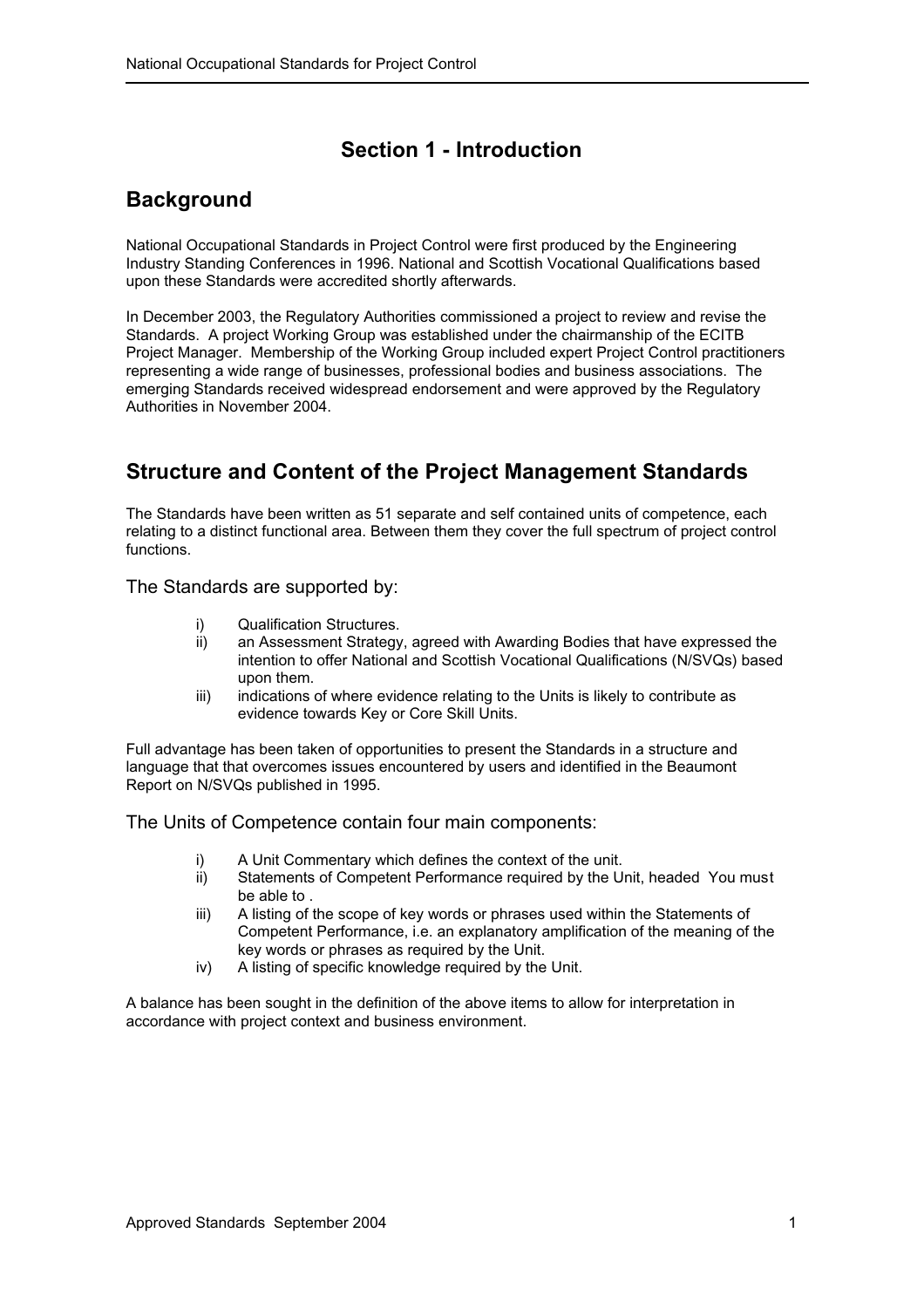### <span id="page-3-0"></span>**Acknowledgements**

The project drew upon the knowledge and expertise of employees representing wide ranging organisations, professional institutions and other interested bodies. Thanks must go to all employers for allowing the staff concerned to participate and give freely their time, expertise and considered views. Thanks must equally go to the participating individuals for their dedicated efforts towards securing the best possible end result.

The contributions of Richard Dodd, the project manager, Tim Feest, the project secretary, and Howard Malleson, the project consultant and technical moderator, are particularly acknowledged.

Special gratitude is due to the Projects and Standards Approval Group of the Regulatory Authorities for authorising the project and providing the funding, and to the essential support and guidance provided throughout by their officers.

#### Members of the Project Working Group

| Sue Beavil<br><b>Paul Clewes</b><br><b>Richard Dodd</b><br>Tim Feest<br><b>Phil Gamble</b><br>Des Hendrick<br>Nigel Hibberd<br><b>Steve Hunt</b><br><b>Howard Malleson</b><br><b>Nick Martin</b><br><b>Bernard Peters</b><br>Richard Plumb | Association for Project Management<br><b>British Energy</b><br><b>ECITB</b><br>OSCEng<br>Amec<br>Ove Arup<br><b>BNFL</b><br>Parsons<br><b>Prest Consulting</b><br>CBI John Brown<br>Rolls Royce<br><b>ACostE</b> |
|--------------------------------------------------------------------------------------------------------------------------------------------------------------------------------------------------------------------------------------------|------------------------------------------------------------------------------------------------------------------------------------------------------------------------------------------------------------------|
| <b>Observers</b>                                                                                                                                                                                                                           |                                                                                                                                                                                                                  |
| .                                                                                                                                                                                                                                          | $\sim$ $\sim$ $\sim$ $\sim$ $\sim$ $\sim$ $\sim$                                                                                                                                                                 |

Nick Juba Qualifications and Curriculum Authority Hilary Rutherford Scottish Qualifications Authority

### **Using Occupational Standards**

The Qualifications and Curriculum Authority has defined competence as The ability to perform to standards required in employment across a range of circumstances and to meet changing needs . Occupational Standards provide a means of measuring competence in the workplace.

The Standards thus provide natural basis for the development of National and Scottish Vocational Qualifications in Project Control, and it is the role of Awarding Bodies to take this process forward.

The Standards have a wide variety of other purposes, at both the corporate and the individual level, however, the more significant of which are indicated below. (Ref Towards a Competent Workforce by Bob Mansfield and Lindsay Mitchell, published in the UK by Gower)

#### Recruitment and Selection

Preparing recruitment specifications and job advertisements Identifying components of jobs: present and future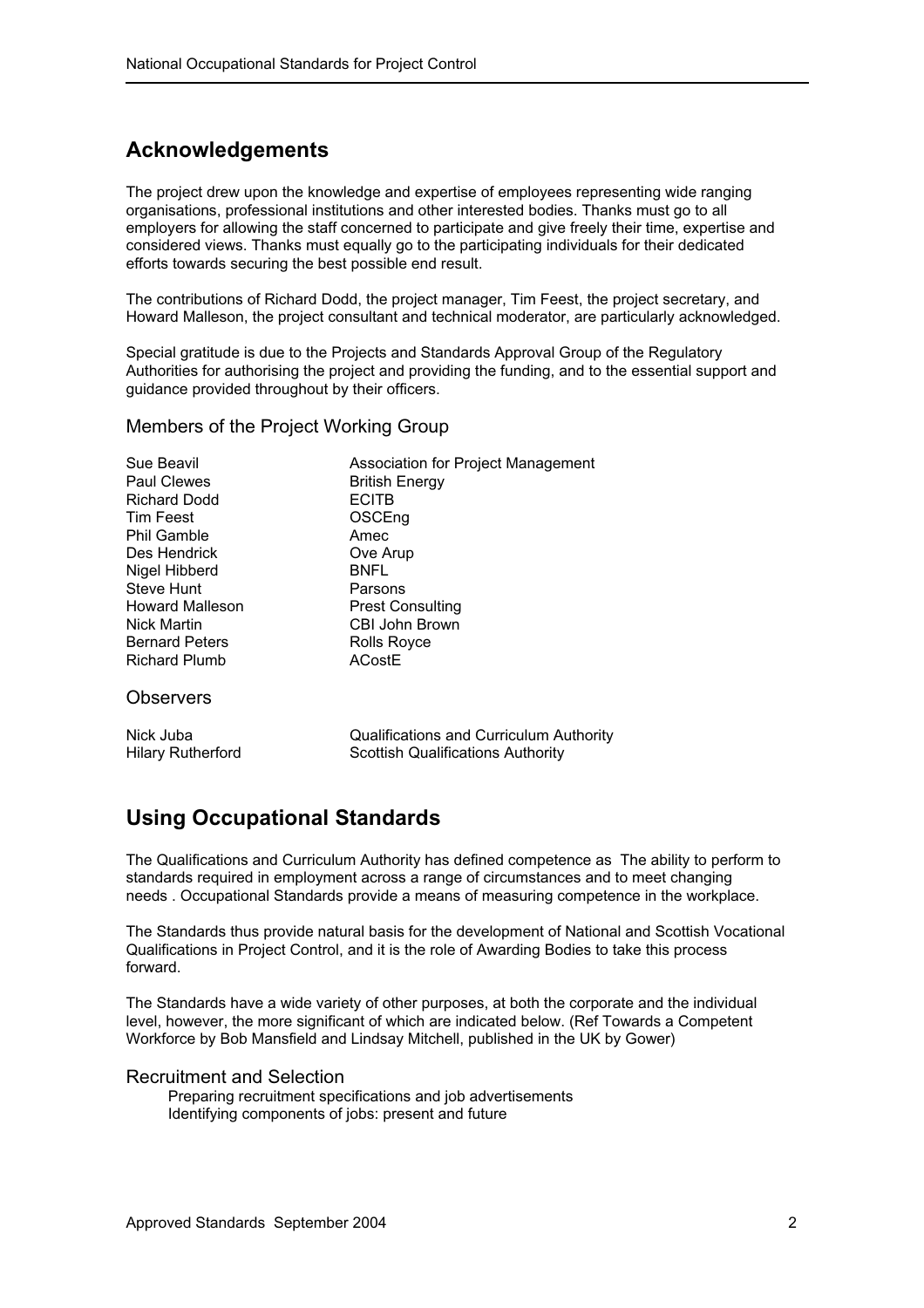<span id="page-4-0"></span>

| Job Design and evaluation<br>Producing the job specification and description<br>Monitoring roles and responsibilities<br>Establishing criteria for payment and reward systems                                                                                                                      |
|----------------------------------------------------------------------------------------------------------------------------------------------------------------------------------------------------------------------------------------------------------------------------------------------------|
| Training and development programmes<br>Identifying and specifying organisational needs<br>Recognising individual achievements<br>Identifying training and development needs: Continuous Professional Development<br>Strategic planning of organisational requirements                              |
| Development of education and training programmes<br>Curriculum design and development<br>Relating skills-based learning to workplace requirements<br>Developing specific learning objectives<br>Developing the knowledge content for educational and training courses.<br>Design of qualifications |
| Career guidance and development<br>Auditing skills required and needed<br>Recognition of competences achieved<br>Identifying career progression opportunities                                                                                                                                      |
| Professional requirements<br>Linking Standards to the requirements of professional Institutions (e.g. APM)                                                                                                                                                                                         |

### **Comment**

Observations and comment for future consideration may be directed to:

ECITB Blue Court 1 Church Lane Kings Langley Herts. WD4 8JP

Tel: 01923 260000 Fax: 01923 270969 E-mail: Richarddodd@ecitb.org.uk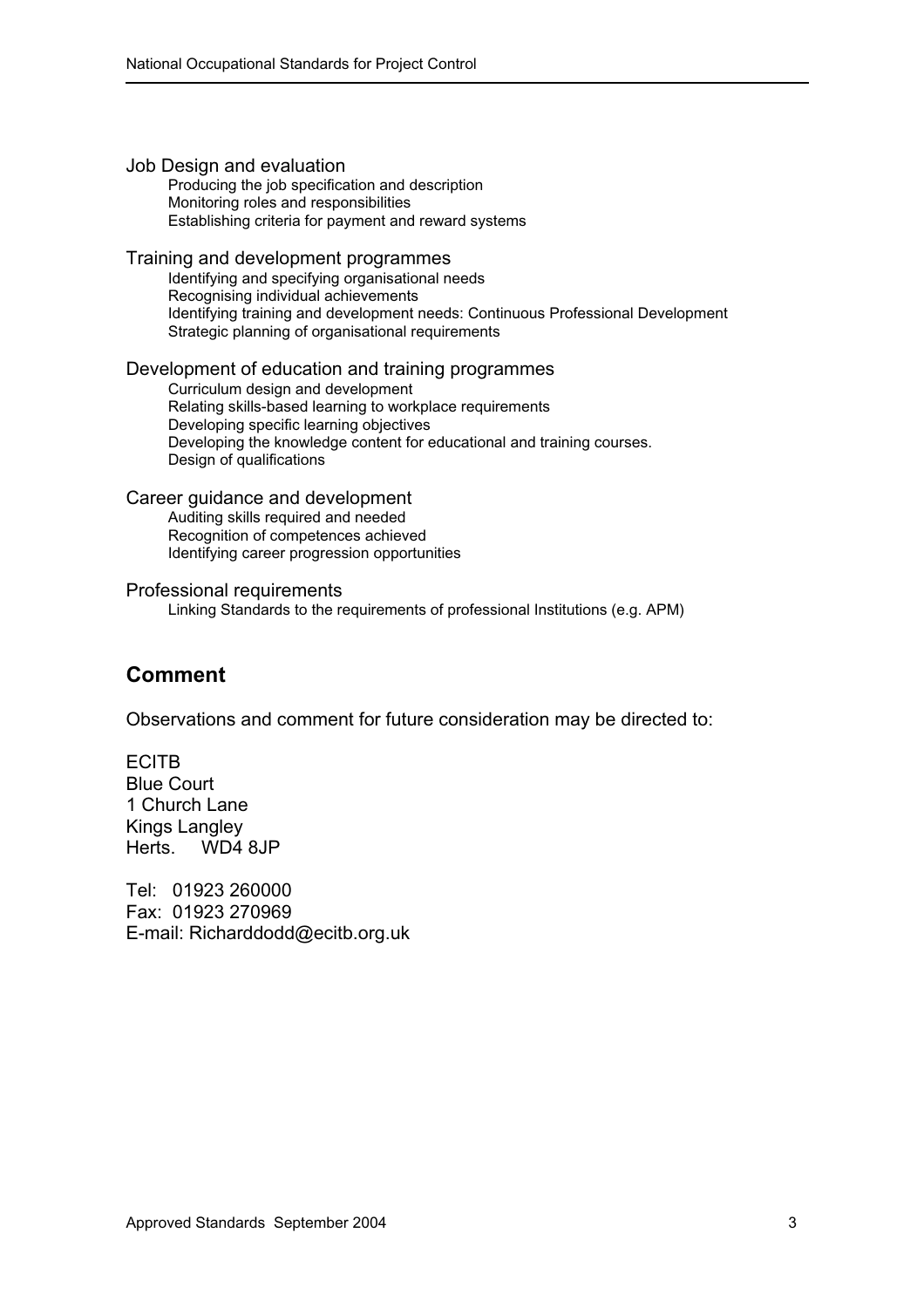## <span id="page-5-0"></span>**List of Project Control Units**

## **and**

## **Standards**

Approved Version

September 2004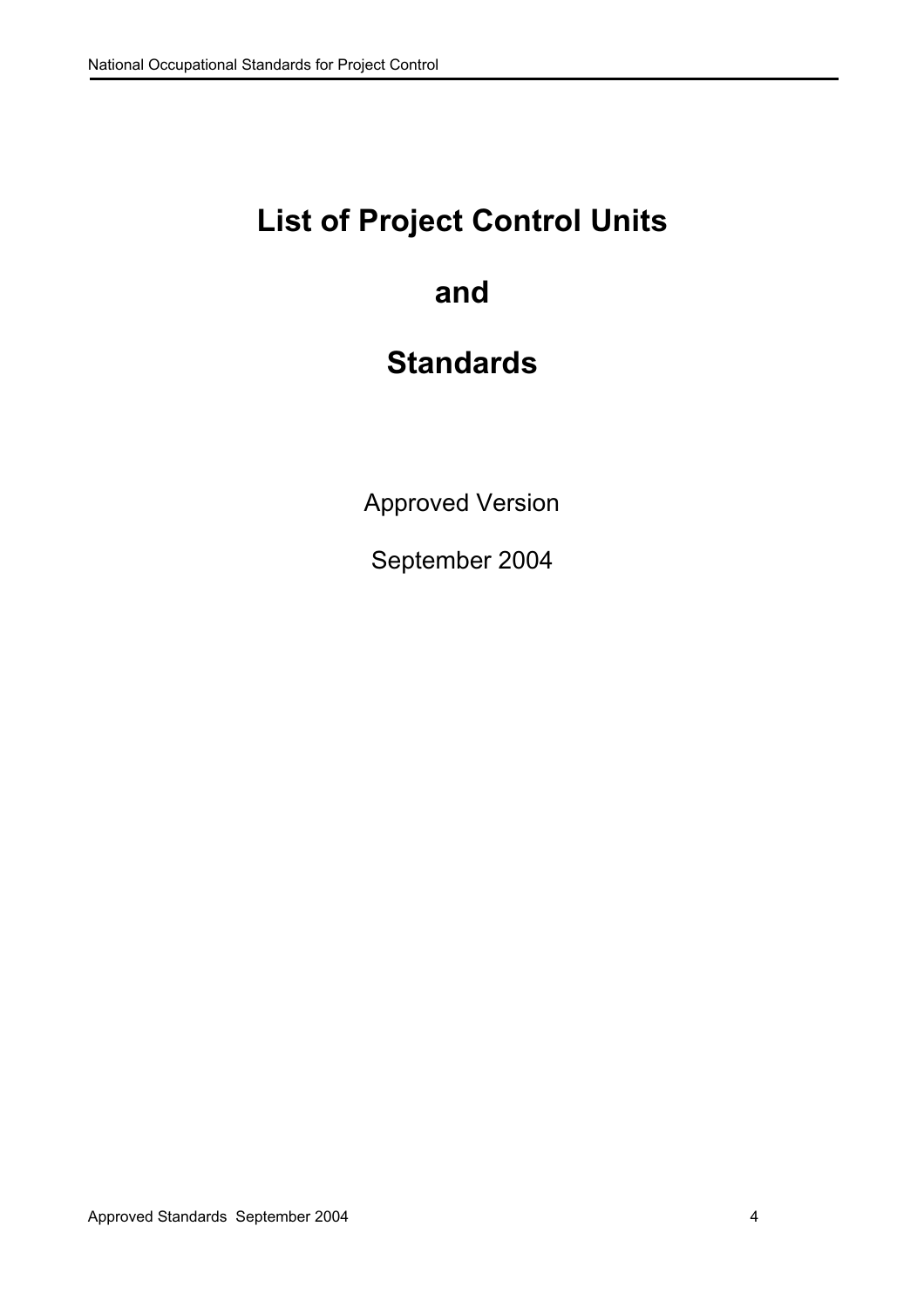### **List Of Units**

- <span id="page-6-0"></span>**Using Technical Skills**<br>PC1 Oversee the application of [PC1 Oversee the application of information technology \(IT\) to project control](#page-7-0)
- [PC2 Apply information technology \(IT\) to project control](#page-9-0)<br>PC3 Identify risks and evaluate options for their control
- [PC3 Identify risks and evaluate options for their control](#page-11-0)<br>PC4 Monitor risks and review contingencies
- [PC4 Monitor risks and review contingencies](#page-13-0)<br>PC5 Monitor the implementation of risk conti
- [PC5 Monitor the implementation of risk control measures](#page-14-0)<br>PC6 Assure and control the quality of project control active
- Assure and control the quality of project control activities
- [PC7 Apply quality assurance procedures to project control activities](#page-18-0)<br>PC8 Retrieve, record and present project control information
- [PC8 Retrieve, record and present project control information](#page-19-0)
- Acquire and handle information needed for project control

### **Working With People And Managing Yourself**<br>PC10 Provide advice and support to maintain progress

- [PC10 Provide advice and support to maintain progress](#page-23-0)<br>PC11 Manage the project control team agree objecti
- [PC11 Manage the project control team agree objectives with teams and individuals](#page-25-0)<br>PC12 Manage the project control team allocate work
- [PC12 Manage the project control team allocate work](#page-27-0)<br>PC13 Manage the continuing development of your perso
- Manage the continuing development of your personal and project control professional skills
- [PC14 Develop yourself in the project control work role](#page-31-0)
- [PC15 Develop the skills of your project control team members](#page-32-0)
- [PC16 Develop and maintain effective working relationships](#page-34-0)
- [PC17 Contribute to effective project working relationships](#page-35-0)<br>PC18 Chserve and apply professional ethics and values
- [PC18 Observe and apply professional ethics and values](#page-36-0)<br>PC19 Plan and implement project control operational dev
- Plan and implement project control operational developments

#### **Developing The Project**

- [PC20 Determine the requirements for project control](#page-39-0)
- [PC21 Estimate and specify financial resources](#page-41-0)<br>PC22 Develop the project programme
- Develop the project programme
- [PC23 Establish project procurement requirements](#page-45-0)
- [PC24 Prepare project cost estimates](#page-47-0)<br>PC25 Prepare the project programme
- [PC25 Prepare the project programme](#page-49-0)<br>PC26 Plan the project procurement ac
- Plan the project procurement activities
- [PC27 Establish procedures, methods and systems](#page-53-0)<br>PC28 Apply procedures, methods and systems
- [PC28 Apply procedures, methods and systems](#page-55-0)<br>PC29 Develop commercial control procedures
- Develop commercial control procedures

#### **Project Implementation**

- [PC30 Develop the work breakdown and coding structures](#page-58-0)
- [PC31 Establish project control budgets](#page-60-0)<br>PC32 Establish project control program
- [PC32 Establish project control programmes and schedules](#page-62-0)<br>PC33 Prepare project control budgets
- [PC33 Prepare project control budgets](#page-64-0)<br>PC34 Prepare project control program
- [PC34 Prepare project control programmes and schedules](#page-65-0)<br>PC35 Monitor, control and report on exposure commitmen
- [PC35 Monitor, control and report on exposure commitment and expenditure](#page-67-0)<br>PC36 Carry out project cost control activities
- Carry out project cost control activities
- [PC37 Monitor, control and report on project progress](#page-71-0)
- [PC38 Carry out project scheduling activities](#page-73-0)<br>PC39 Select tenderers and obtain estimates
- [PC39 Select tenderers and obtain estimates, bids and tenders](#page-74-0)<br>PC40 Evaluate and select successful bids from tenderers
- Evaluate and select successful bids from tenderers
- [PC41 Prepare the commercial aspects of bid and tender offers](#page-78-0)<br>PC42 Conclude arrangement for the supply of sub-contracts, q
- Conclude arrangement for the supply of sub-contracts, goods, materials and services
- [PC43 Forecast the use of project financial resources](#page-82-0)<br>PC44 Forecast the project schedule achievement
- [PC44 Forecast the project schedule achievement](#page-83-0)<br>PC45 Calculate the financial outcomes of activities
- [PC45 Calculate the financial outcomes of activities](#page-84-0)<br>PC46 Calculate activity completion data
- Calculate activity completion data
- [PC47 Evaluate the information and prepare claim submissions](#page-86-0)<br>PC48 Provide commercial support to the agreement of claims
- [PC48 Provide commercial support to the agreement of claims](#page-88-0)<br>PC49 Identify and quantify emerging changes
- Identify and quantify emerging changes

#### **Closing Out The Project**

- [PC50 Ensure the completion of project control activities](#page-92-0)
- Evaluate project controls performance and project information and data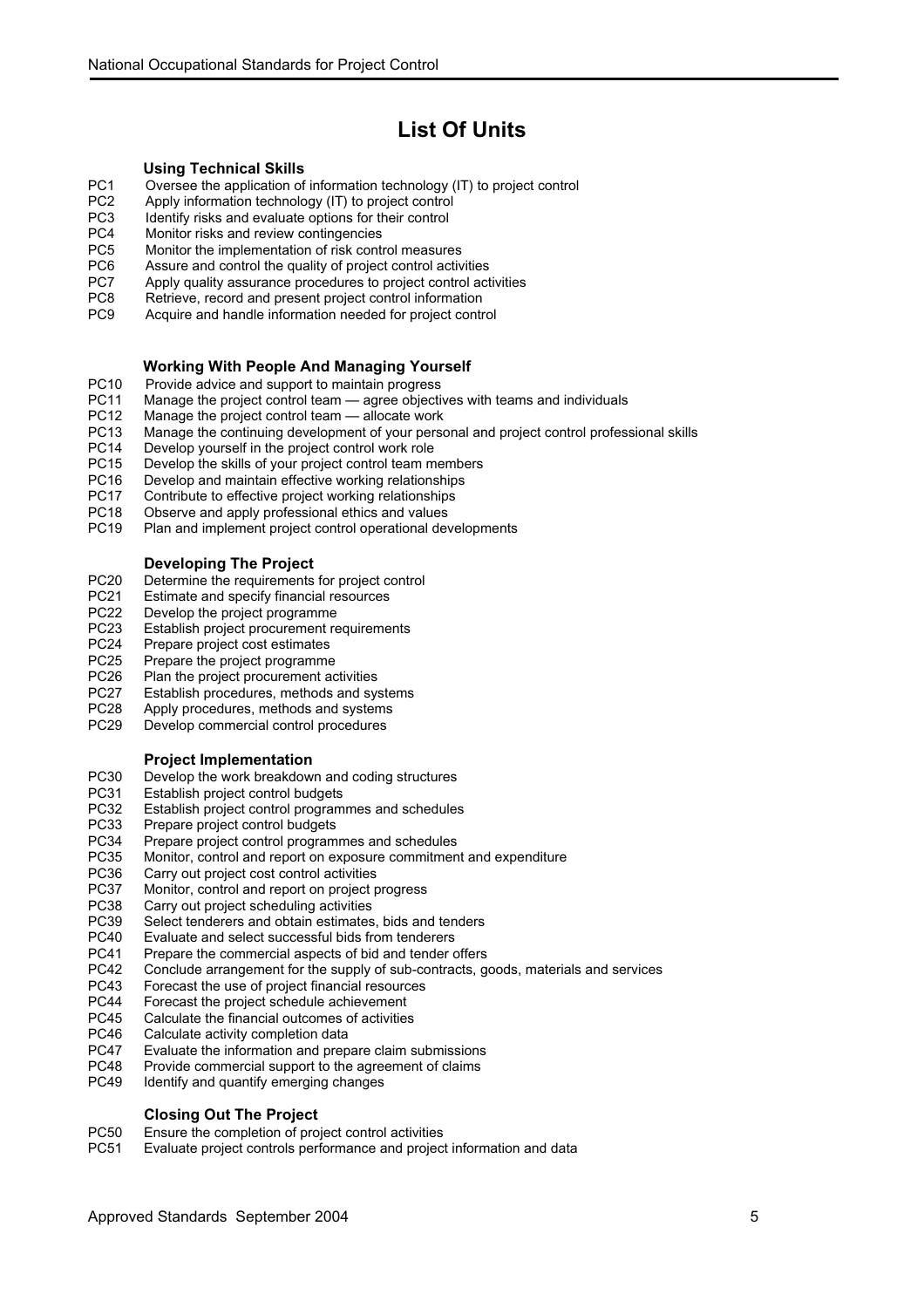### <span id="page-7-0"></span>**Unit PC1 Oversee the application of information technology(IT) to project control**

#### **Unit Commentary**

This unit is concerned with the competence to oversee the application of IT in the execution of the project control functions.

The application of IT to:

- the collection and processing of commercial and technical data
- reporting current project status
- predicting future project status

has become an essential feature of project control activities. It has become essential that senior practitioners develop the necessary skills to oversee and apply IT to their role.

It is not intended that the competences should encompass installing and maintaining hardware or the development of software. It is, however, expected that competence will include the application of proprietary, specialist or bespoke software and IT systems to meet the specific project control requirements, the ability to control that application and to support other project control users.

#### **You must be able to:**

- a) Contribute to recommendations about the choice and use of software tools and IT systems in relation to the project control requirements.
- b) Extract, enter, edit and process information from a range of sources.
- c) Structure information and create reports to meet the needs of customers.
- d) Share your own skills and understanding to help others.
- e) Analyse the effectiveness of the application of IT to the project control functions and take steps to improve any weaknesses.
- f) Recommend and implement security measures to protect the confidentiality and integrity of project control data held in IT systems.

#### **Scope:**

1 Software tools

- Spreadsheets
- Databases
- Word processing
- Presentation
- Proprietary
- Bespoke

#### 2 Range of sources

- Other IT systems
- Manually created
- Within own organisation
- Outside own organisation
- Geographically remote

#### 3 Customers

- **Colleagues**
- Company and project management
- **Clients**
- Project stakeholders

Approved Standards September 2004 6 and the state of the state of the state of the state of the state of the state of the state of the state of the state of the state of the state of the state of the state of the state of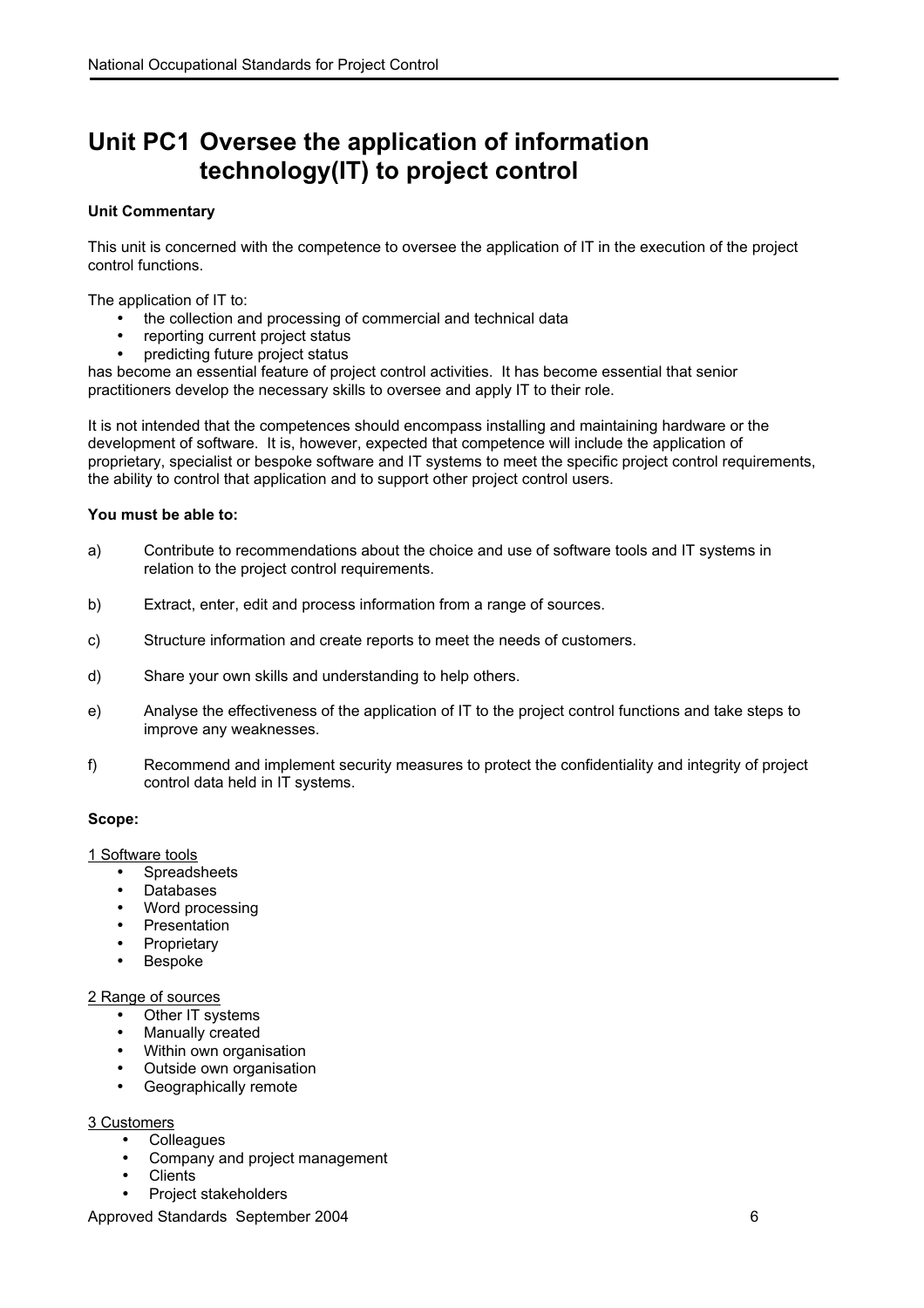4 Project control functions

- Estimating<br>• Cost contro
- Cost control<br>• Planning
- Planning
- Commercial support

#### 5 Security measures

- Access rights to input
- Passwords
- Access rights to outputs
- Data consistency and back-up
- Recovery plans

### 6 IT systems

- Proprietary
- Specialist
- Bespoke

- i) The attributes and limitations of available software tools.
- ii) Means by which selected project control IT tools can be customised to suit the project needs.
- iii) Factors to be considered in making recommendations as to software choices.
- iv) The operational requirements of the project control IT systems.
- v) Sources and flow paths of project data used for control purposes.
- vi) Methods that can be used to assess the effectiveness of IT applications.
- vii) Security systems and measures that can be used.
- vii) Ways of extracting data and formatting reports.
- viii) WWW enabled applications.
- ix) Interfacing the IT and data configuration systems between own and other organisations.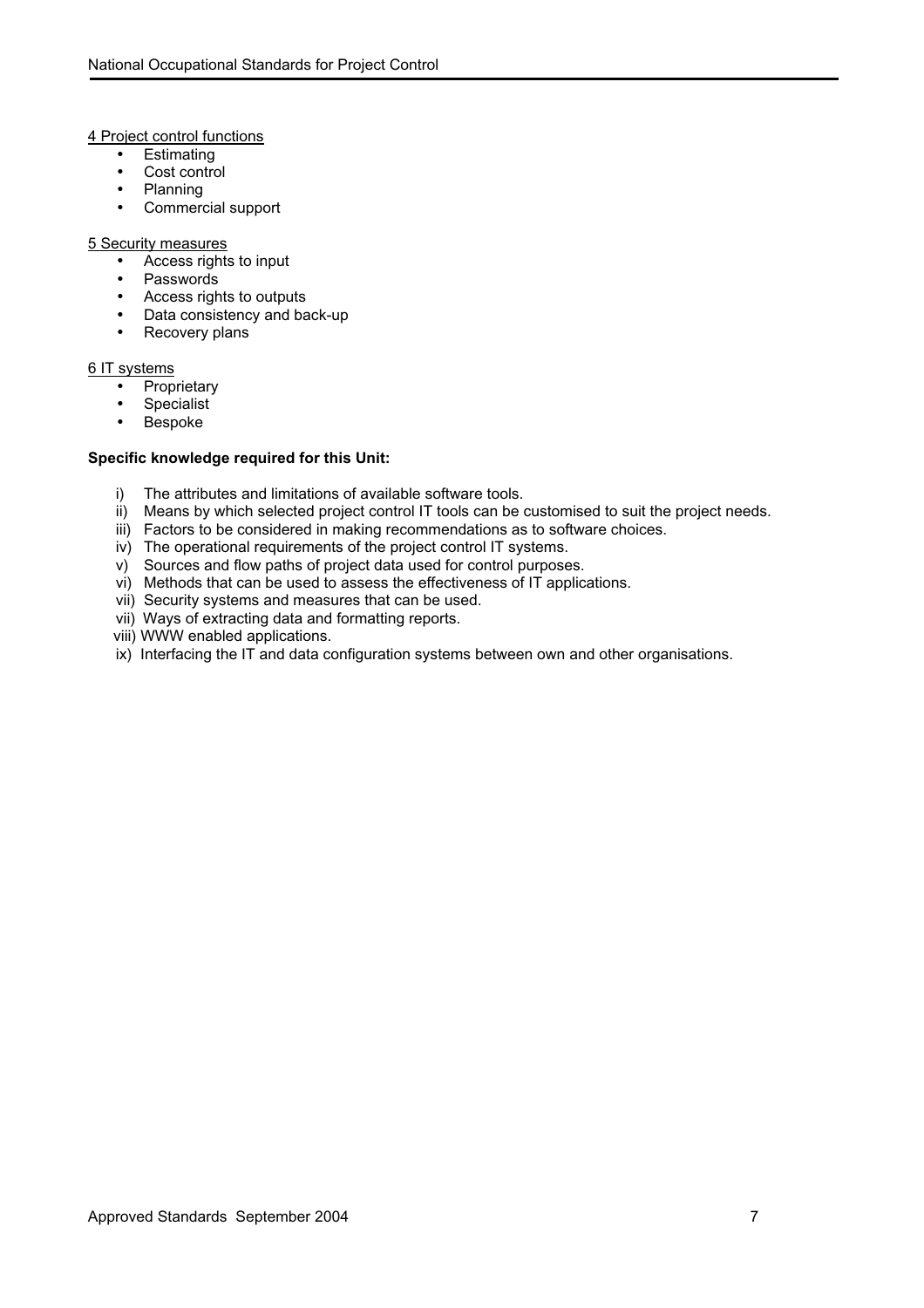### <span id="page-9-0"></span>**Unit PC2 Apply information technology (IT) to project control**

#### **Unit Commentary**

This unit is concerned with the competence to apply IT in the execution of the project control functions.

The application of IT to:

- the collection and processing of commercial and technical data
- reporting current project status
- predicting future project status

has become an essential feature of project control activities. It has become essential that practitioners develop the necessary skills to and apply IT to their role.

It is not intended that the competences should encompass installing and maintaining hardware or the development of software. It is, however, expected that competence will include the application of proprietary, specialist or bespoke software and IT systems to meet the specific project control requirements and to share user experience with colleagues.

#### **You must be able to:**

- a) Utilise the software and IT systems that are required to execute the project control activities.
- b) Handle, edit, format and check information and data obtained from a range of internal and external sources.
- c) Extract, enter, and process information to produce the outputs required by customers.
- d) Share your own skills and understanding to help others.
- e) Implement the specified security measures to protect the confidentiality and integrity of project control data held in IT systems.

#### **Scope:**

#### 1 Software and ITsystems

- **Spreadsheets**
- Databases
- Word processing
- **Presentation**
- Proprietary
- Bespoke

#### 2 Range of sources

- Other IT systems
- Manually created
- Within own organisation
- Outside own organisation
- Geographically remote

#### 3 Customers

- Colleagues
- Company and project management
- **Clients**
- Project stakeholders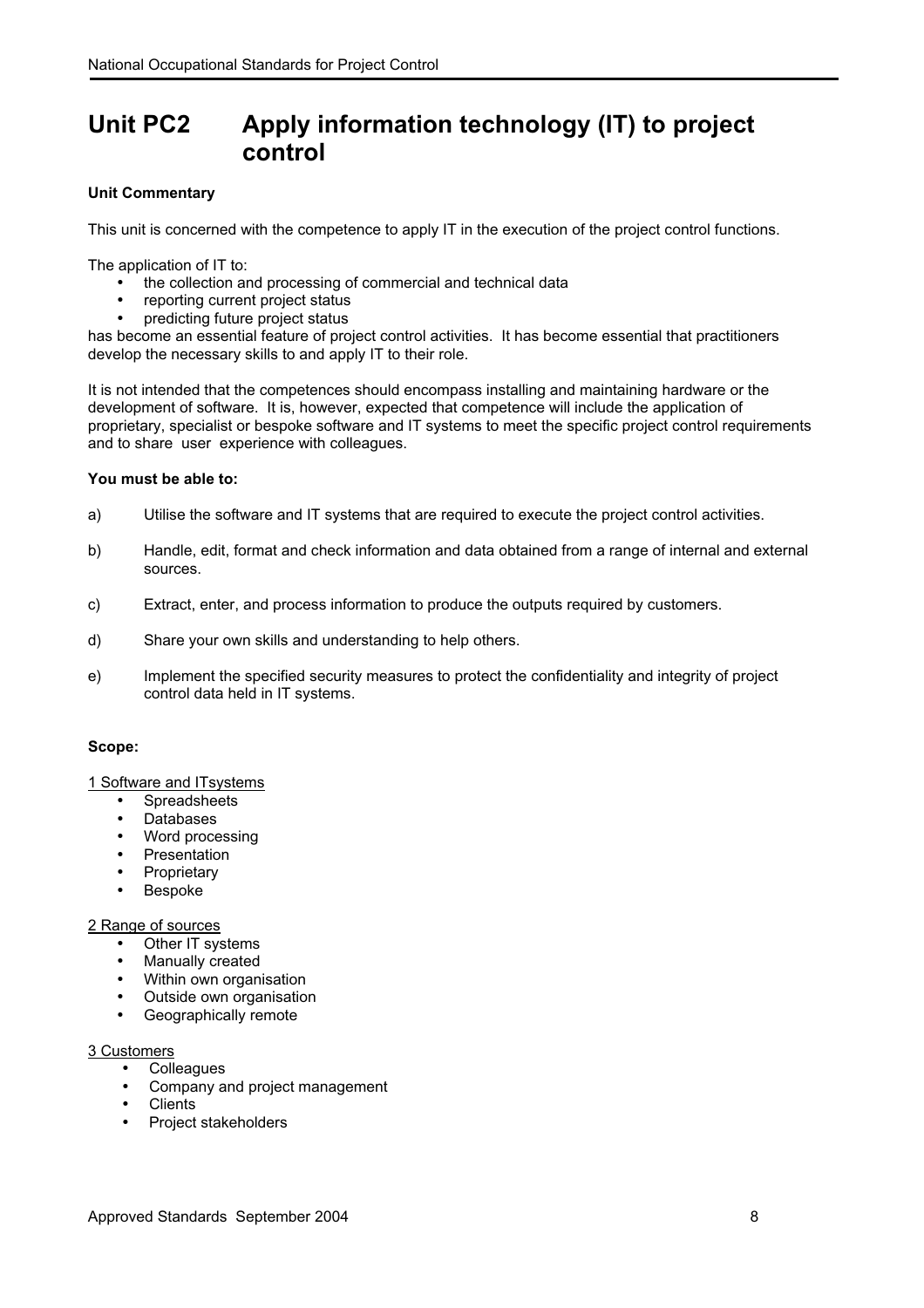4 Security measures

- Access rights to input
- Passwords
- Access rights to outputs
- Data consistency and back-up
- Recovery plans

- i) The attributes and limitations of available software tools.
- ii) Procedures and work instructions for the use of IT.
- iii) The operational requirements of the project control IT systems.
- iv) Sources and flow paths of project data used for control purposes.
- v) Security systems and measures that can be used.
- vi) Ways of extracting data and formatting reports.
- vii) Methods of entering and processing information.
- viii) WWW enabled applications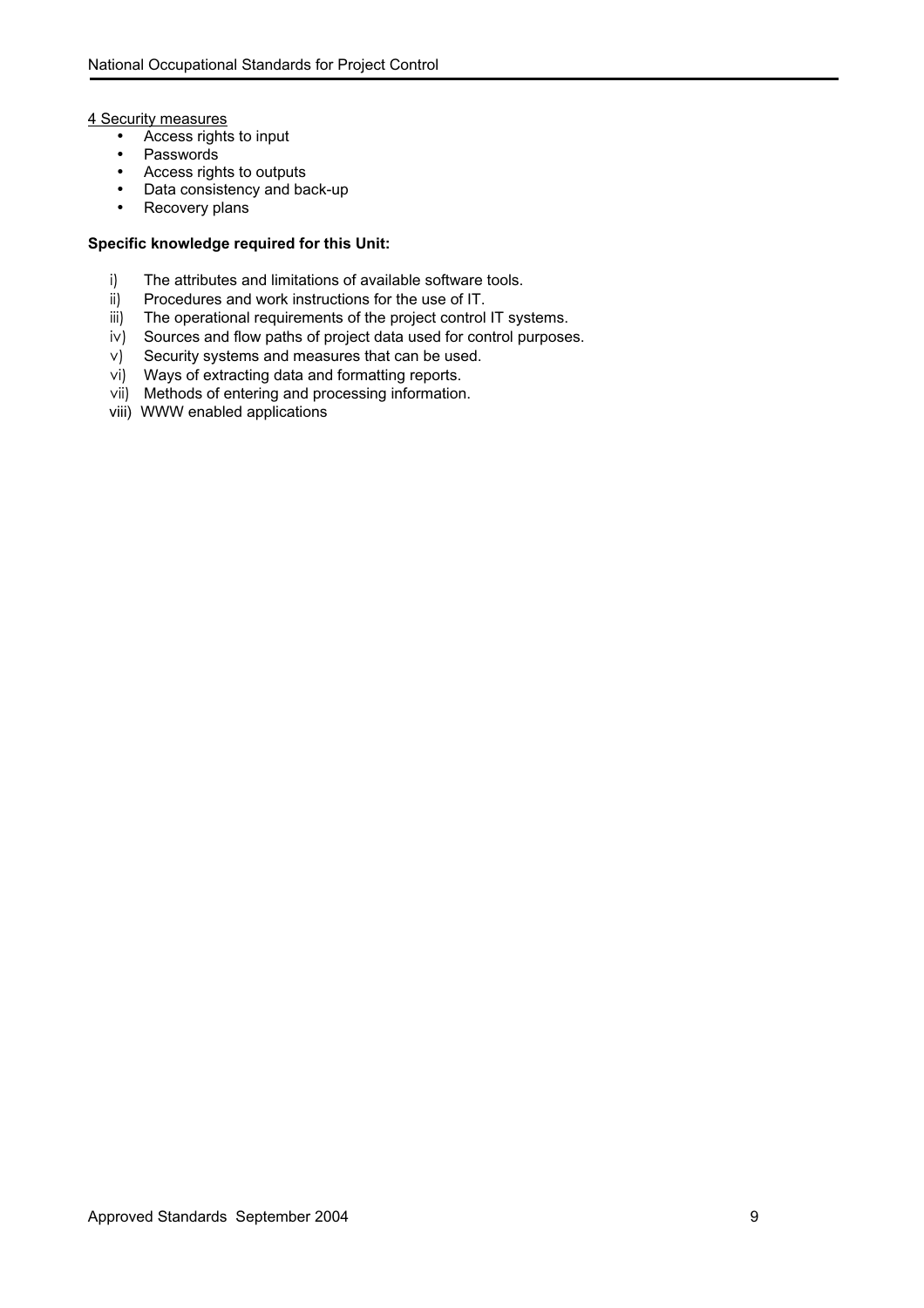### <span id="page-11-0"></span>**Unit PC3 Identify risks and evaluate options for their control**

#### **Unit Commentary**

This unit defines the competence required to participate, with others, in the risk identification and evaluation process and assess the commercial impact of technical and business risks and their potential influence on the outcomes of the project. The context is the commercial impact on a project of the potential risks to project delivery and the options for their control.

It is not expected that project control practitioners will have the expertise, experience and competencies of risk management specialists. However, it would be expected that project control practitioners would work with colleagues and peers to implement a culture of risk awareness and management and the associated practices.

#### **You must be able to:**

- a) Identify all areas of perceived risk and review them with management and discipline specialists.
- b) Identify relevant risks, rank and record them.
- c) Access appropriate sources of information and seek advice when necessary.
- d) Analyse and evaluate the risks to establish potential consequences.
- e) Evaluate options for controlling perceived risks.
- f) Develop mitigating actions that address the risks effectively.
- g) Identify and allocate contingencies and allowances.

#### **Scope:**

#### 1 Areas of perceived risk

- Uncertainty or unplanned circumstances
- Schedules or resources
- People, property or environmental factors
- Technological
- Commercial and contractual
- Product or service failures
- Costs and time
- Weather and other environmental conditions
- Legal constraints or litigation
- Health and safety
- Influences from sources outside the project participants

#### 2 Sources of information and advice

- Statutes, regulations, codes of practice and related guidance
- Previous experience from within and without the organisation
- Technical guidance and research reports
- Business and commercial specialists
- Colleagues, customers and stakeholders
- External specialists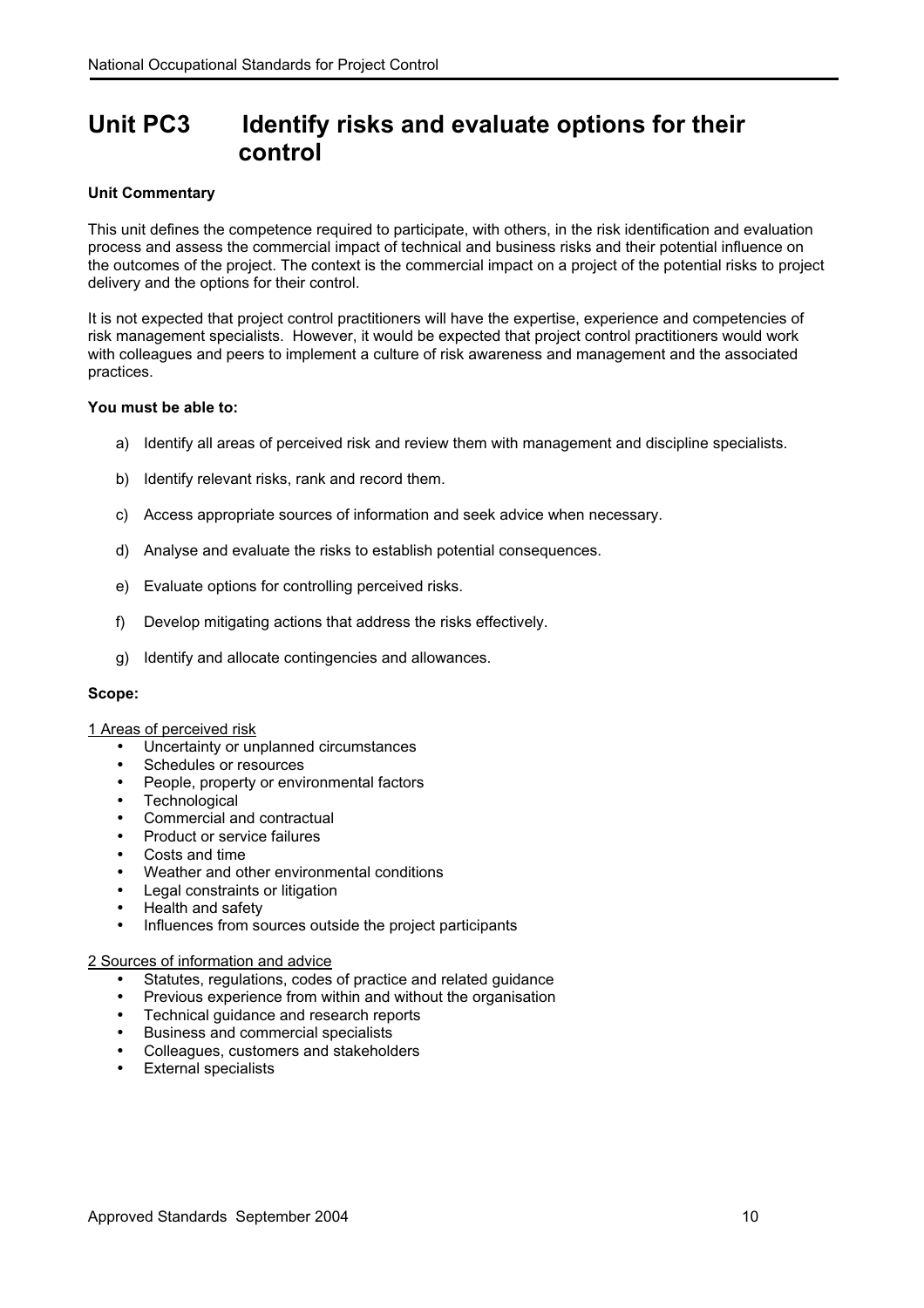#### 3 Consequences (on)

- Costs
- Income
- Cash requirements
- Programmes and schedules
- Contingencies
- Commercial and contractual liabilities

- I) Qualitative and quantitative risk analysis and management techniques
- ii) Communication and presentation of risk analysis data and results.
- iii) Implications of relevant legislation
- iv) Means of identifying the potential consequences of risks
- v) Techniques for collecting and evaluating information and its consistency<br>vi) Probability analysis and risk modelling
- Probability analysis and risk modelling
- vii) Contingency and allowance management
- viii) Information sources internal and external
- ix) Organisational systems and procedures
- x) The technology and environment in which risk analysis techniques will be used
- xi) Implications of National, European and local regulations and codes of practice
- xii) Procedures for updating risk and mitigating action records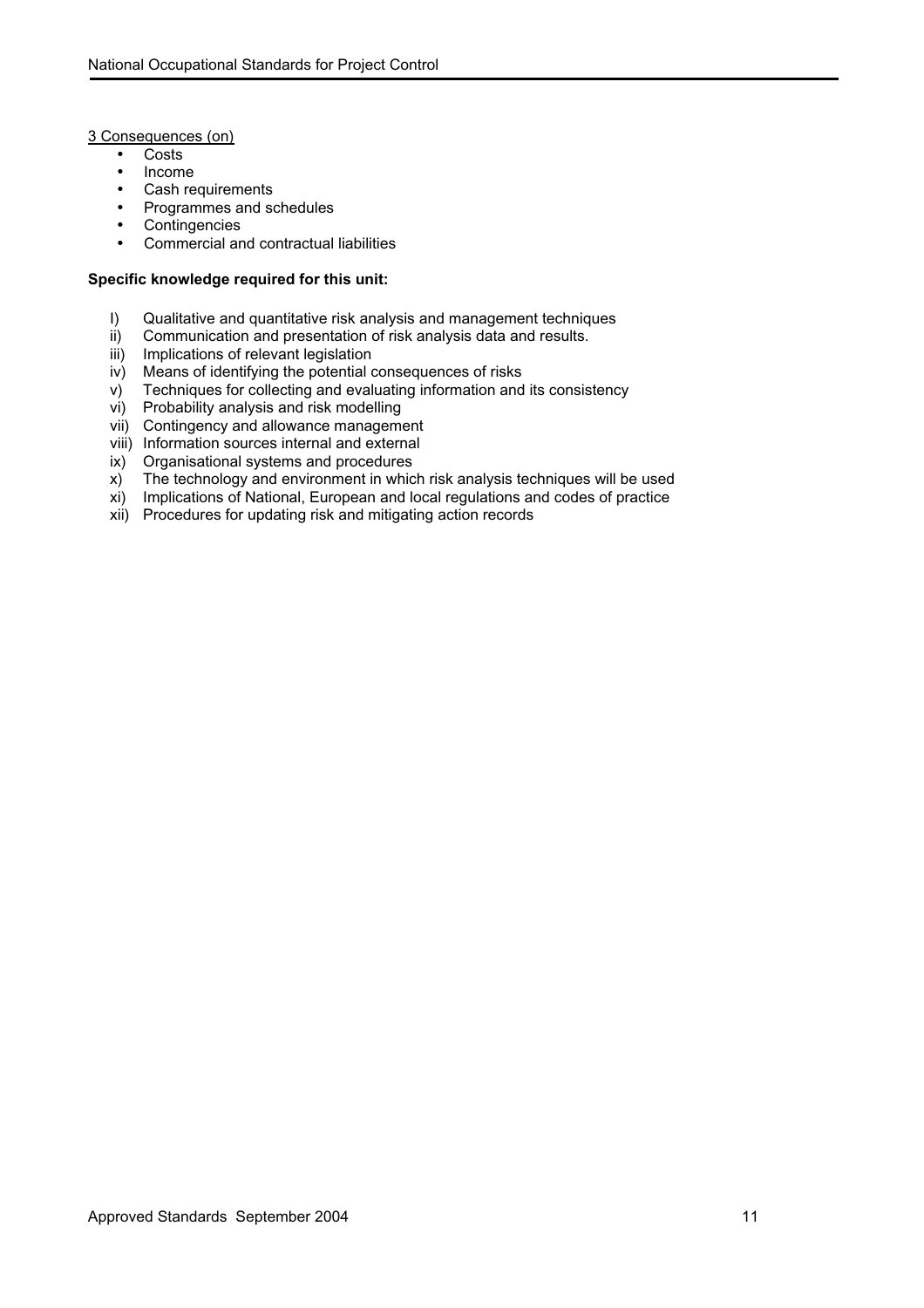### <span id="page-13-0"></span>**Unit PC4 Monitor risks and review contingencies**

#### **Unit commentary**

This Unit is concerned with the competence required to monitor risks and to review contingencies throughout the course of the project s implementation. The context is the commercial impact on a project of the potential risks and the resulting mitigating actions.

#### **You must be able to:**

- a) Ensure that information and advice on identified potential risks and opportunities is received during project implementation.
- b) Assess the consequences of identified risks and opportunities to the commercial outcome of the project.
- c) Make recommendations on financial and programme contingencies and on action plans to mitigate the consequences of the identified risks.
- c) Review and amend contingencies and action plans for emerging areas of risk and opportunity.
- d) Maintain and update records of the commercial implications of identified risks and opportunities.

#### **Scope:**

#### 1 Potential risks:

- Uncertainty or unplanned circumstances
- Schedules or resources
- People, property or environmental factors
- Technology maturity/novelty
- Commercial and contractual
- Product or service failures
- Costs and time
- Weather and other environmental conditions
- Legal constraints or litigation
- Health and safety
- Influences from external sources

#### 2 Consequences (on)

- Costs
- Income
- Cash requirements
- Programmes and schedules
- **Contingencies**
- Commercial and contractual liabilities

- i) Methods of identifying and quantifying risks
- ii) Means of presenting risk and contingency data.
- iii) Potential consequences and opportunities of risks
- iv) Monitoring techniques
- v) Contingency and allowance allocation and management
- vi) Techniques for collecting and evaluating information
- vii) Information sources: internal and external
- viii) Organisational systems and procedures
- ix) Implications of National, European and local regulations and codes of practice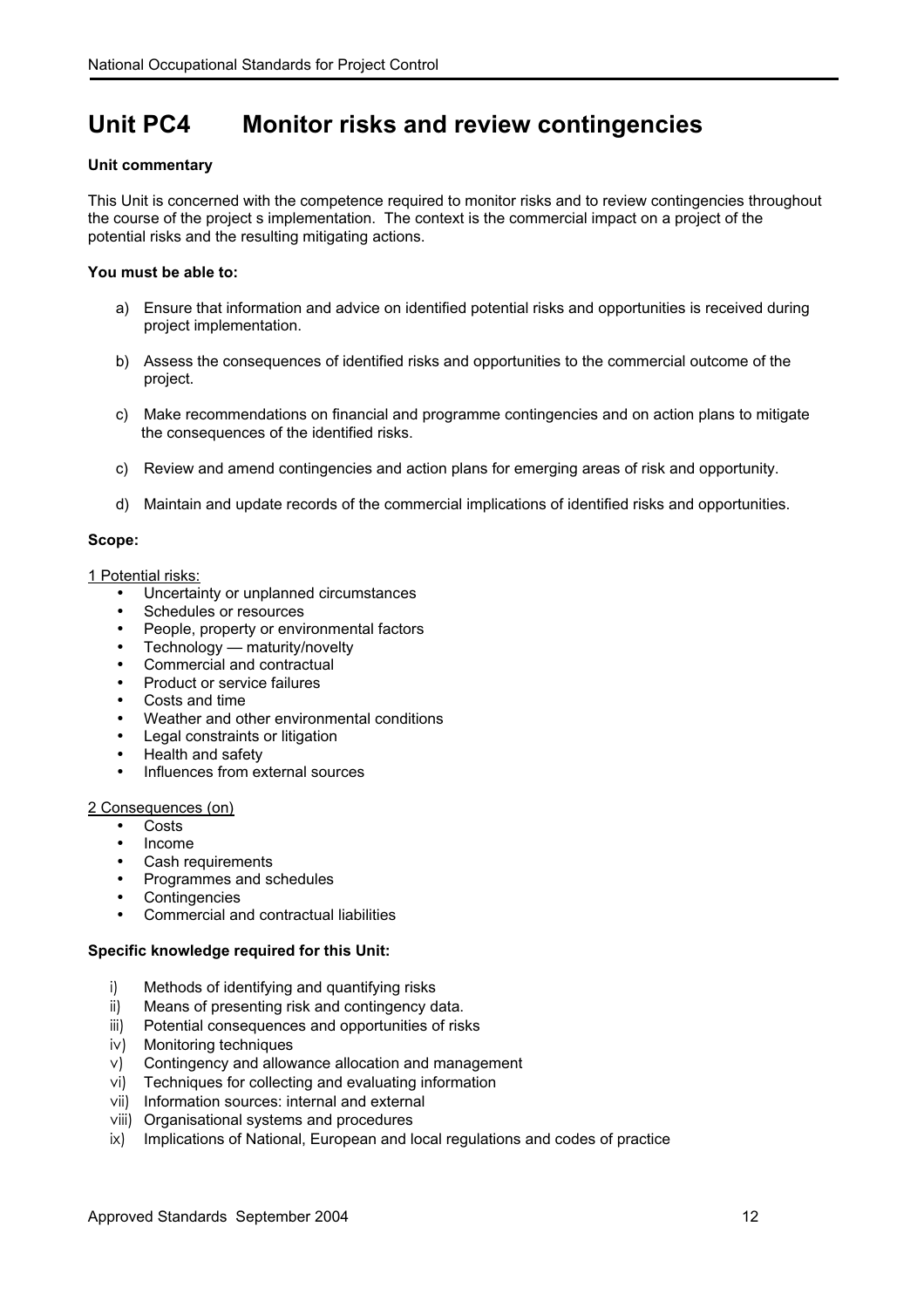### <span id="page-14-0"></span>**Unit PC5 Monitor the implementation of risk control measures**

#### **Unit commentary**

This Unit is concerned with the competence required to monitor risks and to have appropriate contingencies and action plans in place throughout the course of the project s implementation.

The setting for the Unit is the ongoing evaluation and management of the consequences of the risks to project outcomes, including all direct and consequential risks.

#### **You must be able to:**

- a) Monitor the actions being taken to deal with the identified risks and opportunities, in line with procedures.
- b) Liase with other members of the project team to ensure that up to date information and advice is obtained on the consequences of the actions being taken to deal with the identified risks and opportunities.
- c) Review emerging risks and opportunities to establish the potential consequences.
- d) Provide a project control input into the review and amendment of contingencies and action plans to deal with emerging areas of risk and opportunity.
- e) Provide advice to the appropriate project staff to deal with identified shortcomings found in the actions being taken and the commercial consequences being identified.
- f) Maintain and update the records of the commercial implications of identified risks and opportunities.

#### **Scope:**

#### 1 Areas of risk:

- Uncertainty or unplanned circumstances
- Schedules or resources
- People, property or environmental factors
- Technological
- Commercial and contractual
- Product or service failures
- Weather and other environmental conditions
- Legal constraints or litigation
- Health and safety
- Influences from sources outside the project participants

#### 2 Consequences (on)

- Costs
- Income
- Cash requirements
- Programmes and schedules
- **Contingencies**
- Commercial and contractual liabilities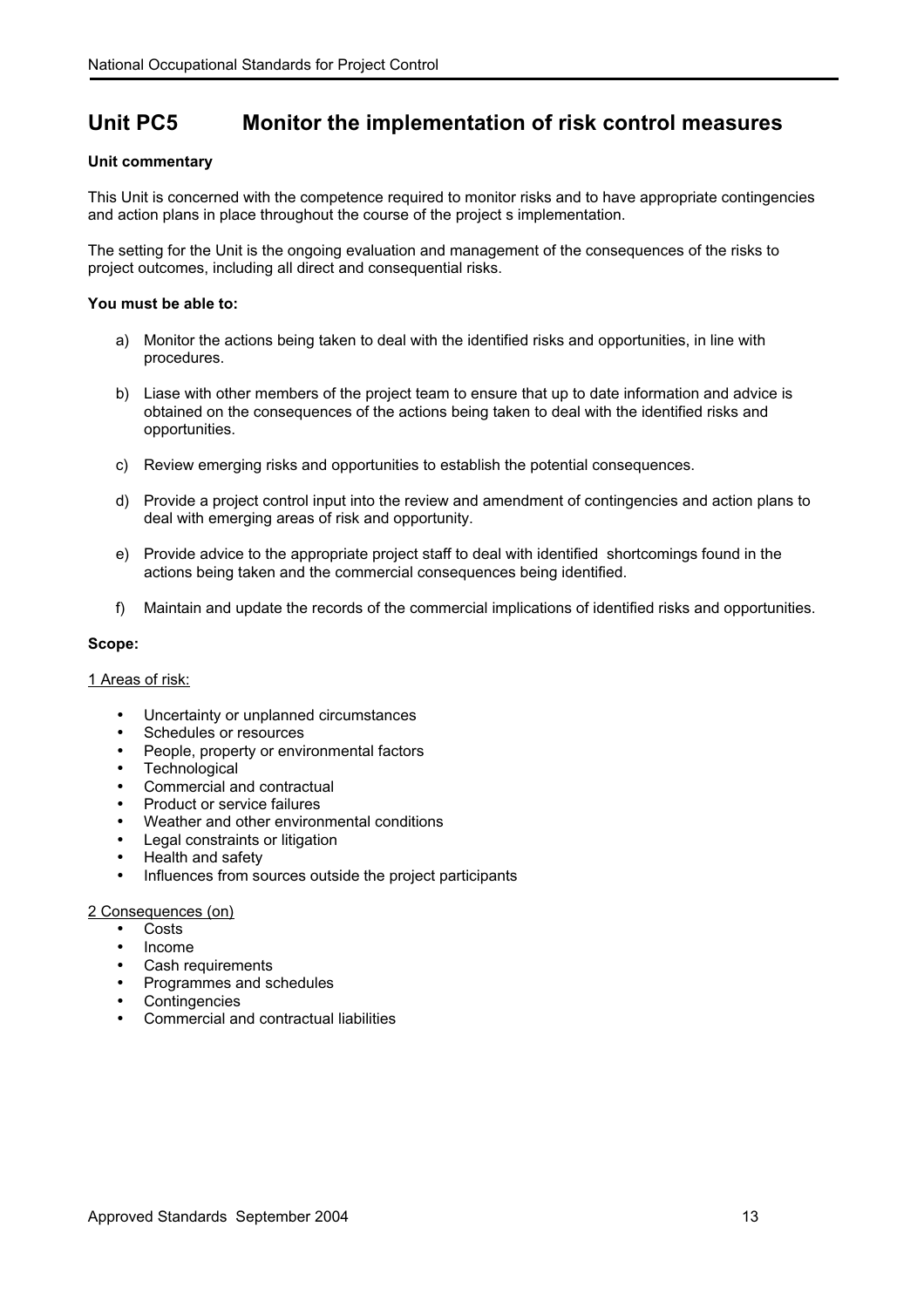- i) Principles of risk management and control.<br>ii) Potential consequences and opportunities o
- ii) Potential consequences and opportunities of risks<br>iii) Monitoring techniques
- iii) Monitoring techniques<br>iv) Contingency allocation
- Contingency allocation and management
- v) Techniques for collecting and evaluating information
- vi) Information sources: internal and external
- vii) Presentation of risk management and control information.
- viii) Organisational systems and procedures
- ix) The technology and environment in which risk analysis techniques will be used<br>ix) Implications of National, European and local regulations and codes of practice
- Implications of National, European and local regulations and codes of practice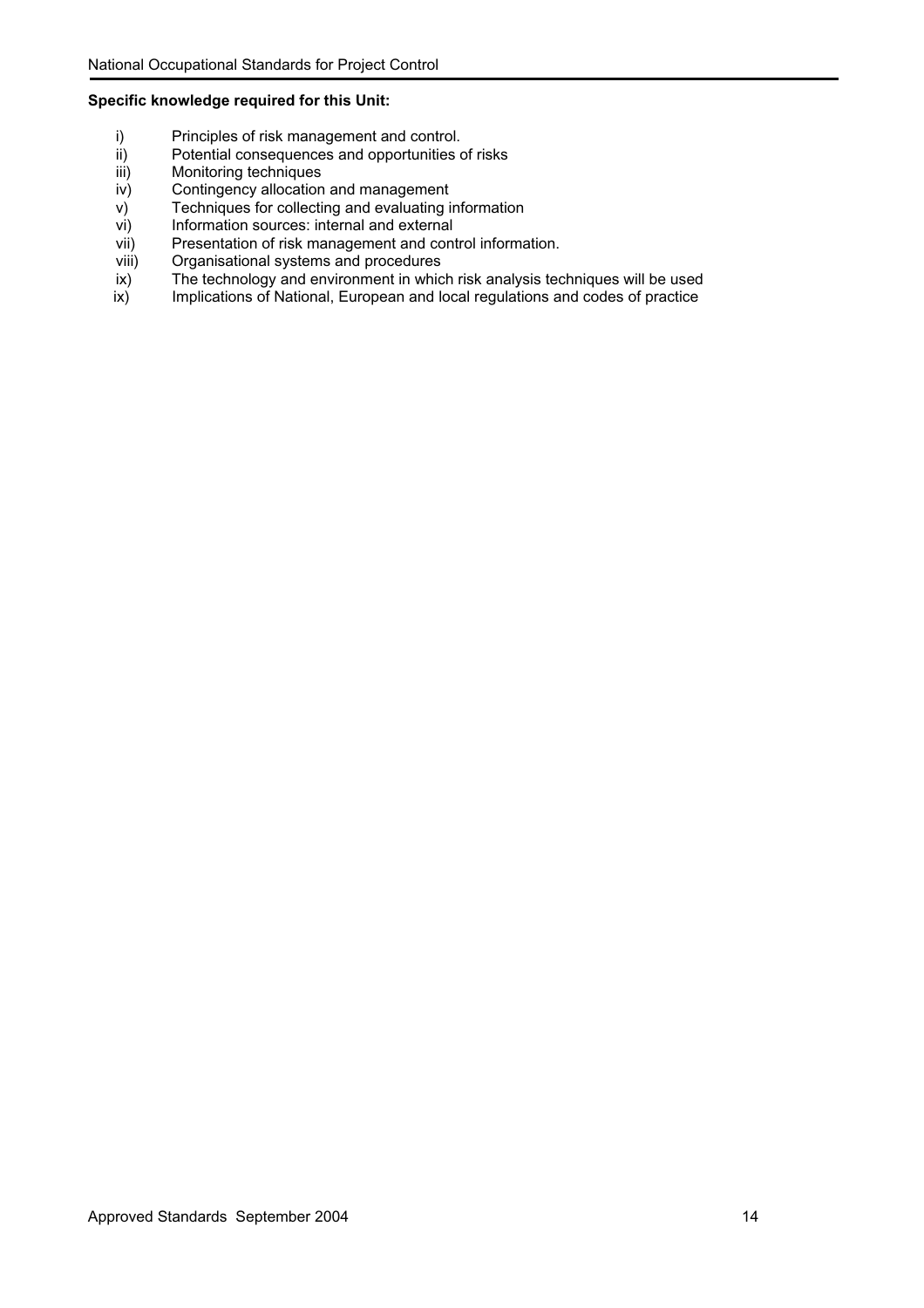### <span id="page-16-0"></span>**Unit PC6 Assure and control the quality of project control activities**

#### **Unit Commentary**

This Unit is concerned with the competence required to ensure that there is the commitment and skills to achieve the required levels of quality in the execution of the project control activities. It requires the individual responsibilities to be defined and the monitoring and reporting systems to be in place.

The Unit is not concerned with the competences required of quality assurance and quality control specialists. However, it would be expected that senior project control practitioners would have the competence, supported by experience, to contribute to the development and implementation of quality assurance procedures and working methods applicable to project control activities.

#### **You must be able to:**

- a) Verify that the quality assurance procedures applicable to project control are appropriate and sufficient to meet the requirements.
- b) Ensure that the project control practitioners are committed to the quality assurance procedures in carrying out the project control activities.
- c) Ensure that data is gathered, processed and recorded in accordance with the agreed quality assurance procedures.
- d) Accurately assess the project control activity outcomes and performance against the specified requirements and targets.
- e) Identify non-conformances and report them clearly to those who need to know.
- f) Put in place corrective actions to deal with non-conformances and to limit their damaging effects.
- g) Ensure that project control records meet the needs of quality audits.

#### **Scope:**

#### 1 Quality assurance procedures

- Company
- Contractors and suppliers
- Project specific
- Client

#### 2 Project control practitioners

- **Fstimators**
- Cost controllers
- Planners
- Commercial support

#### 3 Non-conformance

- Activity outcomes
- Information and data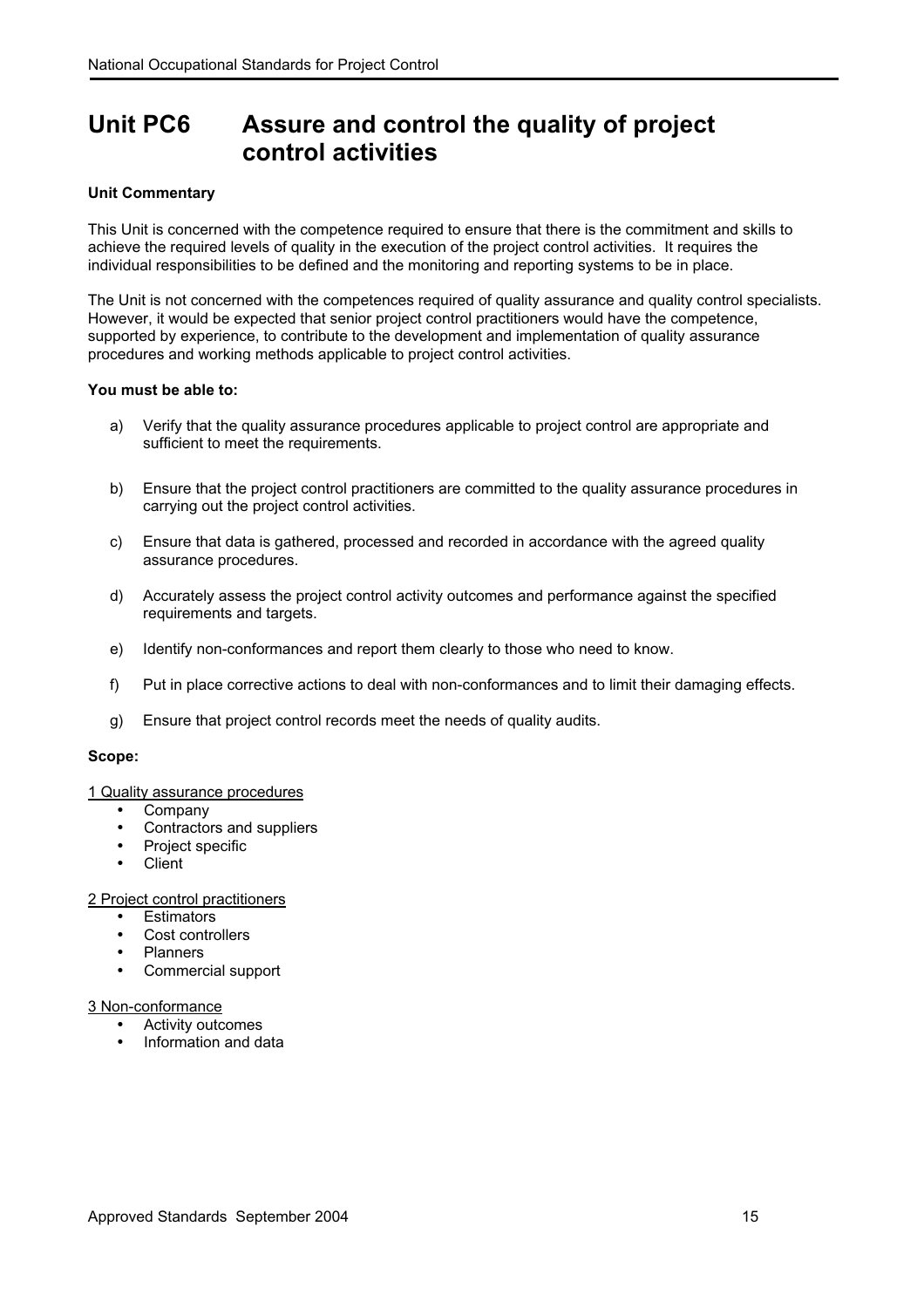4 Corrective actions

- New procedures and working methods
- Training and skills enhancement
- Information, data and processing methods
- Improved reporting

#### 5 Audits

- Carried out during project implementation
- Carried out after project completion
- Of checking and approval processes
- Carried out by internal and external bodies

- i) Quality assurance methods and procedures applicable to the organisation and the project control functions.
- ii) Quality assurance codes and standards used by own or client organisations.
- iii) Benefits of the quality assurance system.
- iv) Sources of information on quality assurance.
- v) Quality assurance certification procedures operated within the organisation.
- vi) Quality audit processes.
- vii) Consequences of non-conformance.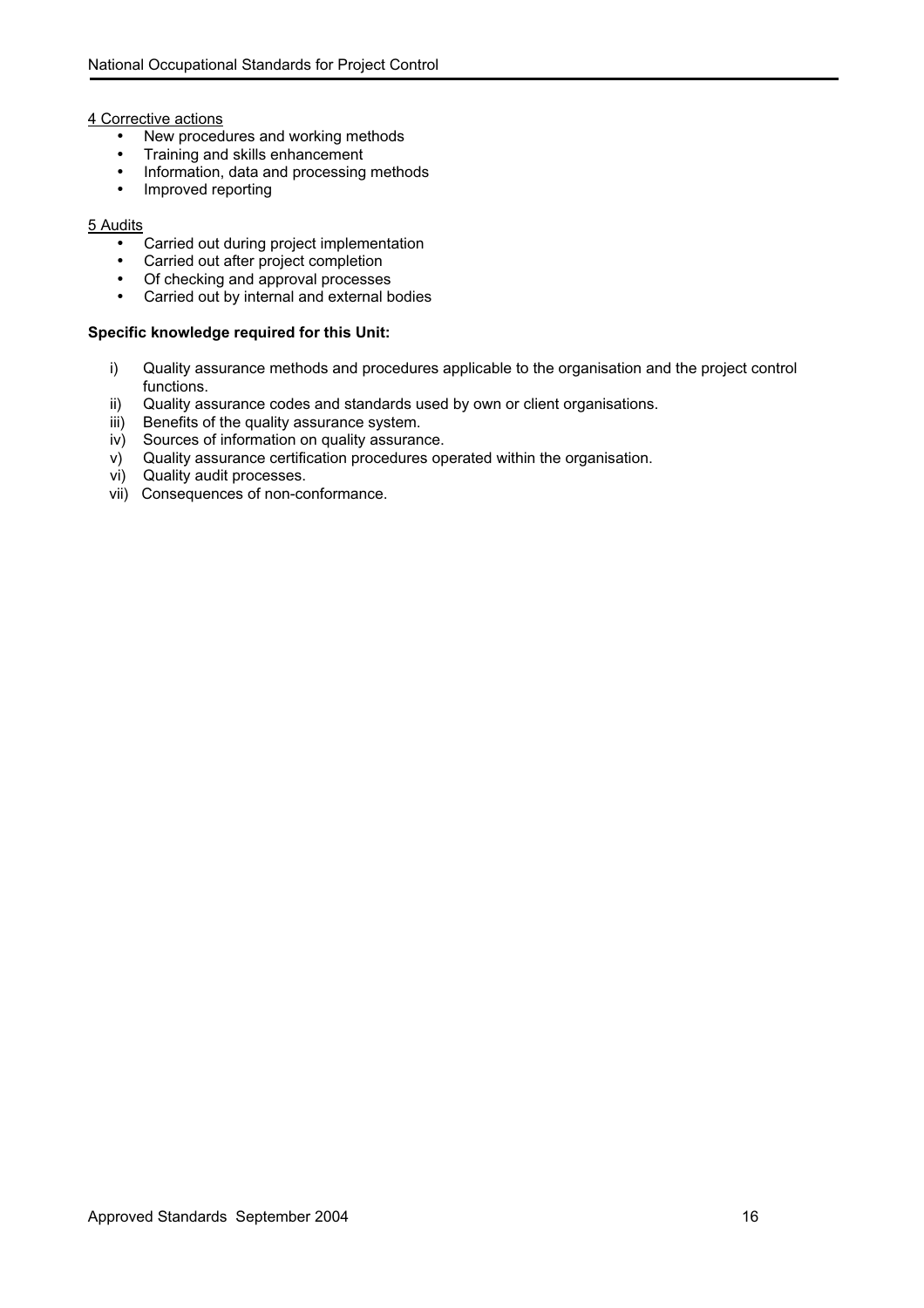### <span id="page-18-0"></span>**Unit PC7 Apply quality assurance procedures to project control activities**

#### **Unit Commentary**

This Unit is concerned with the competence required to apply agreed quality assurance procedures to project control activities. It requires the responsibilities of the individual project control practitioners to be defined and the monitoring and reporting systems to be in place.

The Unit is not concerned with the competences required of quality assurance and quality control specialists. However, it would be expected that project control practitioners would be able to support colleagues and peers in implementing a culture of quality and the associated practices.

#### **You must be able to:**

- a) Gather, process and record data in accordance with the agreed quality assurance procedures.
- b) Assess the project control activity outcomes and performance against the specified requirements and targets.
- c) Identify non-conformances and report them to those who need to know.
- d) Recommend corrective actions to deal with non-conformances and to limit their effects.
- e) Produce and maintain records that meet the needs of quality audits.

#### **Scope:**

1 Quality assurance procedures

- Company
- Contractors and suppliers
- Project specific
- Client

2 Non-conformance

- Activity outcomes
- Information and data

#### 3 Corrective actions

- New procedures and working methods
- Training and skills enhancement
- Information, data and processing methods
- Improved reporting

#### 4 Audits

- Carried out during project implementation
- Carried out after project completion
- Of checking and approval processes
- Carried out by internal and external bodies

- i) Quality assurance methods and procedures applicable to the project and to the organisation.
- ii) Appropriate frequency and level of audits.<br>iii) Sources of information on quality assurance
- 
- iii) Sources of information on quality assurance.<br>iv) National and international quality assurance of National and international quality assurance codes and standards used by own organisation.
- v) Benefits achieved by reducing non-conformances.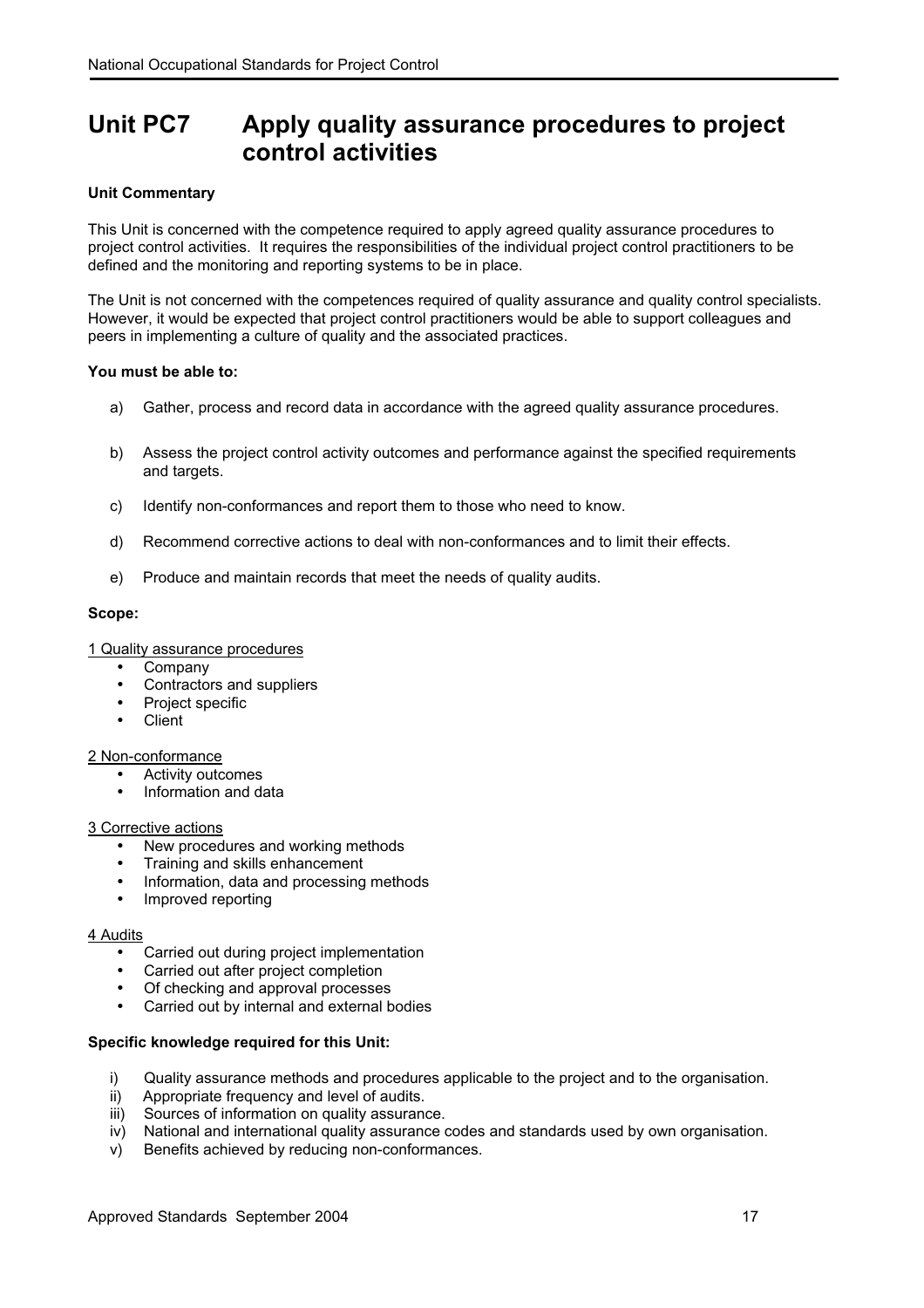### <span id="page-19-0"></span>**Unit PC8 Retrieve, record and present project control information**

#### **Unit commentary**

This Unit is concerned with the retrieval, recording and presenting of project control information. Checking the received information and data and its protection are also parts of this unit.

#### **You must be able to:**

- a) Check that the specified sources are capable of providing information and data that can be processed to meet the project control requirements.
- b) Describe, and refer to the responsible people, problems that arise when information is found to be inadequate for its intended use.
- c) Interrogate and process information and data using methods approved for use on the project.
- d) Record the results of processing the information and data in timely manner compatible with the project schedules.
- e) Apply the systems for information retrieval and storage that are approved for use on the project.
- f) Ensure that the protection of information accords with its value to the organisation, is in accordance with agreed stipulations from the providers and complies with the project s and organisation s procedures.

#### **Scope:**

1 Information

- Drawings
- **Specifications**
- Instructions
- Reports
- Data including commercially sensitive
- Computer software

#### 2 Providers

- Self
- Own organisation
- Contractors and suppliers
- Customers
- Public sources

#### 3 Sources of Information

- In-house
- Contractors and suppliers
- Trade and technical publications
- Providers of resources

#### 4 Systems for information storage

- Computerised and paper based
- Data bases and spreadsheets
- Based on work breakdown structure
- Centralised and distributed
- Work breakdown and other coding structures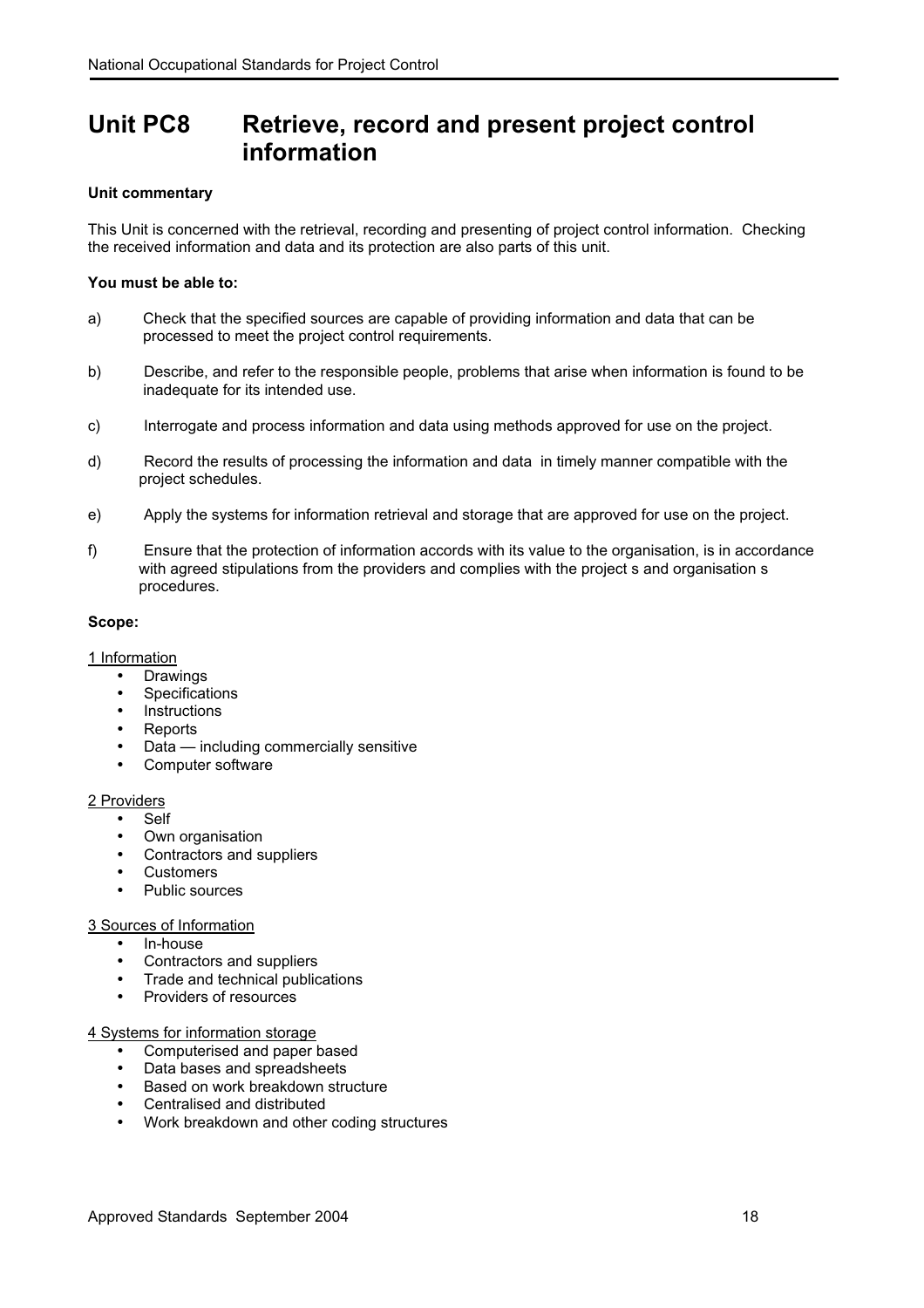6 Protection

- Back-up
- Physical security<br>• Procedural
- Procedural

- i) Sources of information suitable for the activity.
- ii) How to derive information from information sources.<br>iii) Principles and methods for organising, storing and re
- Principles and methods for organising, storing and retrieving information manual and electronic.
- iv) Systems and methods for processing project control information and data.
- v) Procedures and systems for security and confidentiality of information.<br>vi) Understanding the importance of the version control of information.
- Understanding the importance of the version control of information.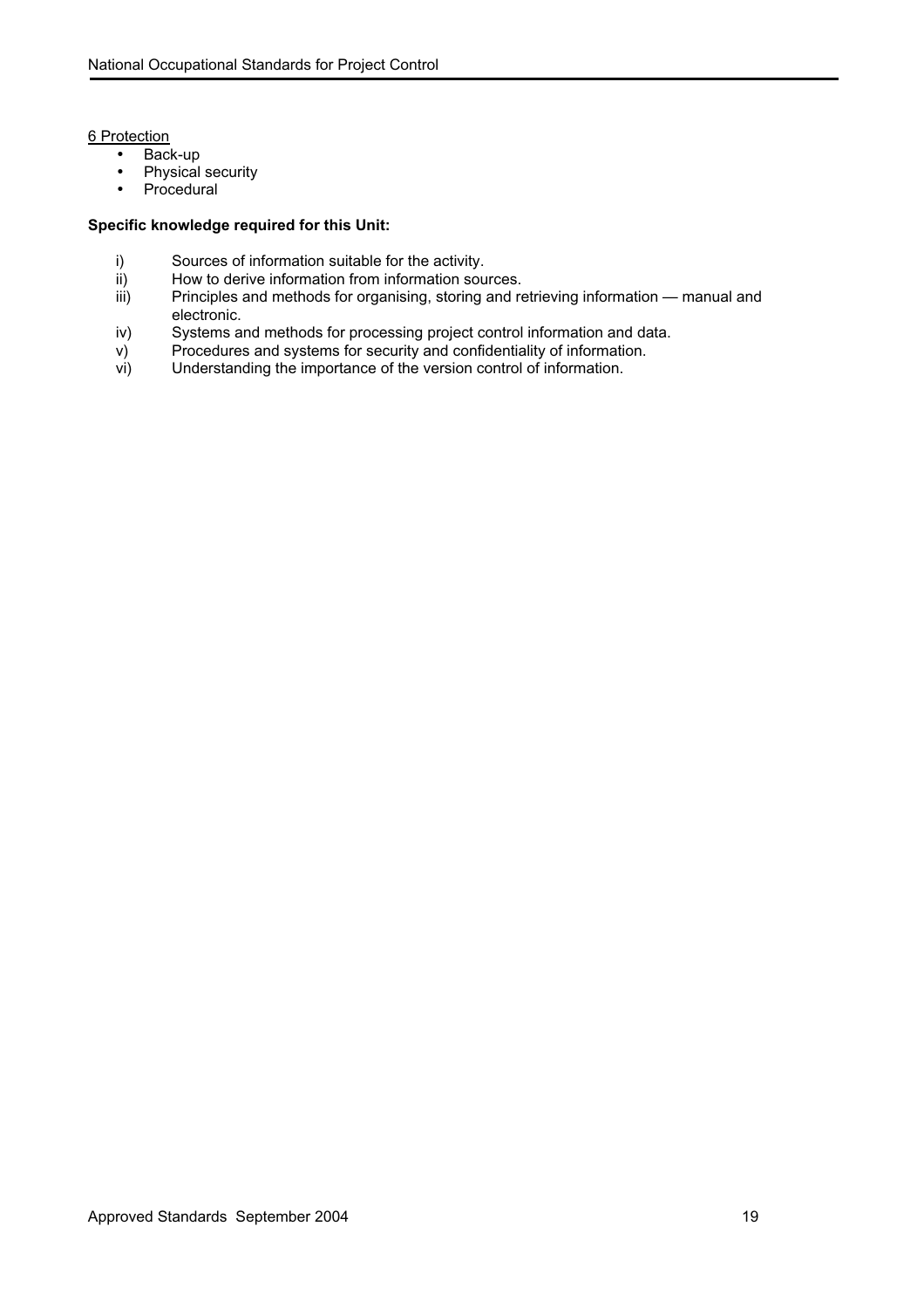### **Unit PC9 Acquire and handle information needed for project control**

#### **Unit commentary**

This Unit is concerned with the acquisition and handling of information needed for project control in order to meet the project s operational requirements. It encompasses establishing the methods and systems for obtaining, handling and storing information and data.

Verification of the acquired information, security and storage are an essential part of this Unit. It is also a requirement that the information is verified as being of the necessary quality to serve as a basis for the production of project control data, reports, actions etc.

#### **You must be able to:**

- a) Define the information and data requirements and identify the sources from which it will be obtained.
- b) Verify that information sources are capable of providing the information which meets the needs of the project control activities..
- c) Resolve the problems that arise when the required information and data cannot be found.
- d) Interrogate the quality and consistency of the information and data.
- e) Acquire the information in a timely manner compatible with the project schedules.
- f) Implement the systems for information storage to allow ready but controlled access.
- g) Ensure that access to project control data (obtained and generated) is controlled in accordance with the project and organisation s procedures.
- h) Establish that the protection of the acquired information accords with its value to the organisation and is in accordance with agreed stipulations from the provider.

#### **Scope:**

#### 1 Information

- **Drawings**
- Specifications
- **Instructions**
- **Reports**
- Data including commercially sensitive
- Computer software

#### 2 Providers

- Self
- Own organisation
- Contractors and suppliers
- **Customers**
- Public sources

#### 3 Sources of Information

- In-house
- Contractors and suppliers
- Trade and technical publications
- Providers of resources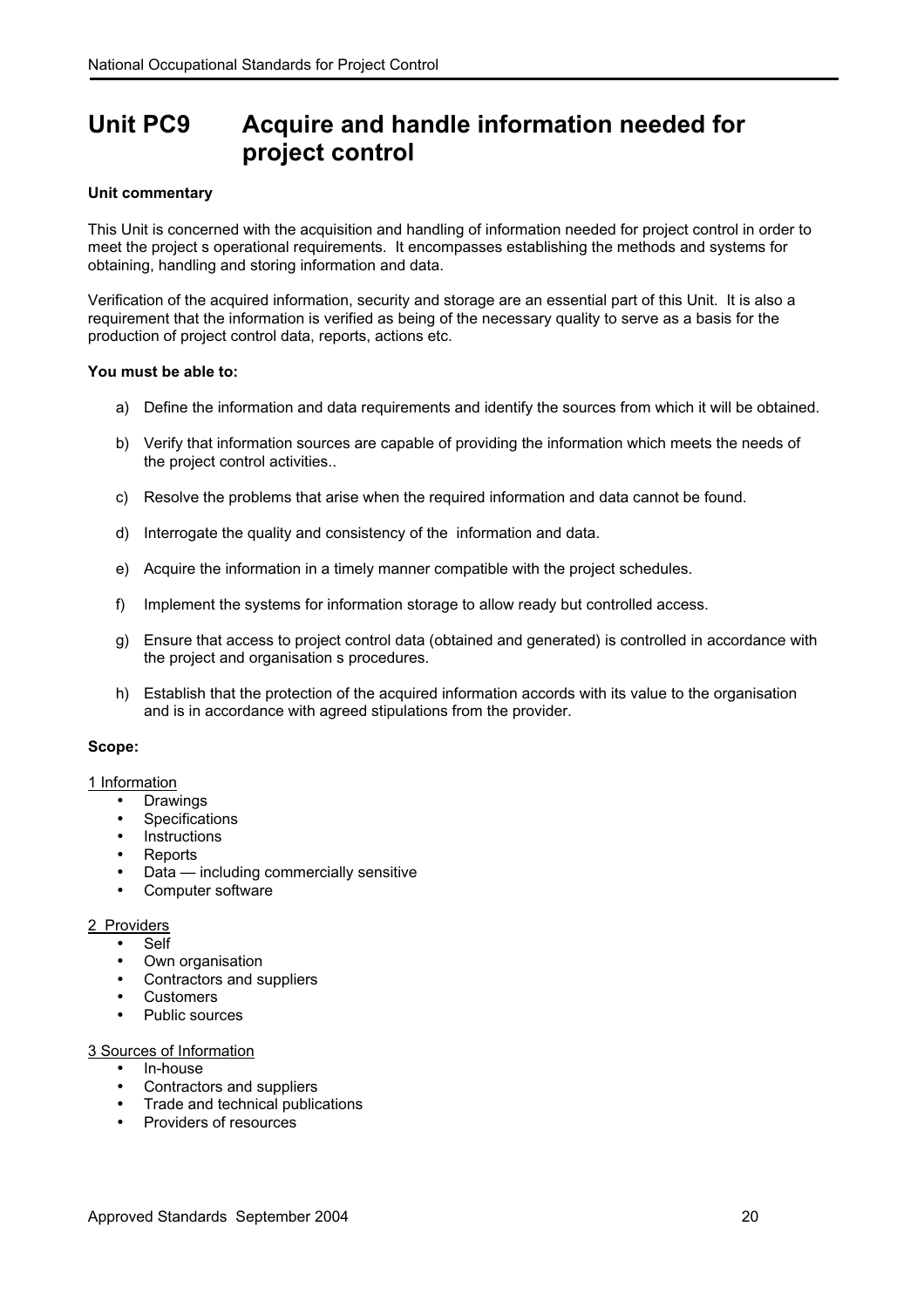4 Systems for information storage

- Computerised/paper based<br>• Data bases and spreadshee
- Data bases and spreadsheets<br>• Based on work breakdown stru
- Based on work breakdown structure
- Centralised/distributed
- Work breakdown and other coding structures

#### 5 Protection

- Back-up
- Physical security
- Procedural

- i) Sources of information suitable for the activity.
- ii) How to derive information from information sources.
- iii) How information is validated against the requirements.
- iv) Principles and methods for organising, storing and retrieving information manual and electronic.
- v) Procedures and systems for security and confidentiality of information.
- vi) Understanding the importance of version control of information.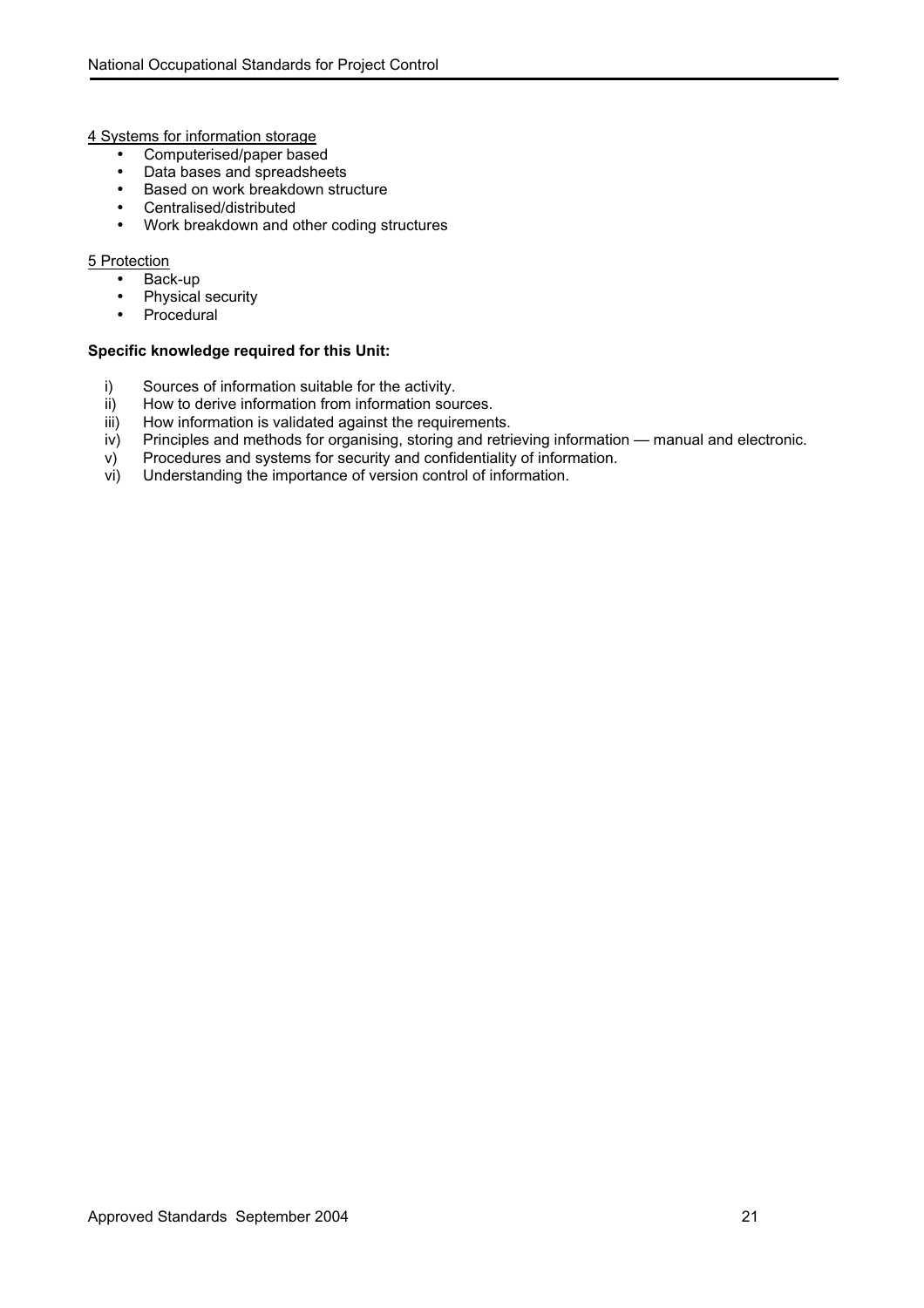### <span id="page-23-0"></span>**Unit PC10 Provide advice and support to maintain progress**

#### **Unit Commentary**

This unit is concerned with the competence to provide advice and support to maintain the progress of project activities.

In order to be able to propose solutions to problems, it is necessary to be able to collate and analyse information from a range of sources and to appreciate the effect that operational and personal issues may have on both causes of problems and the acceptability of proposed solutions. Finally, it is necessary to be able to present proposals in a manner that enables agreement and support to be obtained.

#### **You must be able to:**

- a) Identify threats to the achievement of project progress and threats to budgets.
- b) Collate and verify information that is relevant to understanding the threats and develop proposed solutions.
- c) Seek and obtain the support of, and contributions from other team members in developing solutions.
- d) Obtain the agreement of your customers to your proposals.
- e) Provide advice and support, and make proposals, in ways that give encouragement and reinforce confidence.
- f) Provide advice and support that helps to maintain progress and to enable groups and individuals to work autonomously.

#### **Scope:**

#### 1 Types of threat

- Technical
- **Commercial**
- Resource based
- Project performance based
- **Quality**
- **Regulatory**

#### 2 Customers

- Own organisation project and line management
- Colleagues within own organisation
- **Clients**
- Those outside own organisation with whom you have working relations
- **Stakeholders**

#### 3 Advice and support may involve

- **Discussions**
- Formal and informal presentations
- Written and verbal reports
- Hands on action
- Development activities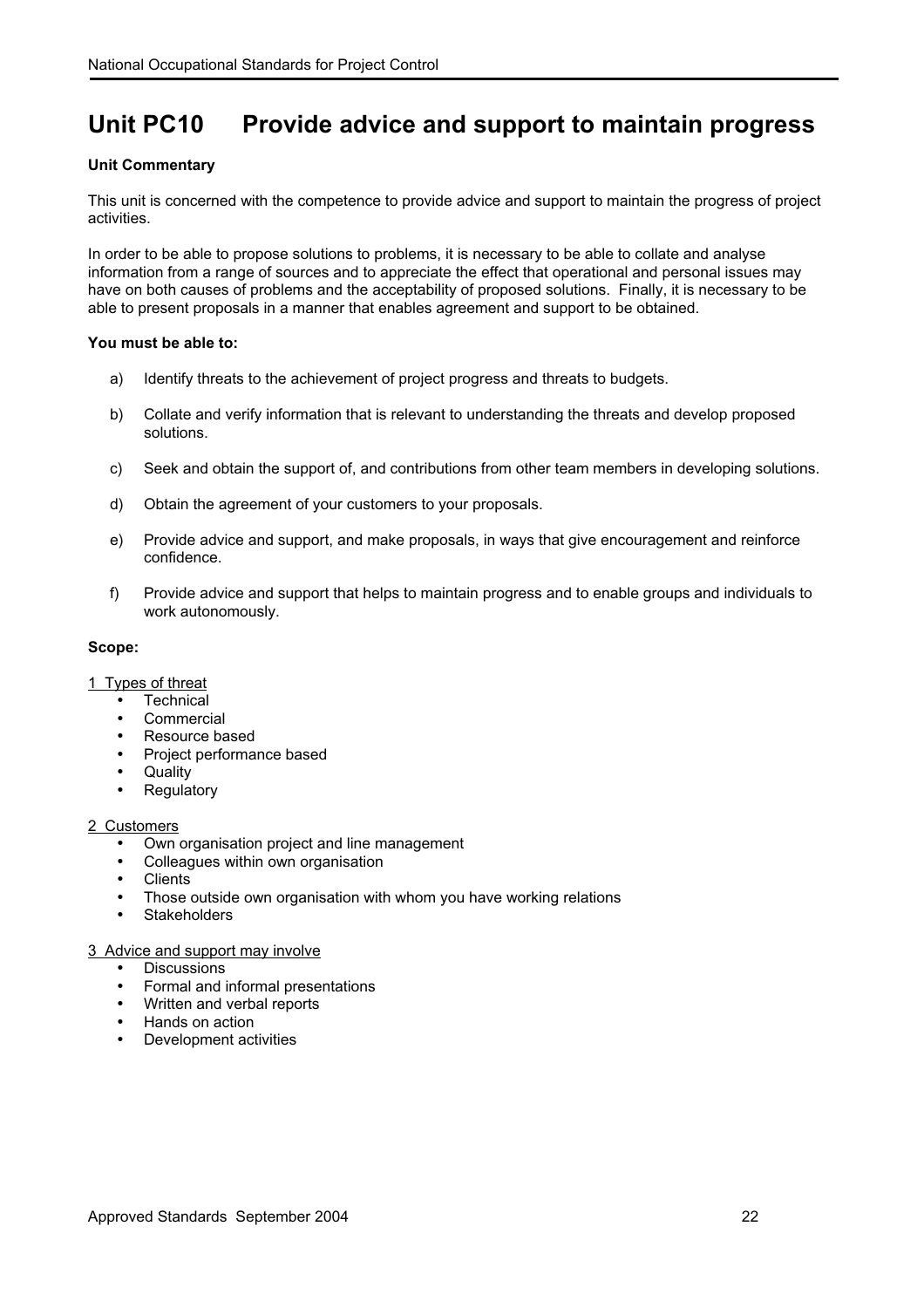- i) Analytical and review techniques to establish the nature of problems and their causes.<br>ii) Means of developing problem solution options and reviewing the options developed by
- ii) Means of developing problem solution options and reviewing the options developed by others.<br>iii) Key project issues including technical, commercial and regulatory matters.
- iii) Key project issues including technical, commercial and regulatory matters.<br>iv) Presentation and reporting techniques.
- Presentation and reporting techniques.
- v) Means of demonstrating trust, giving encouragement and reinforcing confidence.<br>vi) The relationships between own organisation and other parties involved in the proj
- The relationships between own organisation and other parties involved in the project that may impinge upon the acceptability of your advice and support.
- vii) Communication techniques that will help to produce agreement and support.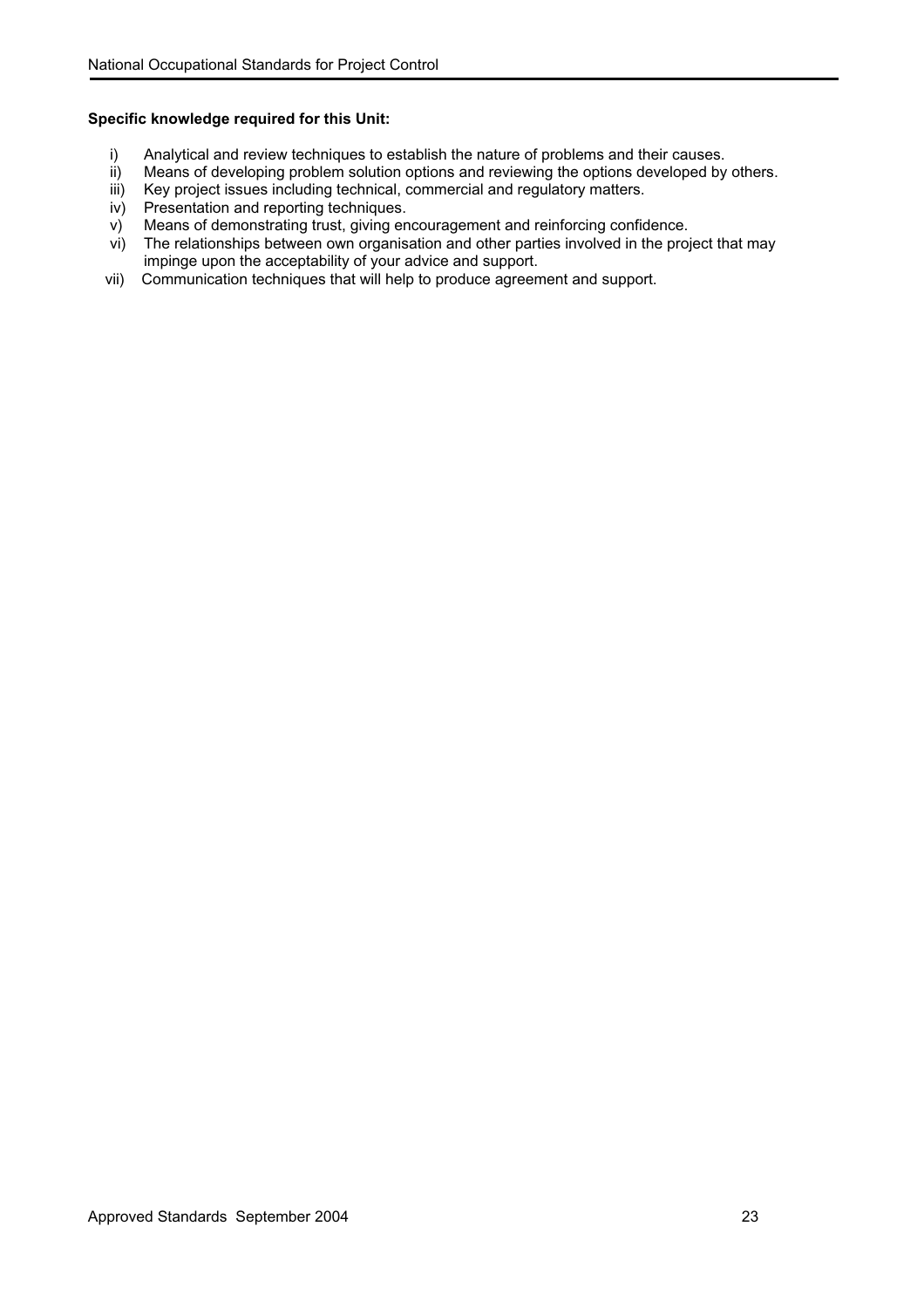### <span id="page-25-0"></span>**Unit PC11 Manage the project control team — agree objectives with teams and individuals**

#### **Unit commentary**

This Unit is concerned with the competence required to agree objectives, and project control work plans, with the team and individuals, so that they can achieve the organisation s objectives

In order to agree objectives and work plans which are specific, measurable, achievable, realistic, time bound and are consistent with the project s and organisation s overall objectives and polices, It will also be necessary to explain ways of working in sufficient detail for the team members to understand their personal objectives and responsibilities. There will be a need to update objectives and project control work plans in the light of progress and changes throughout the project.

#### **You must be able to:**

- a) Provide opportunities to the team members for them to help define their own objectives and work plans.
- b) Develop objectives and project control work plans, which are consistent with the project and organisation s objectives, and agree them with the team and its members.
- c) Ensure that objectives, work plans and schedules are realistic and achievable within organisational constraints.
- d) Ensure that objectives and work plans take account of individual s abilities and development needs.
- e) Explain the objectives and work plans in sufficient detail to achieve understanding, and at a level and pace appropriate to the individuals.
- f) Confirm team and individual understanding of, and commitment to, objectives and work plans at appropriate intervals.
- g) Provide advice and guidance on how to achieve objectives in sufficient detail and at times appropriate to the needs of the team and individuals.
- h) Update the objectives and work plans regularly, taking account of any individual, team and organisational changes.

#### **Scope:**

#### 1 Work plans

- Short term
- Medium term
- Long term

#### 2 Constraints

- Organisational objectives
- Organisational polices
- **Resources**
- Project operational requirements

#### 3 Team member

- People for whom you have functional responsibility
- People for whom you have line responsibility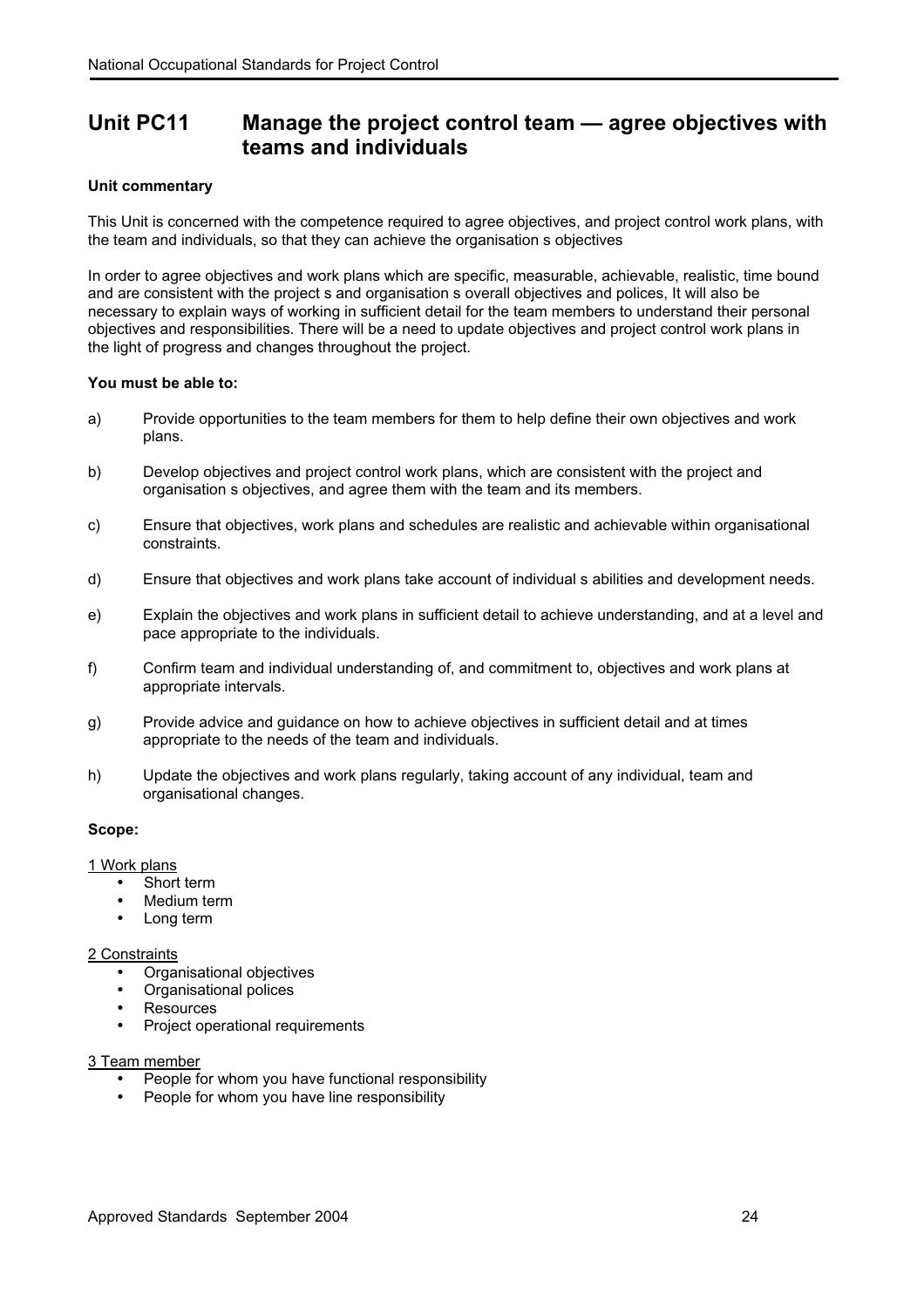- i) The importance of defining and communicating when planning objectives and work plans.<br>ii) The importance of consulting with team members and achieving consensus on objectives
- The importance of consulting with team members and achieving consensus on objectives and work plans.
- iii) How to encourage and enable team members to define their own work objectives and plans.
- iv) How to gain the commitment of team members to objectives and work plans.
- v) The types of issues on which your team members may need advice and guidance.
- vi) The organisational objectives and constraints, which have a bearing on objectives and work plans.
- vii) How to identify and devise objectives and work plans for the short, medium and long term.
- viii) The importance of agreeing objectives and work plans which are realistic and achievable.<br>ix) How to match objectives and work plans with individual abilities and development needs.
- How to match objectives and work plans with individual abilities and development needs.
- x) The importance of regularly updating objectives and work plans.
- xi) The difference between someone who is within the managers line management control and someone for whom the manager has functional responsibility, and the implications this difference may have for planning work.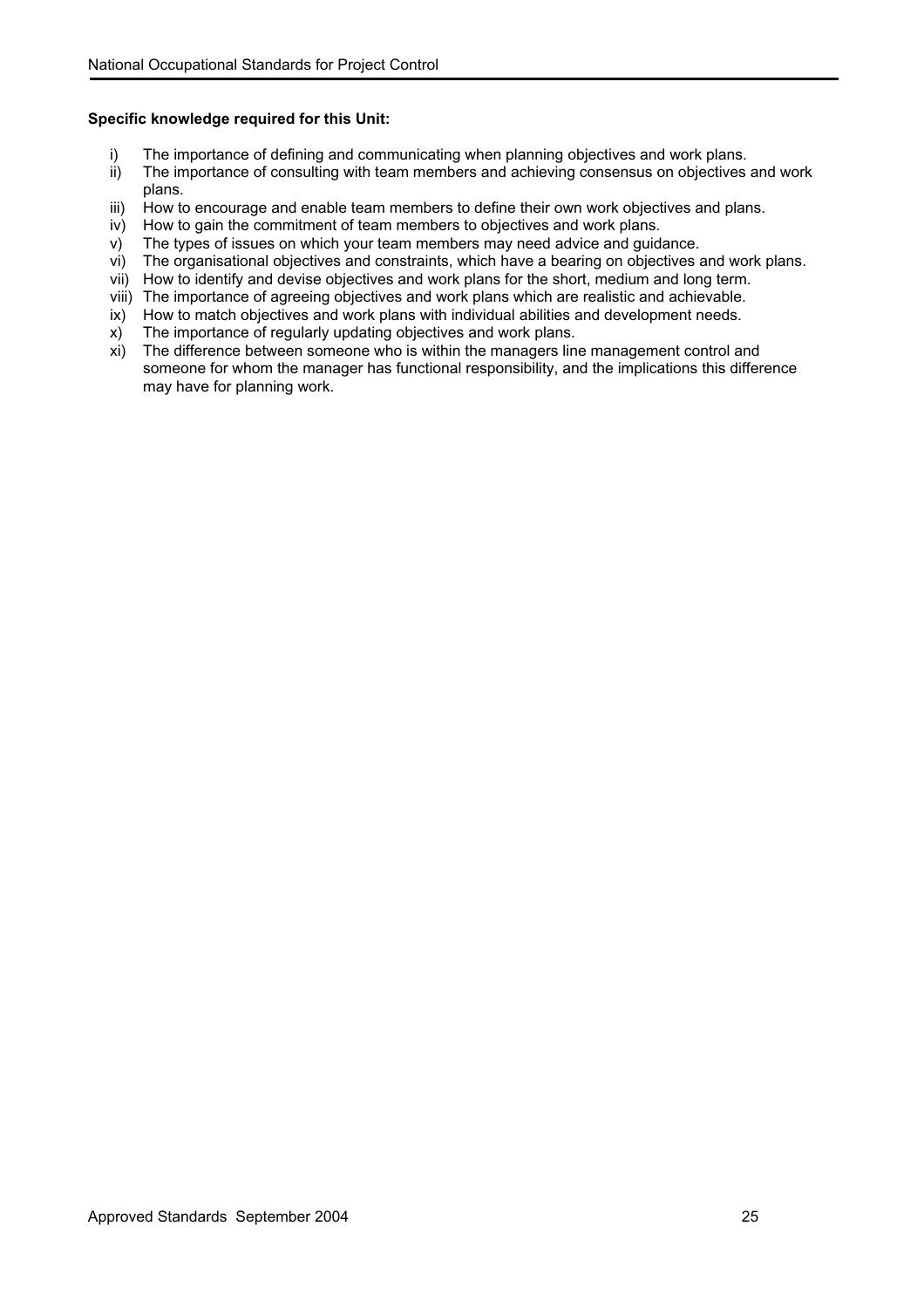### <span id="page-27-0"></span>**Unit PC12 Manage the project control team - allocate work**

#### **Unit commentary**

This Unit is concerned with the competence required to allocate project control work and make the best use of the team and its members, so that they can achieve the organisation s objectives

In order to allocate project control work to the team and individuals, it is necessary to decide with the team, how to distribute the tasks and responsibilities. The allocation should aim to ensure that it makes the best use of team members abilities, and provide opportunities for them to learn and develop in their roles. The team members need to understand and be clear as to what is expected of them and have commitment to their work. Where resources are limited, work may have to be prioritised or resources reallocated.

#### **You must be able to:**

- a) Provide opportunities to the individuals and the team for them to help define how the work should be allocated.
- b) Arrange the project control work allocation so that it makes best use of the individual s capabilities and the team s resources.
- c) Ensure that allocated work takes account of individual s personal development needs and learning objectives.
- d) Agree the roles and responsibilities of the individual team members.
- e) Provide information on the allocation of work at a level and pace that is appropriate to the individuals concerned.
- f) Confirm that the individuals have a continuing understanding of, and commitment to, the allocation of work and their roles and responsibilities.
- g) When project control resources are insufficient, agree with the appropriate people the prioritisation of work activities and the re-allocation of the available resources.
- h) Agree changes in work allocations in a way that minimises the impact on time, cost and quality.

#### **Scope:**

1 Allocations:

- Normal working
- **Emergencies**

2 Information:

- Written
- Oral
- Graphical

#### 3 Apprpriate people:

- Team members
- Colleagues working at the same level as yourself
- Higher-level managers or sponsors
- Customers or suppliers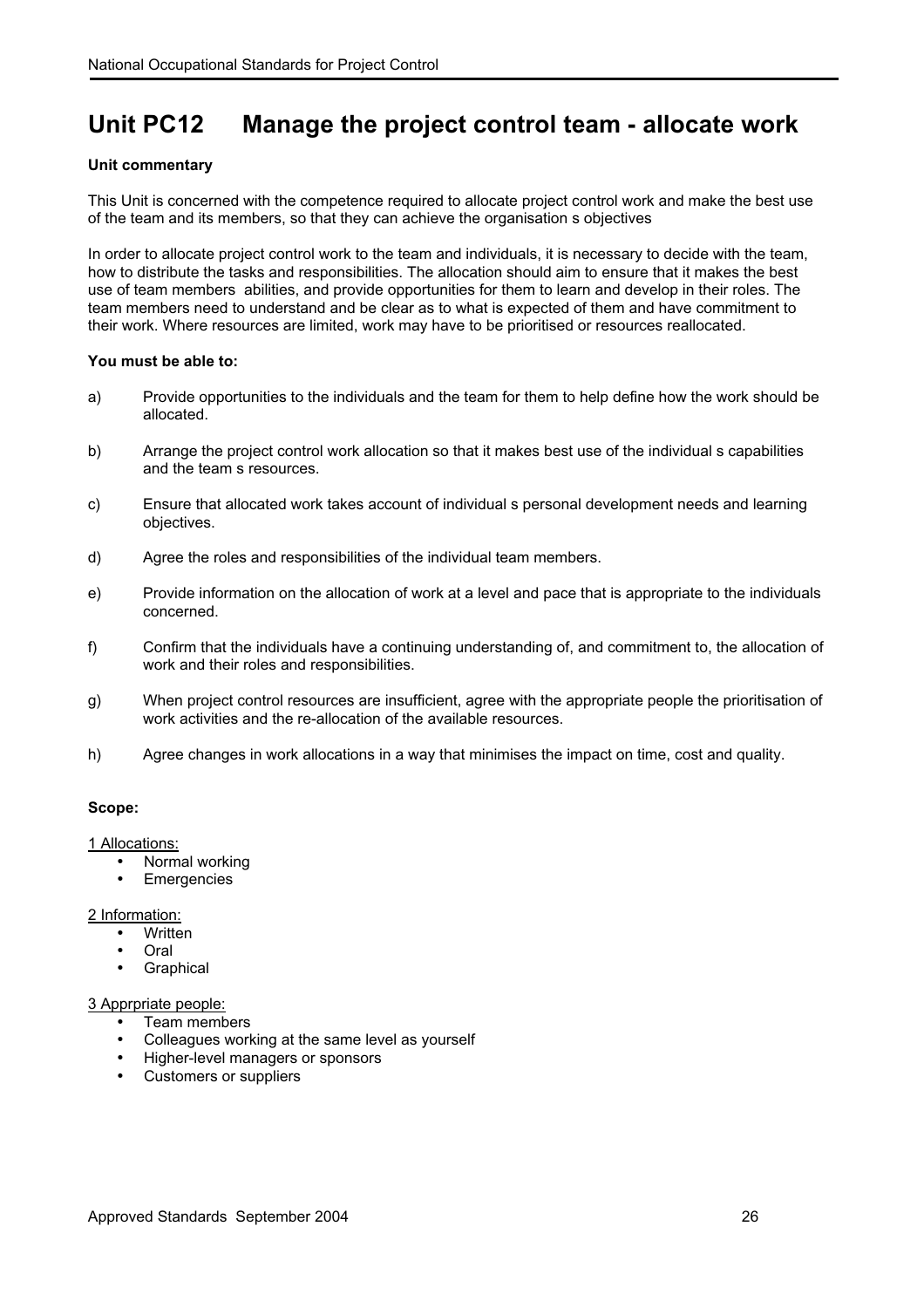- i) The importance of defining and communicating team responsibilities clearly.<br>ii) How to communicate team and individual responsibilities clearly to those inv
- How to communicate team and individual responsibilities clearly to those involved.
- iii) How to develop and present work plans using spoken, written and graphical means.
- iv) The importance of the effective allocation of work to the team s performance, and your role and responsibilities in relation to this.
- v) The factors that need to be considered when allocating work to individuals within the team.<br>vi) How to match the allocation of work to learning needs and individual development plans.
- How to match the allocation of work to learning needs and individual development plans.
- vii) How to prioritise and re-prioritise work allocations according to resource availability.
- viii) How changes to work allocations, and discussions around them, can Impact on cost, time and quality.
- ix) Why team members should have the opportunity to contribute to how work allocations could be made.
- x) How to encourage team members to provide suggestions on the allocation of work, and increase commitment to the responsibilities.
- xi) Team objectives, and the organisational policies and values, all of which have a bearing on the allocation of work within the team.
- xii) The relevant people with whom negotiations on the sourcing and allocation of resources need to take place.
- xiii) How to relate the team and individual objectives to corporate and client objectives.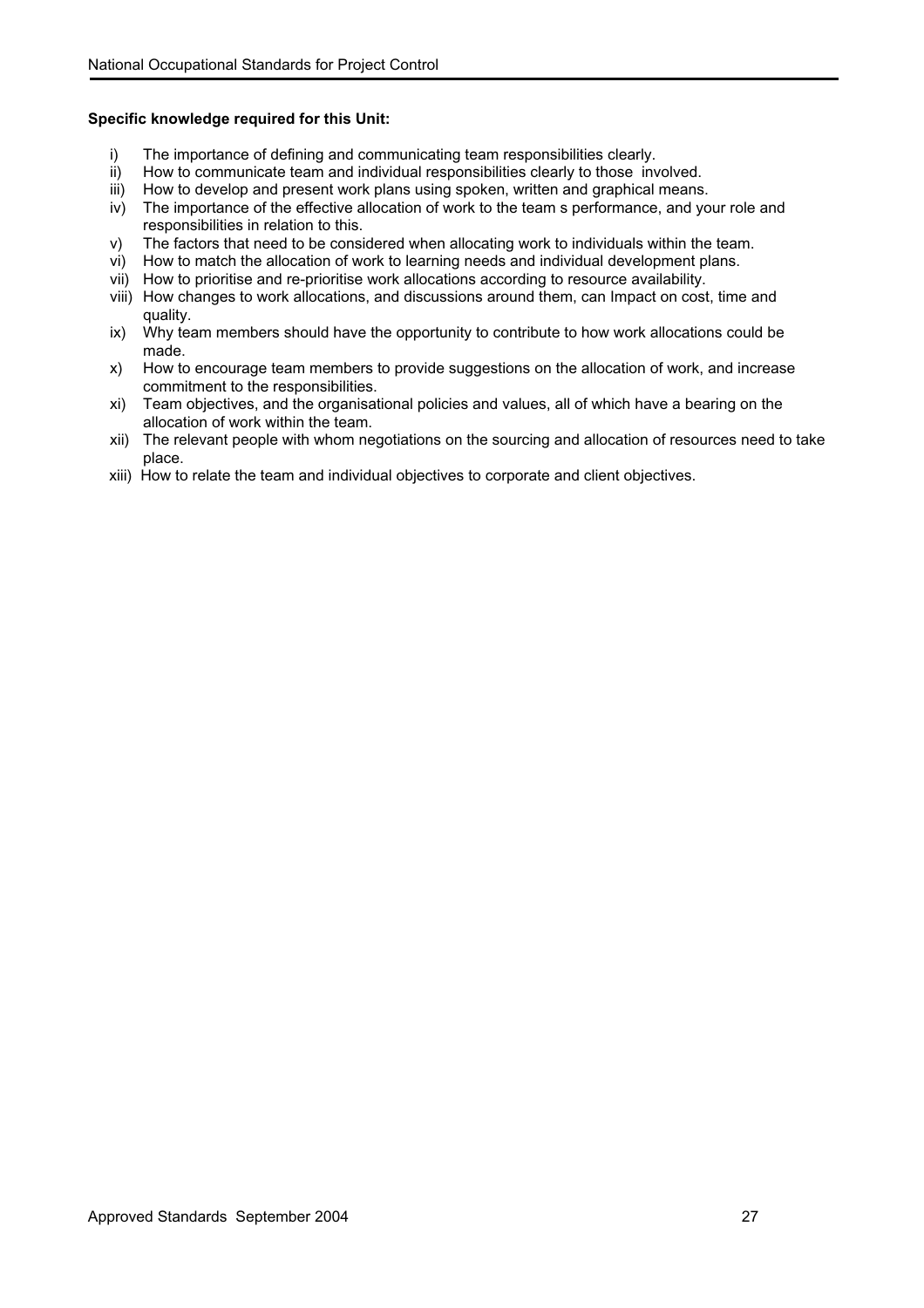### <span id="page-29-0"></span>**Unit PC13 Manage the continuing development of your personal and project control professional skills**

#### **Unit Commentary**

This unit is concerned with your competence to manage your own personal and professional development. The process is a continuous one and involves:

- Being clear about your work objectives and your personal goals.
- Knowing the skills and knowledge you need and the extent to which you have what you need.
- Planning your development and acting on the plan.
- Evaluating the effectiveness of your development actions and identifying more effective ways to learn in the future.

Underpinning your competence must be a personal curiosity to learn and try out new ways and a willingness to share your learning experiences with others who may benefit.

#### **You must be able to:**

- a) Seek feedback on your current strengths and weaknesses.
- b) Identify your personal and professional development needs to match your present and anticipated future role requirements.
- c) Translate your needs into realistic development plans.
- d) Regularly review and gain the necessary approvals and authorisations in order to implement your plan.
- e) Develop your knowledge, understanding and skills in line with your plan and take advantage of any unplanned opportunities that may arise.
- f) Identify people and organisations that can provide support for your development.
- g) Have your progress regularly reviewed and use the feedback to continue your personal and professional development to meet the demands of changing situations.
- h) Share your learning with others who can benefit from it.

#### **Scope:**

#### 1 Development plans

- Short term
- Longer term

#### 2 Approvals and authorisations

- From line and/or project management
- In accordance with organisation procedures

#### 3 Support for development

- Work colleagues
- Internal training providers
- External training providers
- Work experience opportunities planned and unplanned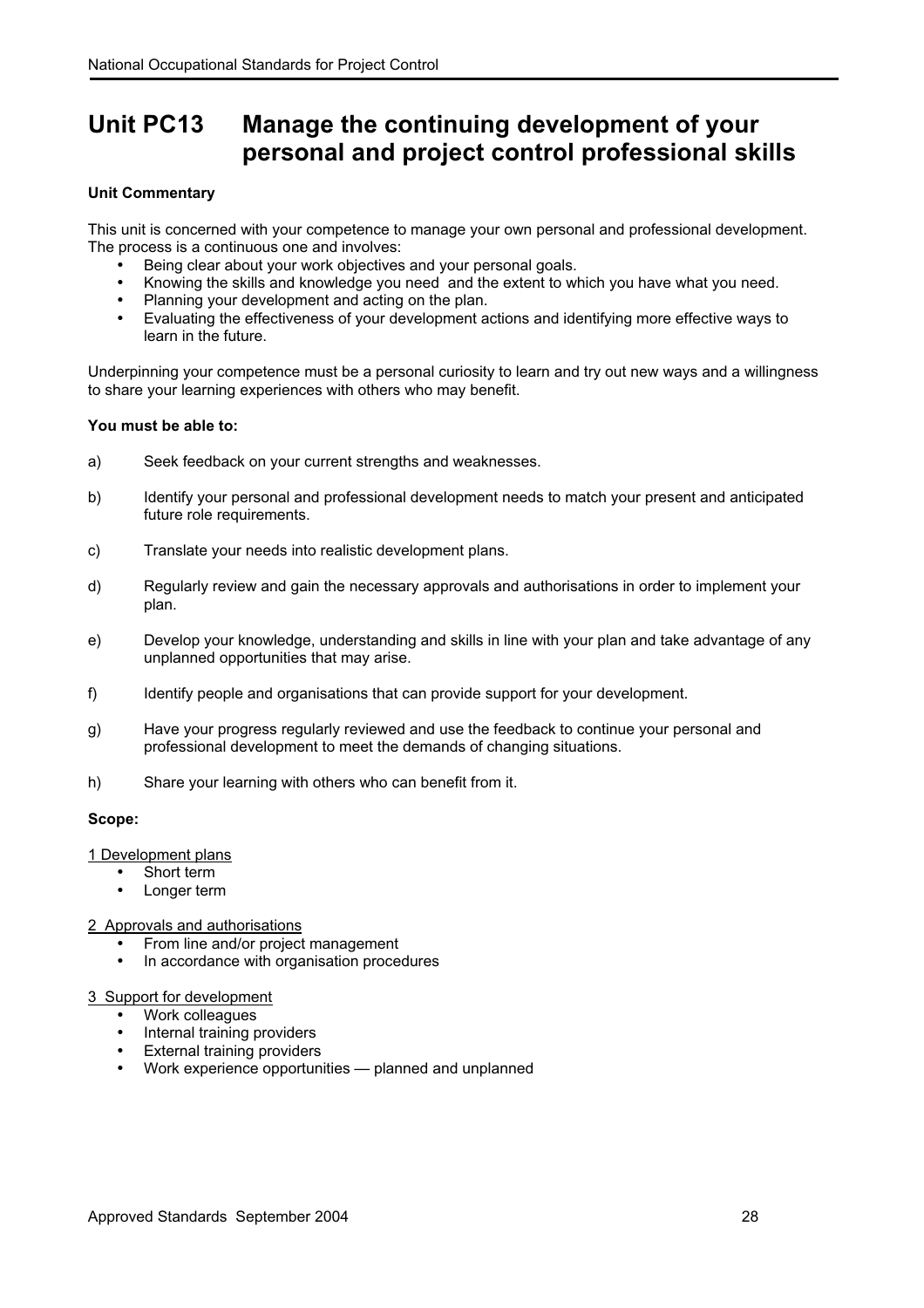- i) The knowledge and skills required for your current and likely future roles.<br>ii) Your own goals and aspirations.
- Your own goals and aspirations.
- iii) The standards of performance expected of you.
- iv) Learning opportunities and resources available.
- v) People who can give you feedback on your performance and can review the progress you are making in relation to your plans.<br>Learning styles and methods and those that are most effective for you.
- vi) Learning styles and methods and those that are most effective for you.
- vii) The requirements on you for continuing professional development stemming from your organisation, the business or industrial sector in which it operates and any professional body to which you belong.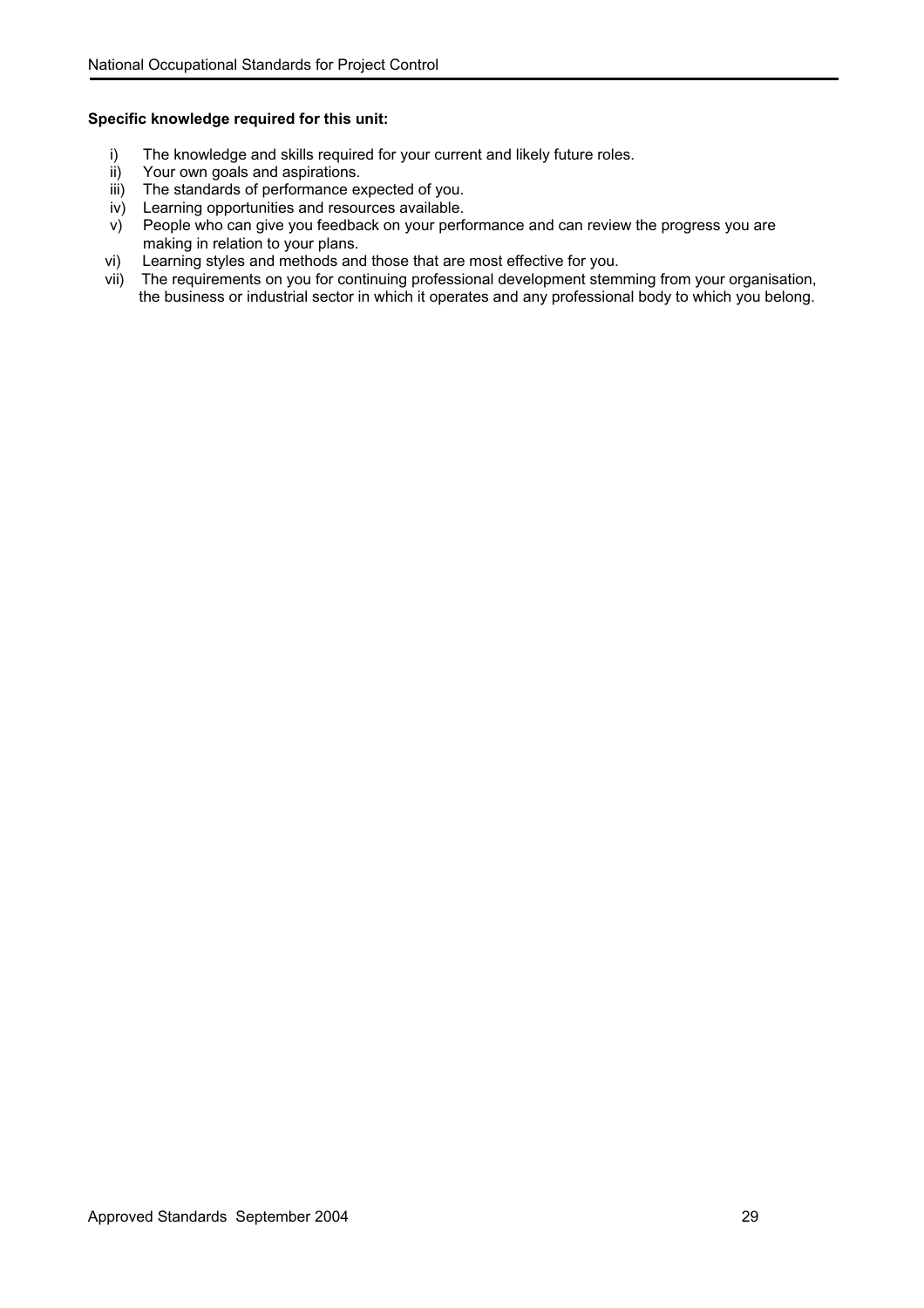### <span id="page-31-0"></span>**Unit PC14 Develop yourself in the project control work role**

#### **Unit Commentary**

This unit is concerned with your competence to progress your personal development and the development of your project control technical skills. The process is a continuous one and involves:

- Self assessment, and the assessment by others, of your competences.
- Developing an understanding of skills and knowledge you need and the extent to which you have what you need.
- Planning your development and acting on the plan.
- Regularly reviewing your progress and planning further developments.

Underpinning your development must be a personal curiosity to learn and try out new ways and a willingness to share your learning experiences with others who may benefit.

#### **You must be able to:**

- a) Assess your current competence and areas for development using relevant techniques and processes.
- b) Identify and plan development objectives that are realistic, achievable and related to the personal and business needs.
- c) Develop your knowledge, understanding and skills in line with your plan and take advantage of any unplanned opportunities that may arise.
- d) Review your performance regularly and use the outcome to plan future development activities.
- e) Seek and obtain constructive feedback and advice from others and use it to help you maintain and improve your performance.
- f) Agree with line and/or project management the time and other resources needed to help you achieve the development objectives.

#### **Scope:**

- 1 Development objectives
	- Short term
	- Longer term
- 2 Help to achieve development objectives (from)
	- Work colleagues
	- Internal training providers
	- **External training providers**
	- Work experience opportunities

- i) The skills and knowledge required for your current role.
- ii) The skills and knowledge required for your planned future roles.
- iii) Learning opportunities and resources available.
- iv) Working relationships.
- v) Reporting lines and procedures.
- vii) Development objective setting.
- viii) How personal development and skills development training progress assessments can be carried out.
- ix) Sources of guidance and advice on training and technical skills development that are available to you.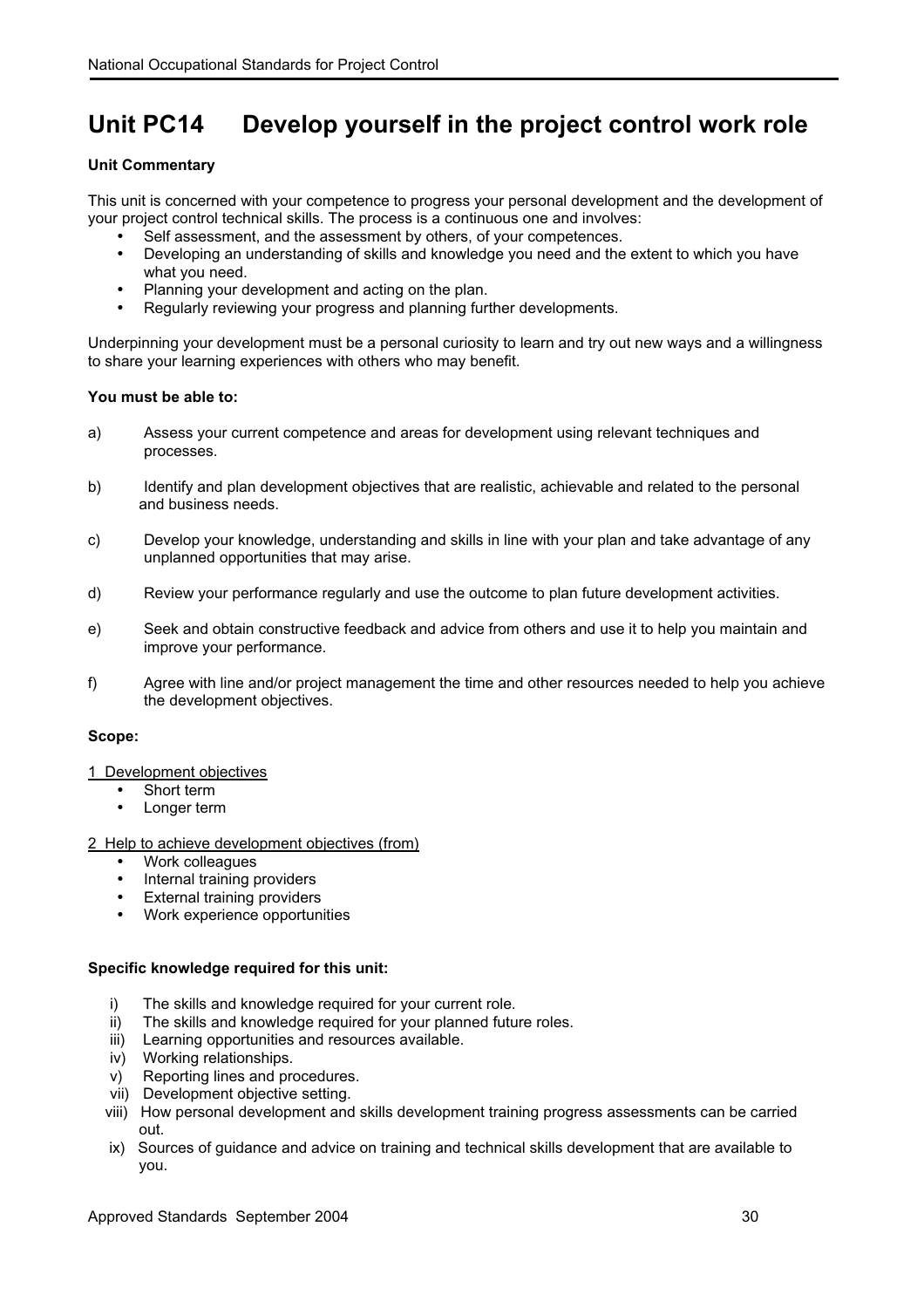### <span id="page-32-0"></span>**Unit PC15 Develop the skills of your project control team members**

#### **Unit Commentary**

This unit is concerned with your competence to support the personal and professional development of project control practitioners working in a team under your supervision. You are expected to stimulate a learning culture and provide learning opportunities within your team and to encourage the curiosity to learn and try out new ways.

Learning opportunities should include experiencing new roles and responsibilities, instruction, coaching and mentoring.

#### **You must be able to:**

- a) Provide colleagues with constructive feedback on their performance in the team.
- b) Explore methods of improving performance with them.
- c) Identify and arrange suitable learning and training opportunities to enable them to improve their performance.
- d) Share your own skills and experience with your colleagues and encourage them to share skills experiences amongst each other.
- e) Support colleagues to achieve the experience and skills to meet the job requirements.
- f) Regularly review their development needs and progress providing feedback to support further learning and development.
- g) Ensure that team members development and training records are maintained in an up to date form.

#### **Scope:**

#### 1 Learning opportunities

- New roles
- New responsibilities
- Instruction
- Coaching
- **Mentoring**

#### 2 Training opportunities

- From work colleagues
- Internal training providers
- External training providers

#### 3 Job requirements

- Needed by the organisation
- Specific to the project

#### 4 Feedback

- Formal
- Informal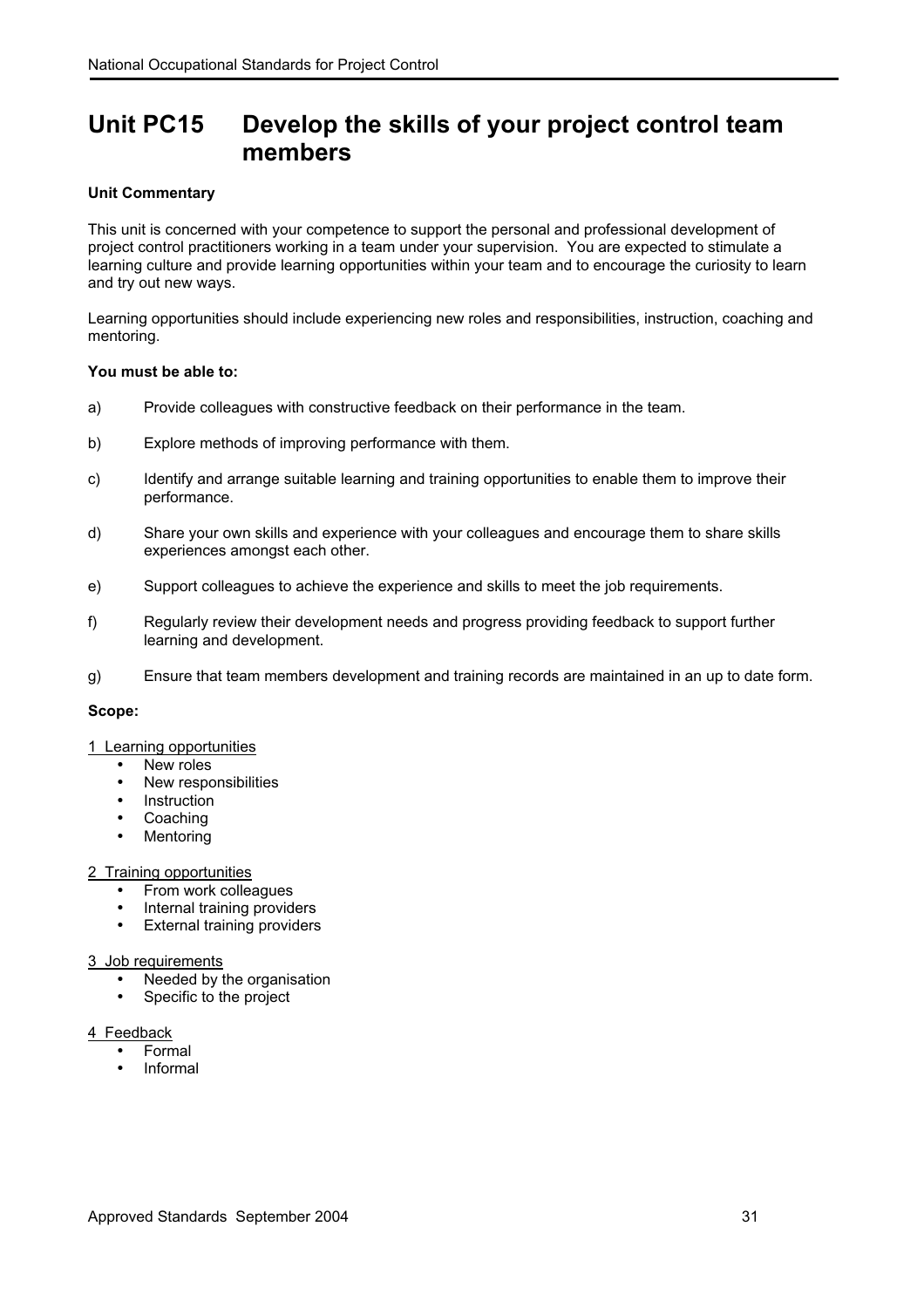- i) The knowledge and skills required of your team members to meet the control requirements of the project.
- ii) The individual goals and aspirations of your team members.
- iii) The expected individual s standards of performance.
- iv) Learning opportunities and resources available.
- v) Organisation s processes and procedures for appraising and reporting individual performance and defining development needs.
- vi) Learning styles and methods.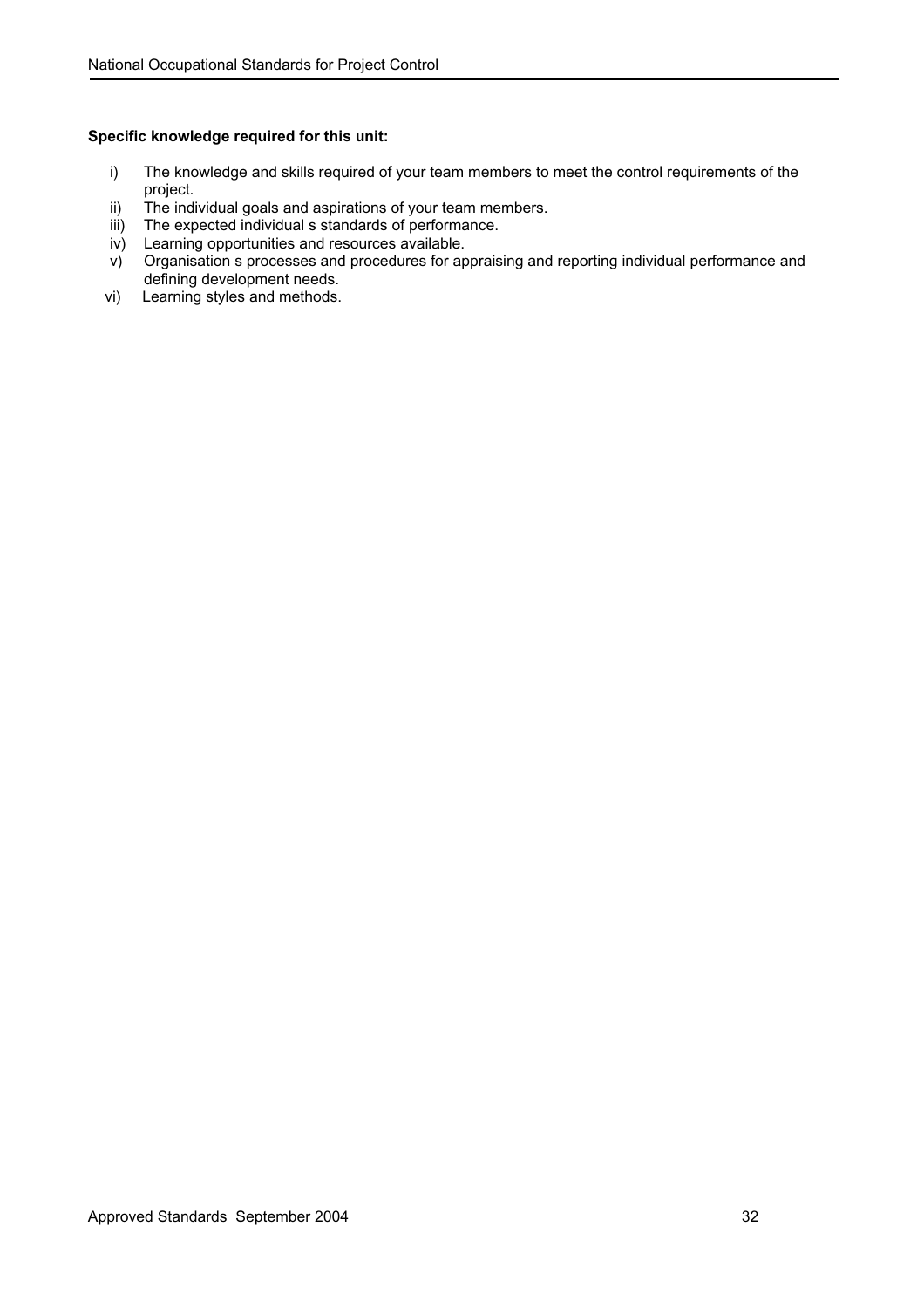### <span id="page-34-0"></span>**Unit PC16 Develop and maintain effective working relationships**

#### **Unit Commentary**

This unit is concerned with your competence to develop and maintain productive and effective working relationships with colleagues within and without your own organisation. The objective of these relationships is to assist you in delivering your project control work on projects to the benefit of your organisation.

Colleagues are any of those with whom you have a working relationship regardless of status or position and regardless of the organisation of which they are a part.

#### **You must be able to:**

- a) Establish relationships with all colleagues who are relevant to the project control work being undertaken.
- b) Make those relationships productive in delivering results for the project and your organisation.
- c) Recognise and respect the roles and responsibilities of colleagues.
- d) Understand the priorities, expectations and authority of colleagues and incorporate that understanding into decisions and actions.
- e) Keep your promises, honour commitments made and make time to support others.
- f) Resolve conflicts of interest and disagreements in ways that minimise damage to the project and your organisation.
- g) Exchange information to support the effective implementation of the project, within the approved procedures and practices of the project team and your organisation.

#### **Scope:**

#### 1 Colleagues (within)

- The project team
- Own organisation
- Client s organisation
- Contractor, supplier and other external organisations

- i) The technical and commercial requirements of the project that influence the behaviour and motivations of colleagues.
- ii) Standards of behaviour and performance expected by the project and your organisation.
- iii) Decision making processes and responsibilities within the project team.
- iv) Work roles and responsibilities of colleagues.
- v) Management responsibilities within the project team and within your organisation.
- vi) Techniques that can be used to help resolve conflicts.
- vii) Techniques that can be used to help select and build effective teams.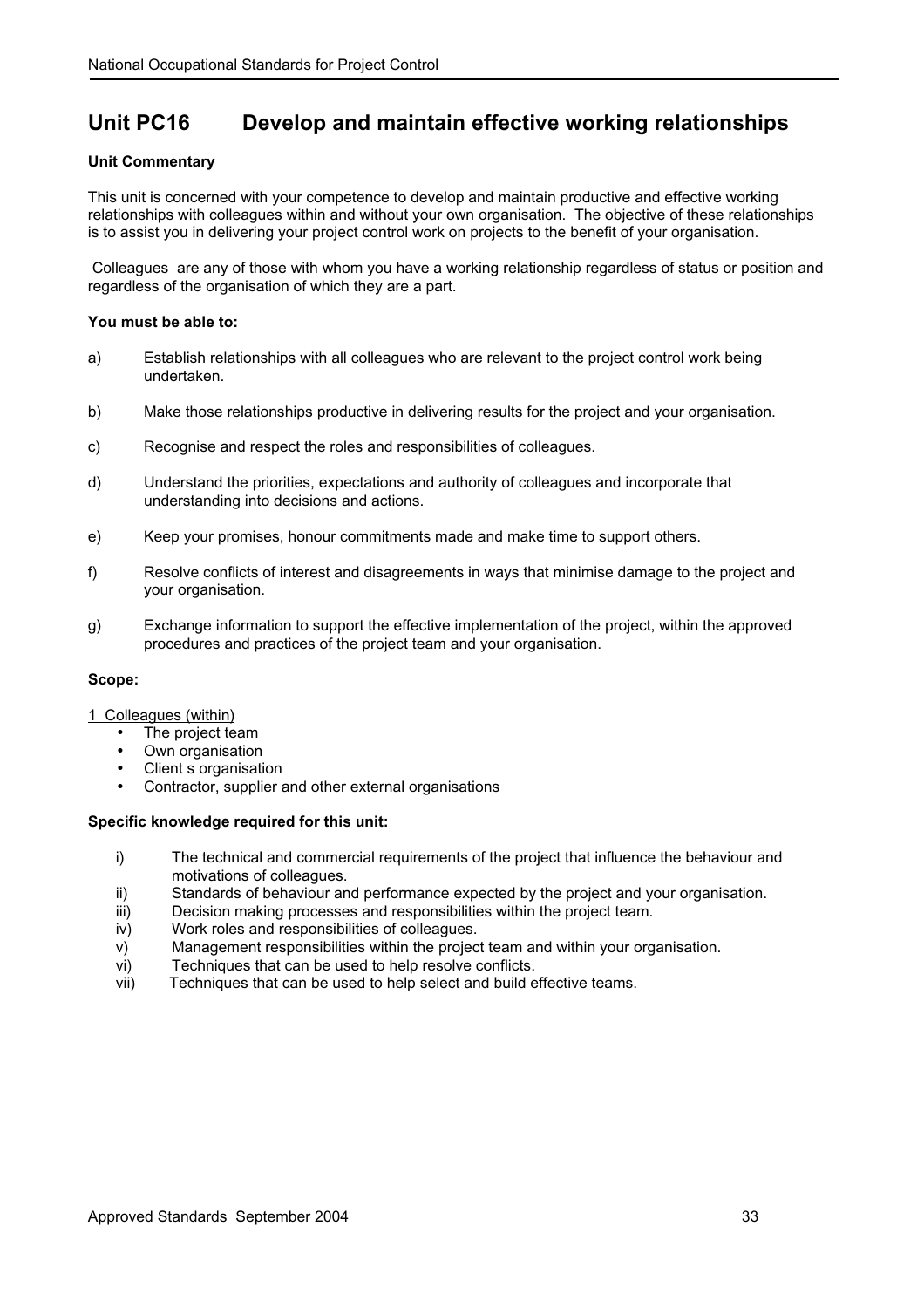### <span id="page-35-0"></span>**Unit PC17 Contribute to effective project working relationships**

#### **Unit Commentary**

This unit is concerned with your competence to contribute to effective working relationships within the project team and with colleagues within your own and other organisations relevant to the implementation of the project. The objective of these relationships is to assist you in delivering your project control work on projects to the benefit of your organisation.

Colleagues are any of those with whom you have a working relationship regardless of status or position and regardless of the organisation of which they are a part.

#### **You must be able to:**

- a) Establish and maintain productive working relationships with colleagues.
- b) Deal with disagreements in an amicable and constructive way so that good relationships are maintained in the interests of achieving effective project control.
- c) Keep others informed about work plans or activities which affect them.
- d) Seek assistance from others in a polite and courteous way without causing undue disruption to normal work activities.
- e) Respond in a timely and positive way when others ask for help or information.

#### **Scope:**

1 Colleagues (within)

- The project team
- Own organisation
- Client s organisation
- Subcontractor, supplier and other external organisations

- i) How to go about creating and maintaining working relationships.
- ii) Problems that can have negative affect on the effectiveness of working relationships.
- iii) Lines of communication within the project and between participants.
- iv) The responsibilities and authority of project participants.
- vi) The groups and individuals with whom you need to maintain good working relationships.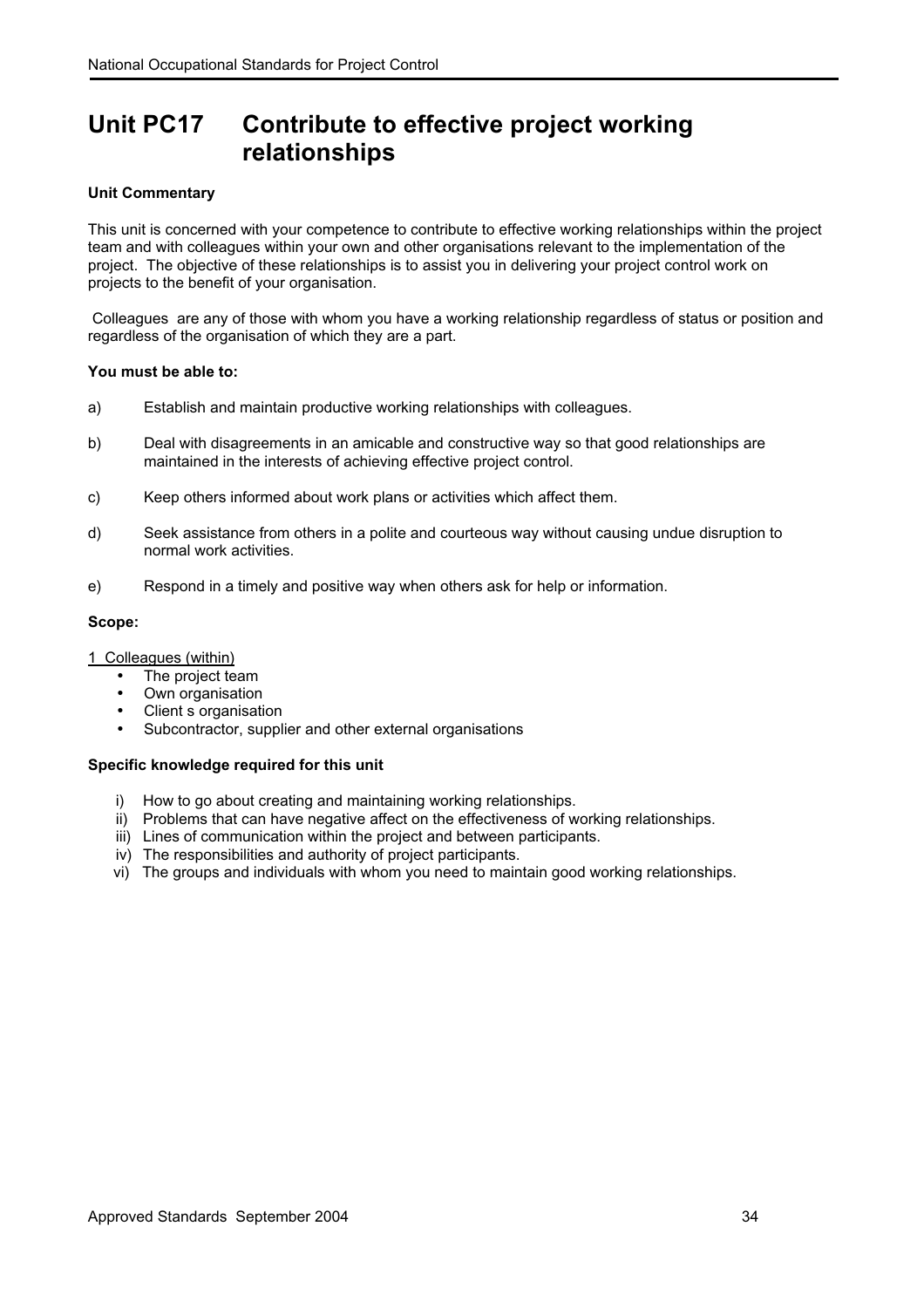## **Unit PC18 Observe and apply professional ethics and values**

## **Unit Commentary**

This unit is concerned with your competence to observe and apply professional ethics and values in the execution of your project control activities. The objective of your actions is to contribute to the maintenance of the integrity of the organisation of which you are a part and its standing with its customers, suppliers and business associates.

## **You must be able to:**

- a) Keep yourself informed about the professional ethics that should be applied.
- b) Incorporate the application of professional ethics and values into your project control activities.
- c) Be aware of the professional codes of conduct, standards, regulations and guidelines that are relevant to project control activities.
- d) Maintain a duty of care towards clients and customers.
- e) Identify any conflicts of interest and report them to those responsible for resolving them.
- f) Identify and report any potential or actual cases of professional malpractice to those responsible for taking the appropriate action.

## **Scope:**

- 1 Application of professional ethics
	- As defined by legislation and regulation
	- As defined within your organisation s practices and procedures

## 2 Those responsible

- Project management
- Line management

- i) Authoritative sources of information on professional ethics and values.
- ii) Where to obtain information on professional codes of conduct, standards, regulations and guidelines relevant to project control activities.
- iii) What constitutes a duty of care.
- iv) What types of conflict of interest and professional malpractice could occur and how should they be resolved.
- v) How should you obtain and protect information from clients and suppliers.
- vi) In the event of uncertainty on questions of applying professional ethics and values, who you can contact within your organisation for guidance and advice.
- vii) Health, safety and environmental regulations, codes and practices applicable to your organisation and the business and industrial sectors within which it operates.
- viii) Legislative and regulatory frameworks within which your organisation carries out its business.
- ix) How the commercial confidentiality of information supplied to, and held within, the organisation is safeguarded.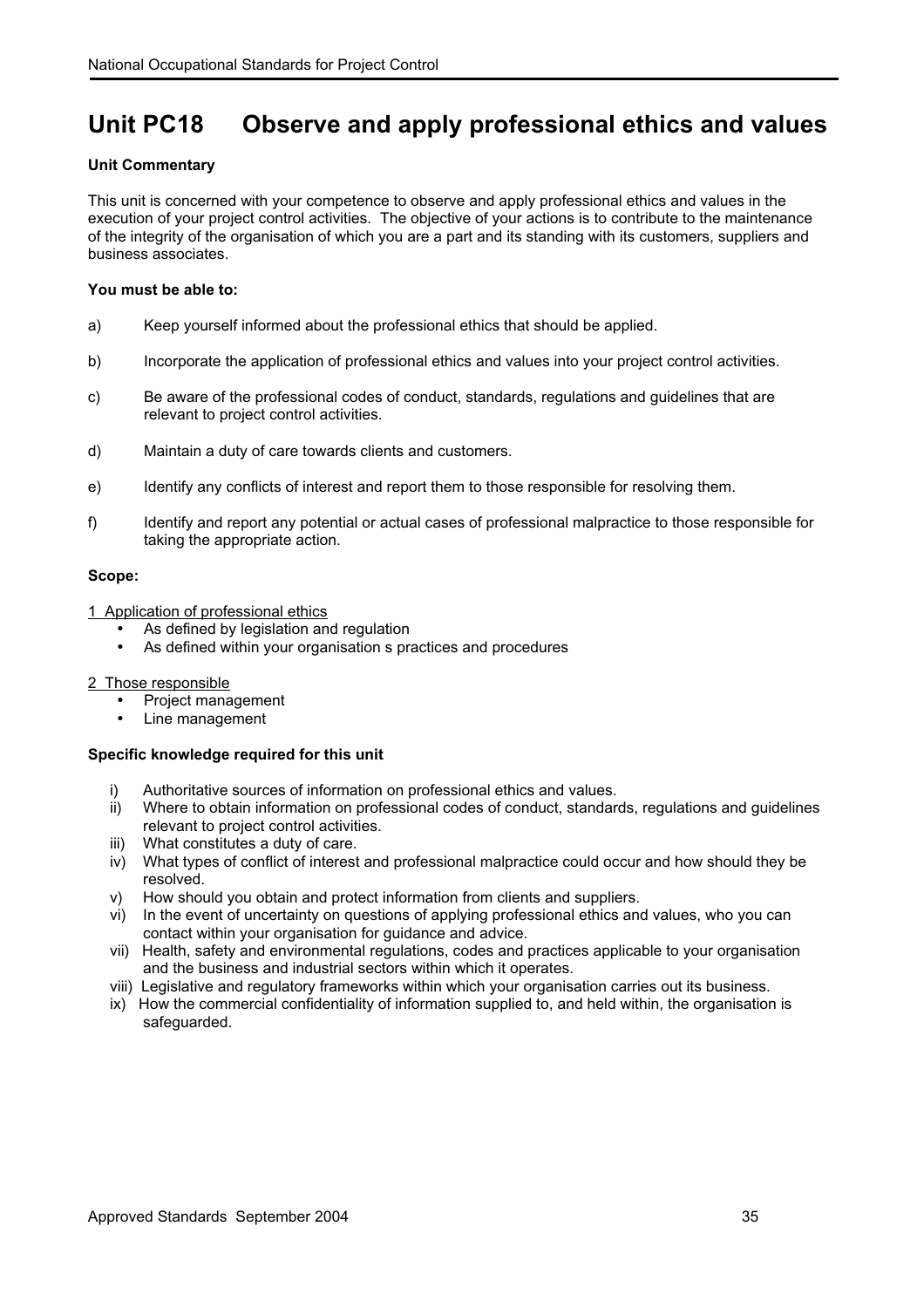## **Unit PC19 Plan and implement project control operational developments**

## **Unit Commentary**

This Unit is concerned with the competence to plan and implement project control operational developments. The need for developments to improve the effectiveness of project control operations can arise at any time and apply to any project scope which can range from a short duration study of options through to the long term ownership of a facility or operation. And all project control practitioners are expected to participate actively in the continuous improvement process .

However, the completion of a project, and the formal review of performance and data that may take place at that time, is a situation that has much potential merit as a source of information and inspiration to plan and implement developments aimed at improving project control operations.

## **You must be able to:**

- a) Establish, and gain approval for, plans and strategies that define the way forward towards achieving the identified improvements.
- b) Realistically assess the risks and benefits associated with the plans and strategies and identify contingency plans.
- c) Methods for monitoring and evaluating progress are established and relate to agreed goals and priorities.
- d) Identify, address and agree the training needs associated with implementing the changes.
- e) Analyse and resolve problems and barriers to implementing the results of the developments as they arise.
- f) Communicate progress regularly to interested parties.
- g) Test and prove that the changes and developments are effective and meet the needs of the organisation.

#### **Scope:**

1 Identified improvements

- In working methods
- IT and manual systems
- Professional skills and knowledge
- Performance and resource norms

## 2 Contingency plans

- **Resources**
- **Programmes**
- Use of external specialists
- Training

## 3 Interested parties

- Project management
- Line management
- Customers and clients
- Project control practitioners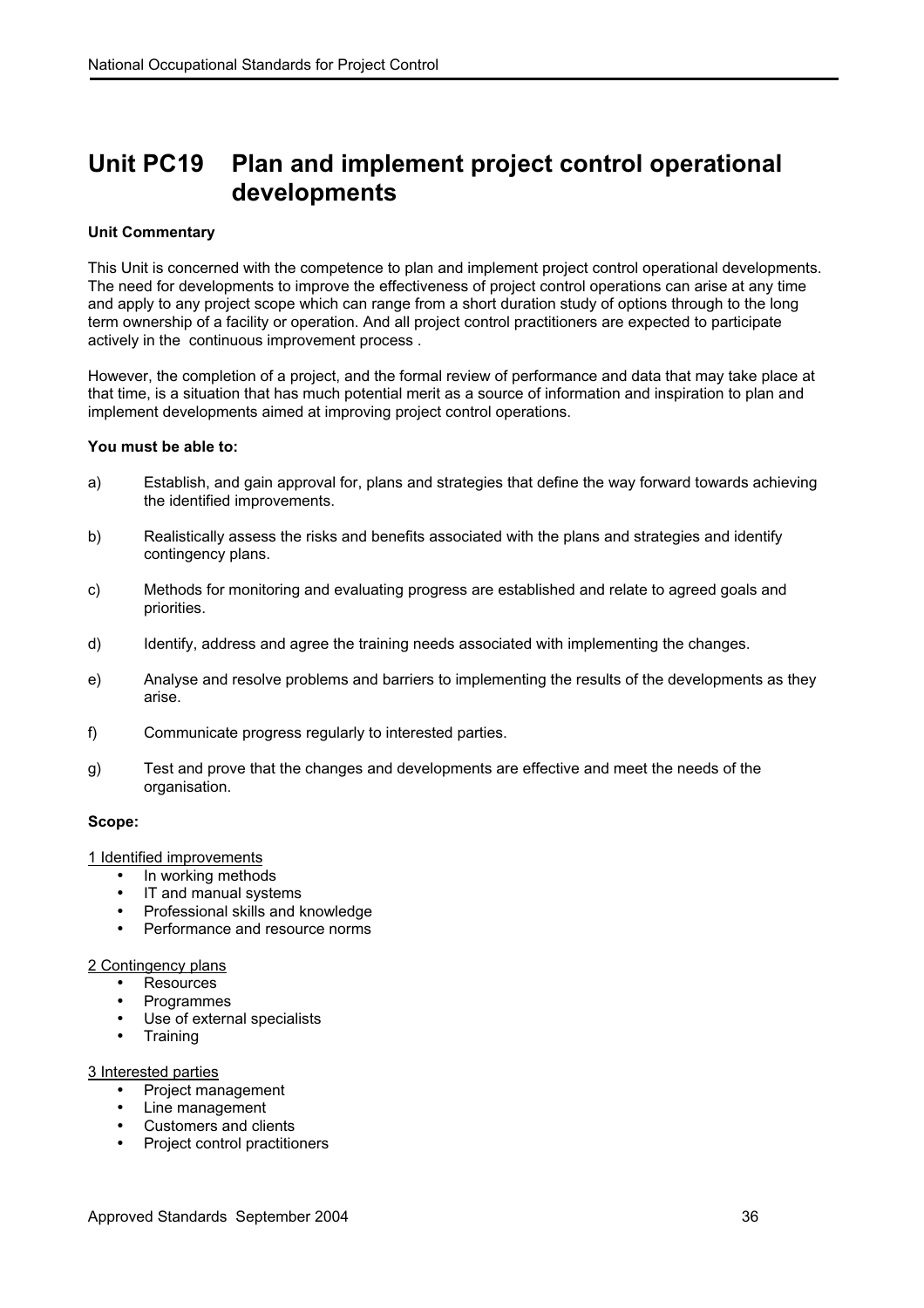- i) Internal and external sources of specialist advice that can contribute to developing and implementing changes and improvements.
- ii) Organisation s resources that can contribute to developing and implementing changes and improvements.
- iii) Customer expectations.
- iv) Training needs analysis and the available training resources within and without the organisation.
- v) Organisation s communication channels, both formal and informal.
- vi) Funding sources and budgetary restraints.
- vii) Methods of planning and progress monitoring applicable to the implementation of change.
- viii) Risk analysis and management as applied to operational change and development programmes.
- ix) Methods that can be used to help with making changes in an team s working practices.
- x) How you can recognise and use different decision making processes and styles.
- xi) How data can be managed to enable it to be available for use on other projects.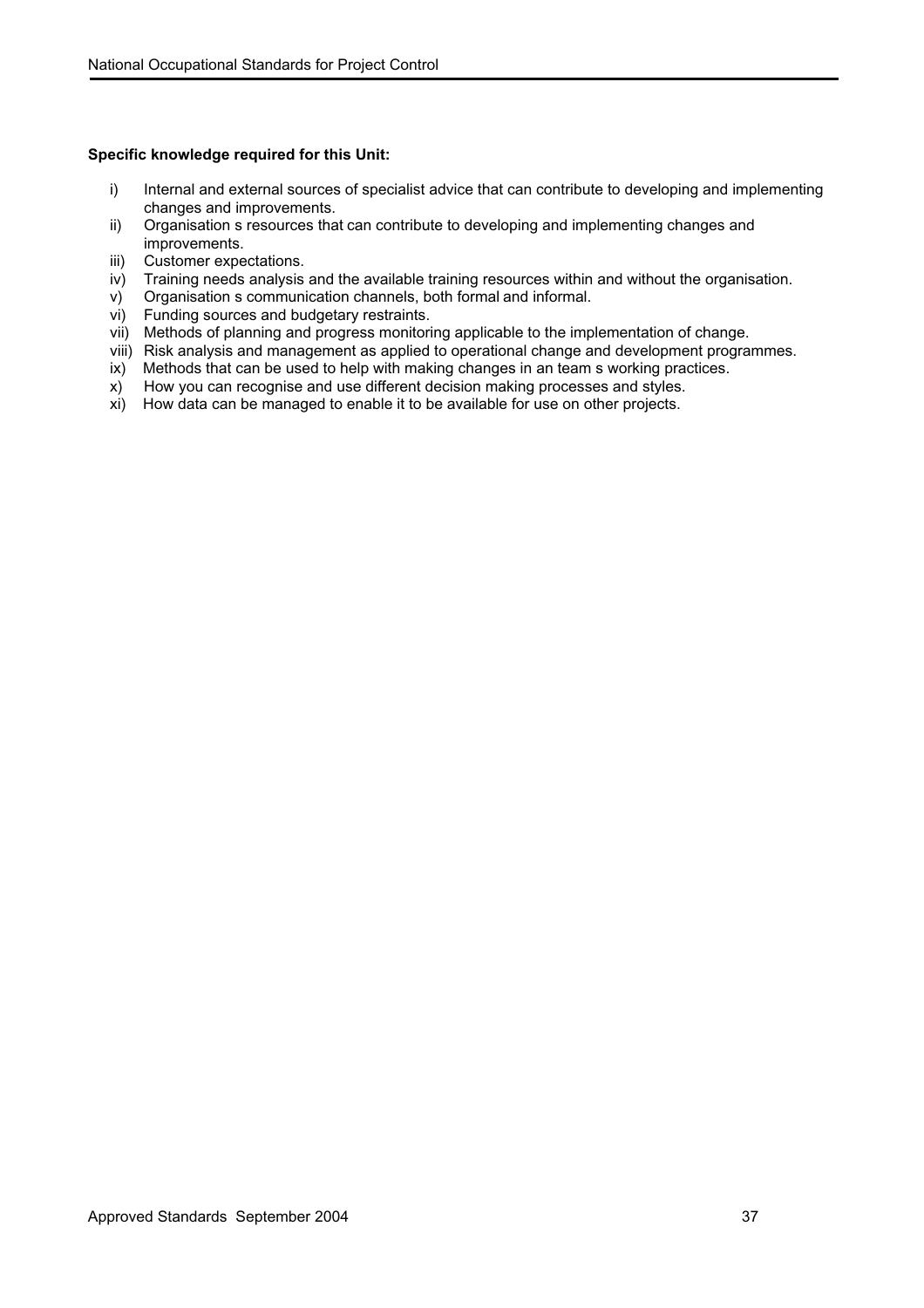## **Unit PC20 Determine the requirements for project control**

## **Unit Commentary**

This Unit is concerned with the competence required to determine the requirements for project control including developing the objectives and specifying the functions. This will include the identification and assessment of threats, constraints and opportunities impinging on the achievement of satisfactory project implementation. The competence also includes that required to carry out the activities necessary to meet the operational requirements of the project.

## **You must be able to:**

- a) Source sufficient input information to develop a clear understanding of the scope and operational objectives for implementation of the project.
- b) Instigate action to clarify and verify the requirements where the information is insufficient.
- c) Identify feasible options for carrying out the project control activity that are compatible with the achievement of the implementation objectives.
- d) Identify areas of risk and opportunities for reducing risk and improving project control.
- e) Develop, and make clear, the criteria which enable the preferred means of carrying out the project control activities to be selected from the available alternatives.
- f) Identify and make use of specialist advice where the impact of a project operational factor cannot be adequately assessed by self.
- g) Obtain the contribution of customers to decisions in a manner likely to encourage their continuing support.
- h) Define the methods, practices, procedures and systems that are to be used to meet the project control requirements.
- i) Identify and describe opportunities for innovation in the project control implementation in a manner that enables the proposals to be realised in practice.

## **Scope:**

1 Input information

- Objectives for the project control activity
- Factors affecting the achievement of project control objectives

## 2 Means of carrying out the activity

- **Resourcing**
- Source of funds
- Timescale
- Location
- Project control technology

## 3 Criteria to select means of implementation

- Risk, uncertainty or benefits
- Time
- Cost
- Inter-related projects
- The overall business requirements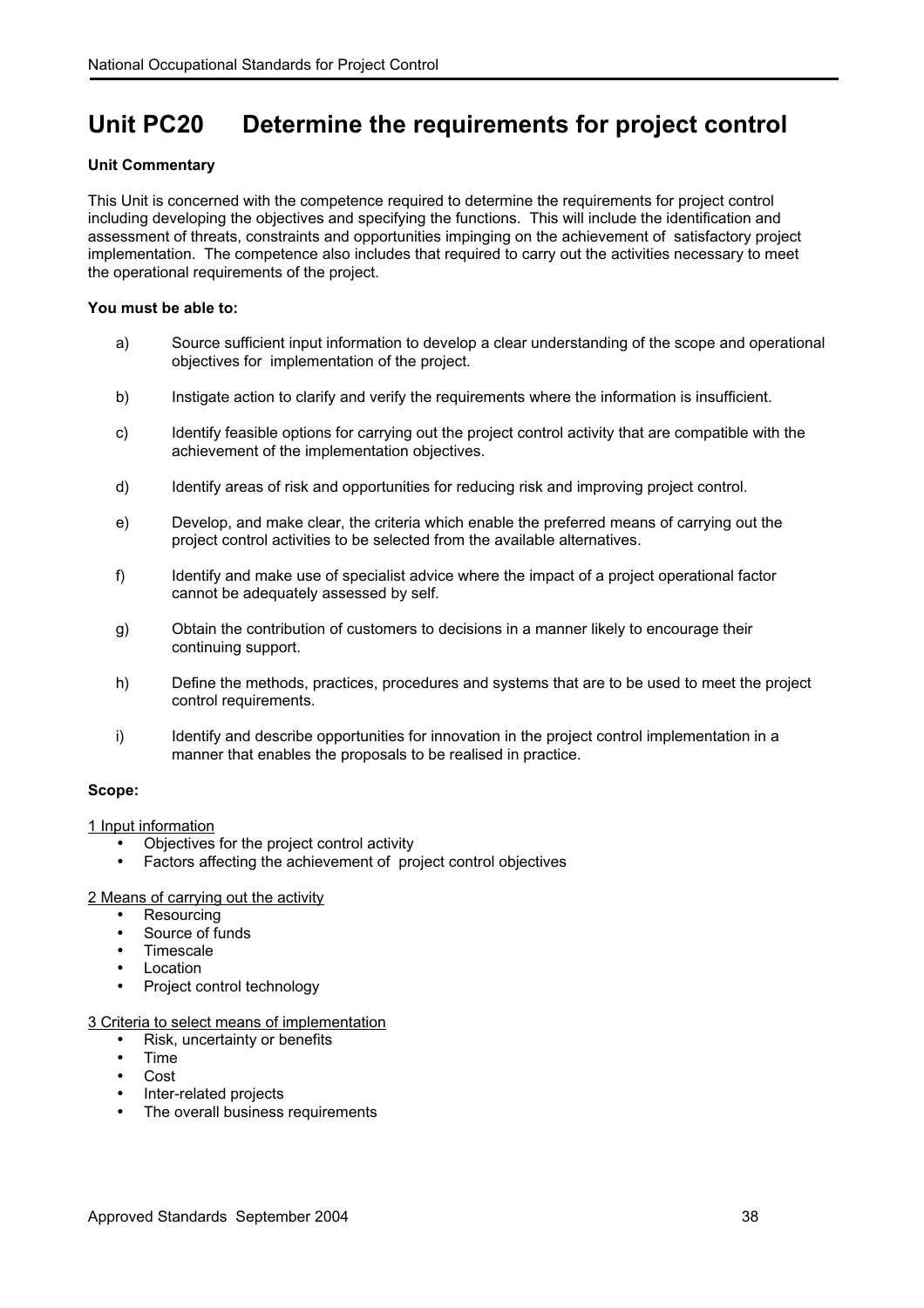## 4 Customers

- Project Manager
- Client
- Colleagues in different technical disciplines
- Supply chain
- Project team members

- i) Means of assessing adequacy of information.
- ii) Significance of outside influences on objectives including legislative and regulatory requirements.
- iii) Factors peculiar to or of particular significance to the industry.
- iv) Industrial relations scene.
- v) The business environment and related project activities.
- vi) Risk management techniques.
- viii) Techniques for defining measurable outcomes e.g. key performance indicators, project milestones and work package completion.
- ix) Reporting requirements.
- x) The organisation s procedures and systems that are available as source material.
- xi) Communication and presentation techniques that can be used to convey the essential features of your proposals.
- xii) Potential influences of the supply chain on project control requirements.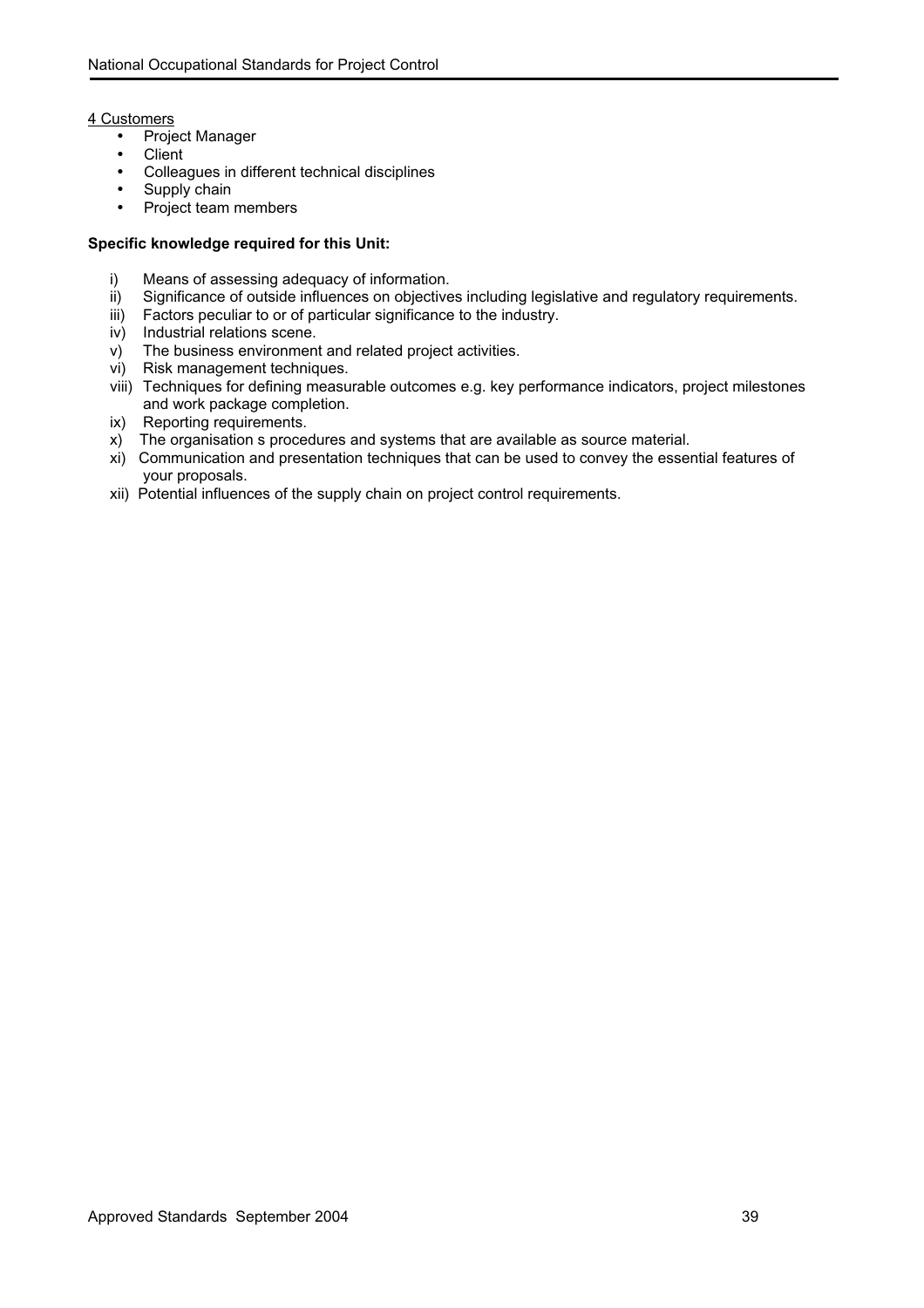## **Unit PC21 Estimate and specify financial resources**

## **Unit Commentary**

This Unit is concerned with the competence required to estimate and specify the financial resources required to achieve the objectives of projects which may be at stages of definition ranging from conceptual through to fully detailed.

This will include the need to predict and specify resources needed for all the component activities and to estimate total costs. In the case of continuing activities, such as operations and maintenance, a given period of time may be the basis of the prediction, specification and estimates.

## **You must be able to:**

- a) Apply methods of estimating that conform to good practice and match the estimate purpose, the accuracy required and the quality of definition available.
- b) Verify that the specified activities and resources to be deployed meet the requirements of the project.
- c) Estimate the financial resources required for activities to the required accuracy.
- d) Ensure that the bases and assumptions on which estimates are based are clearly stated.
- e) Estimate cash flow requirements and the relevant project timescales to the required level of accuracy and match to the project programme.
- f) Agree the estimated cash flows with the customer.
- g) Phase project expenditure to meet the expected project and investment timetables.
- h) Establish the requirements for any allowances and contingencies and justify their basis.
- i) Accurately assess the scope and consequences of changes.
- j) Prepare a report on budgetary requirements, which is sufficiently detailed and accurate to be acceptable as a basis for calculating financial options.
- k) Explain to stakeholders how the estimated resources meet the operational requirements of the project.

## **Scope:**

## 1 Resources

- People
	- Materials and equipment
	- Finance
	- Data and information systems

## 2 Degree of accuracy

- Appropriate to the degree of uncertainty identified
- Appropriate to the level of information and technology reliability, complexity and maturity
- Sufficient for programming or scheduling
- Sufficient for acquisition of resources
- Sufficient for budgetary control and approval levels

## 3 Stakeholders

- Clients or customers
- Key groups interested in the project outcomes
- Key groups affected by the project outcomes

## Approved Standards September 2004 40 and the state of the state of the 40 and 40 and 40 and 40 and 40 and 40 and 40 and 40 and 40 and 40 and 40 and 40 and 40 and 40 and 40 and 40 and 40 and 40 and 40 and 40 and 40 and 40 a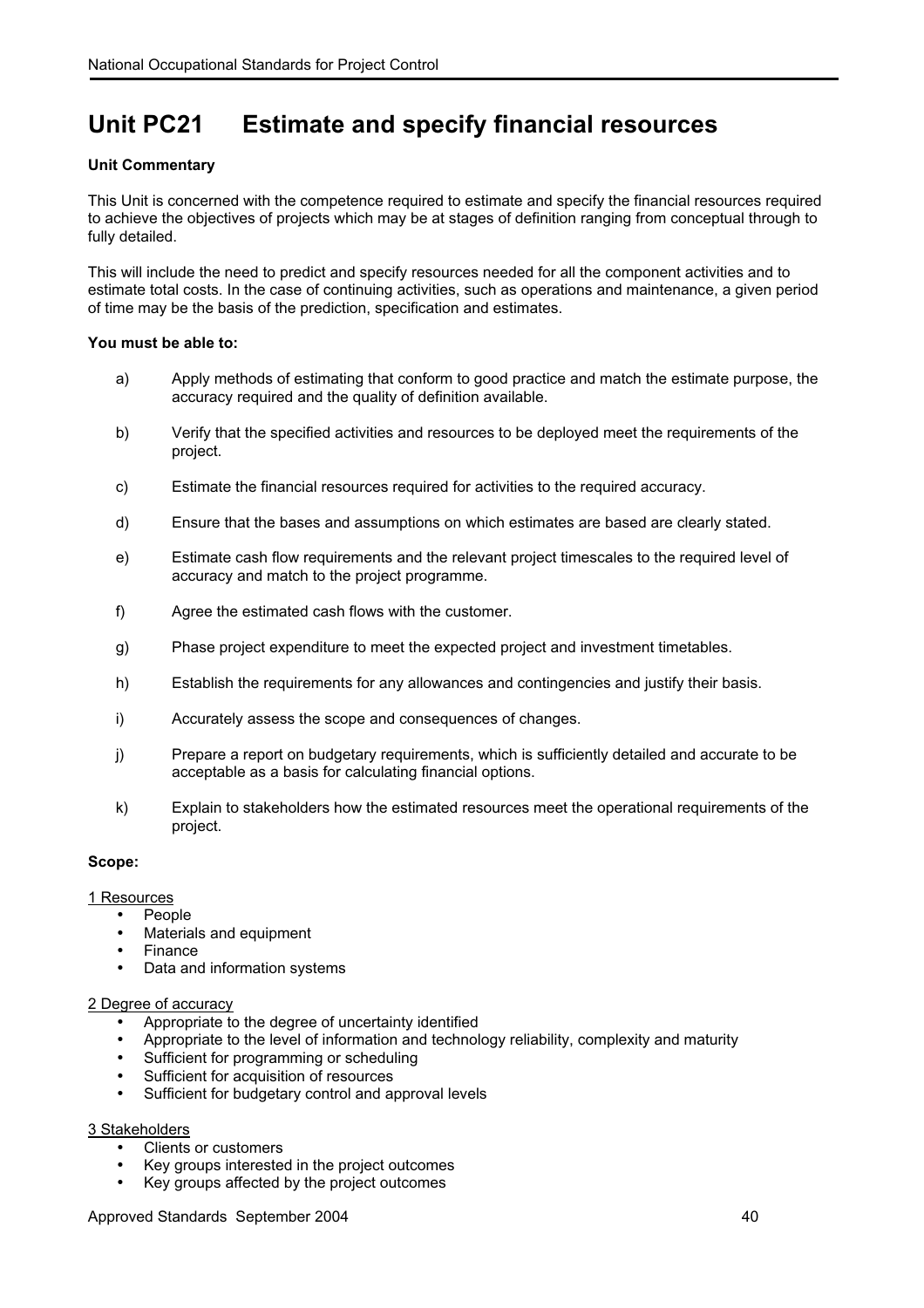4 Contingencies and allowances

- For component activities
- For critical and uncertain factors
- Escalation
- Overall for total activity
- Based on the risk profile

- i) Methods of determining time, cost and quality relationships and their influence on estimates.
- ii) Direct costs, indirect costs, allowances and contingencies.<br>iii) Risk identification and management techniques.
- Risk identification and management techniques.
- vi) Methods of increasing the accuracy of costings and estimates.
- v) Sources of information including benchmarks and activity norms.
- vi) Estimating techniques including deterministic, probabilistic and parametric.
- vii) Whole life costing.
- viii) Means of specifying resources in the four categories of financial, human, materials and information.
- ix) Methods of estimating the costs of continuing and repeated activities such as are found in operations and maintenance projects.
- x) Economic evaluation including the effects of escalation, taxation, market conditions and local working conditions.
- xi) The effects of common contract strategies, such as PFI, Risk & Reward, Lump Sum, EPC and Re-imbursable, on the content of estimates.
- xii) The impact of legislative and regulatory requirements on establishing financial resources.
- xiii) Means of presenting the results of your work to customers and stakeholders.
- ix) Version control in estimate development.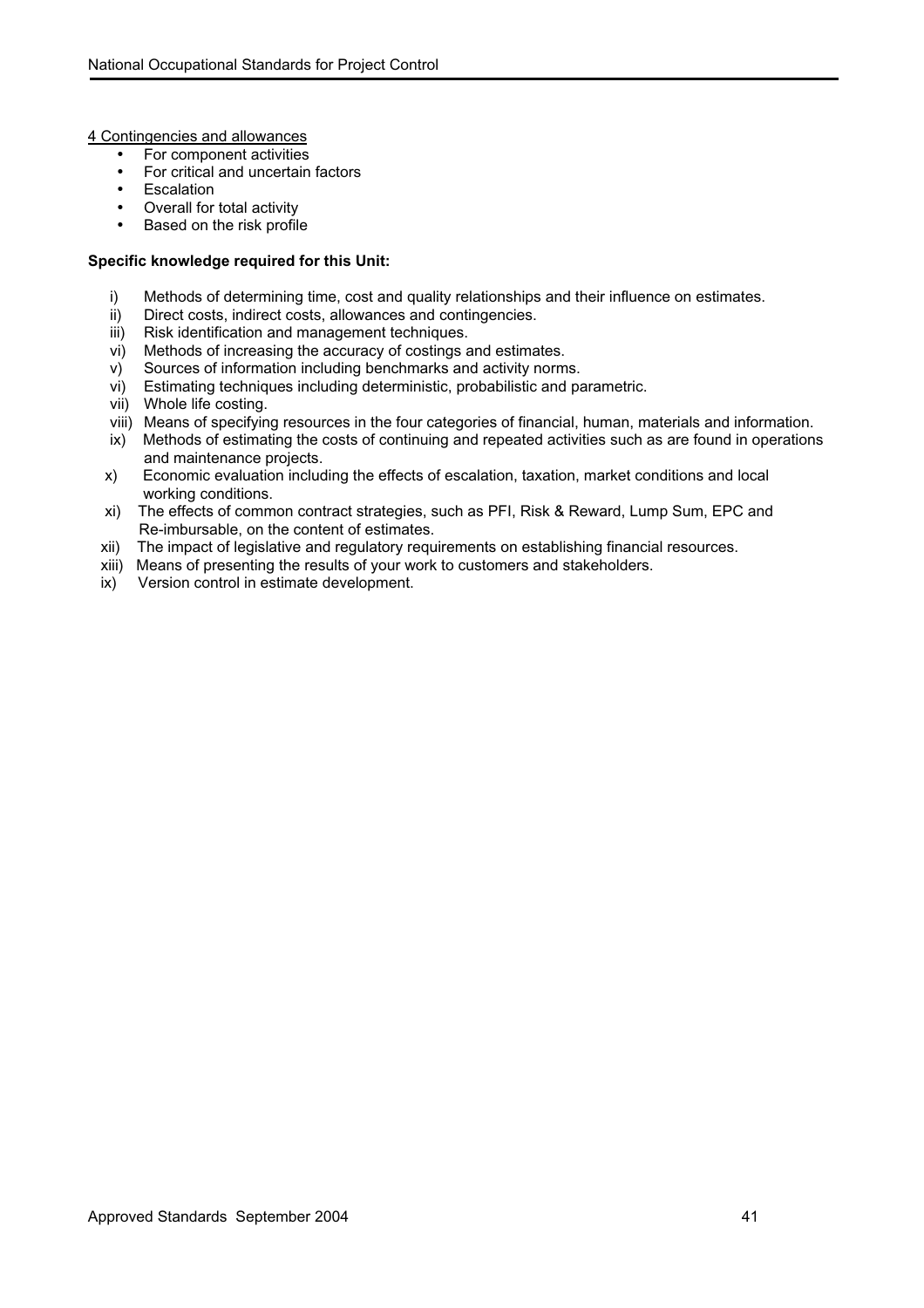## **Unit PC22 Develop the project programme**

## **Unit commentary**

This Unit is concerned with the competence required to develop outline programmes or schedules required to achieve the defined project objectives.

Projects may be at any stage of definition ranging from conceptual through to being fully detailed.

This will include the need to predict and specify timescales needed for the component activities and to estimate overall project programme and key milestones. In the case of continuing activities, such as operations and maintenance, a given period of time may be the basis of the programme, which may contain a number of repeated activities.

## **You must be able to:**

- a) Verify that the specified activities and resources to be deployed meet the requirements of the project.
- b) Verify that the methods used for developing the outline programme conform to best practice and that its content, form and level of detail match the defined purpose and the quality of information available.
- c) Develop the programme to illustrate key dates and critical activities in meeting the operational requirements of the project.
- d) Identify and verify any contingencies and the basis for them.
- e) Verify that the resources required for activities, that form the basis for programmes, are estimated and specified accurately.
- f) Prepare programmes to the agreed level of accuracy and detail.
- g) Ensure that any assumptions on which programmes are based are clearly stated.
- h) Analyse opportunities for potential improvement in project operations that may give rise to reduced programme durations.
- i) Accurately assess the scope and consequences of changes.
- j) Explain to stakeholders how the programme meets the operational requirements of the project.

## **Scope:**

1 Resources

- People
- Materials and equipment
- Finance
- Data and information systems

## 2 Level of accuracy

- Appropriate to the degree of risk identified
- Appropriate to the level of information and technology reliability and maturity
- Related to requirements for control of resources
- Sufficient for programming or scheduling
- Compliance with project objectives and impinging factors
- Appropriate to the management of interfaces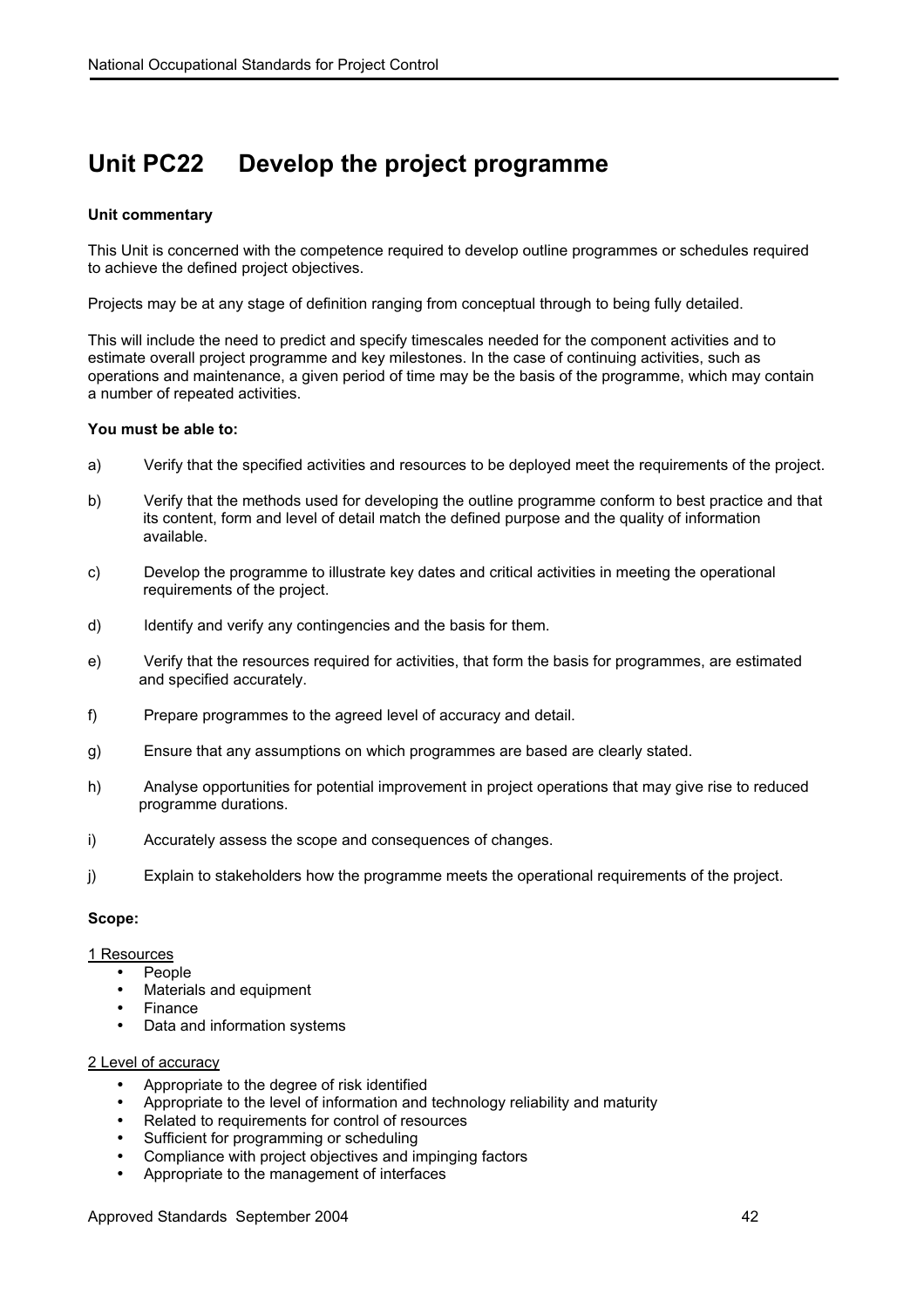## 3 Stakeholders

- Clients or customers
- Key groups interested in the project outcomes
- Key groups affected by the project outcomes

## 4 Methods used

- Estimated or measured timescales
- Estimated or measured resource requirements
- In-house or commercial planning systems
- In house or externally supplied activity sequences

## 5 Contingencies

- For component activities
- For critical and uncertain factors
- Overall for total activity
- Based on risk profile

- i) Methods of determining time, cost and quality relationships and their influence on the accuracy of the total schedule.
- ii) Principles and processes for identifying work sequences, estimating activity times and creating networks.
- iii) Determination and understanding of critical paths.
- iv) Concept and application of float.
- v) Risk identification and management techniques.
- vi) Sources of information.
- vii) Application of appropriate software.
- viii) Styles and formats for presenting planning information.
- ix) The effects of common contract strategies, such as PFI, Risk & Reward, Lump Sum, EPC and Re-imbursable, on the content and presentation of programmes and schedules.<br>
Whole life activities and work sequences.
- Whole life activities and work sequences.
- xi) The impact of legislative and regulatory requirements on establishing programmes and activity networks.
- xii) Means of presenting the results of your work to customers and stakeholders.
- xiii) The hierarchy of programmes.
- xiv) Version control in programme development.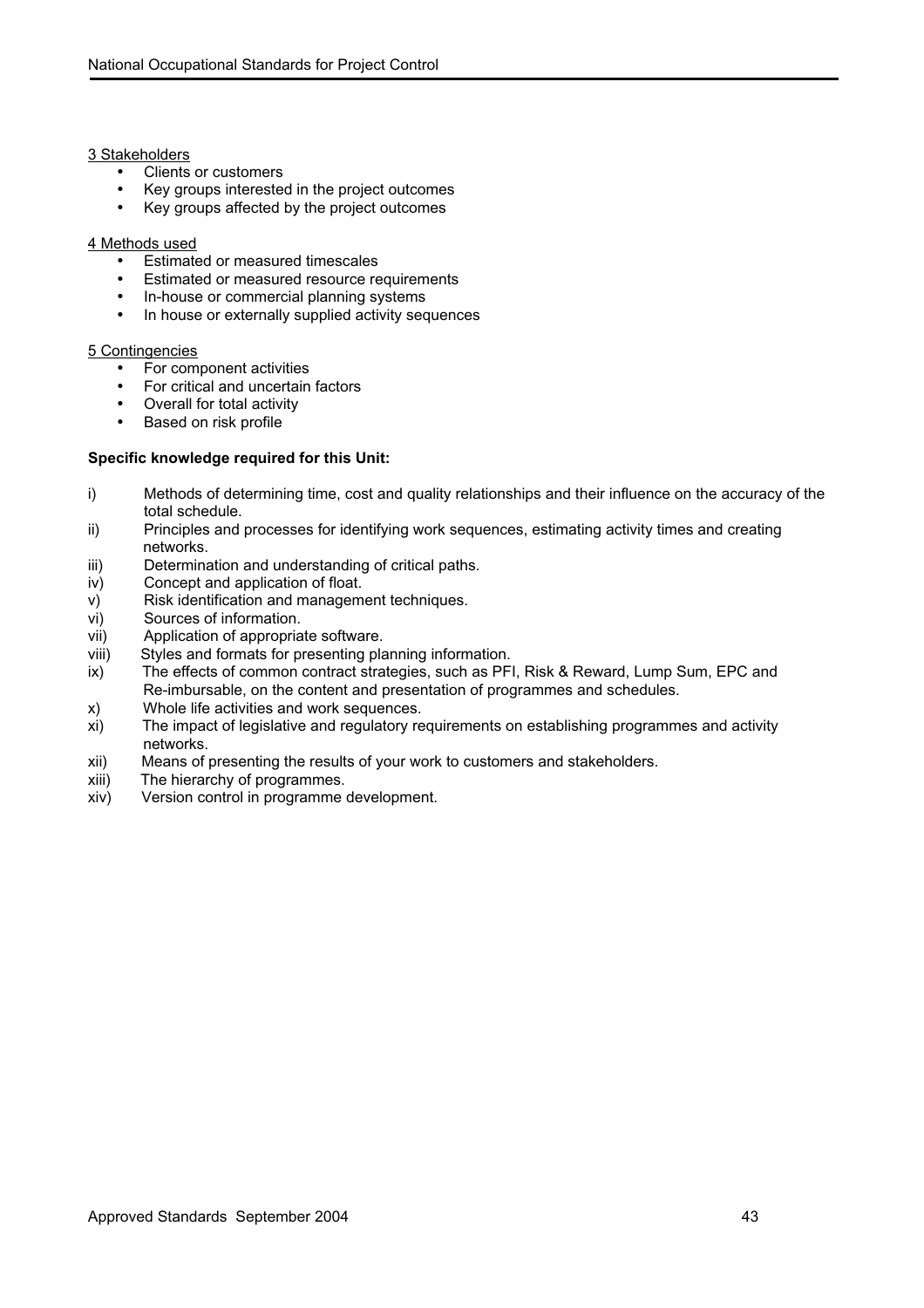## **Unit PC23 Establish project procurement requirements**

## **Unit Commentary**

This Unit is concerned with the competence to establish the project procurement requirements. The competence includes the identification of potential sources of supply, recommending effective means of procurement and determining the programme of key procurement events.

## **You must be able to:**

- a) Develop a procurement programme that meets the project operational requirements.
- b) Identify, within the programme, the key procurement stages, approval or other procurement gates, and the lead times for ordering and receiving the resources.
- c) Assess the effects that the various categories of providers of resources have on the procurement programme.
- d) Identify inconsistencies and clashes between the procurement programme and the overall project programme and make recommendations for resolving the problems.
- e) Monitor the procurement programme and identify modifications to suit changes in circumstances as the project develops.

## **Scope:**

1 Stages

- Enquiry
- Tender
- Evaluation
- **Approvals**
- **Order**
- Supply

## 2 Resources

- Internal or external to the organisation
- Equipment and materials
- Labour, plant and supplies
- Financial
- Services
- Information and data

## 3 Categories of providers (may include)

- Principal contractors
- Sub/works/trade contractors
- Suppliers
- Consultants
- Agents
- Clients and partners
- Sources of finance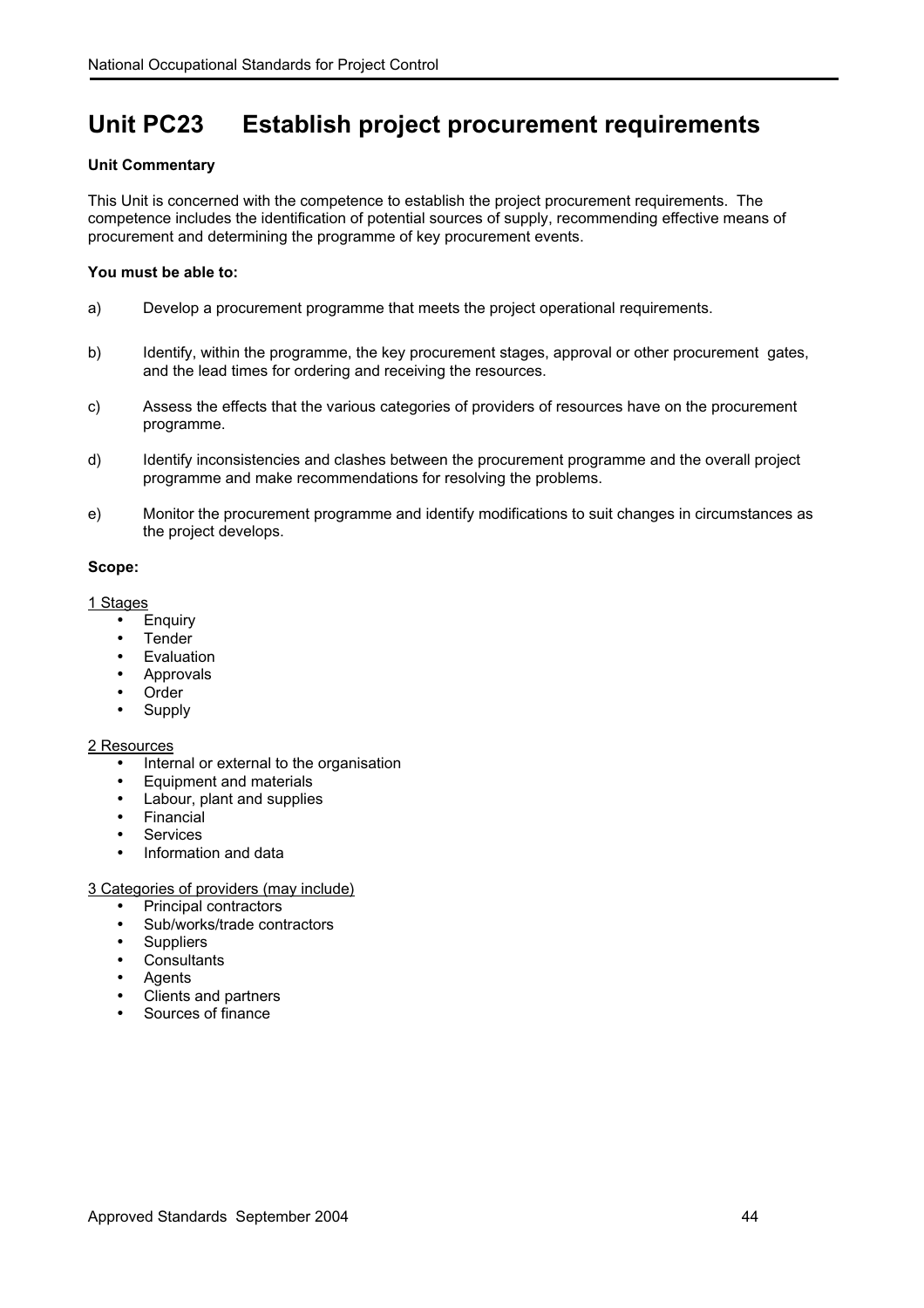- i) Type and sources of information needed to develop a procurement programme.
- ii) Procurement stages and approval gates.
- iii) Areas of perceived risks to the procurement programme and the associated contingency planning.
- iv) Means of integrating the procurement requirements into the project programme.
- v) The effects that the categories of providers will have on the procurement programme.
- vi) Bases for, and types of estimates.
- vii) Forms of contract and commercial terms and conditions.
- viii) Legal and regulatory frameworks related to procurement.
- ix) Forms and types of resource specifications and the degree of detail required.
- x) Means of presenting the results of your work to customers and stakeholders.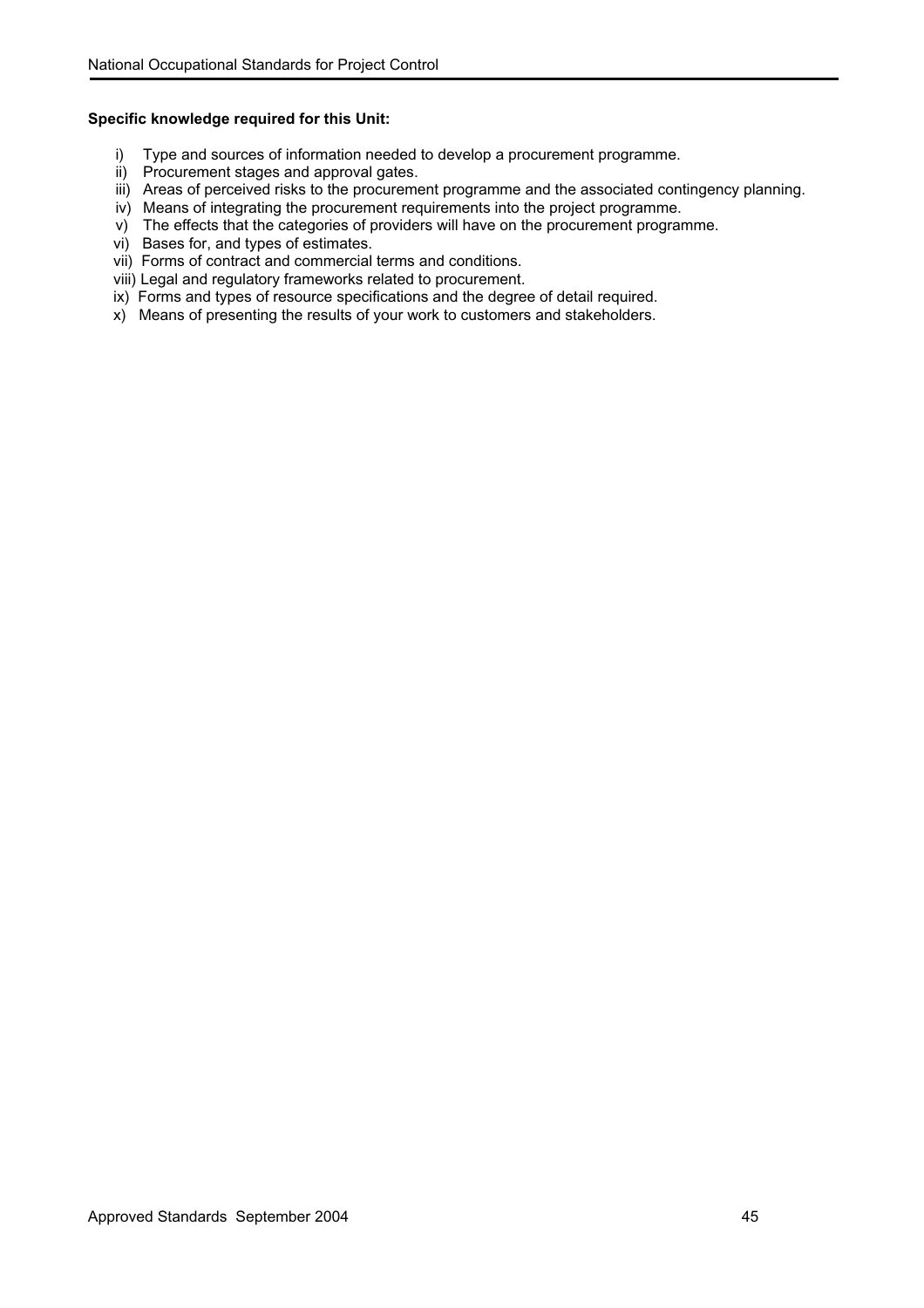# **Unit PC24 Prepare project cost estimates**

## **Unit Commentary**

This Unit is concerned with the competence required to prepare cost estimates for defined scopes of project work.

This includes the competence need to determine the resources needed for the component activities and to estimate total costs. In the case of continuing activities, such as operations and maintenance, a given period of time may be the basis of the cost estimates.

## **You must be able to:**

- a) Use specified methods for preparing estimates.
- b) Estimate the financial resources required for activities to the required accuracy.
- c) Clearly state any assumptions on which estimates are based.
- d) Estimate cash flows and the relevant project timescales to the required level of accuracy.
- e) Phase project expenditure to meet the expected project timetables.
- f) Identify contingencies and allowances and the basis for them.
- g) Assess the scope and consequences of changes.
- h) Explain how the estimated resources meet the project requirements.

## **Scope:**

## 1 Resources

- People
	- Materials and equipment
	- **Finance**
	- Data and information systems

## 2 Required accuracy

- Appropriate to the degree of risk identified
- Appropriate to the level of information and technology reliability and maturity
- Sufficient for programming or scheduling
- Sufficient for acquisition of resources
- Sufficient for budgetary control and approval levels

## 3 Methods of estimating resources

- Calculated or measured
- Comparative and scaled
- In-house or commercial databases
- Liaison with, and using, specialist advice
- Data from potential suppliers and contractors

## 4 Contingencies and allowances

- For component activities
- For critical and uncertain factors
- **Escalation**
- Overall for total activity
- Based on the risk profile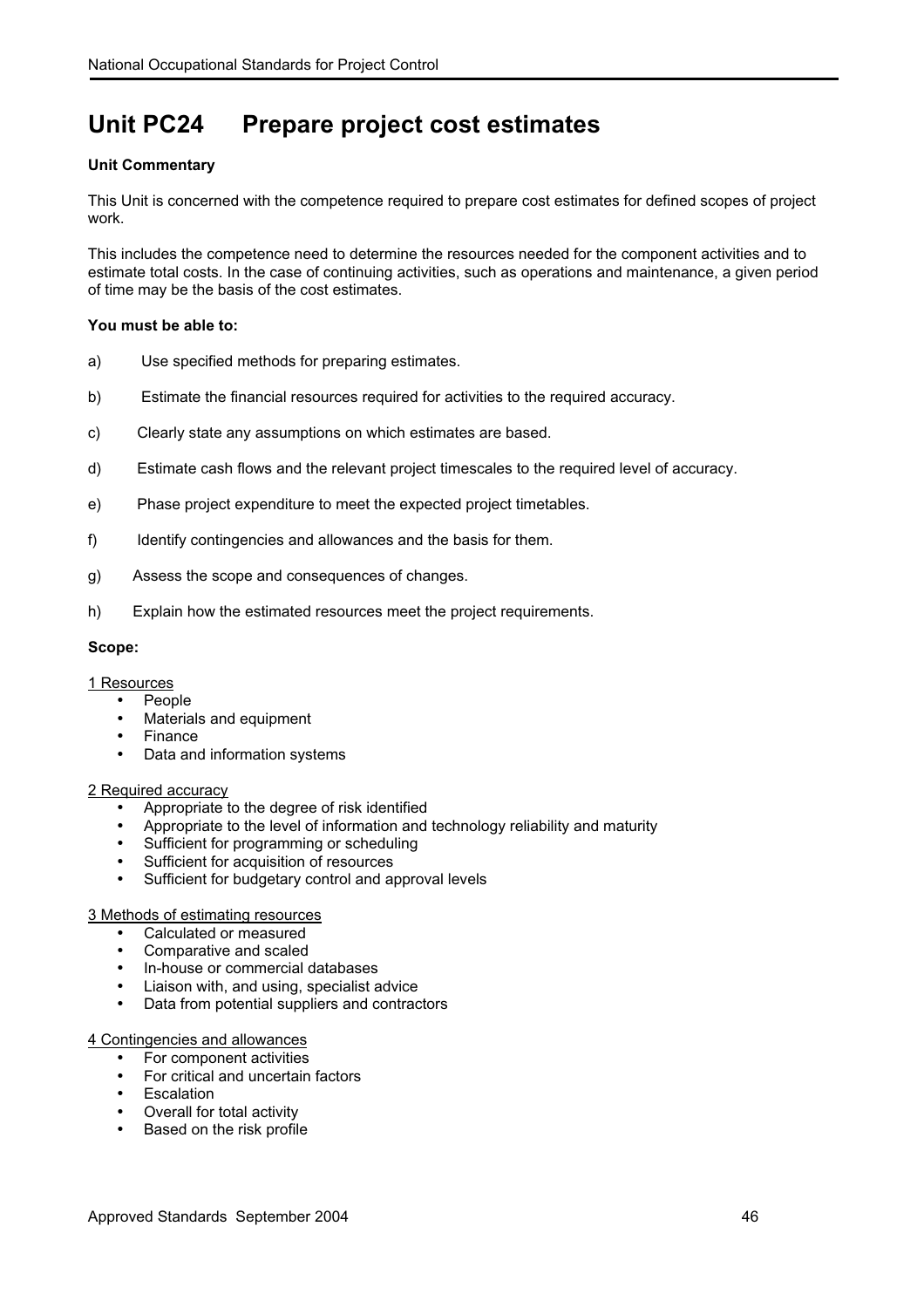- i) Direct costs, indirect costs, allowances and contingencies.
- iii) Risk identification and management techniques.
- iii) Sources of information.
- iv) Examples of good current practice in estimating.
- v) Whole life costing.
- vi) Means of specifying resources.
- vii) Application of appropriate software.
- viii) Styles and formats for presenting information.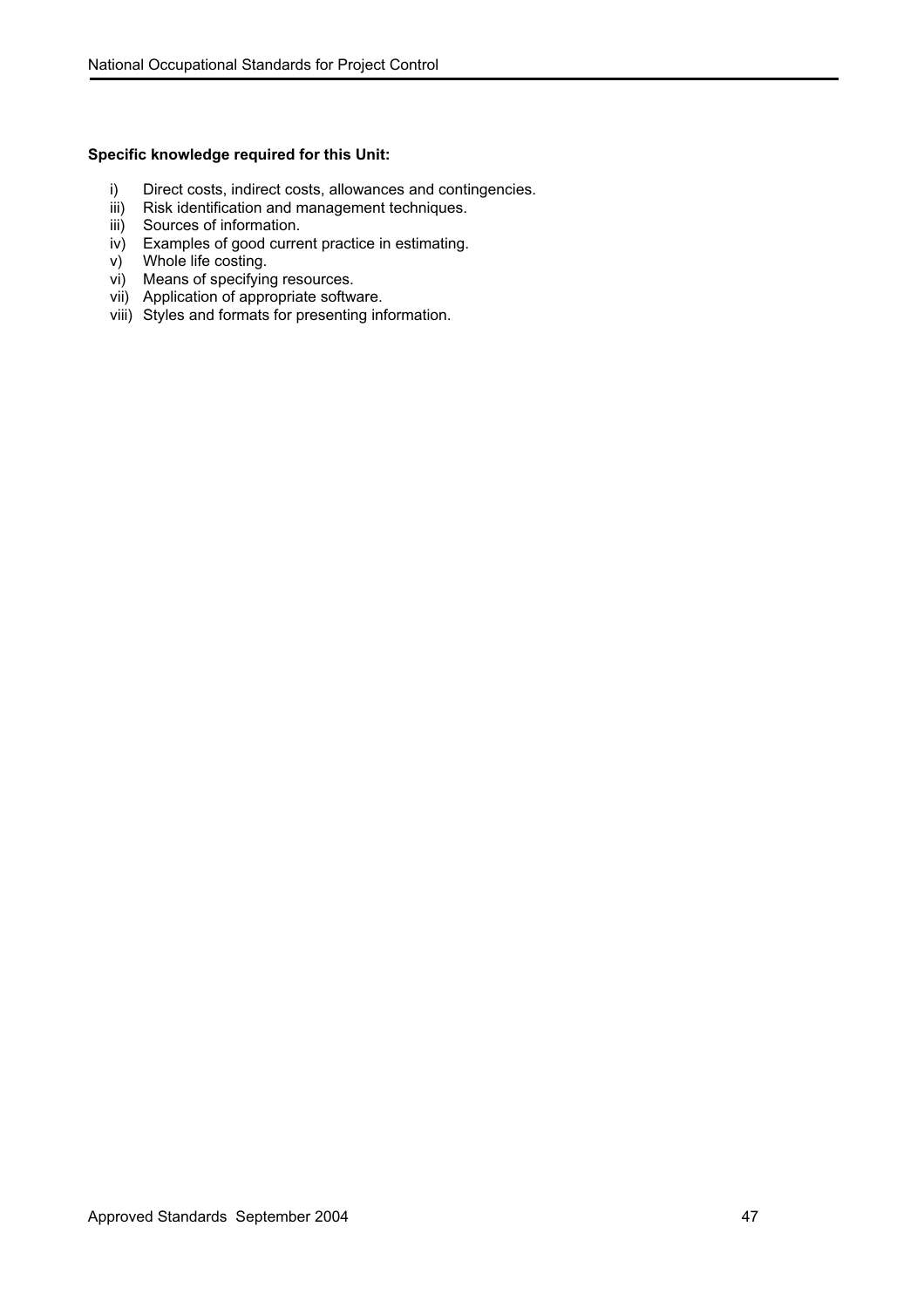# **Unit PC25 Prepare the project programme**

## **Unit Commentary**

This Unit is concerned with the competence required to prepare an outline project programme meeting a defined set of project requirements.

This includes the competence to determine the timescales needed for the component activities and to determine the overall project programme. In the case of continuing activities, such as operations and maintenance, a given period of time may be the basis of the programme, which may contain a number of repeated activities.

## **You must be able to:**

- a) Use the specified methods and resources to develop the outline programme.
- b) Develop the programme to illustrate key dates and critical activities in meeting the defined requirements of the project.
- c) Identify any contingencies and the basis for them.
- d) Prepare programmes to the agreed level of accuracy and detail.
- e) Ensure that any assumptions on which programmes are based are clearly stated.
- f) Incorporate agreed improvements in project operations that may give rise to reduced programme durations.
- g) Assess the scope and consequences of changes.
- h) Explain how the programme meets the requirements of the project.

## **Scope:**

## 1 Resources

- People
	- Materials and equipment
	- Finance
	- Data and information systems

## 2 Level of accuracy

- Appropriate to the degree of risk identified
- Appropriate to the level of information and technology reliability and maturity
- Related to requirements for control of resources
- Sufficient for programming or scheduling
- Compliance with project objectives and impinging factors

#### 3 Methods used

- Estimated or measured timescales
- Estimated or measured resource requirements
- In-house or commercial planning systems
- In house or externally supplied activity sequences
- Liaison with, and using, specialist advice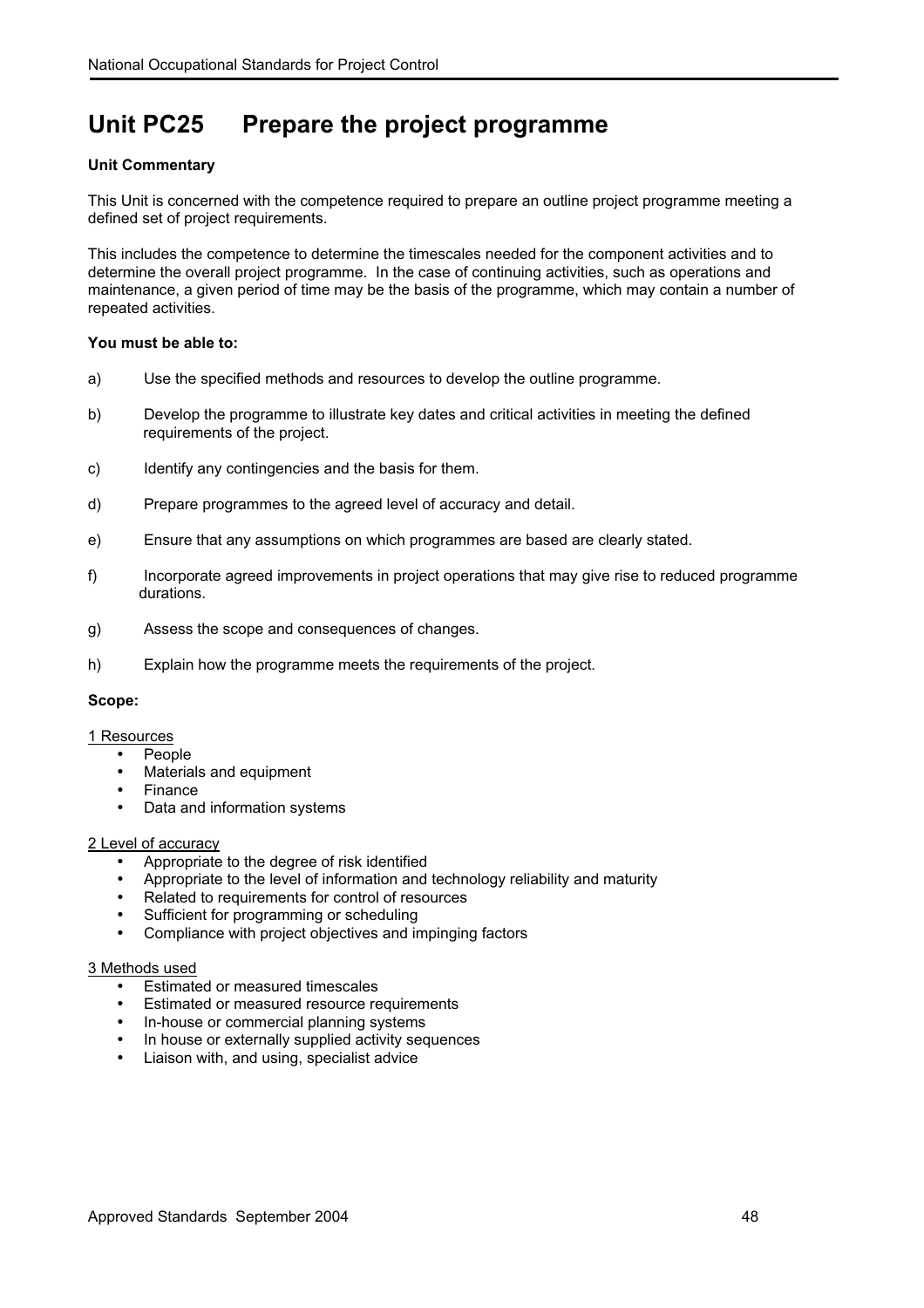- i) Methods for producing project logic networks.
- ii) Determination and understanding of critical paths.
- iii) Concept and application of float.
- iv) Sources of information including information on norms.
- v) Application of appropriate software.
- vi) Styles and formats for presenting planning information.
- vii) Principles and processes for identifying work sequences and for estimating activity timescales.
- viii) The hierarchy of programmes.
- ix) Version control in programme development.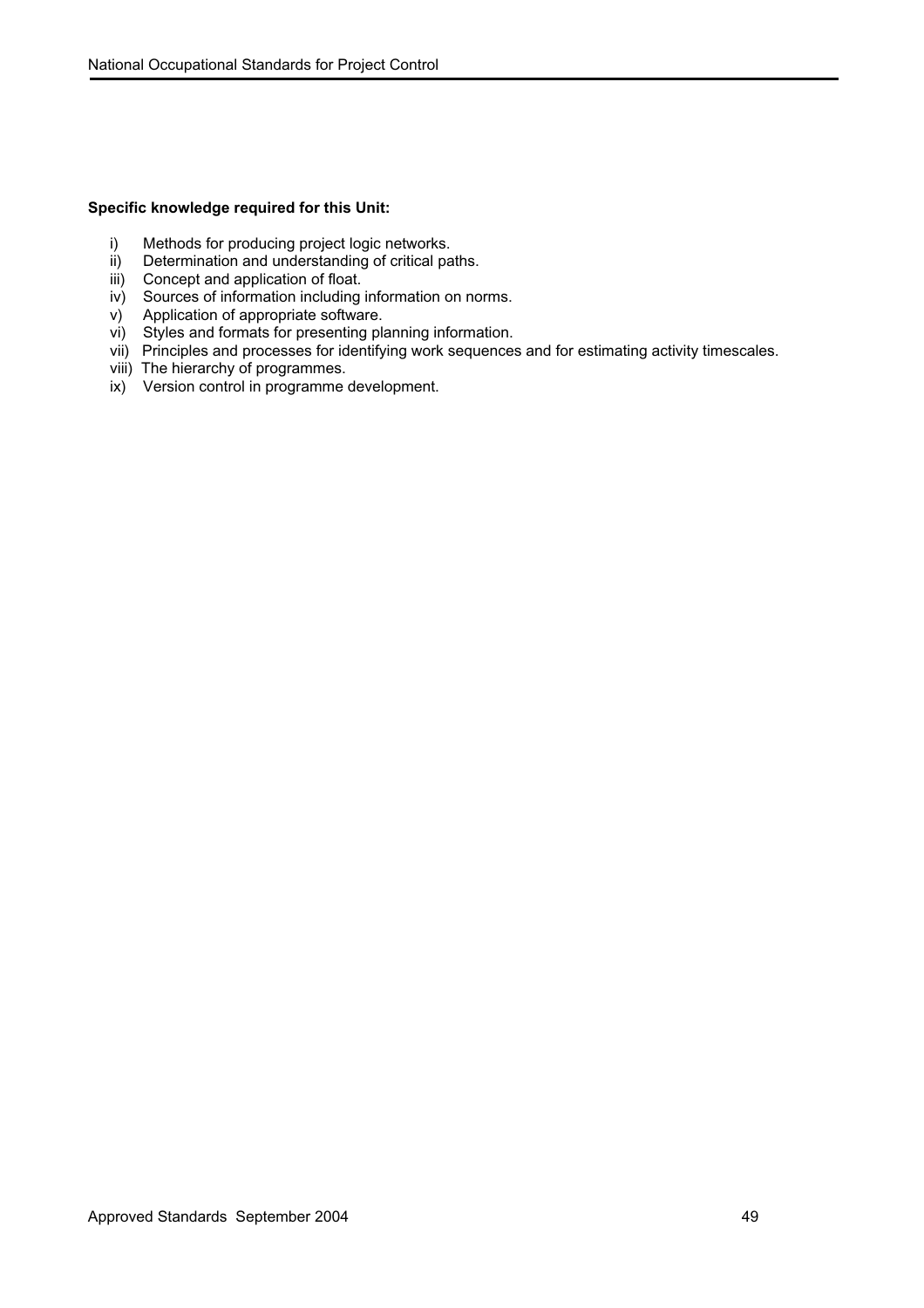# **Unit PC26 Plan the project procurement activities**

## **Unit Commentary**

This Unit is concerned with the competence to plan the project procurement activities to meet a set of defined project requirements. The competence includes the use of defined potential sources of supply and matching the programme of key procurement events with the overall project programme.

## **You must be able to:**

- a) Extract information from project programmes as a basis for planning the procurement activities.
- b) Establish the key procurement stages, approval or other procurement gates, and the lead times for ordering and receiving the resources as inputs to the plan of procurement activities.
- c) Use information on the delivery performance of potential providers within the procurement plan.
- d) Work with project team members to resolve problems of clashes between the procurement and project programme.
- e) Monitor procurement progress and advise the project team members of changes required as the project develops.

## **Scope:**

## 1 Stages

- Enquiry
- Tender
- Evaluation
- Approvals
- **Order**
- Supply and delivery

## 2 Resources

- Internal or external to the organisation
- Equipment and materials
- Labour, plant and supplies
- Financial
- Services
- Information and data

## 3 Categories of providers (may include)

- Principal contractors
- Sub/works/trade contractors
- Suppliers
- Consultants
- Agents
- Clients and partners
- Sources of finance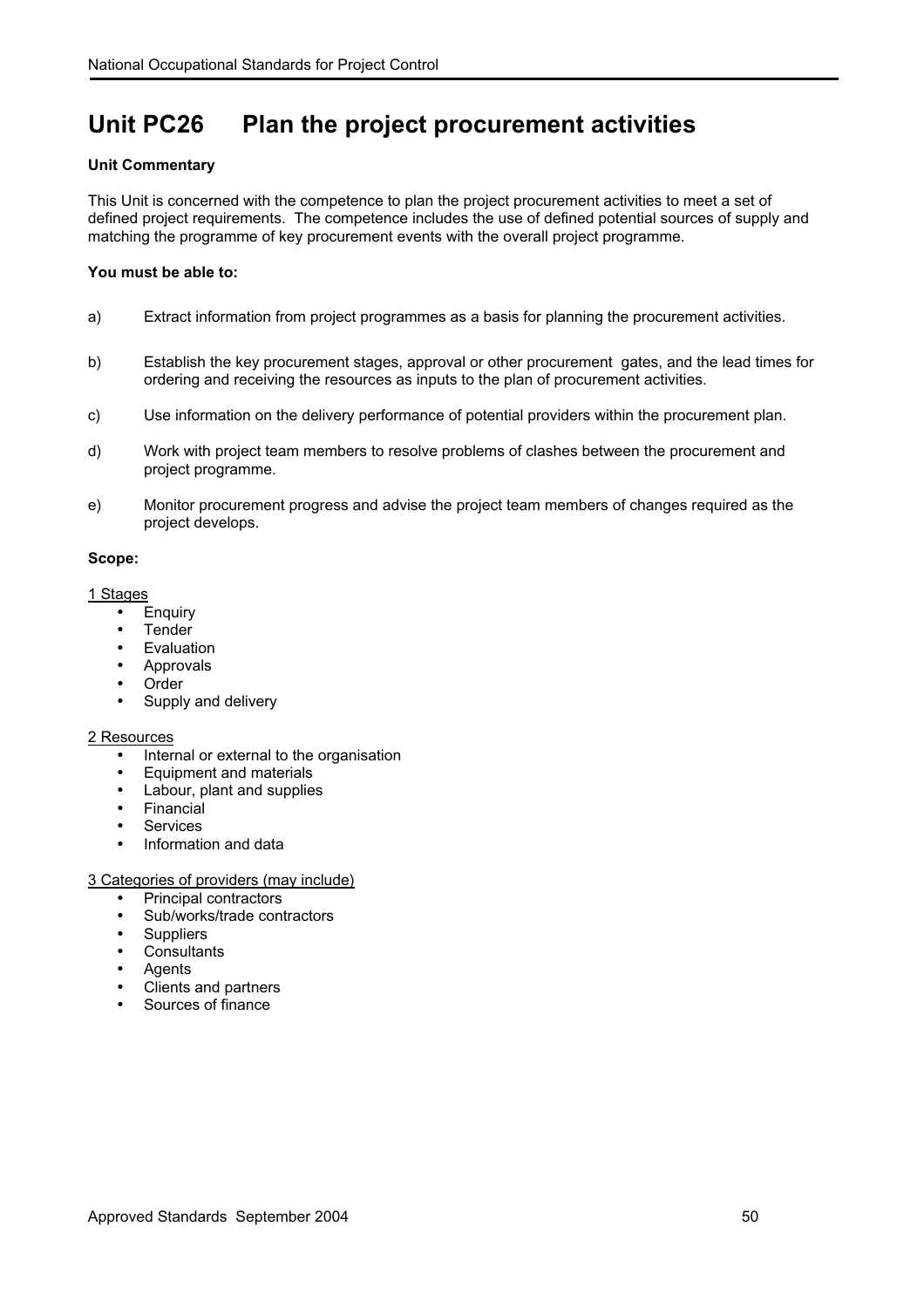- i) Type and sources of information needed to develop a procurement programme.
- ii) Procurement stages and approval gates.
- iii) Means of integrating the procurement requirements into the project programme.
- iv) The effects that the categories of providers will have on the procurement programme.<br>v) Types of commercial terms and conditions.
- Types of commercial terms and conditions.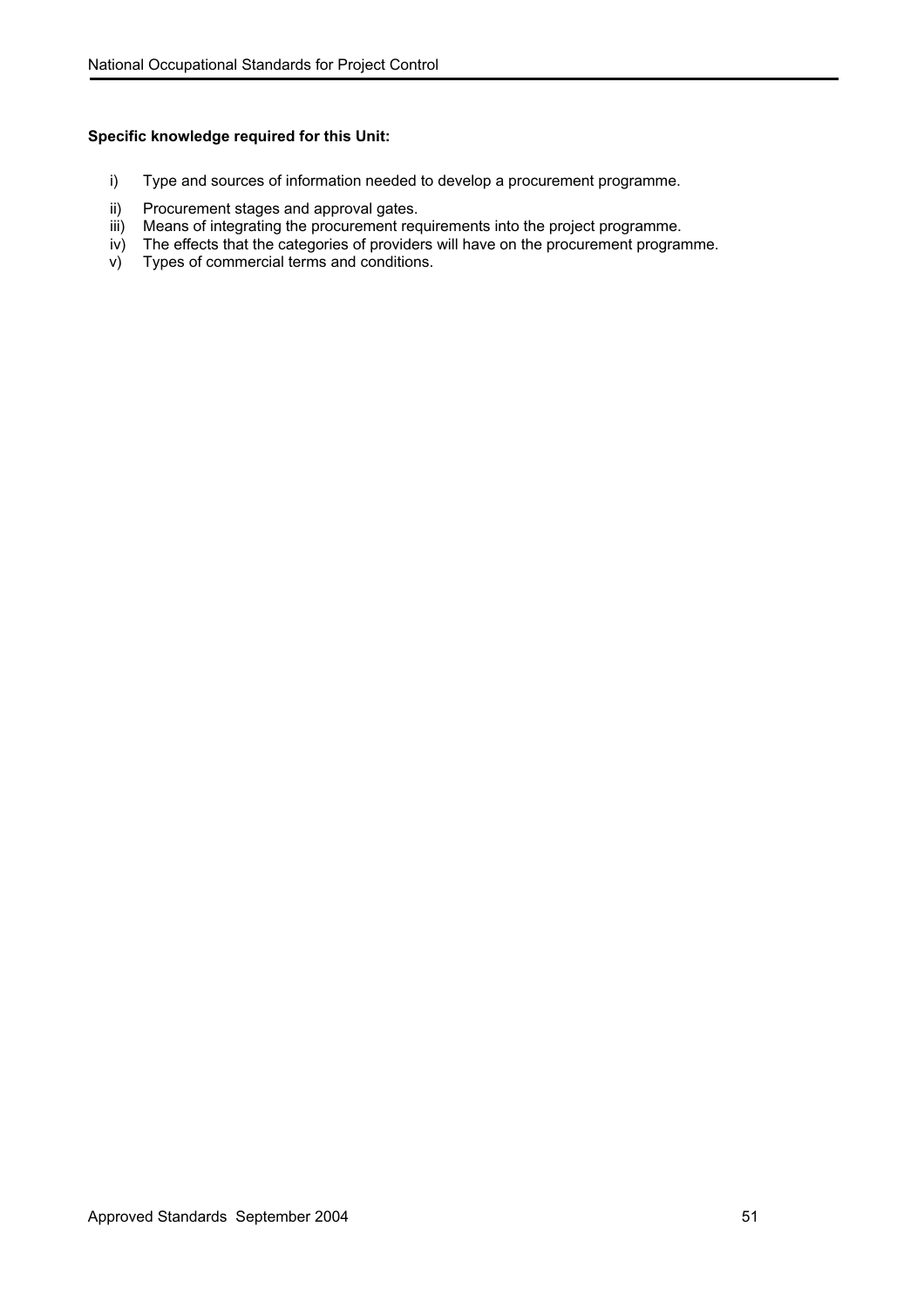## **Unit PC27 Establish procedures, methods and systems**

## **Unit commentary**

This Unit is concerned with the competence required to ensure that appropriate systems and procedures are in place for the achievement of the necessary control of the project. Effective project execution requires that procedures, methods and systems are in place for the estimating, cost control, planning and commercial support functions. Implementation of the project control procedures, methods and systems needs demonstrable competence in effective communication.

## **You must be able to:**

- a) Review existing systems and procedures to verify that they are applicable for the project control activities, and whether or not they can be used without modification.
- b) Specify the requirements for all new, or modified, systems, methods and procedures and obtain the agreement to the specifications from those responsible for implementing and using the systems, methods and procedures.
- c) Clearly define the authorities and responsibilities for all the activities contained within the systems, methods and procedures.
- d) Manage, or carry out, the necessary developments to put in place the required systems, methods and procedures.
- e) Discuss, present and explain the systems, methods and procedures, and the authorities and responsibilities contained within them, to the interested parties.

## **Scope:**

## 1 Procedures, methods and systems

- Project planning
- Progress monitoring
- Project estimating
- Project cost control
- Risk and opportunity management
- Change control
- Contractual and commercial
- Information and data handling systems
- Liaison with management and clients

## 2 Interested parties

- Individuals within the project organisation
- Those responsible for implementing aspects of the project
- Other relevant authorities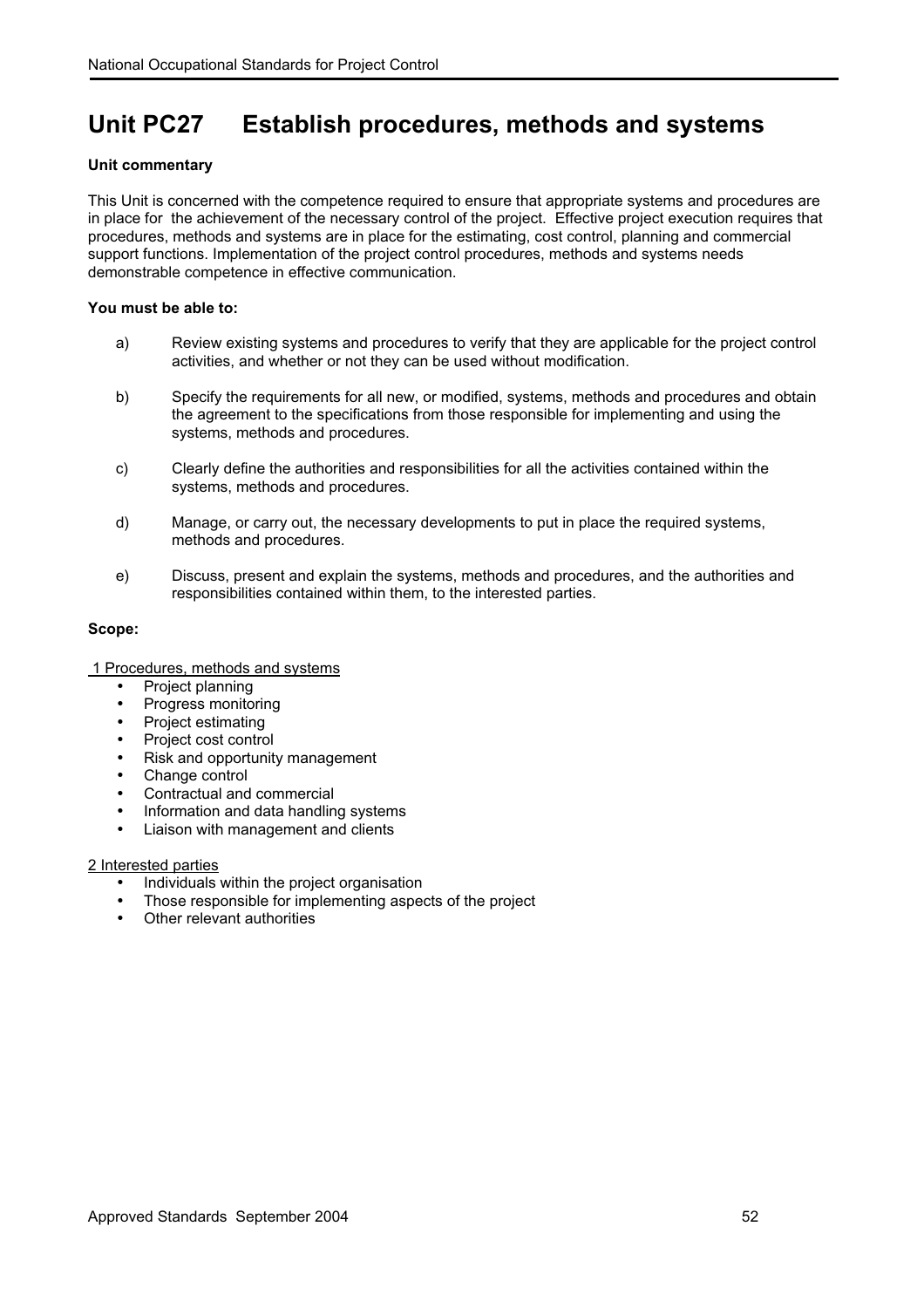- 
- i) Client and project reporting requirements.<br>ii) Relevant authority and accountability of the ii) Relevant authority and accountability of those to be involved in implementing the project.<br>iii) Risk and opportunity management.
- iii) Risk and opportunity management.<br>iv) Change control and variance report
- Change control and variance reporting procedures, systems and methods.
- v) Contractual responsibilities and liabilities of the parties involved in the project.
- vi) Procedures, methods and systems which apply to financial control.
- vii) Procedures, methods and systems which apply to resource control.
- viii) Project success criteria and key performance indicators.
- ix) The organisation s Quality Management System and the associated procedures and working methods.
- x) Means of presenting the results of your work to customers and stakeholders.
- xi) The relationship between the organisation s Quality Management System (QMS) and the quality assurance systems established for a project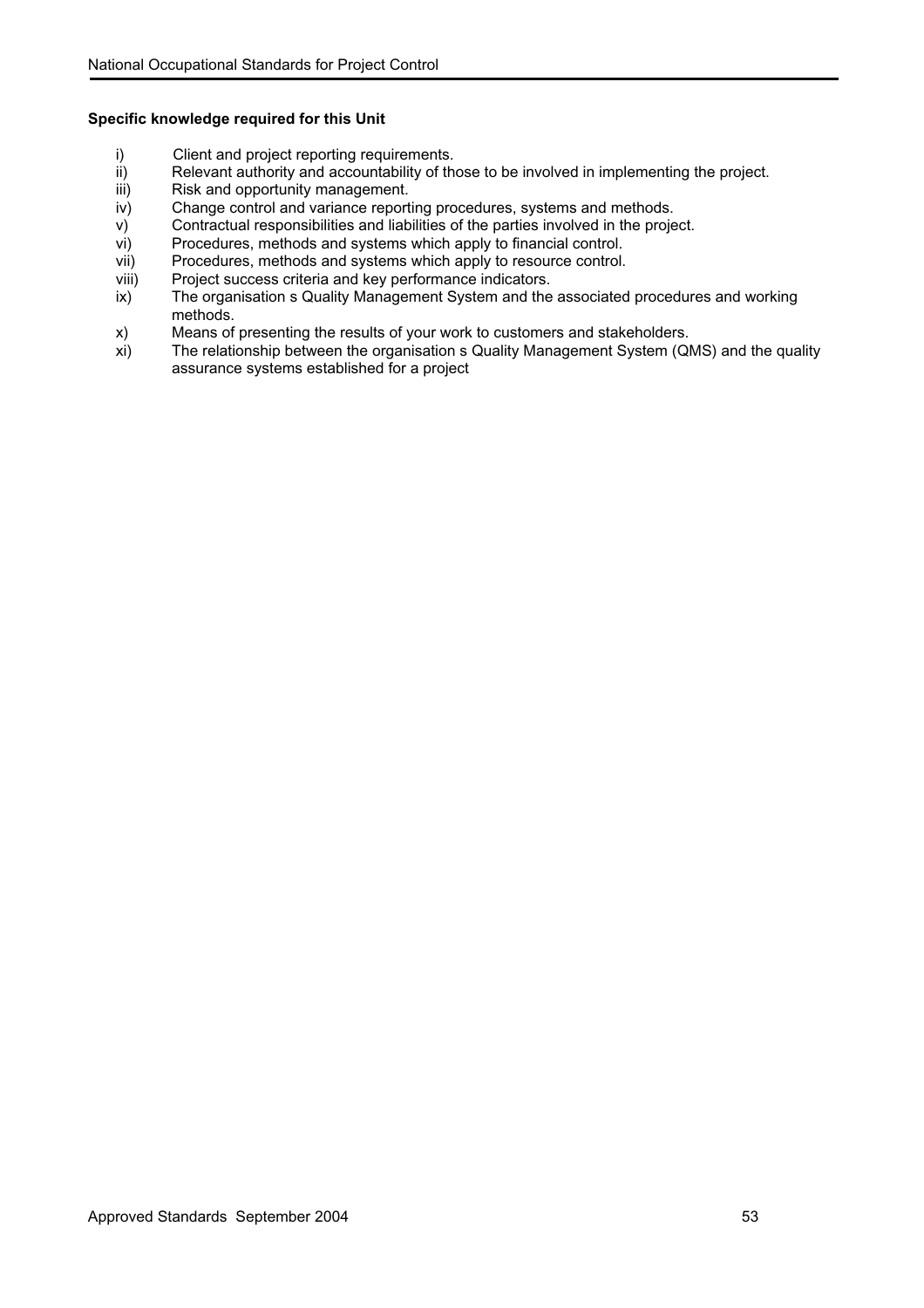# **Unit PC28 Apply procedures, methods and systems**

## **Unit commentary**

This Unit is concerned with the competence required to apply the procedures, methods and systems put in place for the project estimating, cost control, planning and commercial support functions. This Unit is also concerned with the competence to support the access to, and use of these procedures, methods and systems by all those required to access and use them in their work on the project.

## **You must be able to:**

- a) Identify the systems, methods and procedures necessary for the effective control of the project.
- b) Ensure that adequate instructions are available to users of the project control systems.
- c) Assess any training needs to enable the systems, methods and procedures to be used effectively.
- d) Review the application of the project control systems, methods and procedures and recommend any necessary changes.
- e) Support the embedding of the project control systems, methods and procedures within the operations of the project team, including advising users and other interested parties on their roles and responsibilities.
- f) Maintain records of the use of systems, methods and procedures to meet the needs of quality audits.

## **Scope:**

- 1 Procedures, methods and systems
	- Project planning
	- Progress monitoring
	- Project estimating
	- Project cost control
	- Risk and opportunity management
	- Change control
	- **Contractual**
	- Information systems
	- Liaison with management and clients

## 2 Interested parties

- Individuals within the project organisation
- Those responsible for implementing aspects of the project
- Other relevant authorities

- i) Project reporting requirements.
- ii) Relevant authority and accountability of stakeholders and those to be involved in implementing the project.
- iii) Operating procedures and practices for the project control systems.
- iv) Change control and variance reporting procedures.
- v) Contractual support procedures.
- vi) Procedures which apply to financial control.
- vii) Procedures which apply to resource control.
- viii) Quality management systems.
- ix) Limitations of own authority for making changes to project systems, methods and procedures.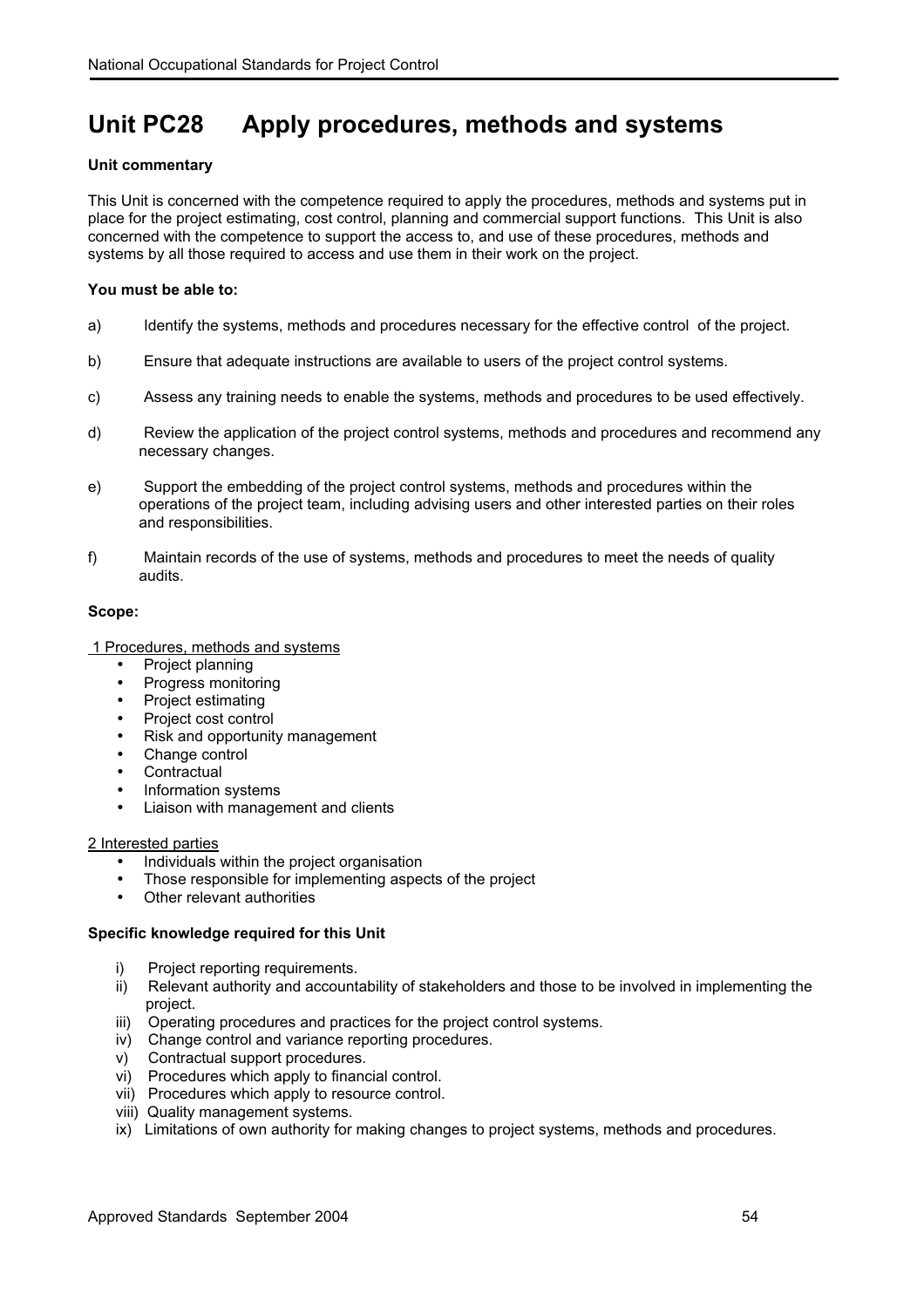## **Unit PC29 Develop commercial control procedures**

## **Unit commentary**

This Unit is concerned with the competence required to develop objectives and specify functions for commercial control of projects. This will include the identification and assessment of requirements for the effective letting of contracts for the procurement of materials and engagement of contractors. This requires the establishment of workable procedures for management of these contracts, such that the objectives of the implementation of the project are successfully achieved.

## **You must be able to:**

- a) Determine, and agree, the appropriate procurement programmes and commercial requirements, for the acquisition of resources for the project, with the customer.
- b) Identify appropriate systems and procedures for the aspects of commercial control requiring them.
- c) Review existing systems and procedures to verify that they are applicable to commercial control activities, and whether or not they can be used without modification.
- d) Amend the procedures as necessary to facilitate the safety, time and cost effectiveness of commercial control activities.
- e) Clearly define the resources, authority and responsibilities for all commercial activities.
- f) Discuss with, and explain to, interested parties the proposed systems procedures and responsibilities.

## **Scope:**

1 Commercial requirements

- Contractor warranties
- Performance bonds
- Parent company guarantees
- Collateral warranties
- Pre-qualification of bidders
- **Requlations**

## 2 Interested parties

- Individuals within the organisation
- Those responsible for implementing aspects of the project
- Other relevant authorities

## 3 Resources

- Information (including documents and drawings)
- Labour, plant and equipment
- Materials and equipment
- **Services**
- **Finance**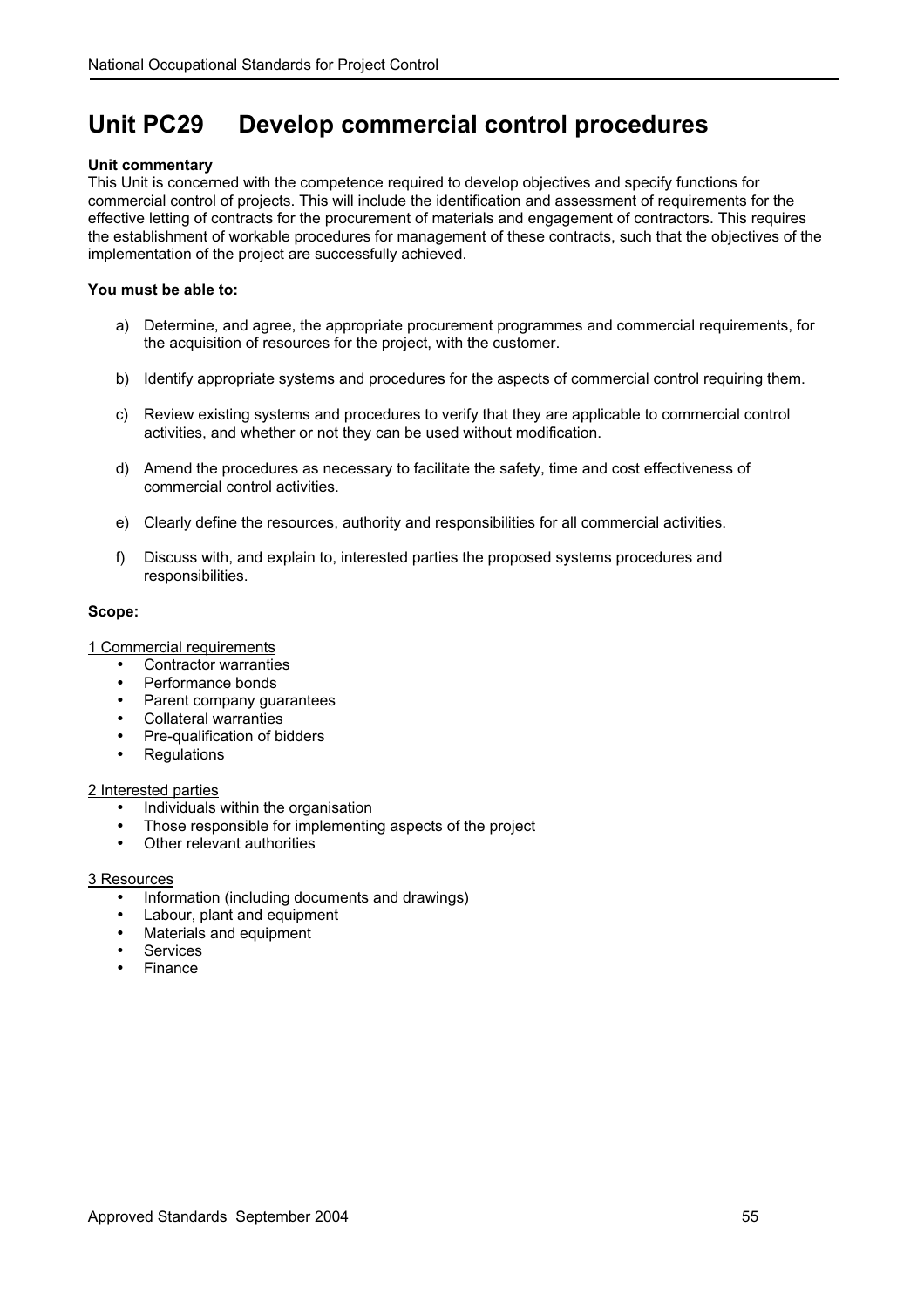- i) How to match the specific commercial process operational requirements with the organisation s procedures to determine changes to meet the particular project needs.
- ii) Progress and monitoring of the procurement programme.
- iii) The identification and control of inconsistencies and unacceptable variations to the procurement programme.
- iv) Document control and security of information.
- v) Contract or supply, variation control requirements.
- vi) Quality management systems.
- vii) Relevant authority and accountability of stakeholders and those to be involved in implementing the project.
- viii) The impact of legislative and regulatory requirements on the commercial control procedures.
- ix) Means of presenting the results of your work to customers and stakeholders.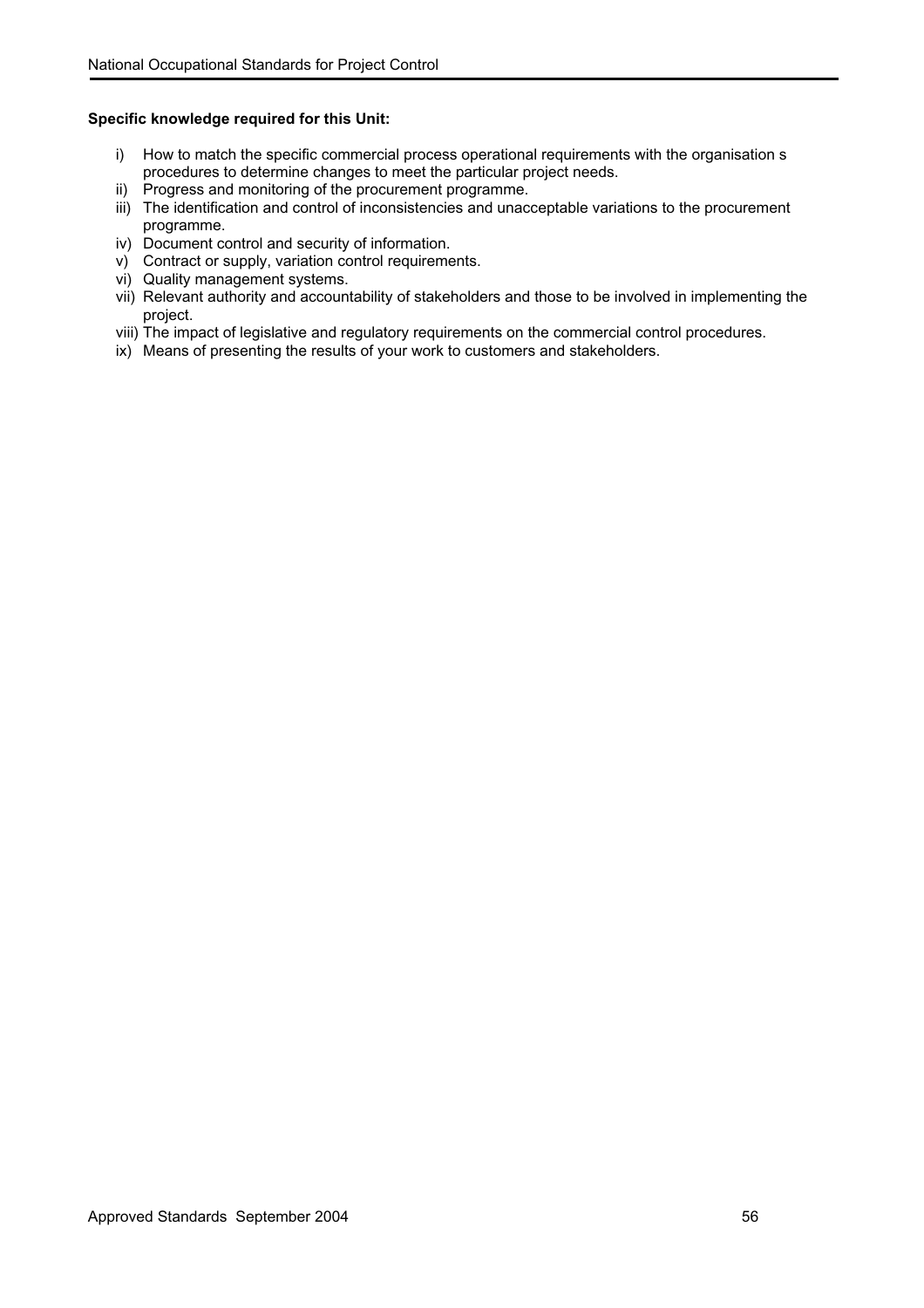## **Unit PC30 Develop the work breakdown and coding structures**

## **Unit Commentary**

This Unit is concerned with the competence required to develop project work breakdown and coding structures, in order to manage the development and progress of the project.

The work breakdown and coding structures enable a project to be divided by level into discrete groups of activities, cost, materials, information etc. for estimating, planning, cost control, purchasing and commercial control purposes.

A schedule defines the scope of the work to be undertaken and timetable for a project. It is a scheme that has been planned to include all the activities that are to be resourced, scheduled and undertaken over as period of time to achieve the required project outcomes.

## **You must be able to:**

- a) Verify that you have sufficient information on the project to prepare an appropriate work breakdown and other structures.
- b) Derive the activities required to achieve the project outcomes, to the level of accuracy and detail needed for scheduling and resourcing.
- c) Produce project work breakdown and coding structures which meet the specified requirements for the project scope.
- d) Present the structures in formats suitable for facilitating the project programme, cost control, procurement and implementation.
- e) Produce structures which are sufficiently flexible to accommodate all the project activities and changes in the programme.
- f) Agree the work breakdown and coding structures with the customer prior to implementation.

## **Scope:**

## 1 Information

- Project brief, objectives, expectations
- Specification of requirements
- Start and finish points
- Internal or external constraints

## 2 Scope (which may be)

- Single project
- Combination of projects

## 3 Activities

- Project phases
- Project components
- Project dependencies

## 4 Work breakdown and coding structures (which may be):

- Product based
- Task or function based
- Cost-centre based
- Client defined
- Organisation based
- Aligned across projects and organisations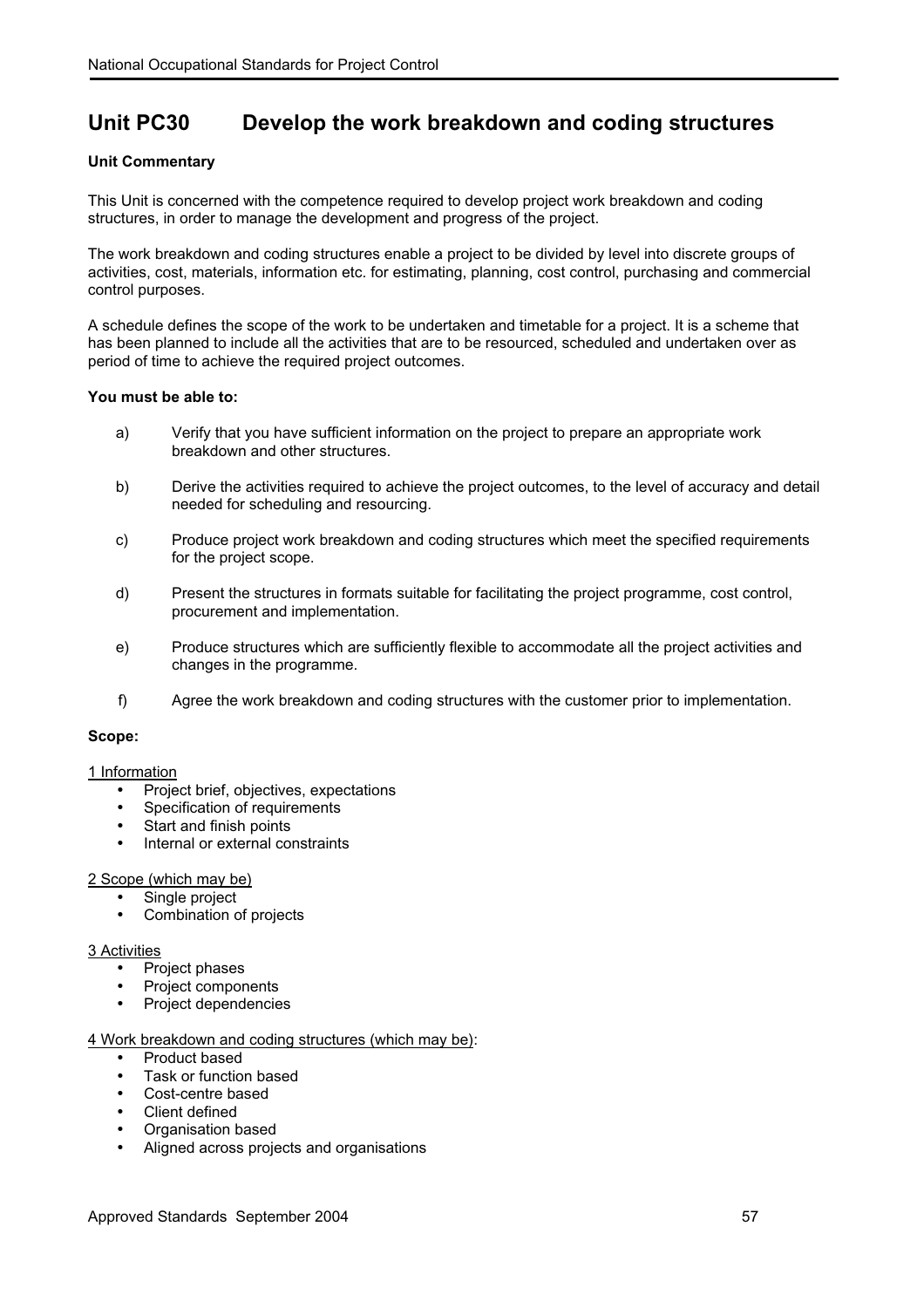- i) Principles and processes of developing project work breakdown and coding structures.<br>ii) Relevant database and other software for holding and applying project breakdown and
- Relevant database and other software for holding and applying project breakdown and coding structures.
- iii) Methods of defining activities and the advantages and disadvantages associated with them.
- iv) Levels of aggregation and disaggregation in a work breakdown structure.
- v) How the breakdown and coding structures can be used.
- vi) Styles and formats for presenting project breakdown and coding structures.<br>v) Relationship between project breakdown structures and codes of accounts.
- Relationship between project breakdown structures and codes of accounts.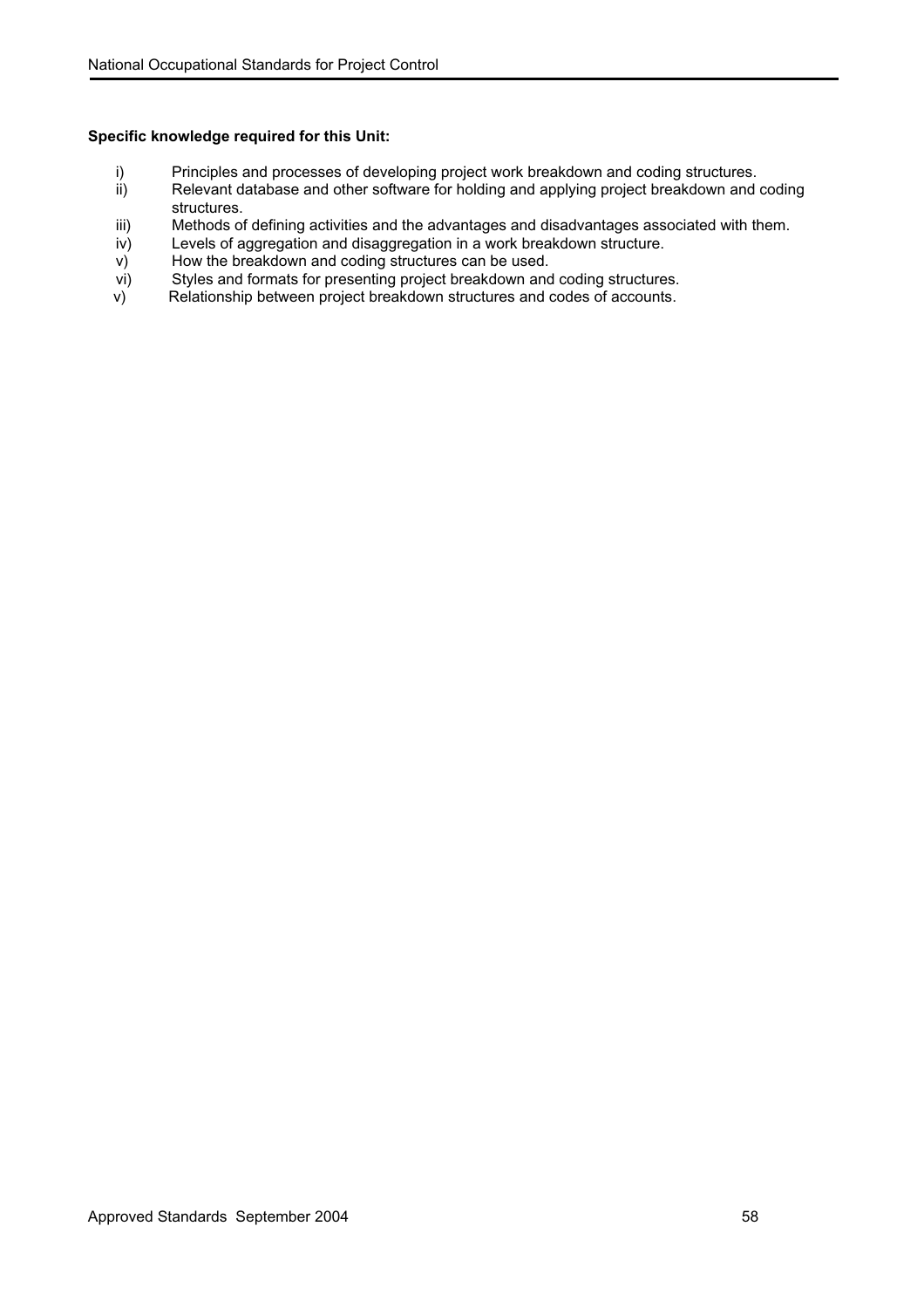# **Unit PC31 Establish project control budgets**

## **Unit Commentary**

This Unit is concerned with the competence required to establish the project control budgets and specify the resources required to achieve the defined objectives.

The competencies include the development and application of estimates to meet the budgetary requirements within a programme.

## **You must be able to:**

- a) Verify that the specified activities and resources meet the requirements of the project.
- b) Use the cost estimates, the project programmes and schedules and the work breakdown structure as key sources of information for the development of the project control budgets.
- c) Verify that resources required for activities are estimated and specified accurately.
- d) Ensure that any assumptions on which the control budgets are based are clearly stated.
- e) Identify and verify contingencies and allowances and the basis for them.
- f) Accurately assess the scope and consequences of changes where they involve adjustments to the project success factors.
- g) Explain to stakeholders how the budgeted resources meet the project operational requirements.
- h) Obtain agreement from stakeholder for the forecast cash flow requirements.

## **Scope:**

## 1 Resources

- People
- Materials and equipment
- **Finance**
- Data and information systems

## 2 Degree of accuracy

- Sufficient for establishing resources
- Sufficient for acquisition of resources
- Sufficient for organisation and project budgeting

## 3 Stakeholders

- Clients or customers
- Key groups interested in the project outcomes
- Key groups affected by the project outcome

## 4 Contingency and allowances

- For component activities
- For critical and uncertain factors
- From assessment of risks to project outcomes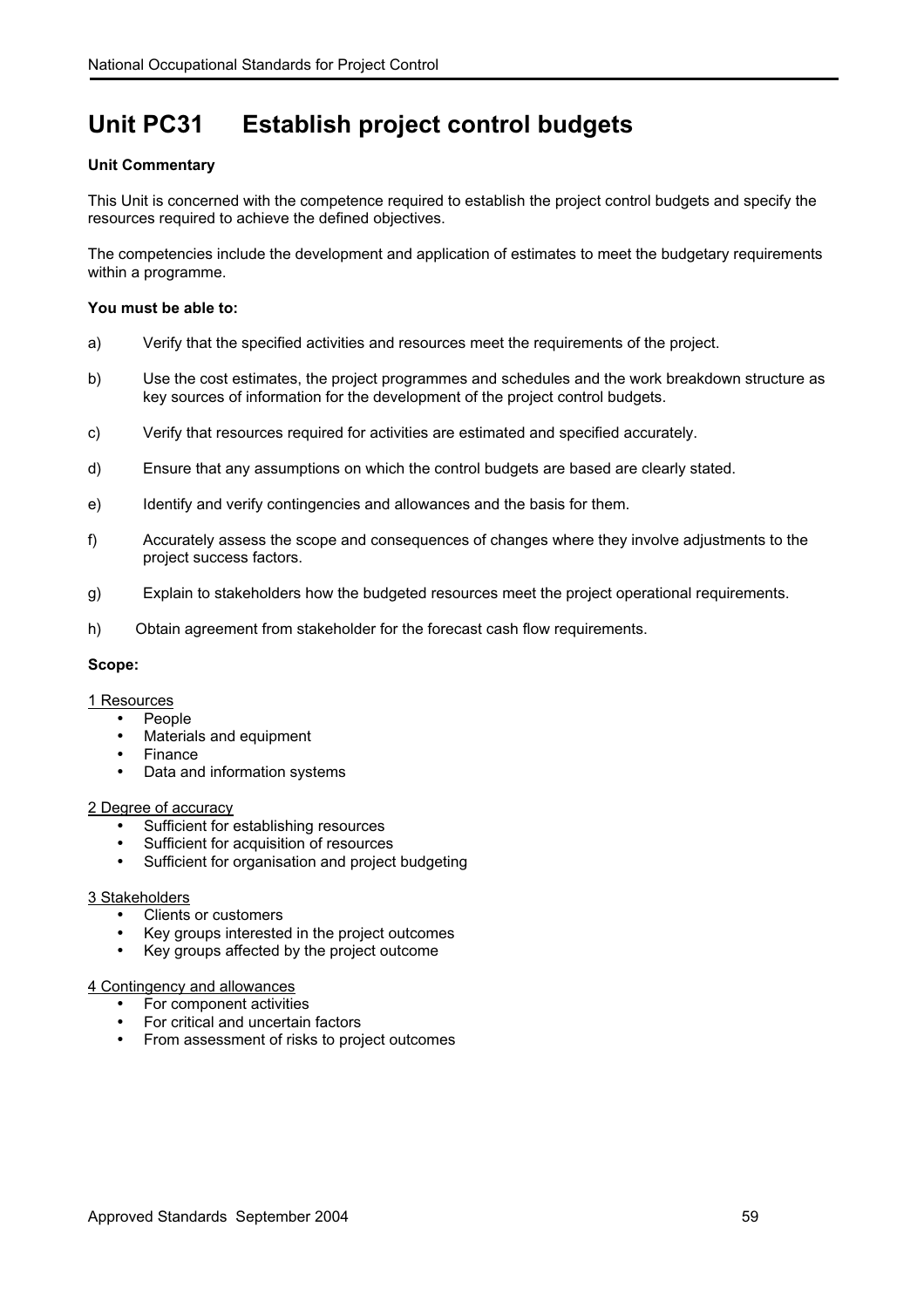- 
- i) Classes of estimate their purposes and limitations.<br>ii) Methods of determining time, cost and quality relation Methods of determining time, cost and quality relationships and their influence on the accuracy of the total estimate.
- iii) Direct costs, indirect costs or allowances.
- iv) Methods of increasing accuracy of costing and estimates.
- v) Sources of information.
- vi) Methods of projecting timescales and cash flow requirements.
- vii) Examples of good current practice in estimating.
- viii) Means of specifying resources in the categories of: finance, human resources, materials, facilities and information.
- ix) Application of appropriate software.
- x) Project planning and scheduling systems and methods.
- xi) Styles and formats for presenting information.
- xii) Understanding of budget version control.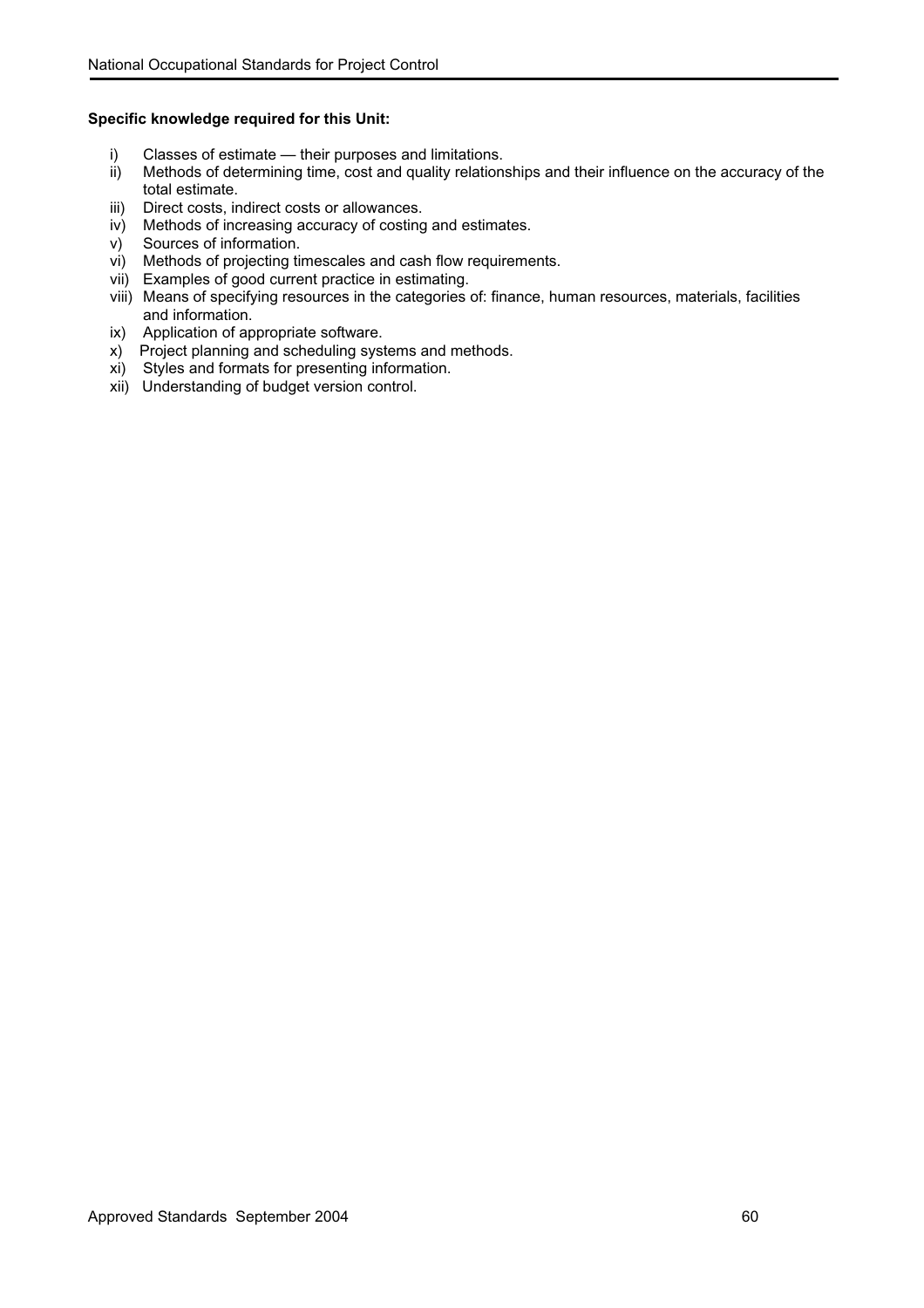## **Unit PC32 Establish project control programmes and schedules**

## **Unit Commentary**

This Unit is concerned with the competence to establish the control programmes and schedules for projects.

A programme defines the scope of a number of major areas of activity that are to be resourced and undertaken.

A schedule defines the scope of the work to be undertaken within major areas of activity for the project. It includes all the activities that are to be resourced and undertaken over a period of time to achieve the required project outcomes.

## **You must be able to:**

- a) Determine with stakeholders the level of detail and accuracy required for the control programme or schedules.
- b) Specify and verify the activities needed to meet the requirements of the project control programme or schedules.
- c) Ensure that all the essential work activities have been identified in sufficient detail to produce a project control programme or schedule.
- d) Use the outline programmes or schedules and the work breakdown structure as key sources of information for the development of the project control programmes or schedules.
- e) Verify that resources required for component activities are estimated and specified accurately and that sufficient information is provided.
- f) Ensure that any assumptions on which the control programmes or schedules are based are clearly stated.
- g) Identify and verify contingencies and allowances and the basis for them.
- h) Accurately assess the scope and consequences of changes where they involve adjustments to the project success factors.
- i) Check the projected timescales are consistent with achieving a successful project outcome.
- j) Explain to stakeholders how the control programmes or schedules meet the project operational requirements.
- k) Present the programme or schedule in a manner that will gain agreement of stakeholders and ensure their continuing support.

## **Scope:**

1 Degrees of accuracy:

- Related to requirements for control of resources
- Compliance with project objectives and impinging factors
- Sufficient for programming or scheduling

2 Stakeholders:

- Clients or customers
- Key groups interested in the project outcomes
- Key group affected by the project outcomes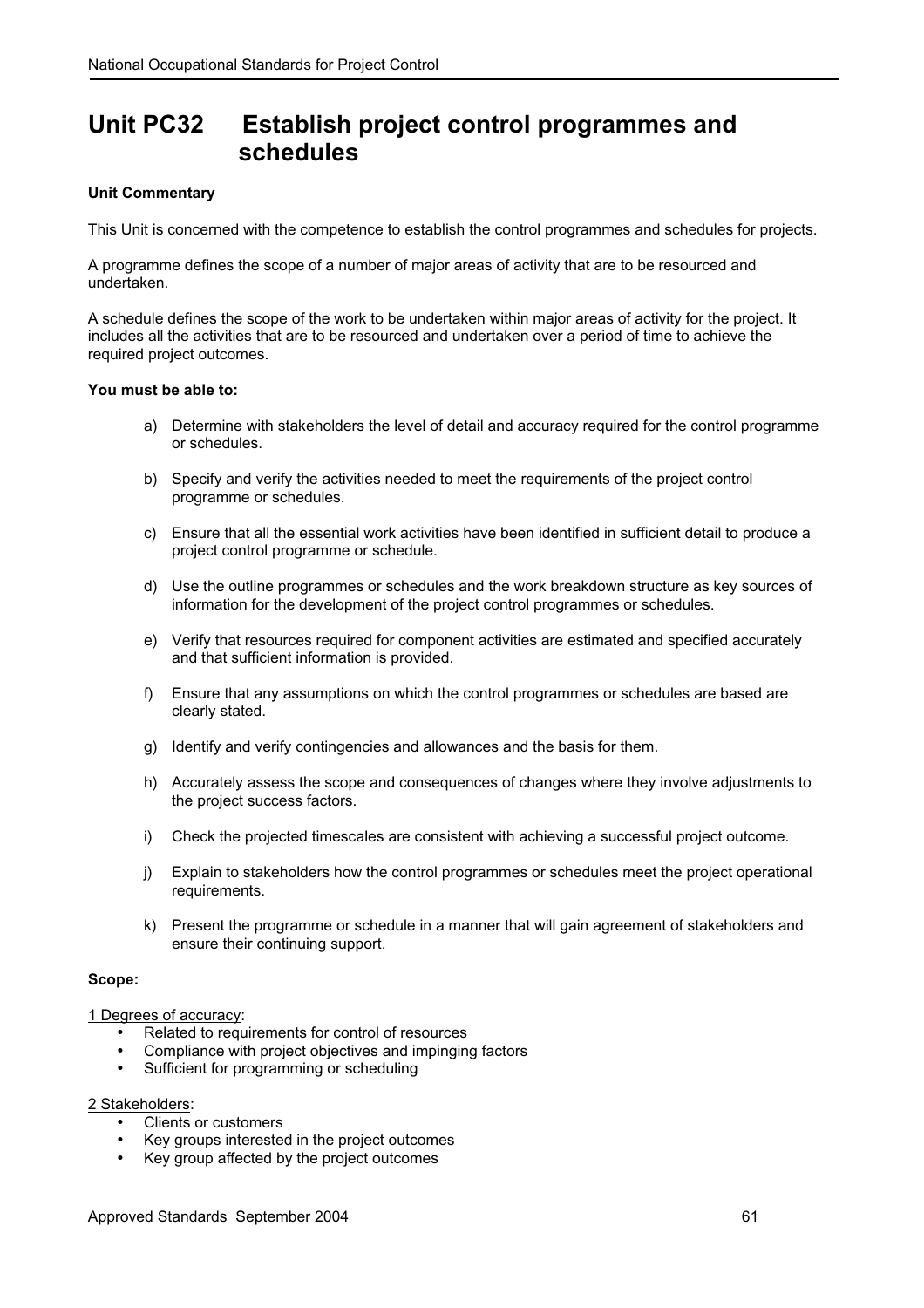#### 3 Presentation (which may include)

- Charts
- Networks
- Schedules

#### 4 Contingencies and allowances

- For component activities
- For critical and uncertain factors (risks)

#### 5 Activities

- People, materials, equipment and facilities
- Commercial
- Finance
- Data and information systems

- i) Methods of preparing, structuring and presenting programmes and schedules.
- ii) Dependencies and restraints between starts and ends of activities.
- iii) Determination and understanding of critical paths.
- iv) Dealing with uncertainty.
- v) Scheduling of resources determined by demand.
- vi) Significance of terms events, activities, dummy activities, float.
- vii) Use of work activity and earned value analysis techniques.
- viii) Project expenditure control and reporting methods and systems.
- ix) Application of appropriate software.
- x) Understanding of programme and schedule version control.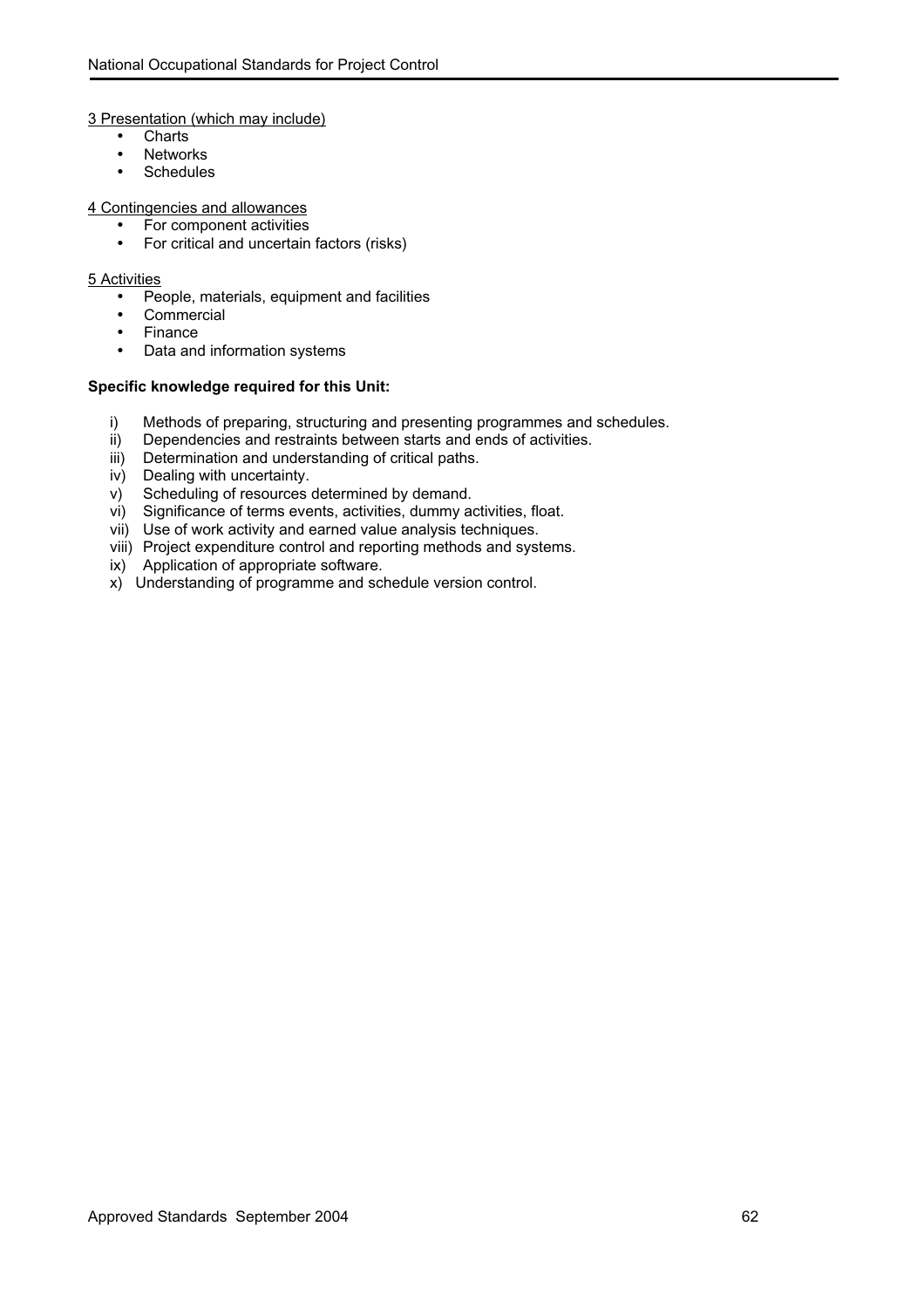# **Unit PC33 Prepare project control budgets**

## **Unit commentary**

This Unit is concerned with the competence required to prepare project control budgets, from established estimates of resources, to meet defined project requirements.

This will include for the competence to assist in the evaluation of budgetary requirements and implications within a programme.

## **You must be able to:**

- a) Check that resources required for activities are estimated and specified accurately.
- b) Make use of the cost estimates, the project programmes and schedules and the work breakdown structure as key sources of information for the preparation of the project control budgets.
- c) State any assumptions made in preparing the control budgets.
- d) Create control budgets with the required degree of accuracy.
- e) Recommend where contingencies and allowances may be needed within the budgets.
- f) Accurately assess the scope and consequences of changes.
- g) Prepare the project cash flow requirements for agreement by the customer.

## **Scope:**

## 1 Resources

- **People**
- Materials, equipment and facilities
- Finance
- Data and information

## 2 Degree of accuracy

- Sufficient for establishing resources
- Sufficient for acquisition of resources

## 3 Contingency and allowances

- For component activities
- For critical and uncertain factors
- From assessment of risks to project outcomes

- i) Order of magnitude estimating purposes and limitations.
- ii) Methods of determining time, cost or quality relationships and their influence on the accuracy of the total estimate.
- iii) Direct costs, indirect costs or allowances.
- iv) Methods of increasing accuracy of costing and estimates.
- v) Sources of information.
- vi) Methods of projecting timescales and cash flow requirements.
- vii) Examples of good current practice in estimating.
- viii) Means of specifying resources in the categories of: finance, human resources, materials, facilities and information.
- ix) Application of appropriate software.
- x) Styles and formats for presenting information.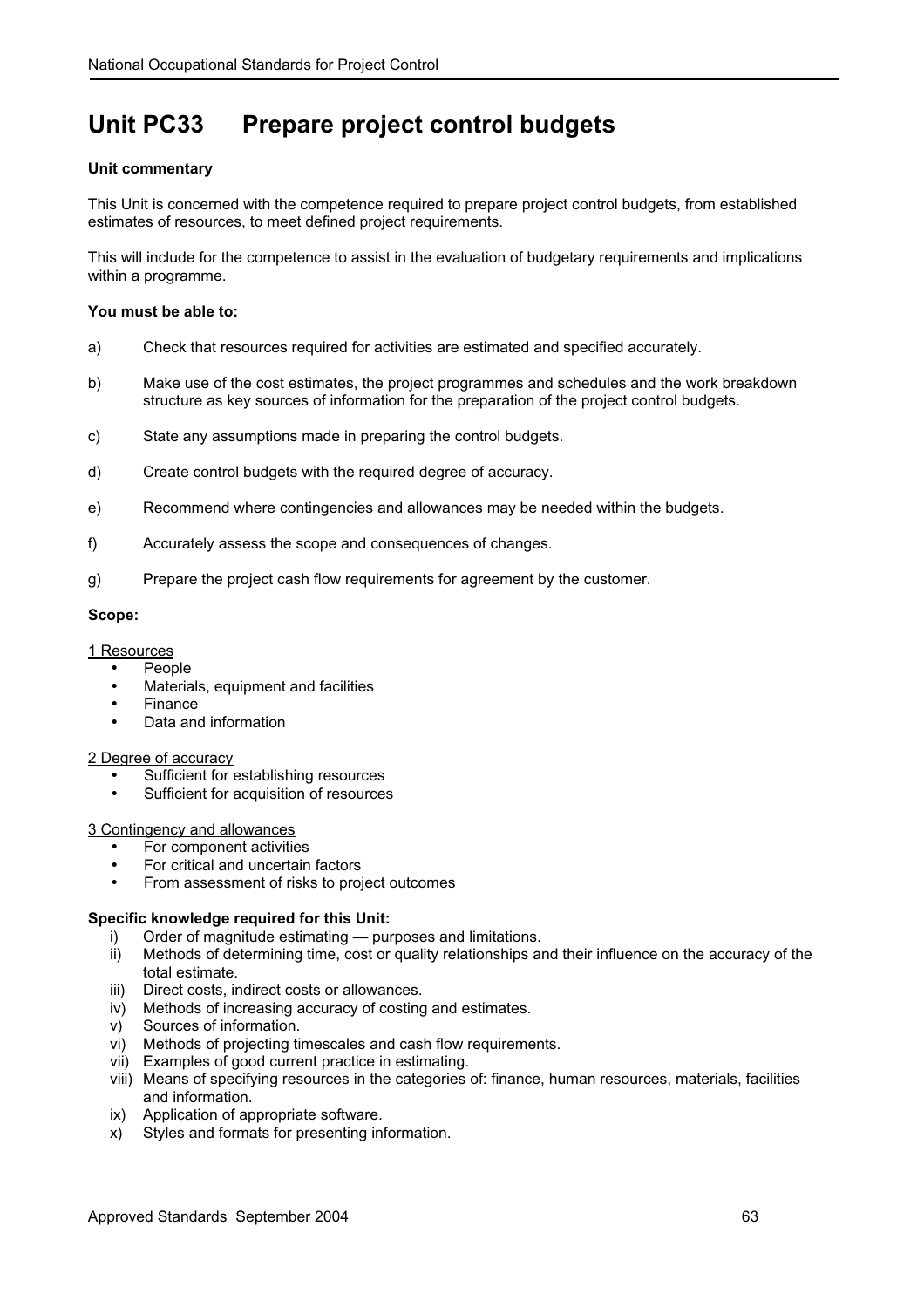## **Unit PC34 Prepare project control programmes and schedules**

## **Unit Commentary**

This Unit is concerned with the competence to prepare control programmes and schedules, from established outline plans, to meet defined project requirements.

A programme defines the scope of a number of major areas of activity that are to be resourced, scheduled or undertaken.

A schedule defines the scope of the work to be undertaken within major areas of activity for the project. It includes all the activities that are to be resourced, scheduled or undertaken over a period of time to achieve the required project outcomes.

## **You must be able to:**

- a) Check that all the essential work activities have been identified in sufficient detail to serve as a basis for developing the project programme or schedules.
- b) Make use of the outline programmes or schedules and the work breakdown structure as key sources of information for the preparation of the project control programmes or schedules.
- c) Use the resources specified for component activities to create the data for preparing the resourced programmes and schedules.
- d) State clearly any assumptions made in preparing the control programmes or schedules.
- e) Create control programmes or schedules with the required degree of accuracy.
- f) Recommend where contingencies may be needed within the control programmes or schedules.
- g) Accurately assess the scope and consequences of change.
- h) Check that the developed timescales are consistent with achieving a successful project outcome.
- i) Support the presentation of the control programmes or schedules to stakeholders.

## **Scope:**

1 Degrees of accuracy:

- Related to requirements for control of resources
- Compliance with project objectives and impinging factors
- Sufficient for programming or scheduling

#### 2 Stakeholders:

- Clients or customers
- Key groups interested in the project outcomes
- Key group affected by the project outcomes

## 3 Presentation (which may include):

- Charts
- **Networks**
- **Schedules**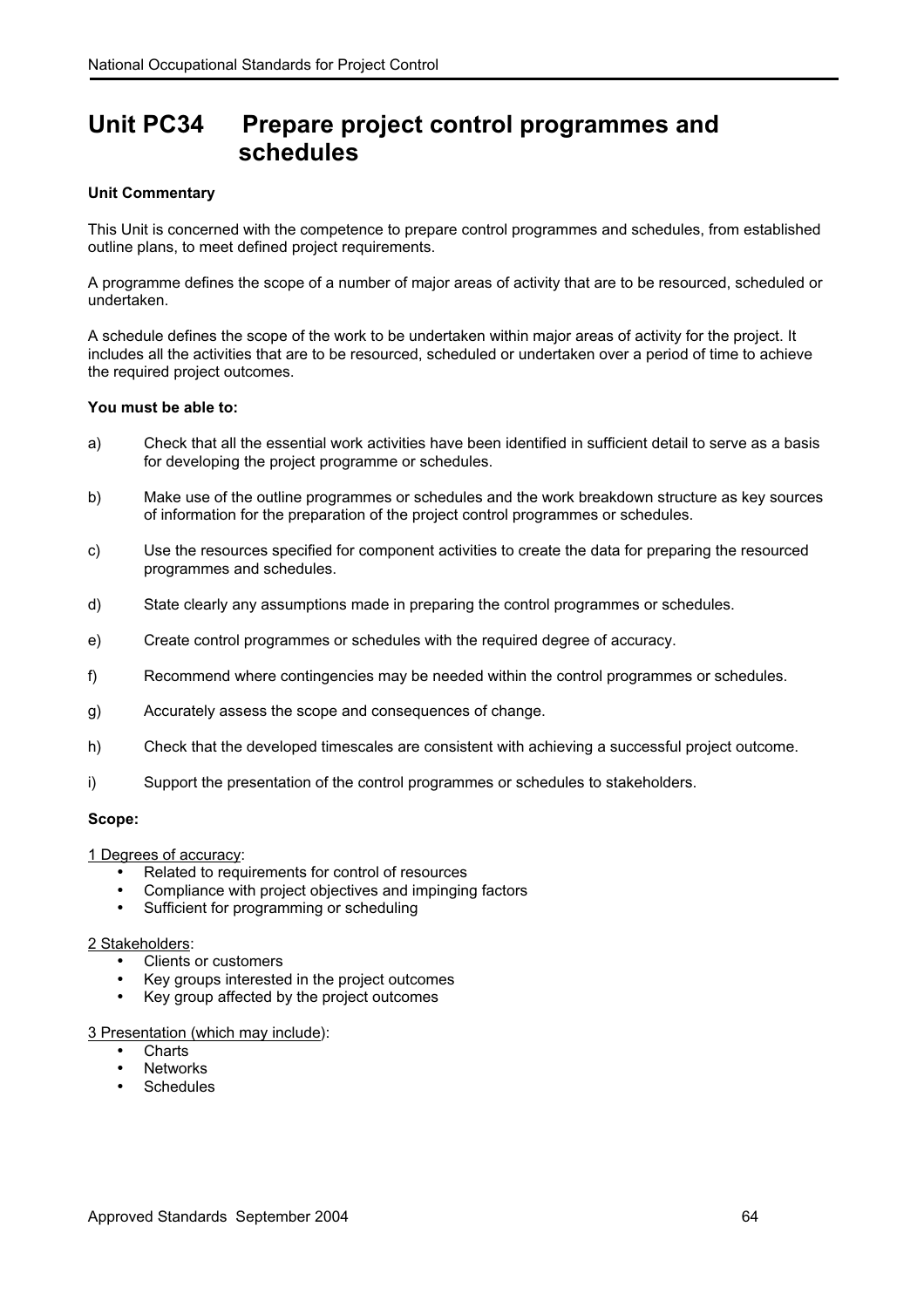- i) Methods of preparing and structuring programmes and schedules.
- ii) Dependencies and restraints between starts and ends of activities.
- iii) Determination and understanding of critical paths.
- iv) Dealing with uncertainty.
- v) Scheduling of resources determined by demand.
- vi) Significance of terms events, activities, dummy activities, float.
- vii) Use of work activity analysis techniques.
- viii) Application of appropriate software.
- ix) Understanding of programme and schedule version control.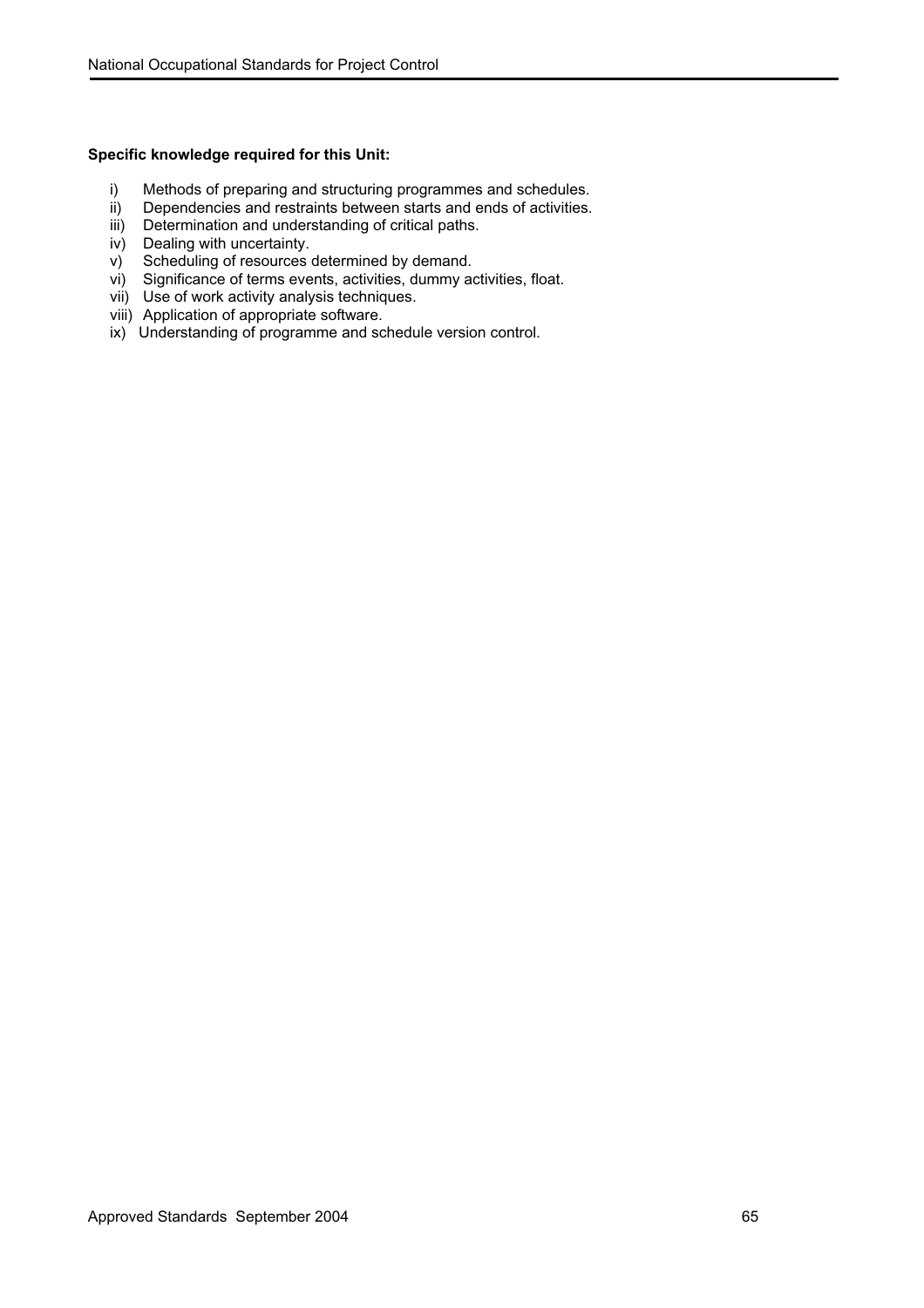## **Unit PC35 Monitor, control and report on exposure, commitment and expenditure**

## **Unit Commentary**

This Unit is concerned with the competence required to monitor, control and report on exposure, commitment and expenditure in order to meet the project requirements. These activities need the relevant project control systems and methods to be in place and operational.

## **You must be able to:**

- a) Verify that the income and expenditure control system is appropriate for project schedules and complies with the legal and organisational requirements.
- b) Ensure that exposure, commitment and expenditure is regularly collected and allocated to correct accounts/work breakdown structure in accordance with requirements and the authorised procedures.
- c) Control commitments against approved funding.
- d) Ensure that requests for payment approval are accurately verified for description, quantity, price and where appropriate, conformity with the contract.
- e) Monitor and report on project cash flow.
- f) Check that the actual and predicted variances are accurate, and are in accordance with agreed financial control procedures and customers are notified with associated recommendations.
- g) Provide stakeholders with explanations of variances, causes, implications and clear recommendations for action.
- h) Ensure that transfers and draw-downs from contingency and allowance funding are fully documented with reasons given and duly approved in line with project procedures.
- i) Issue a suite of cost reports on a regular basis identifying all the cost data analysis, requested by the customer, that is aligned with the work breakdown structure.

## **Scope:**

1 Income and expenditure control systems

- Authorities for approval
- Frequency of reports
- Variance reporting
- Tracking
- Commitments
- Value of work done
- Supply chain cost data collection
- Accruals
- **Currencies**

## 2 Exposure and expenditure

- Purchases
- **Contracts**
- **Manpower**
- **Expenses**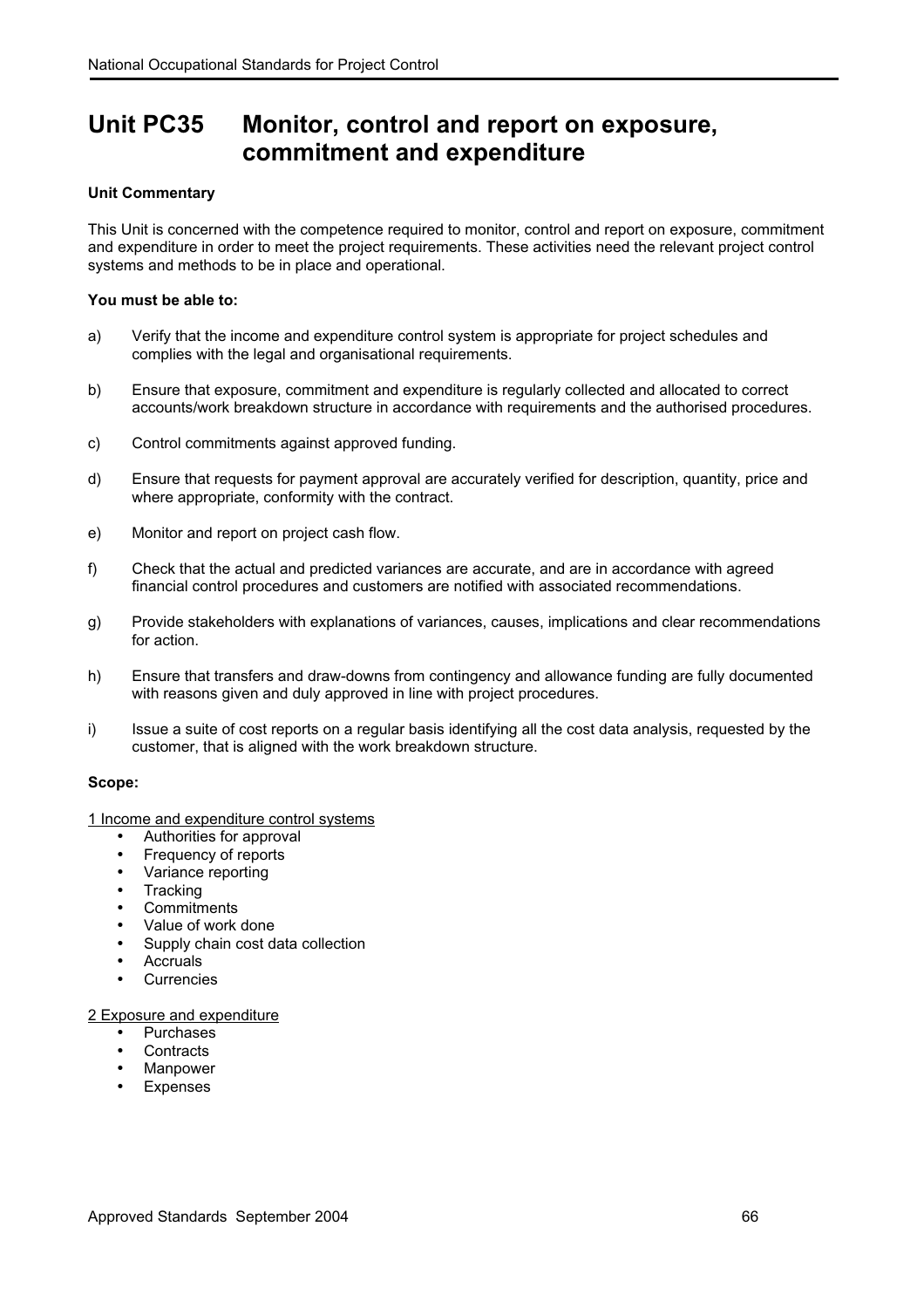#### 3 Variances

- Misallocation
- Timing
- Under or over expenditure
- Under or over commitment
- Forecast cost variances

## 4 Stakeholders

- Clients or customers<br>• Kev groups interested
- Key groups interested in the project outcomes
- Key groups affected by the project outcomes

- i) Exposure, commitment and expenditure systems and their application.
- ii) Means of assessing and presenting cost control monitoring information.
- iii) Sources of specialist advice.
- iv) Forecasting systems and their applications to a programme.
- v) Change control methods and systems and their applications to project execution.
- vi) The relationship of the reporting of exposure, commitment and expenditure to the project and business accounting activities.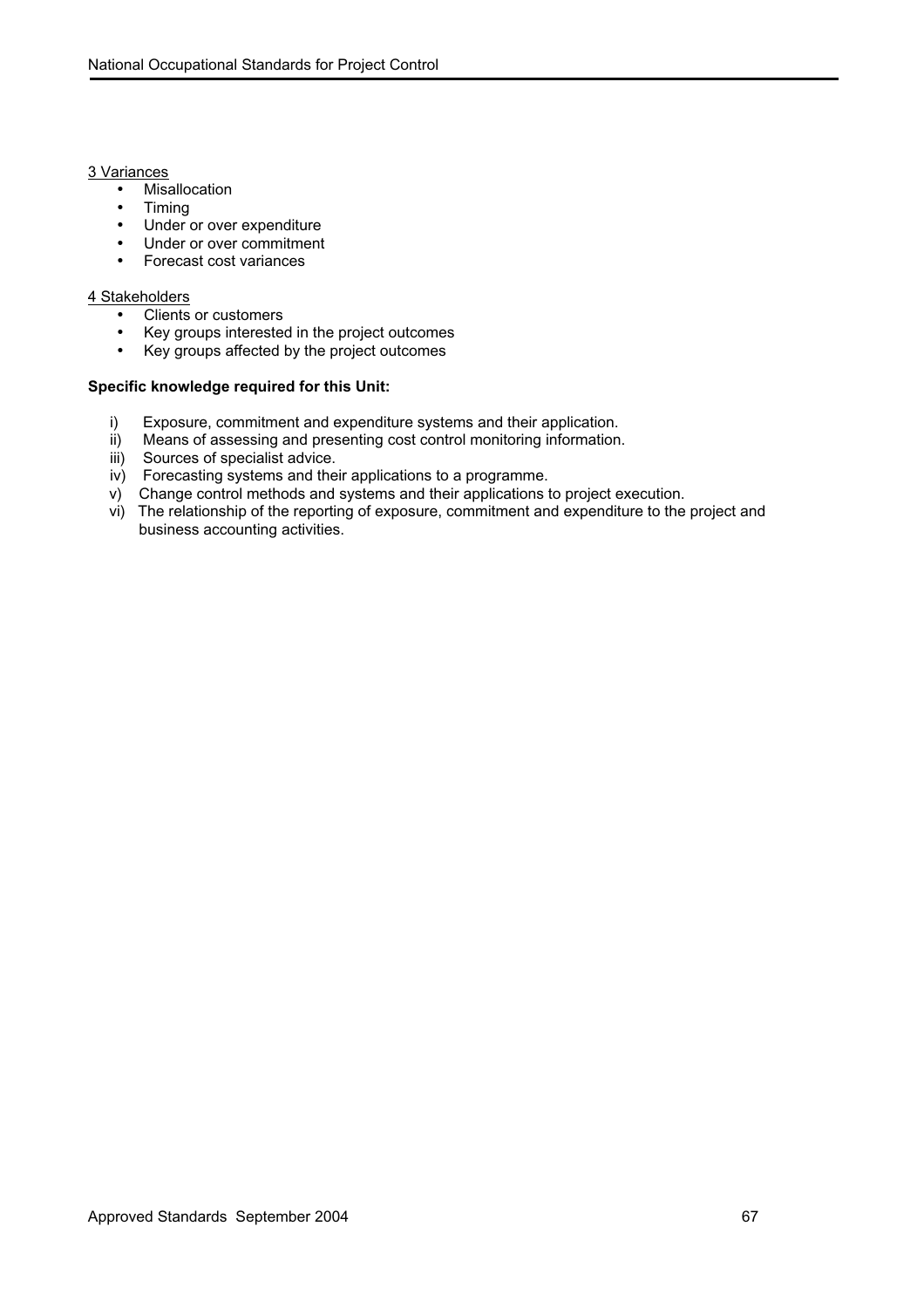# **Unit PC36 Carry out project cost control activities**

## **Unit Commentary**

This Unit is concerned with the competence required to carry out project cost control activities that include the operation of project control systems, the collection of data and the preparation of specific cost reports. Execution of the activities requires that the relevant systems are in place and operational.

## **You must be able to:**

- a) Operate the income and expenditure control system in accordance with the project requirements.
- b) Collect exposure, commitment and expenditure data and allocate it to the correct accounts/work/cost breakdown structure, in accordance with project requirements, and the approved control procedures.
- c) Record and report on commitments against approved funding.
- d) Ensure that requests for payment approval are accurately verified for description, quantity, price and where appropriate, conformity with the contract.
- e) Quantify the effects of changes in project scope
- f) Monitor project cash flow.
- g) Check that the actual and predicted variances are accurate, and are in accordance with agree financial control procedures and customers are notified with associated recommendations.
- h) Provide stakeholders with explanations of variances, causes, implications and clear recommendation for action.
- i) Document, with reasons, approved transfers and draw-downs from contingency and allowance funding.
- j) Prepare cost reports, as required by the customer, identifying expenditure and commitments.

## **Scope:**

## 1 Income and expenditure control systems

- Authorities for approval
- Frequency of reports
- Variance reporting
- **Tracking**
- **Commitments**
- Value of work done
- **Accruals**

## 2 Exposure and expenditure

- Purchases
- **Contracts**
- Manpower
- Expenses

## 3 Variances

- Misallocation
- Timing
- Changes in scope
- Under or over expenditure
- Under or over commitment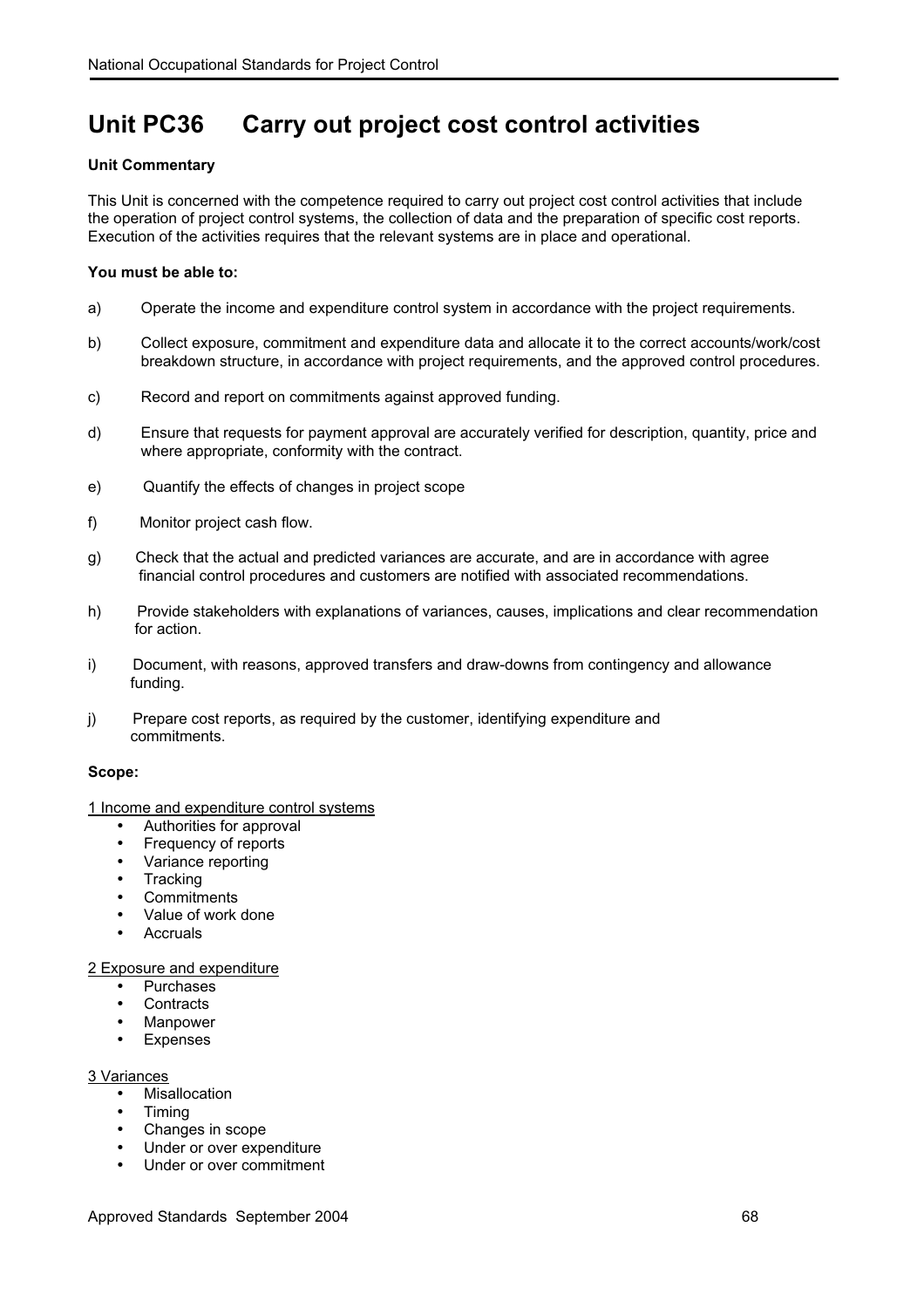## 4 Stakeholders

- Clients or customers
- Key groups interested in the project outcomes
- Key groups affected by the project outcomes

- i) Exposure, commitment and expenditure systems and their application.<br>ii) Means of assessing and presenting cost control monitoring information
- ii) Means of assessing and presenting cost control monitoring information.<br>iii) Sources of specialist advice.
- iii) Sources of specialist advice.<br>iv) Forecasting systems and the
- Forecasting systems and their applications to a programme.
- v) Interface between cost engineering and other project disciplines.
- vi) Change control systems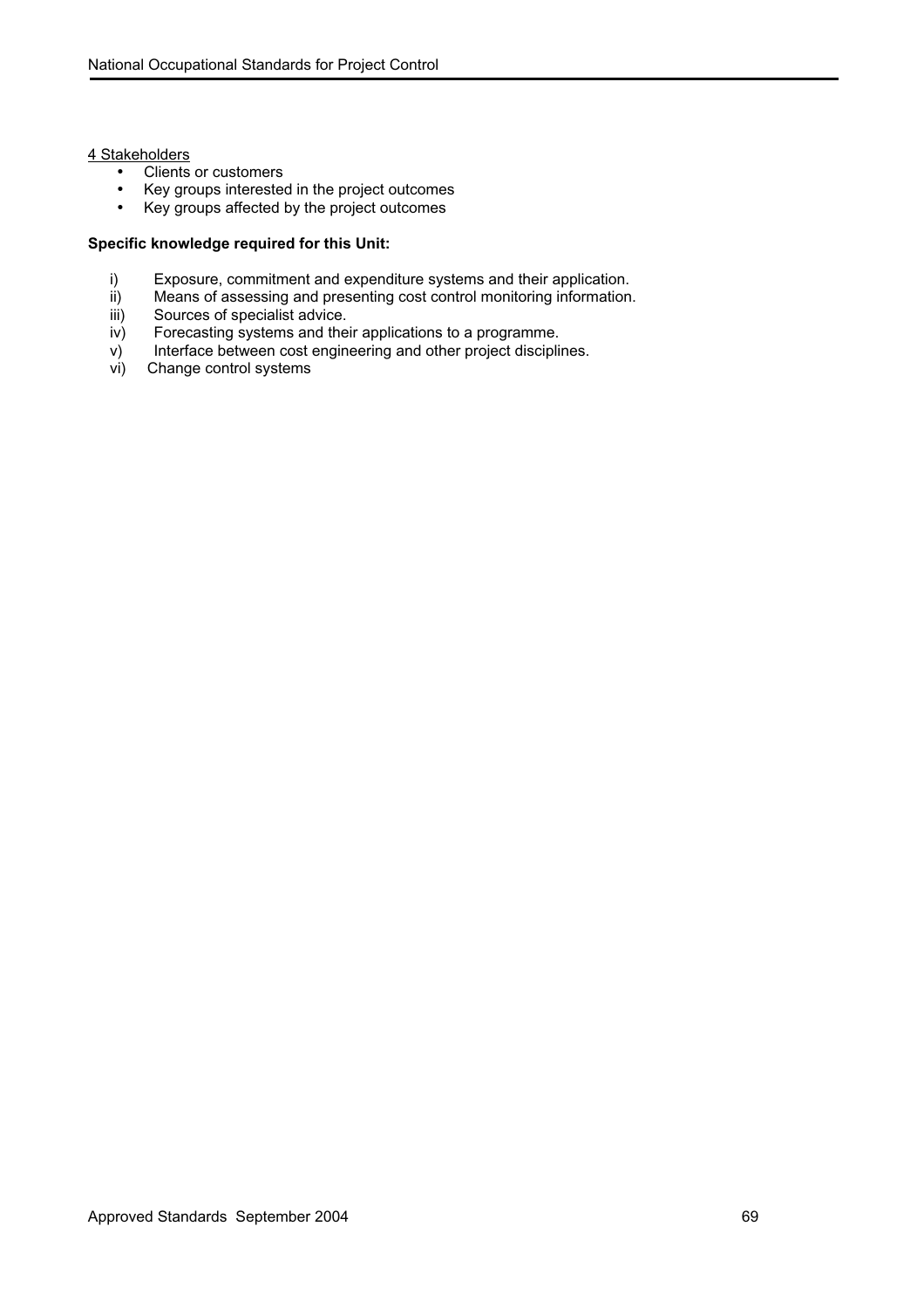## **Unit PC37 Monitor, control and report on project progress**

## **Unit Commentary**

This Unit is concerned with the competence required to monitor, control and report on project progress. It requires that appropriate procedures are in place to control the scheduling and progress measurement aspects and the implications to the project.

## **You must be able to:**

- a) Verify that the schedule is realistic, and that available resources are capable of meeting the project objectives and specification of requirements.
- b) Monitor that resources are deployed in a timely manner.
- c) Monitor progress to ensure that any departures from the schedule are identified promptly.
- d) Apply progress measurements methods that are hierarchically linked reflecting the projects lower level data base and higher level time base scheduling systems.
- e) Assess identified departures from the schedule and establish the likely consequences.
- f) Apply analysis and reasoning to the variances, and notify the customers and stakeholders with associated recommendations.
- g) Issue progress reports, programme updates and productivity data on a regular basis and as requested by customers and stakeholders.
- k) Provide support to the business planning cycles in terms of planned and actual data.

## **Scope:**

- 1 Schedule
	- Scope of activities
	- Start and finish times
	- Critical paths
	- **Floats**

## 2 Resources

- Personnel
- **Financial**
- Materials, equipment and facilities

## 3 Stakeholders

- Clients or customers
- Key groups interested in the project outcomes
- Key groups affected in the projects outcomes

## 4 Departures from schedule

- Actual, predicted
- Time, cost, quality
- Unexpected and unscheduled events
- Areas of potential or actual conflict with other activities
- Changes in scope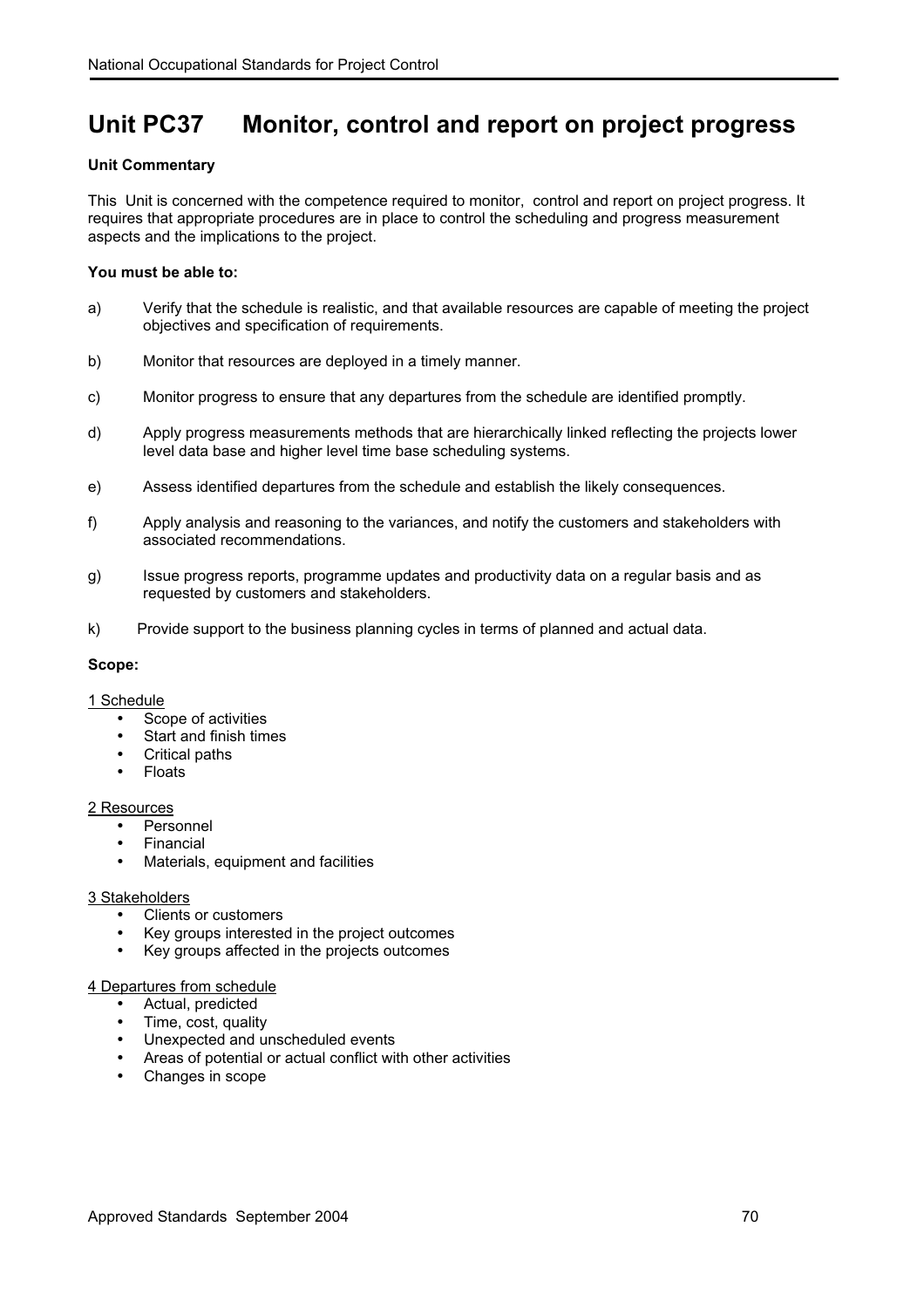- i) Systems and procedures for providing resources, and the criteria associated with their application.
- ii) Use of the work breakdown structure, and other project breakdown structures, for monitoring and control.
- iii) Methods of assessing progress against schedule.
- iv) Methods of evaluating consequences of schedule change.
- v) Earned value analysis.
- vi) Change control procedures.
- vii) Risk analysis techniques.
- viii) Reporting systems and their applications to the programme.
- ix) Sources of specialist advice.
- x) Means/methods of assessing and presenting reports.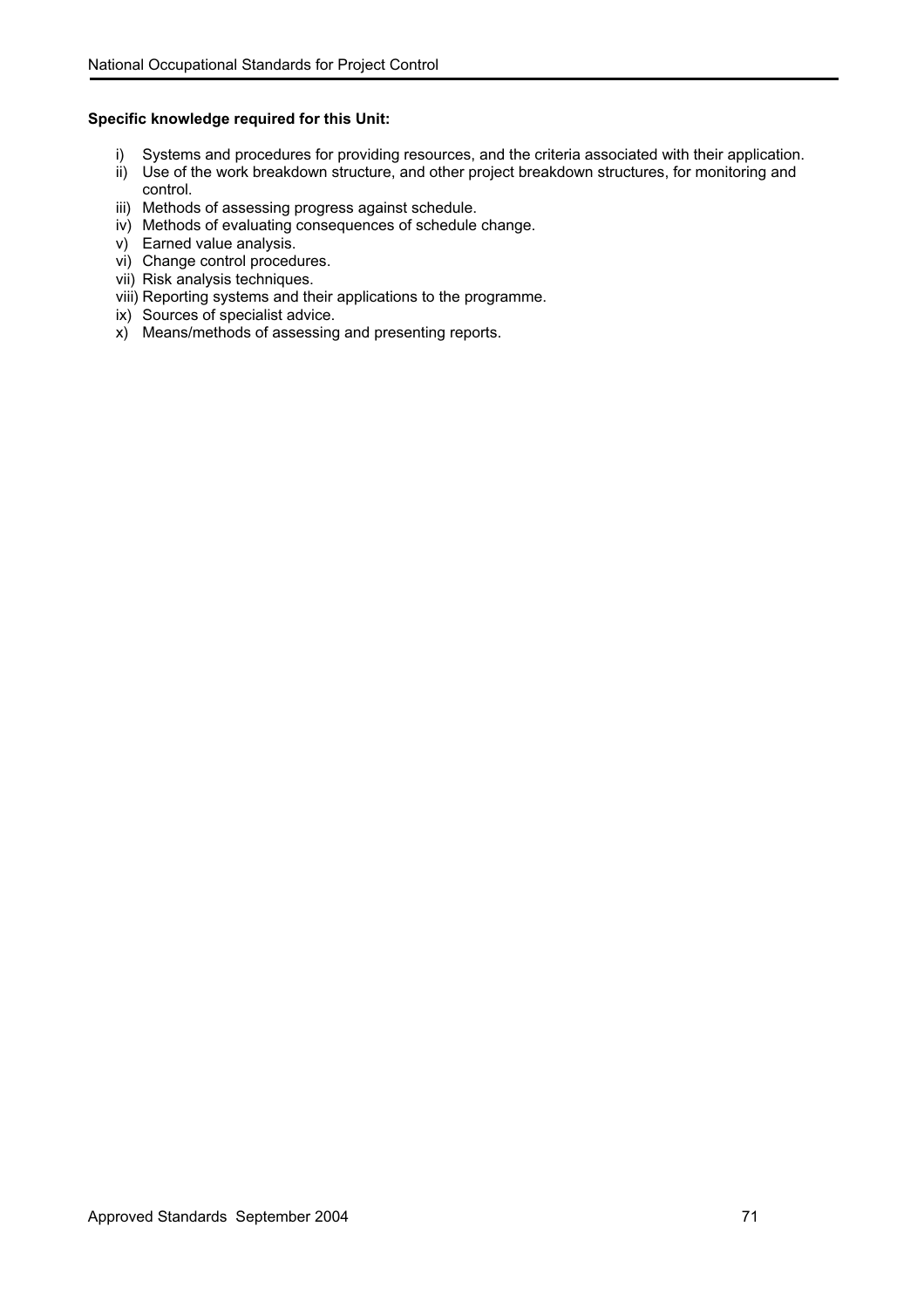# **Unit PC38 Carry out project scheduling activities**

# **Unit commentary**

This Unit is concerned with the competence required to carry out project scheduling activities that include the operation of project planning systems, the collection of progress data and the preparation of specific progress reports. Execution of the activities requires that the relevant systems are in place and operational.

#### **You must be able to:**

- a) Operate the planning and scheduling systems in accordance with the project requirements.
- b) Collect progress data and allocate it to the correct elements of the work breakdown structure in accordance with the project requirements and the approved progress control procedures.
- c) Quantify the effects of changes.
- d) Monitor progress to ensure that any departures from the schedule are identified promptly.
- e) Assess identified departures from the schedule and apply analysis and reasoning to establish the likely consequences.
- f) Prepare progress reports and data, as required by the customer, identifying departures from the programme and recommended actions where required.

#### **Scope:**

#### 1 Schedule

- Scope of activities
- Start and finish times
- Critical paths
- Floats

#### 2 Departures from schedule

- Actual, predicted
- Time, cost, quality
- Unexpected and unscheduled events
- Areas of potential or actual conflict with other activities
- Changes in scope

- i) Planning and scheduling methods including activity dependencies, critical paths and float.
- ii) Use of the work breakdown structure, and other project breakdown structures, for monitoring and control.
- iii) Methods of assessing progress against schedule.
- iv) Methods of evaluating consequences of schedule change.
- v) Change control procedures.
- vi) Information sources, drawings, specifications. Instructions. reports, data, computer software.
- vii) Reporting systems and their applications to the programme.
- viii) Sources of specialist advice.
- ix) Means/methods of assessing and presenting reports.
- x) Risk management concept and procedures.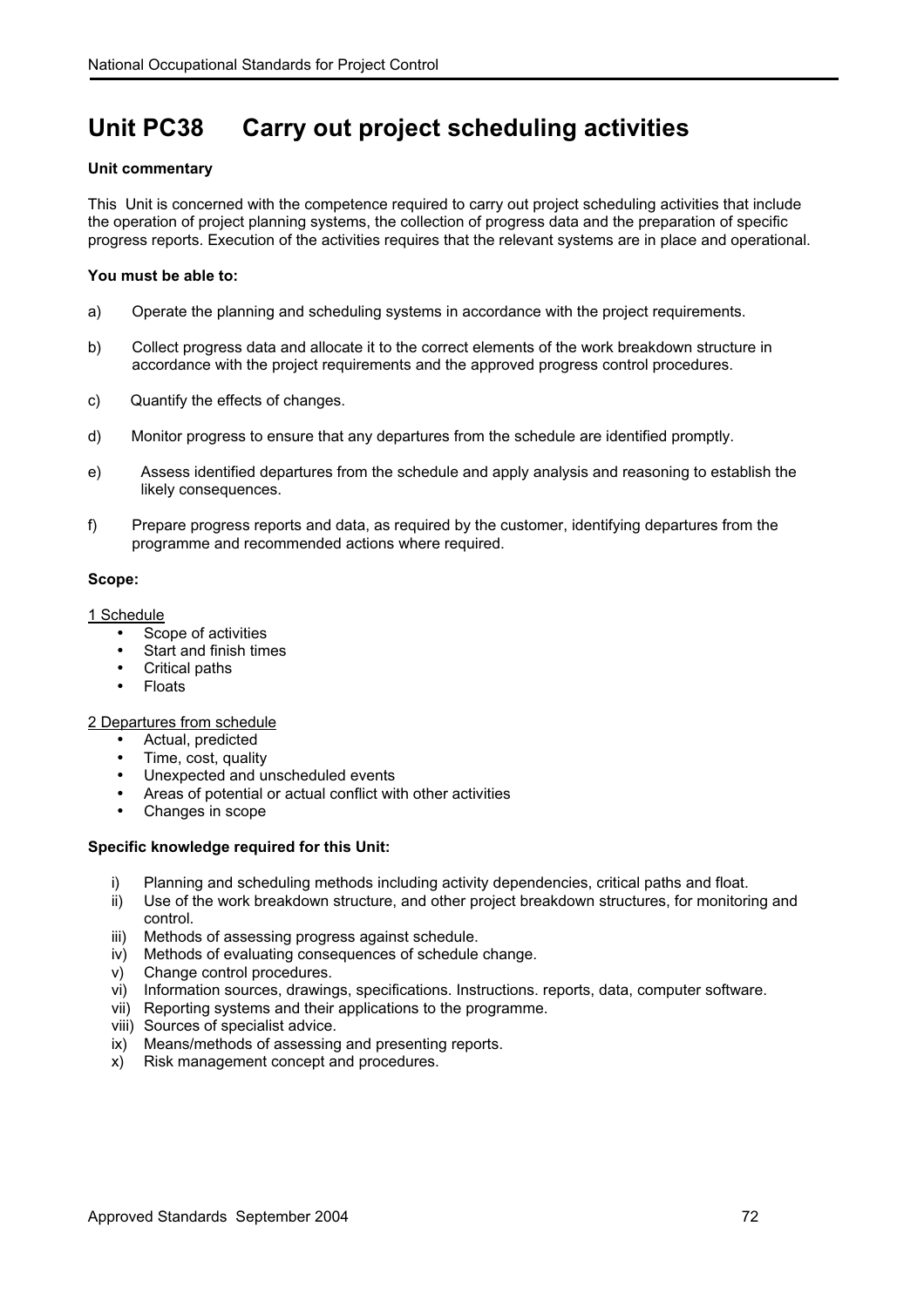# **Unit PC39 Select tenderers and obtain estimates, bids and tenders**

# **Unit Commentary**

This Unit is concerned with the competence to provide commercial support to the project by identifying and selecting tenderers and obtaining estimates, bids and tenders. The development of the project procurement strategy and any specific project procurement requirements is the responsibility of the project manager or other person acting in that capacity. The competence contained within this Unit is concerned with the implementation of the strategy and specific procurement requirements.

# **You must be able to:**

- a) Provide commercial input to the selection of potential tenderers for project resources who are able to meet the contract specifications.
- b) Evaluate potential tenderers, who respond positively to requests for expressions of interest, against agreed selection criteria.
- c) Draft tender documents which meet the project operational requirements, technical requirements, procurement strategies and applicable legislative and regulatory requirements.
- d) Respond to queries from tenderers providing them with additional information that they need.
- e) Keep accurate records of tenders issued, feedback and queries and information from tenderers.

#### **Scope:**

1 Tenderers (which may include)

- Principal contractors
- Sub/works/trade contractors
- Suppliers
- Consultants
- Service providers
- **Agents**

2 Selection criteria (which may include)

- Quality and delivery record
- Perceived added value
- Estimates provided by potential tenderers
- References and experience record
- Financial, human, materials and facilities resources
- Competence of people
- Acceptability to the client
- Health and safety and environmental policies and management
- Identification of non-compliances

# 3 Tender documents (which may include)

- Pre-qualifications
- Invitations to tender
- Forms of tender
- Returns/opening procedure
- Technical requirements
- Bills of quantities and activity schedules
- Scope of services
- Health, safety and environmental plans
- Schedules
- Commercial terms and conditions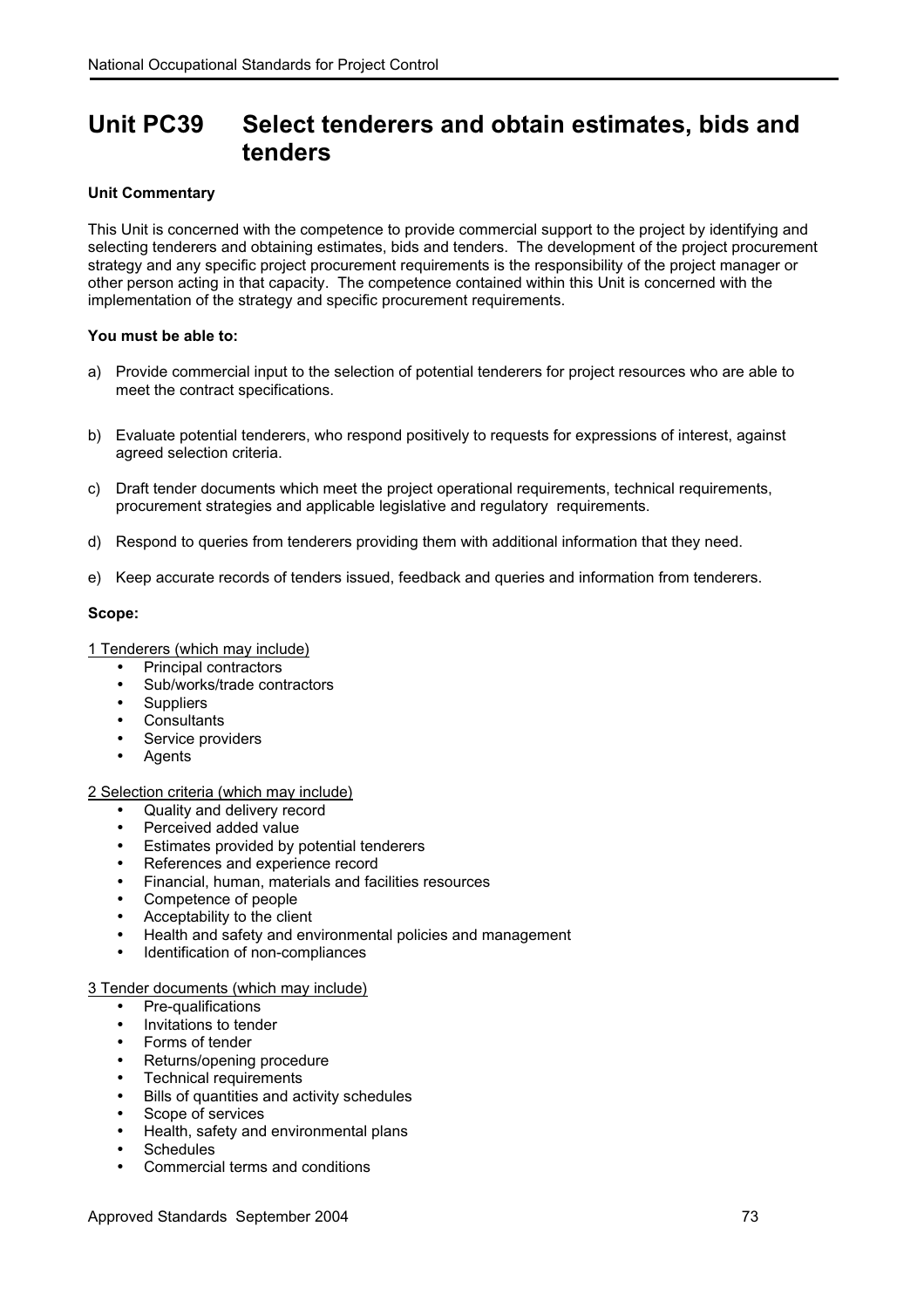4 Project operational requirements

- Commercial
- Technical
- Programme
- Cost
- Quality
- Health, safety and environmental

- i) Project and organisation policies and procedures for receiving, recording and opening tenderers submissions.
- ii) Selection criteria which are suitable for the work required of the tenderer.<br>iii) Methods for analysing and comparing the tenderers submissions.
- Methods for analysing and comparing the tenderers submissions.
- iv) Ethical and commercial confidentiality considerations in the tenderer selection process.
- v) Roles, responsibilities and authorities of the parties involved in the selection process.
- vi) Records that should be kept of the process for project operational and for legal protection reasons.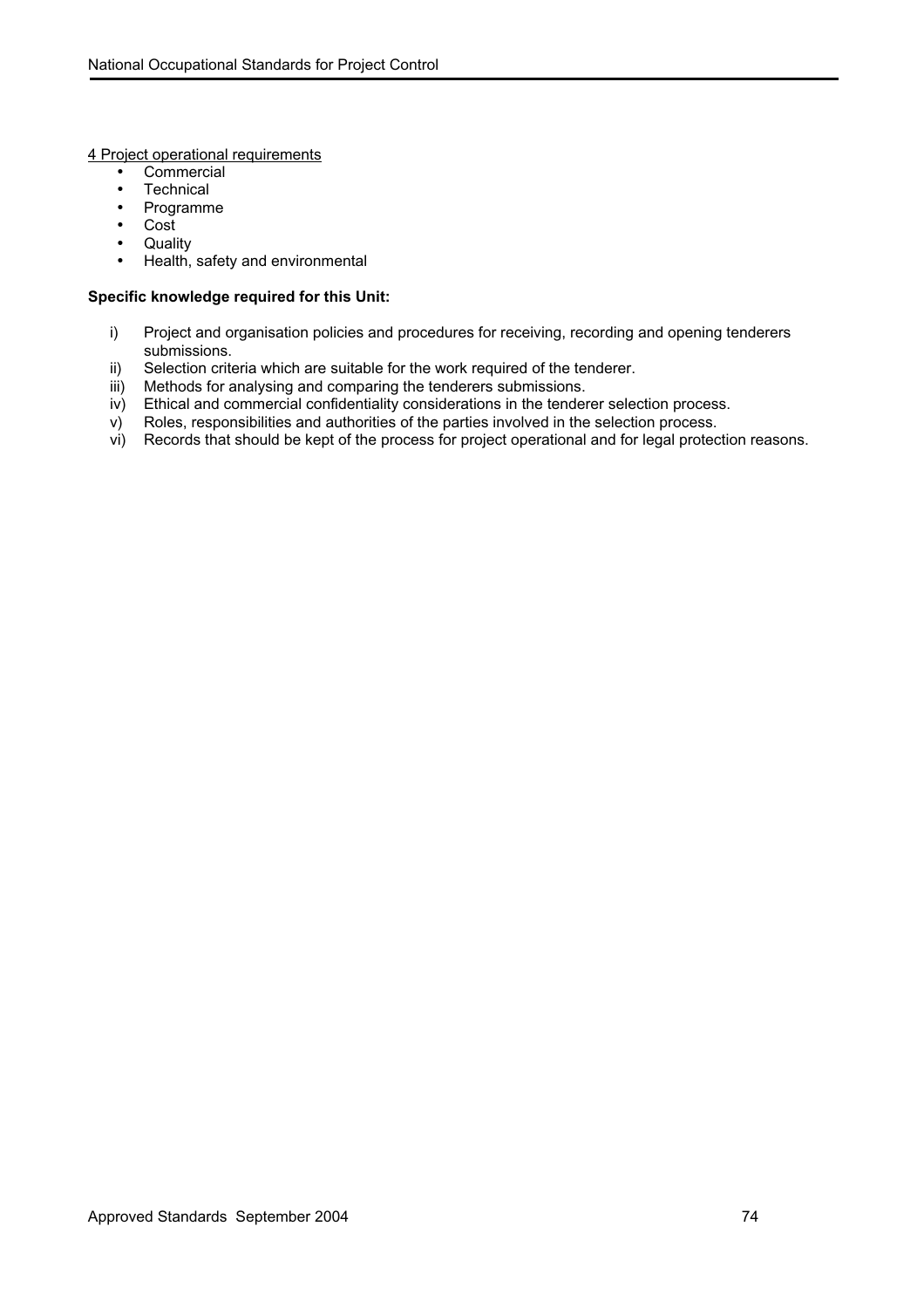# **Unit PC40 Evaluate and select successful bids from tenderers**

### **Unit Commentary**

This Unit is concerned with the competence to provide commercial support to the project by evaluating submissions from tenderers and selecting the successful bids. The development of the project procurement strategy and any specific project procurement requirements is the responsibility of the project manager or other person acting in that capacity. The competence contained within this Unit is concerned with the implementation of the strategy and specific requirements.

#### **You must be able to:**

- a) Agree the criteria with interested parties, for the evaluation and selection of tenders, that meet the overall and specific project objectives.
- b) Obtain approval for the evaluation and selection process with the interested parties paying particular attention to the internal and external approval stages.
- c) Analyse tenders against the agreed criteria and arrange for the resolution of any points of concern in the content of the tenders.
- d) Make recommendations as to the selected tender and record the reasons for the recommendations.
- e) Explain qualifications and reservations associated with the recommendations and proposals to deal with the qualifications and reservations.

#### **Scope:**

1 Interested parties (which may include)

- Technical specialists
- Project management
- Client
- Commercial and legal specialists
- Project team members
- Corporate management

2 Tenders from (which may include)

- Principal contractors
- Sub/works/trade contractors
- Suppliers
- Service providers
- Agents

#### 3 Criteria

- Full compliance with all specified requirements
- Cost, quality and delivery
- References and experience
- Confidence in the availability of financial, human, materials and facilities resources
- Competence of people
- Health and safety and environmental policies and management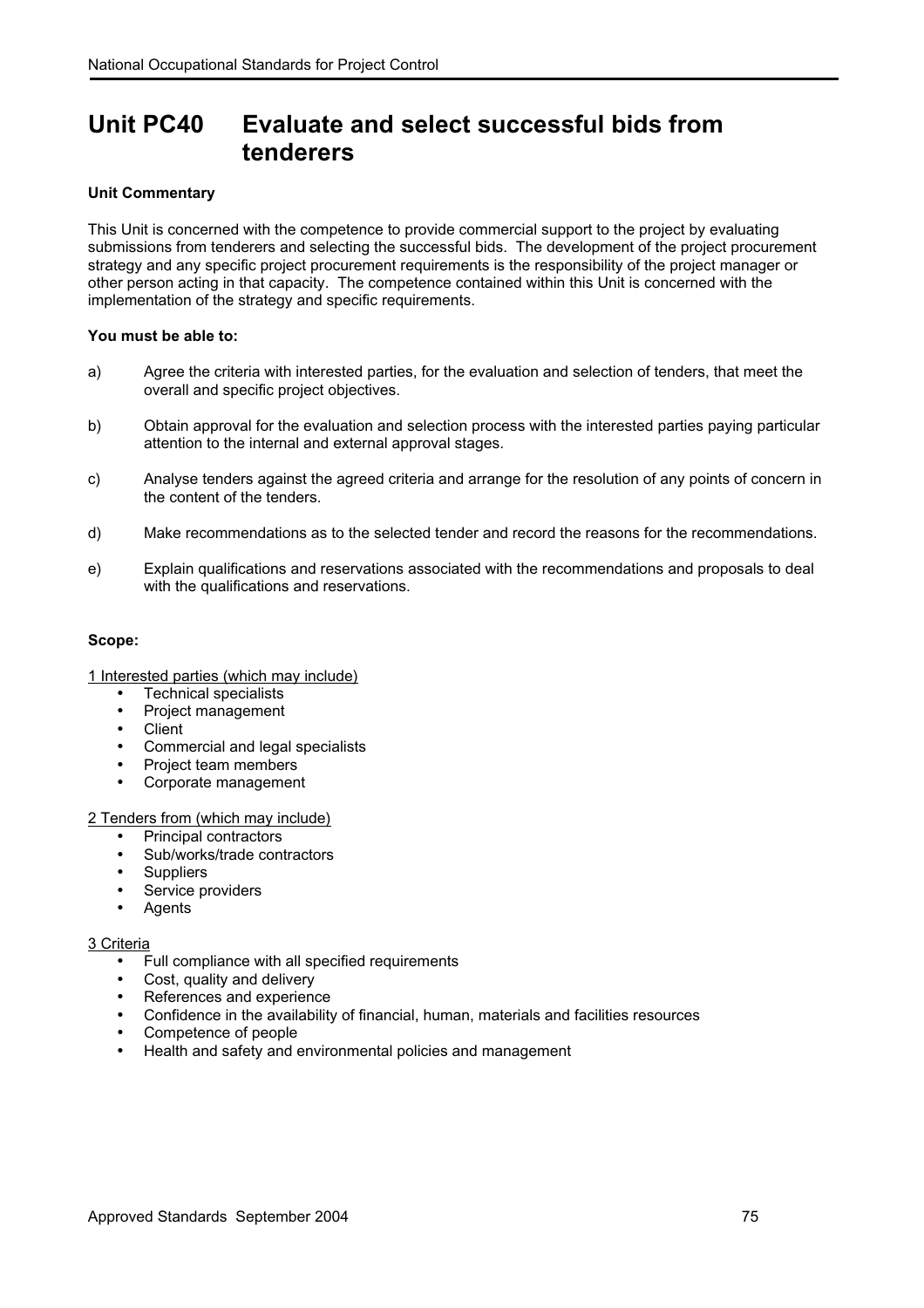#### 4 Points of concern

- Incomplete tender information
- Inconsistent tender information
- Unclear tender information
- Stated or implied reservations and exclusions
- Quantitative requirements
- Qualitative requirements
- Non-compliances

- i) Methods of analysing and comparing tenders.
- ii) Means of referring and resolving queries concerning the content of tenders.
- iii) Ethical and commercial confidentiality considerations in the selection process.
- iv) Roles, responsibilities and authorities of the parties involved in the selection process.
- v) Procedures for notifying bidders of the outcome of their bid.
- vi) Methods for confirming variations and other adjustments made to a tender as a result of queries resolved during the evaluation process.
- vii) Records that should be kept of the evaluation process.
- viii) Commercial terms and conditions.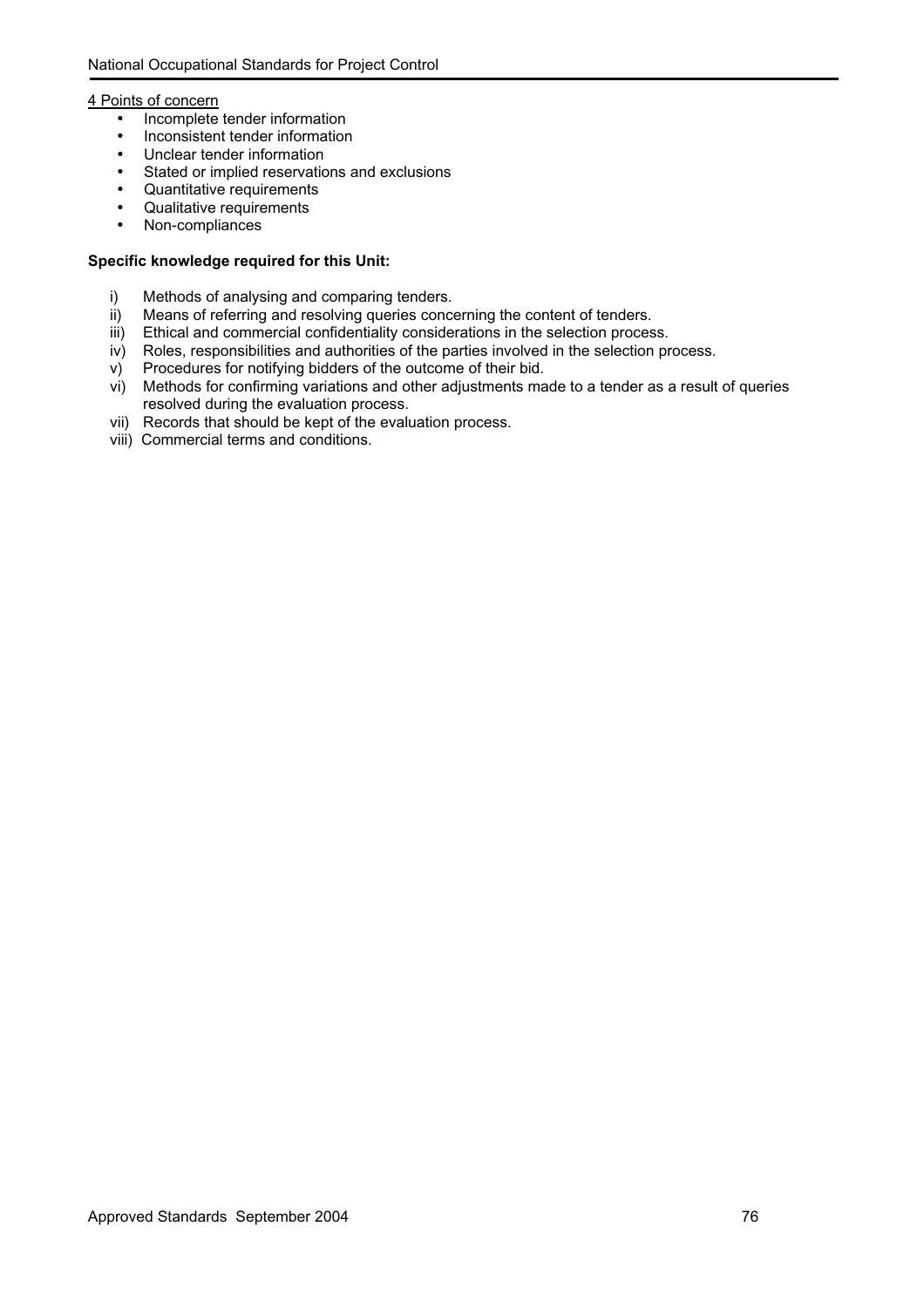# **Unit PC41 Prepare the commercial aspects of bid and tender offers**

# **Unit Commentary**

This Unit is concerned with the competence to provide commercial support to the bidding and tendering process by preparing the commercial aspects of bid and tender offers. The development of a proposal bidding and tendering strategy and any specific proposal requirements is the responsibility of those authorised to manage the bid or tender operation. The competence contained within this Unit is concerned with the implementation of the strategy and specific requirements.

# **You must be able to:**

- a) Participate in the identification of risks and potential opportunities involved in a successful bid or tender.
- b) Identify alternatives and qualifications to the original requirements that may help the organisation s ability to carry out the work and may provide protection against unacceptable commercial risks.
- c) Recommend the contract clauses and commercial terms that are suitable for the form of bid or tender proposed.
- d) Check that contract clauses, appendices and amendments meet statutory requirements.
- e) Obtain the necessary legal/commercial advice on the implications of non-standard forms of contract, clauses and documents.
- f) Review and obtain approval of obligations and liabilities proposed to be contained within a bid or tender.

#### **Scope:**

# 1 Risks and potential opportunities

- **Environmental**
- Financial and market
- Reputation and business development
- Technical
- Health and safety

#### 2 Alternatives and qualifications

- Specifications and resources
- Methods of implementation
- Scope of services
- Time-scales
- Supply options
- Pricing options

# 3 Contract clauses (which may include)

- **Standard**
- Non-standard
- Implied terms
- Liabilities and obligations
- Terms of payment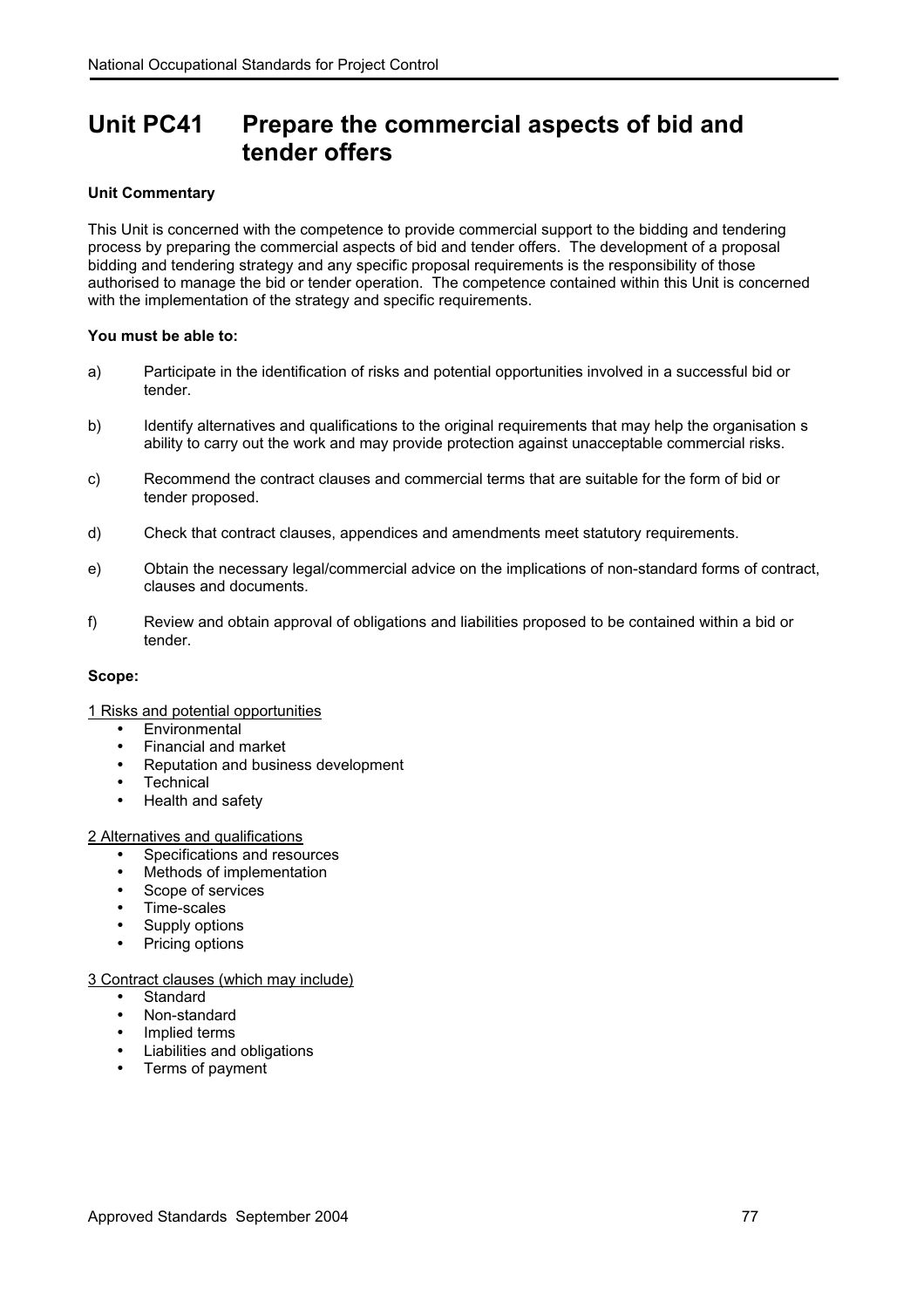- i) Principles and processes of bid and tender preparation.<br>ii) Risk and opportunity identification processes.
- Risk and opportunity identification processes.
- iii) Forms of contract appropriate to the bid or tender type.
- iv) Conditions associated with liabilities and obligations implied or stated.
- v) Sources of legal and commercial advice.
- vi) Organisational procedures and practices particularly related to the review and approval of committing commercial bids and tenders.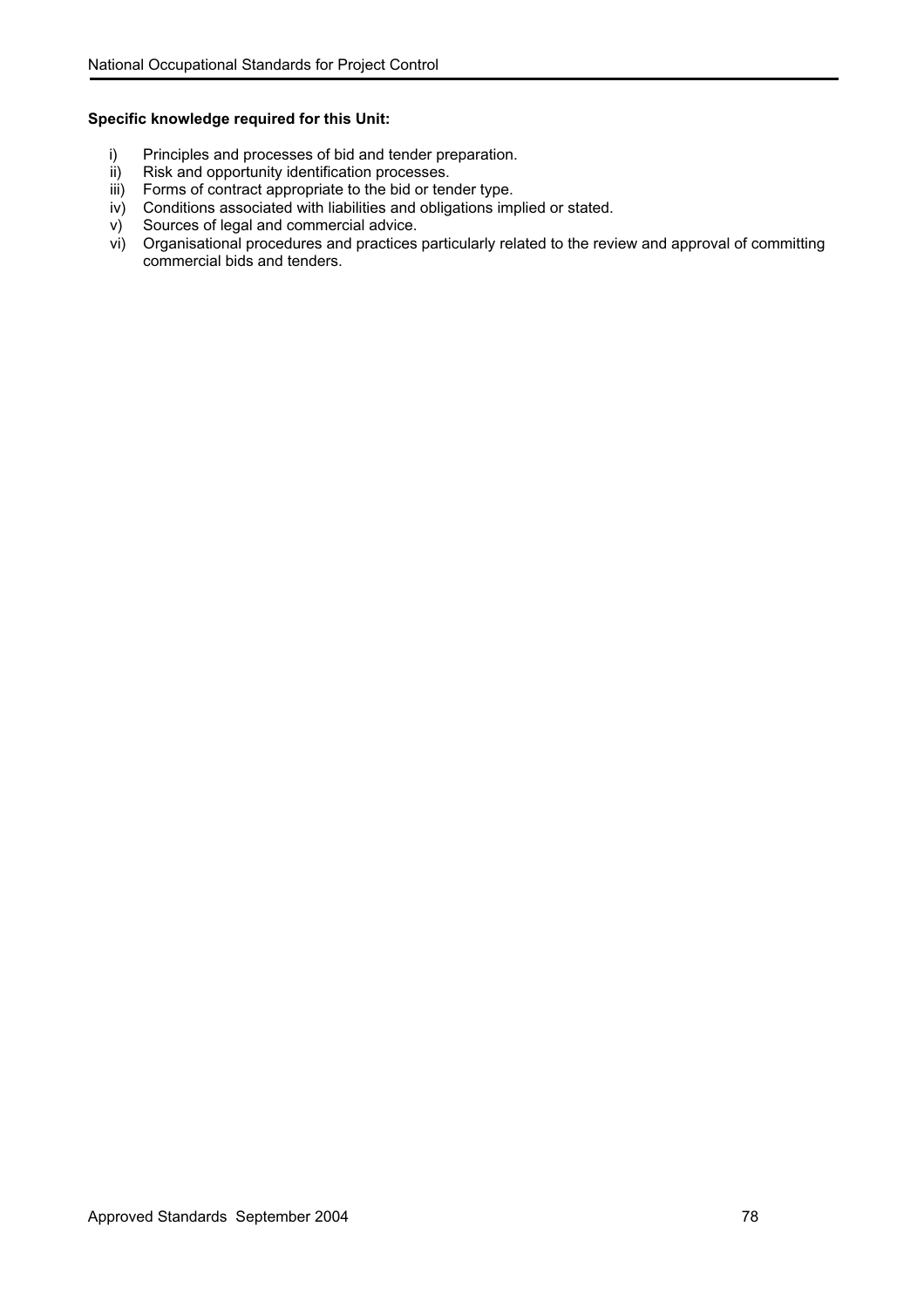# **Unit PC42 Conclude arrangements for the supply of subcontracts, goods, materials and services**

### **Unit Commentary**

This Unit is concerned with the competence to provide commercial support to the project by concluding arrangements for the supply, and status reporting, of subcontracts, goods, materials and services. The development of the project procurement strategy and any specific project procurement requirements is the responsibility of the project manager or other person acting in that capacity. The competence contained within this Unit is concerned with the implementation of the strategy and specific requirements.

#### **You must be able to:**

- a) Provide a commercial input to negotiating and agreeing the supply position and contract terms using a style and manner which maintains good relationships with those involved in the contract.
- b) Accurately record the results of negotiations and distribute the information promptly to all those involved in the contract.
- c) Arrange for the preparation of the final contract documents, including all the agreed amendments, ensuring that they meet the relevant legal requirements.
- d) Complete, and document, final checks that the parties to the contract are able to meet their obligations.
- e) Check that all the contract documents, and the records of events leading to the contract, are complete, accurate and stored securely.
- f) Set up and implement subcontractor and supplier status reporting processes that meet the project requirements.

#### **Scope:**

1 Contracts (which may be with)

- Principal contractors
- Sub/works/trade contractors
- **Suppliers**
- Service providers

2 Amendments (which may include)

- Allocations of risks and responsibilities
- Structure of the contract
- Key instructions
- Legal issues
- Reporting processes

#### 3 Legal requirements (which may include)

- Statutes
- European Union and other regulations
- Codes of practice and procedures
- Common law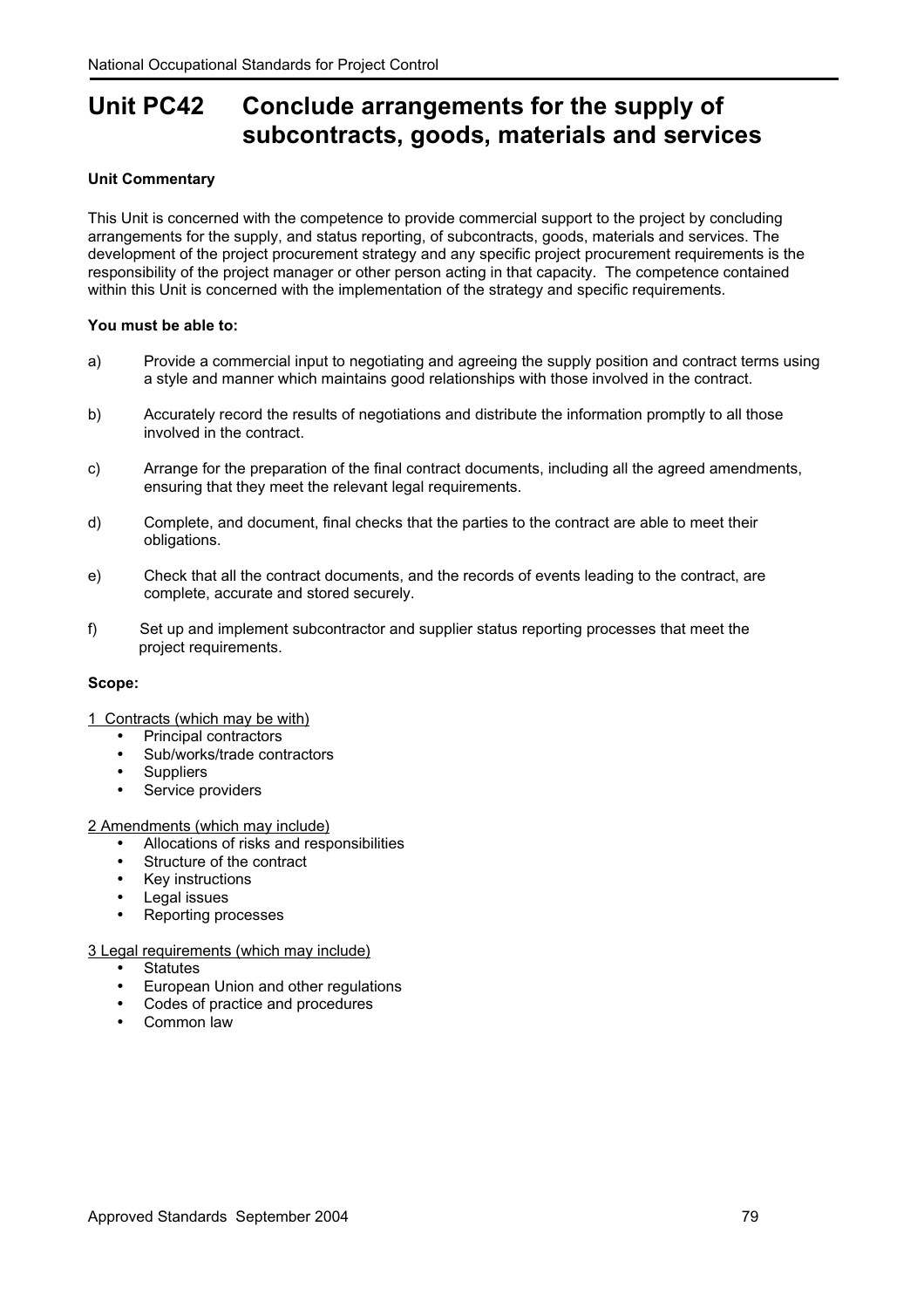4 Obligations

- Insurances
- Bonds
- Warranties<br>• Statutory
- **Statutory**
- Financial guarantees

#### 5 Contract documents (which may include)

- Invitation to tender
- Forms of tender
- Specifications and drawings
- Schedules and bills of quantities
- Procedures and reporting requirements
- Health, safety and environmental plans
- Scope of services
- Terms and conditions
- Schedules of rates

- i) Organisational policy, procedures and practices for concluding contracts.
- ii) Terms and conditions of contract appropriate to the project elements concerned.
- iii) Basic principle of contract law, including implied terms.
- iv) Ethical and confidentiality considerations in the contracting process.<br>v) Methods for the recording and storage of contract documents.
- Methods for the recording and storage of contract documents.
- vi) Means of identifying that the parties are able to meet their obligations.
- vii) Methods for the effective negotiation of subcontracts.
- viii) Processes for reporting and controlling the contracts post placement.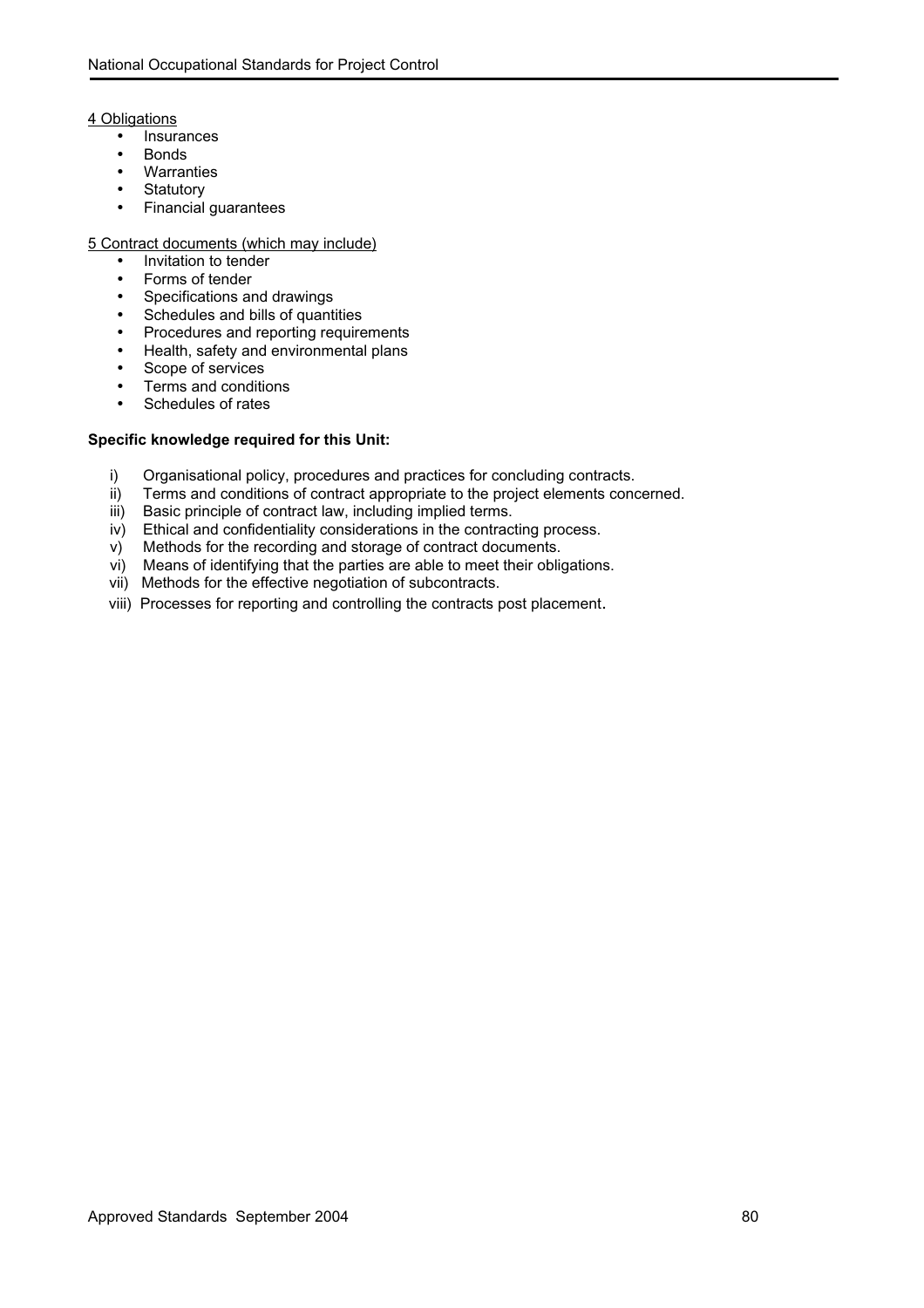# **Unit PC43 Forecast the use of project financial resources**

### **Unit Commentary**

This Unit is concerned with the competence required to forecast the use of project financial resources. The competences include:

- Establishing the current project financial status.
- Assessing potential future costs, including changes, commitments yet to be made, retentions, risks and post completion liabilities.
- Applying approved techniques to estimate the project financial out-turn.

#### **You must be able to:**

- a) Verify that the systems for collecting and collating income, expenditure and commitment data meet the operational needs of the project and its cost control requirements.
- b) Establish revised systems where these are determined as being necessary to meet the needs of the project.
- c) Identify variances between planned and actual costs, income and cash flow.
- d) Apply analysis and reasoning to the variances and make recommendations for rectifying adverse trends.
- e) Produce calculations and reports on a regular basis that reflect the phasing of future expenditure and income and the anticipated project financial status at completion.
- f) Produce project financial data to meet the organisation s needs for corporate accounts.

#### **Scope:**

#### 1 Systems for collecting and collating income, expenditure and commitment data

- IT systems
- Manual systems
- Payments and receipts
- Orders and invoices
- Contingency and allowance management
- Variance records
- Data from within the organisation
- Data from external sources

# 2 Variances

- **Misallocation**
- Timing not to schedule
- Under or over expenditure
- Under or over commitment
- Forecast cost variances
- Forecast income variances
- Scope changes

- i) Systems for collecting and collating income, expenditure and commitment data.
- ii) The nature of the causes and effects of variances.
- iii) Forecasting and analysis methods to help determine the anticipated financial out-turn including earned value and trend analysis.
- iv) Sources of specialist advice within and without the project team.
- v) Means of reporting and presenting project financial data.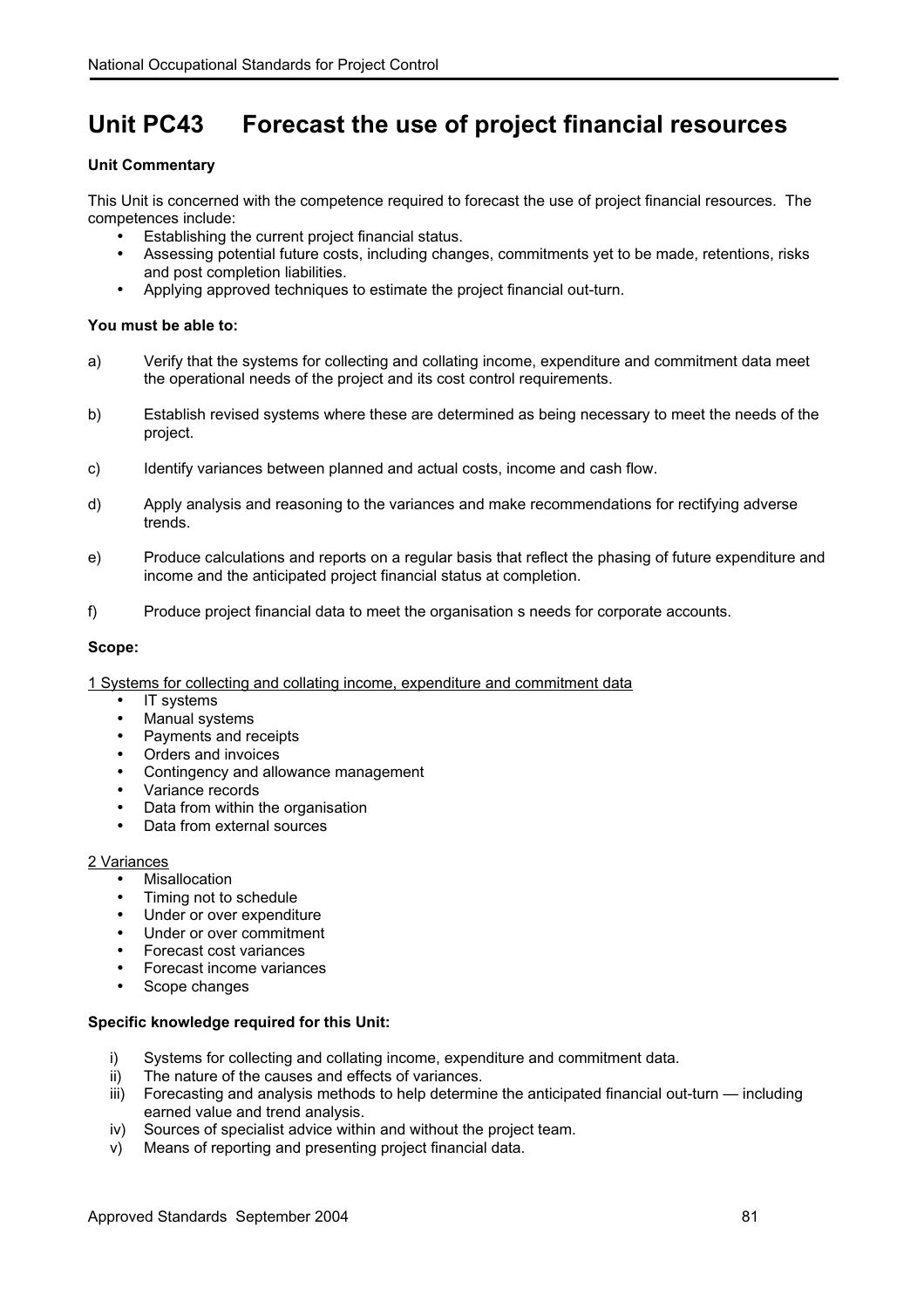# **Unit PC44 Forecast the project schedule achievement**

# **Unit Commentary**

This Unit is concerned with the competence required to forecast the project schedule achievement. The competences include:

- Establishing the project progress achievement status.
- Assessing the potential future rates of progress, including changes, commitments yet to be made, productivity levels and risks.
- Applying approved techniques to estimate the project schedule out-turn.

#### **You must be able to:**

- a) Verify that the systems for collecting and collating project progress data meet the operational needs of the project and its progress control requirements.
- b) Establish revised systems where these are determined as being necessary to meet the needs of the project.
- c) Identify variances between planned and actual progress achievement.
- d) Apply analysis and reasoning to the variances and make recommendations for rectifying adverse trends.
- e) Produce analysis and reports on a regular basis that reflect the phasing of future activities and progress and the anticipated achievement of stage payment or other key dates and the anticipated project completion date.

#### **Scope:**

1 Systems for collecting and collating progress data

- IT systems
- Manual systems
- Man-hours and manpower
- Activity and materials progress
- Information and data progress
- Variance and scope change records
- Data from within the organisation
- Data from external sources

#### 2 Variances

- **Misallocation**
- Timing not to schedule
- Under or over achievement
- Forecast schedule variances
- Scope changes

- i) Systems for collecting and collating project progress data.
- ii) The nature of the causes and effects of variances.
- iii) Forecasting and analysis methods to help determine the expected schedule status at completion including earned value and trend analysis.
- iv) Sources of specialist advice within and without the project team.
- v) Means of reporting and presenting project progress data.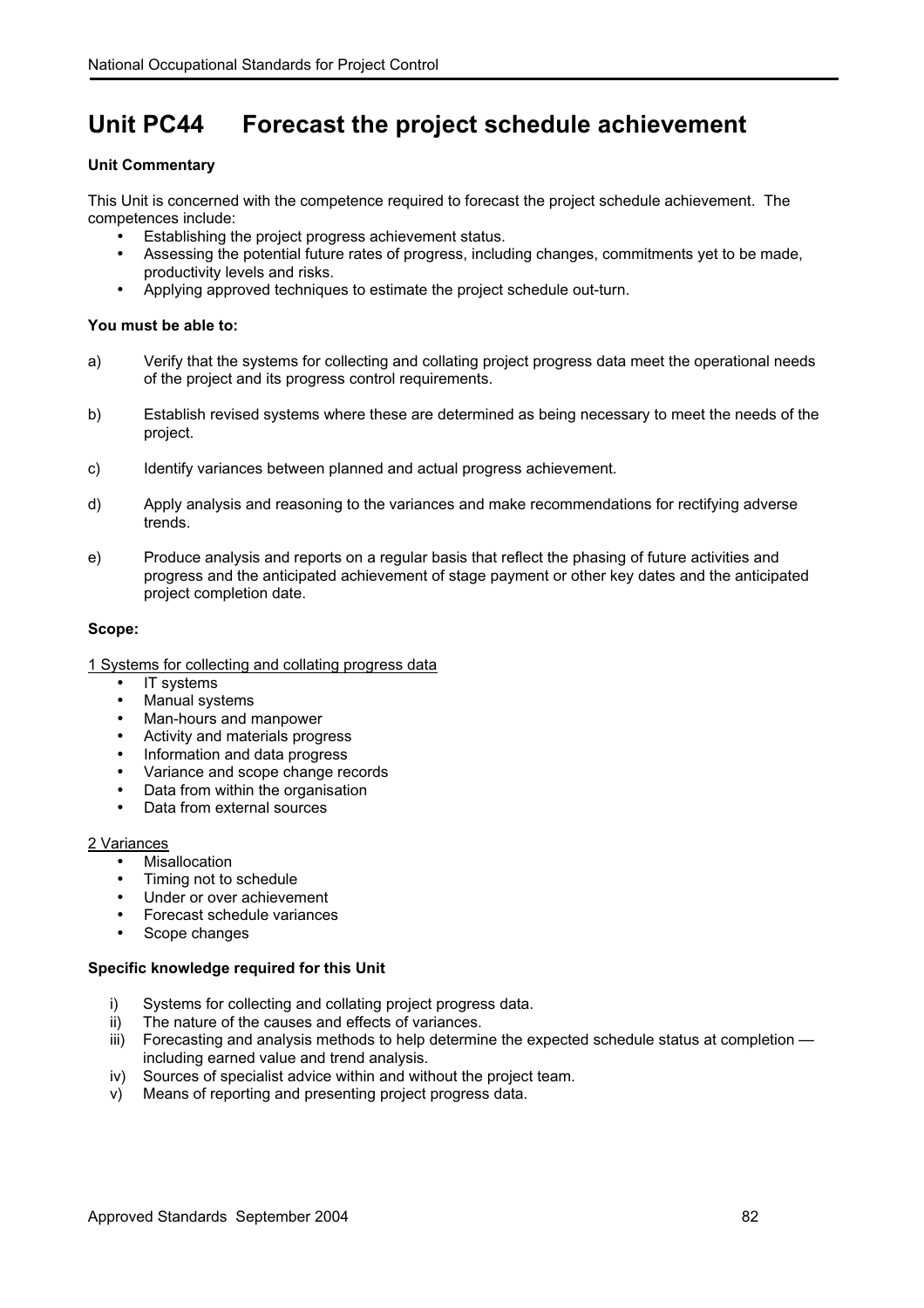# **Unit PC45 Calculate the financial outcomes of activities**

### **Unit Commentary**

This Unit is concerned with the competence to calculate the financial outcomes of activities. This will include the forecasting of final costs, phasing of expenditure and the effects of variances. It also includes the production of reports to customers and management.

#### **You must be able to:**

- a) Produce calculations of forecast final costs of activities.
- b) Calculate expenditure phasing.
- c) Produce cost reports as required by the procedures or for a specific purpose.
- d) Identify variances between budgeted final costs and anticipated actual final costs.
- e) Apply reasoning to variances and make appropriate recommendations to management.

#### **Scope:**

#### 1 Forecasts and reports

- Authorities for approval
- Frequency of reports
- Accounts
- Variance reports

#### 2 Management

- Line manager
- Customers
- Accountants
- Senior management

#### 3 Variances

- **Misallocation**
- Timing not to schedule
- Forecast cost variances
- **Overruns**
- Under-runs
- Scope changes

- i) The application of expenditure forecasting systems.
- ii) Methods of presenting forecast expenditure.
- iii) Methods and procedures for measuring and analysing progress.
- iv) Earned value analysis.
- v) Work breakdown and other project scope coding structures.
- vi) Variance identification and management.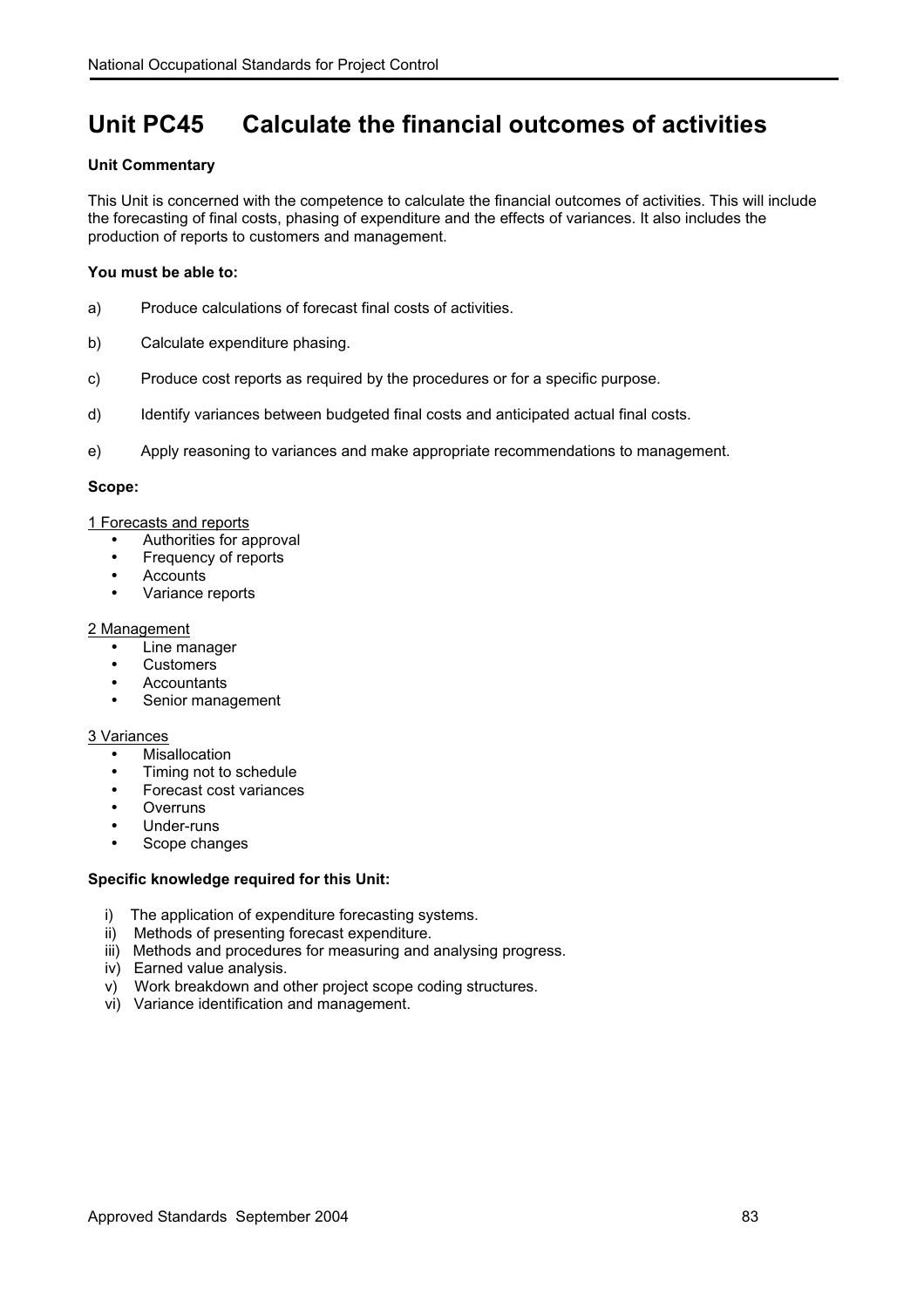# **Unit PC46 Calculate activity completion data**

### **Unit Commentary**

This Unit is concerned with the competence to calculate activity completion data and, as a result, the completion of scheduled scopes of work. This will include the preparation of time and resource calculations, phasing of activities and identification of variances. It also includes the production of reports to management and clients.

#### **You must be able to:**

- a) Produce calculations of resource usage and anticipated completions of planned activities.
- b) Identify key/milestone dates and forecast and report on achievement in relation to the key dates.
- c) Produce schedules as required by the procedures or for specific purposes.
- d) Identify variances between planned and actual achievements.
- e) Apply reasoning to variances and make appropriate recommendations to solve problems.
- f) Prepare reports on activity completion as required by customers.

#### **Scope:**

#### 1 Forecast and report

- Authorities for approval
- Frequency of reports
- Forecasting methodology
- Variance reports

#### 2 Resources

- Human
- **Material**
- Information
- Own organisations
- **Contractors**
- Sourced from other external bodies

#### 3 Variances

- **Misallocation**
- Timing not to schedule
- Forecast cost variances
- **Overruns**
- Under-runs
- Areas of conflict with other programmes
- Scope changes

- i) The application of progress reporting systems.
- ii) Methods of presenting schedule activity completion.
- iii) Methods and procedures for measuring and analysing progress.
- iv) Earned value and trend analysis.
- v) Work breakdown and other project scope coding structures.
- vi) Variance identification and management.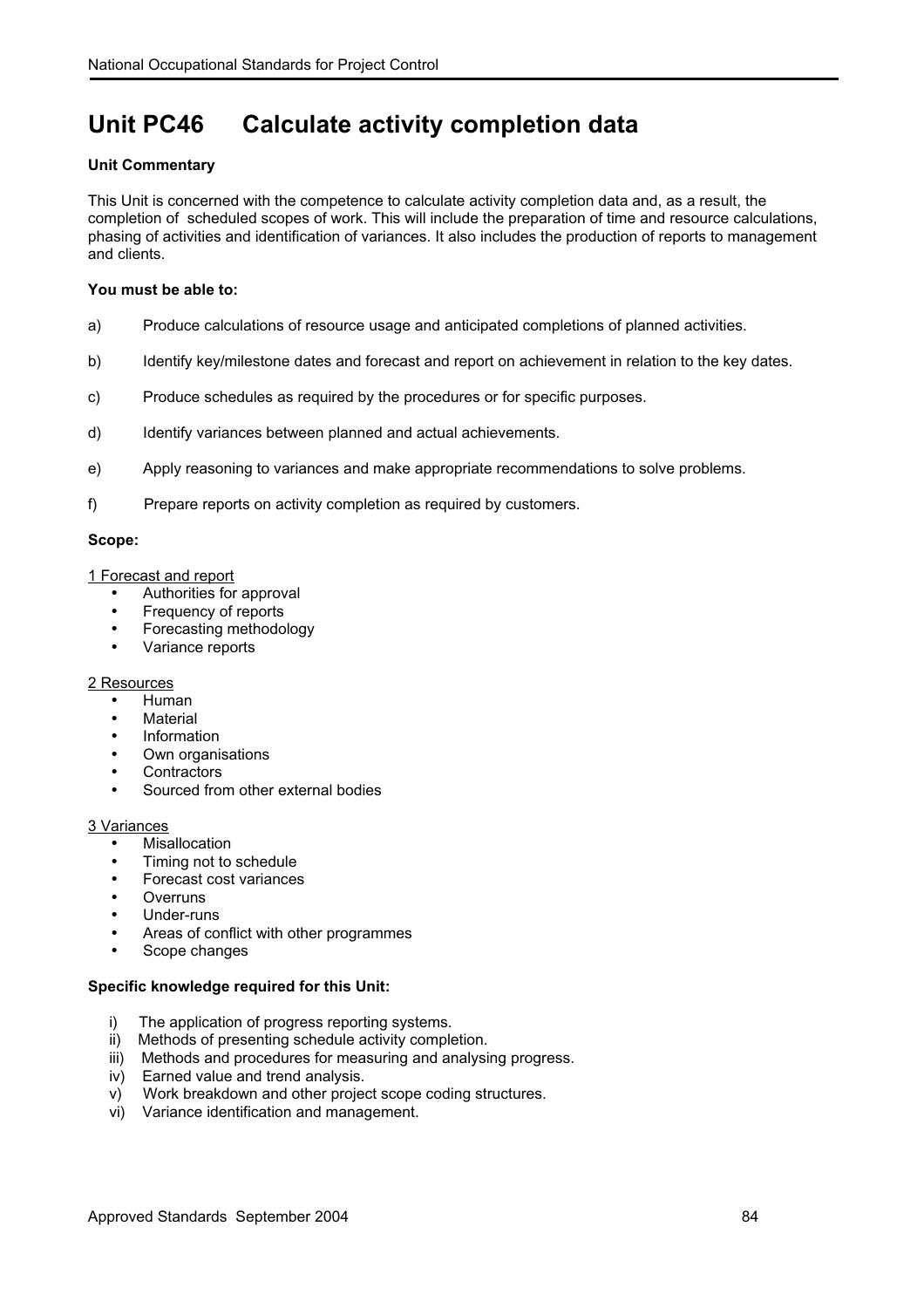# **Unit PC47 Evaluate the information and prepare claim submissions**

# **Unit Commentary**

This Unit is concerned with the competence to evaluate the information that is relevant to a claim and to prepare the claim submission.

Claims between contracting parties may become necessary when the normal operational practices of agreeing changes in the scope of a project fail to meet the needs of the situation. Examples could be project prolongation brought about by weather conditions or a sympathy claim arising from circumstances that could not have been reasonably foreseen at the time the contract was entered into.

#### **You must be able to:**

- a) Retrieve and collate information that is relevant to the claim, clarifying any uncertainties with the information originators.
- b) Assess the information, identifying that which will support the validity of the claim and summarising and justifying it in reasoned arguments.
- c) Consult with specialists where guidance and advice are required on the availability or interpretation of information.
- d) Develop a claim presentation strategy and seek and gain approval for it in accordance with project and the organisation s procedures.
- e) Obtain information about similar cases, identifying key points of commonality and precedent, that can be used to support the claim.
- f) Produce claim materials and submissions which are accurate and valid and in accord with the approved strategy.
- g) Ensure that information is treated with the necessary degree of confidentiality and only made available to those who have a right to see it.

#### **Scope:**

1 Information relevant to the claim (which may include)

- Contract documents
- Correspondence
- Instructions
- Technical and contract records
- Summaries of similar cases
- Research and testing
- Standards and codes of practice
- From witnesses
- From events on relevant related projects

#### 2 Originators

- Own organisation
- **Contractors**
- Suppliers
- Service providers
- Providers of resources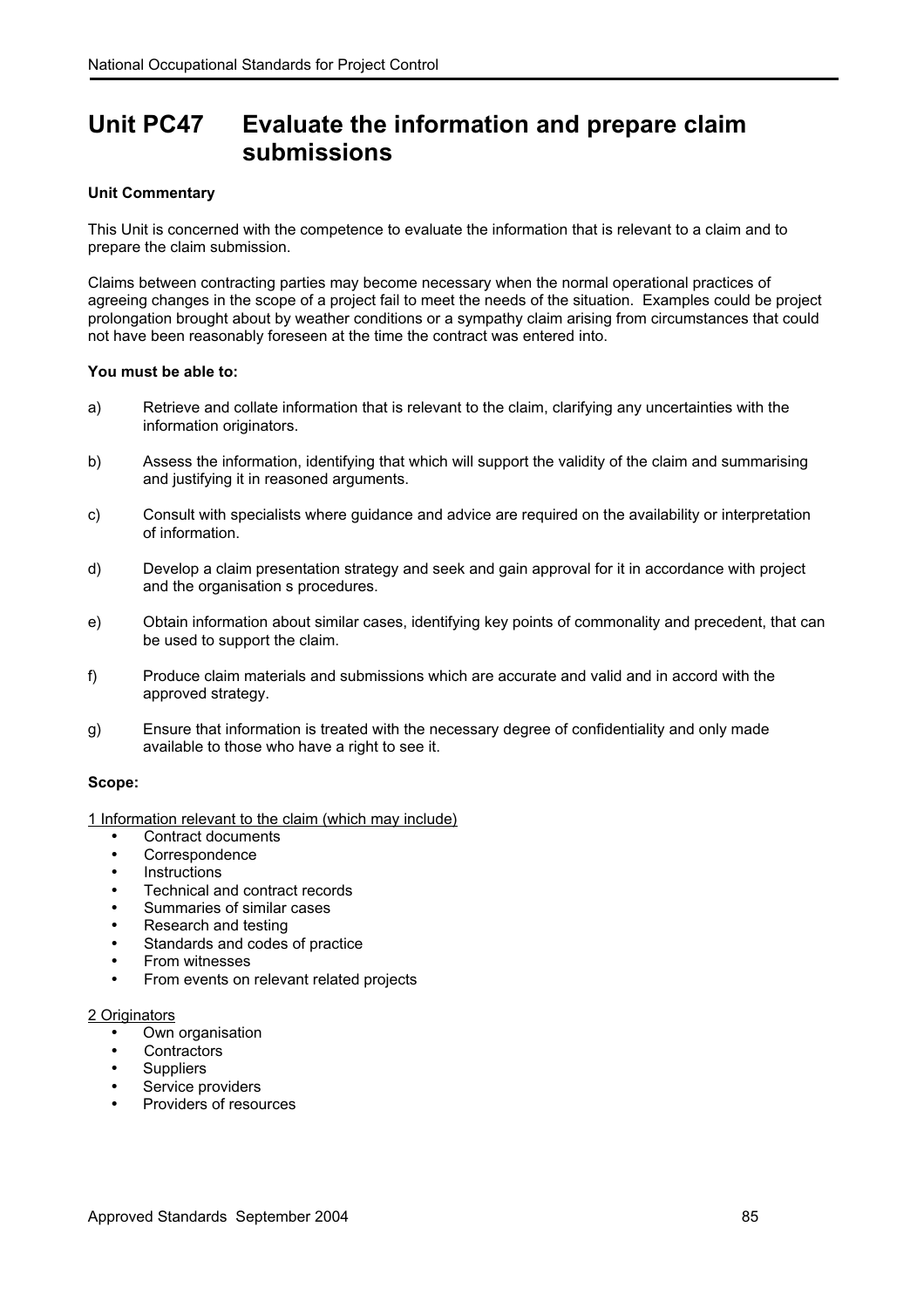3 Specialists (which may include)

- Technical
- Commercial
- Legal
- Financial
- Health and safety
- Environmental management
- Quality management

- i) Sources of relevant information specific to the project and the claim.
- ii) Methods of collating information and discriminating between the relevant and irrelevant.
- iii) How and where to obtain information about similar cases.
- iv) Sources of specialist advice relevant to the specific project and claim.
- v) How to develop and agree a claim presentation strategy.
- vi) Obtaining and recording information from witnesses.
- vii) The project and the organisation s procedures and methods for protecting the confidentiality of information.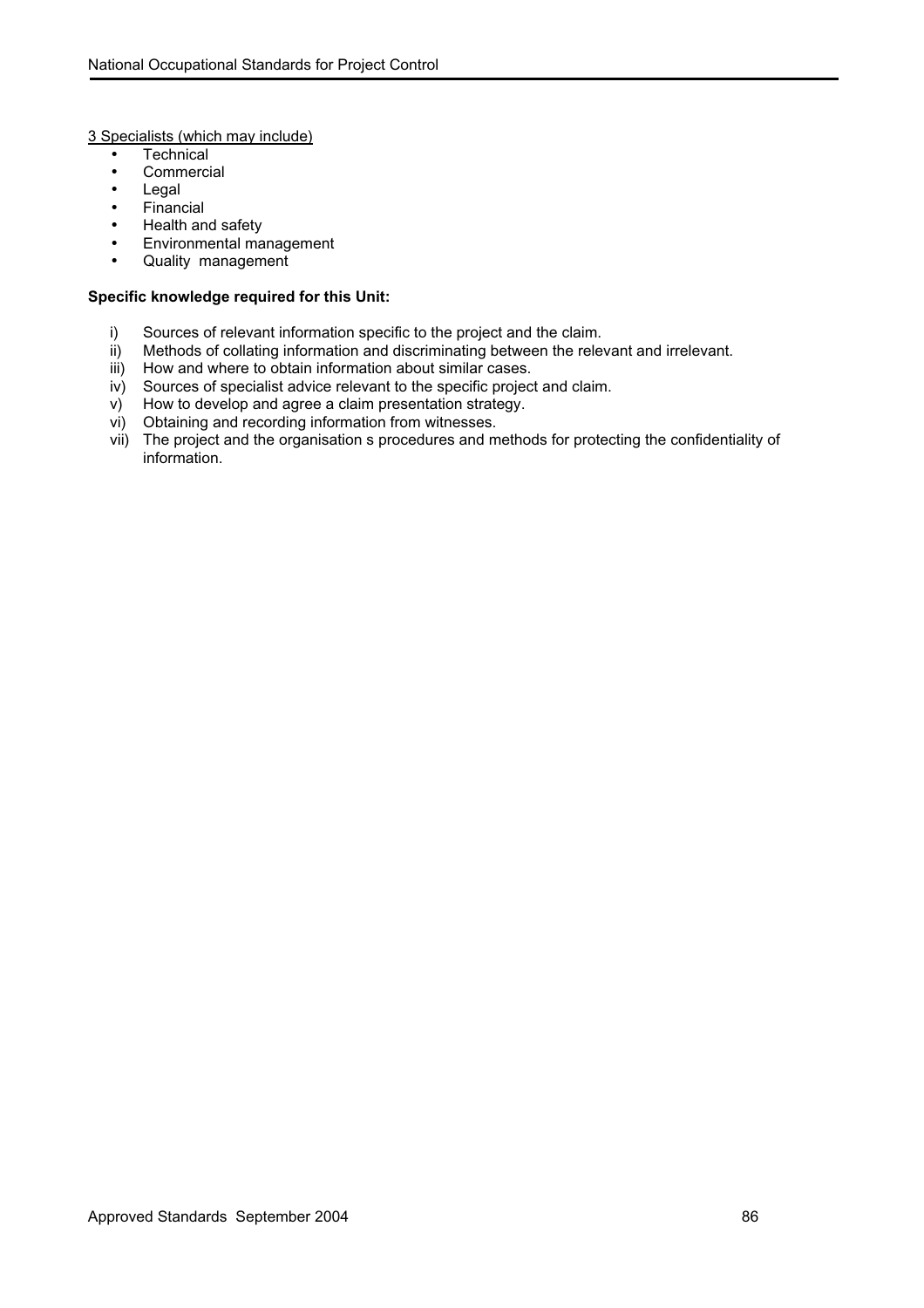# **Unit PC48 Provide commercial support to the agreement of claims**

### **Unit Commentary**

This Unit is concerned with the competence to provide commercial support to reaching agreement on a claim between the parties concerned.

Claims between contracting parties may become necessary when the normal operational practices of agreeing changes in the scope of a project fail to meet the needs of the situation. Examples could be project prolongation brought about by weather conditions or a sympathy claim arising from circumstances that could not have been reasonably foreseen at the time the contract was entered into.

The process of reaching agreement involves the application of skills in valuation, analysis and negotiation. The function of the project control practitioner is to deploy those skills in support of the project and the organisation s management efforts to reach agreement on the claim.

#### **You must be able to:**

- a) Prepare valuations of the work and consequences, that are the subject of the claim, as a basis for negotiations and agreement.
- b) Prepare the background information in support of the valuations clarifying and justifying areas of potential disagreement.
- c) Analyse the opposing grounds giving rise to disagreements and structure and present alternative proposals for agreement.
- d) Question and test the consistency, validity and resilience of the arguments and data put forward by any opposing parties.
- e) Suggest realistic options and processes for resolving differences when initial proposals are not accepted.
- f) Conduct negotiations in a manner which maintains goodwill and trust.
- g) Keep accurate and complete records of negotiations, additional information provided and all agreements concluded.
- h) Ensure that information is treated with the necessary degree of confidentiality and only made available to those who have a right to see it.

#### **Scope:**

#### 1 Valuations of the work

- Verified information sources
- Contract valuations
- Variations
- Adjustments and allowances
- Records of events

#### 2 Claims (resulting from)

- Measurement
- Valuation of variations
- Liability for costs
- Loss and expenses arising from extensions of time
- Damages arising from extra-contractual consideration
- Conditions not reasonably foreseeable at contract award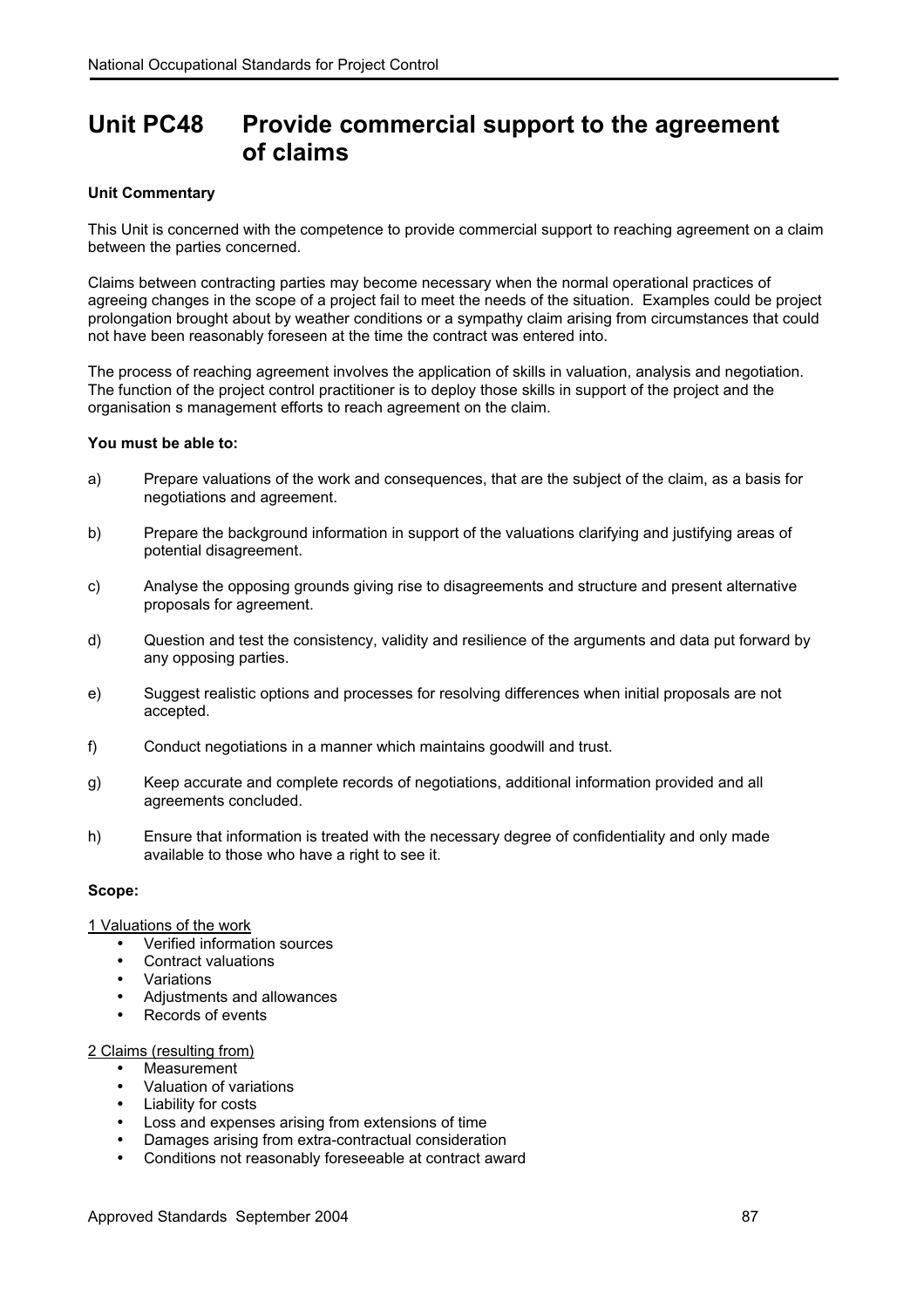#### 3 Analyses

- Claimants analysis
- Respondents analysis

#### 4 Options and processes

- Re-negotiation
- Negotiations at higher levels of authority
- Conciliation and arbitration
- Formal dispute resolution
- Legal action

- i) Working methods for analysing and preparing valuations.<br>ii) Methods for preparing and submitting valuations and acco
- Methods for preparing and submitting valuations and accounts.
- iii) Effective negotiation practices.
- iv) Working methods for analysing opposing claims and structuring reasoned responses.
- v) Claim and negotiation record keeping.
- vi) How and to whom recommendations for acceptance of settlement offers are made.
- vii) How and to whom recommendations of responses to reactions and proposals from opposite parties are made.
- viii) Methods of effective negotiation in reaching the agreement of claims.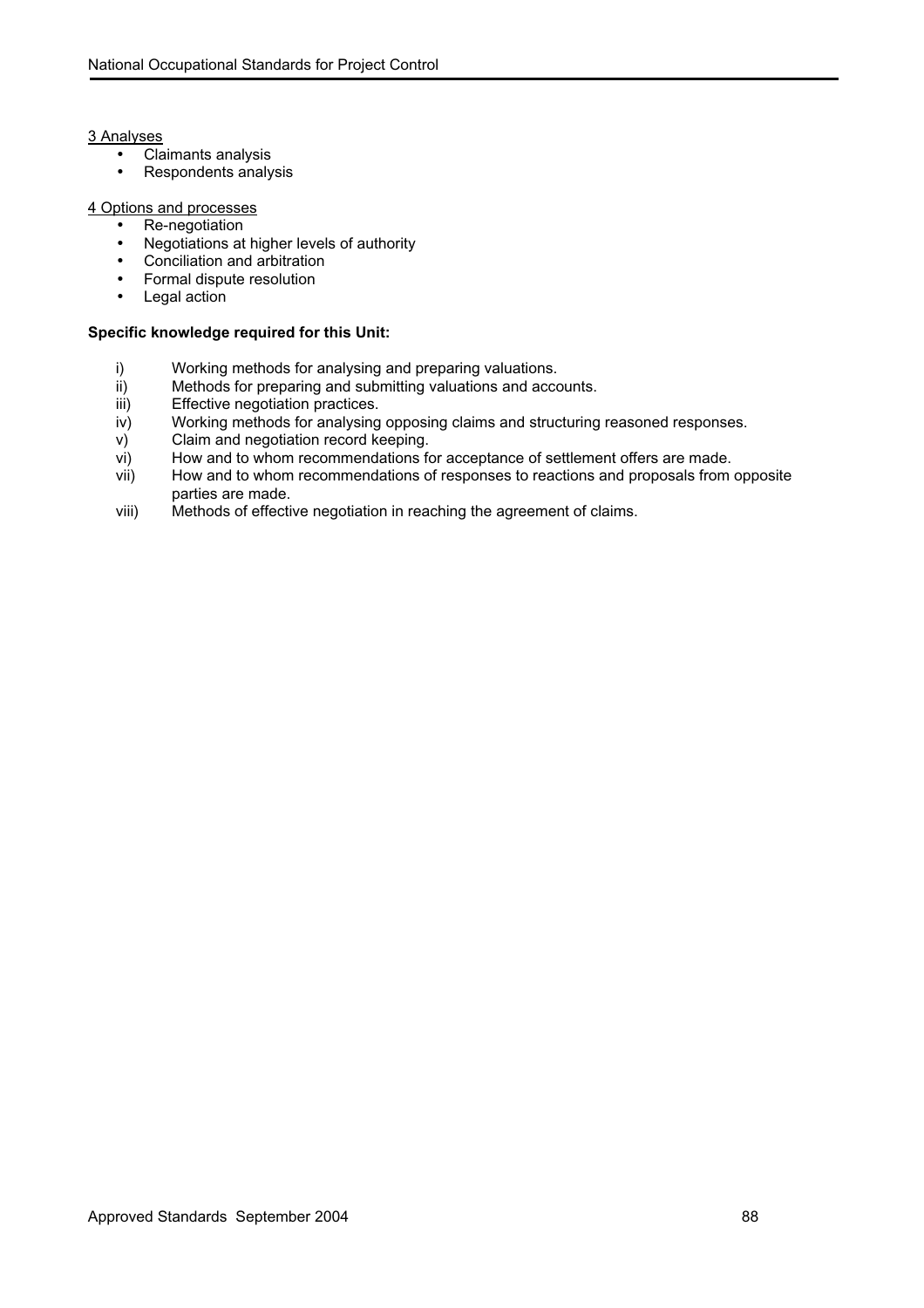# **Unit PC49 Identify and quantify emerging changes**

#### **Unit commentary**

This Unit is concerned with the competence to identify and quantify emerging changes whether caused by design, opportunity or difficulty. In order to monitor and adjust activities, resources and plans, the project control practitioner must continually evaluate the project s schedule and progress and identify any emerging risks and opportunities.

Changes need clear authorisation for work to be undertaken. The project activities and resources must be kept in line with project plans. The project control practitioner must identify opportunities for improvements in project activities, which may in turn, lead to adjustments to the planned schedule. Items of change must be controlled so that disruption to the project is minimised. The stakeholders of the project must be kept informed of any adjustments needed to the project scope and definition.

#### **You must be able to:**

- a) Review and evaluate progress against programmes and budgets, so that project goals can be achieved.
- b) Ensure that clear authorisation for all stages of work have been given.
- c) Control the project activities and resources in line with the plans, budgets or schedules or, where necessary, adjust them in a way that is consistent with the project s objectives and definition.
- d) Actively seek and evaluate ways of improving the work of the project, and control changes in a way, which keeps disruption to a minimum.
- e) Make adjustments to activities, resources and plans with the knowledge and agreement of team members and stakeholders, and ensure that adjustments are accurately recorded and securely stored.
- f) Manage client requested or design changes such that correct assessment of the value of incorporating the change is properly approved before implementation.

#### **Scope:**

1 Types of review and evaluation

- Direct observation
- Considering reports from others

# 2 Changes

- With programme implications
- With financial implications
- Involving external organisations
- Which may involve project management, design, procurement, contract or construction activities.
- Which may include misallocation, timing, man-hours, deviance from programme, deviance from projected expenditure or commitment of funds.

#### 3 Stakeholders

- Clients or customers
- Key groups interested in project outcomes
- Key groups affected by the project outcomes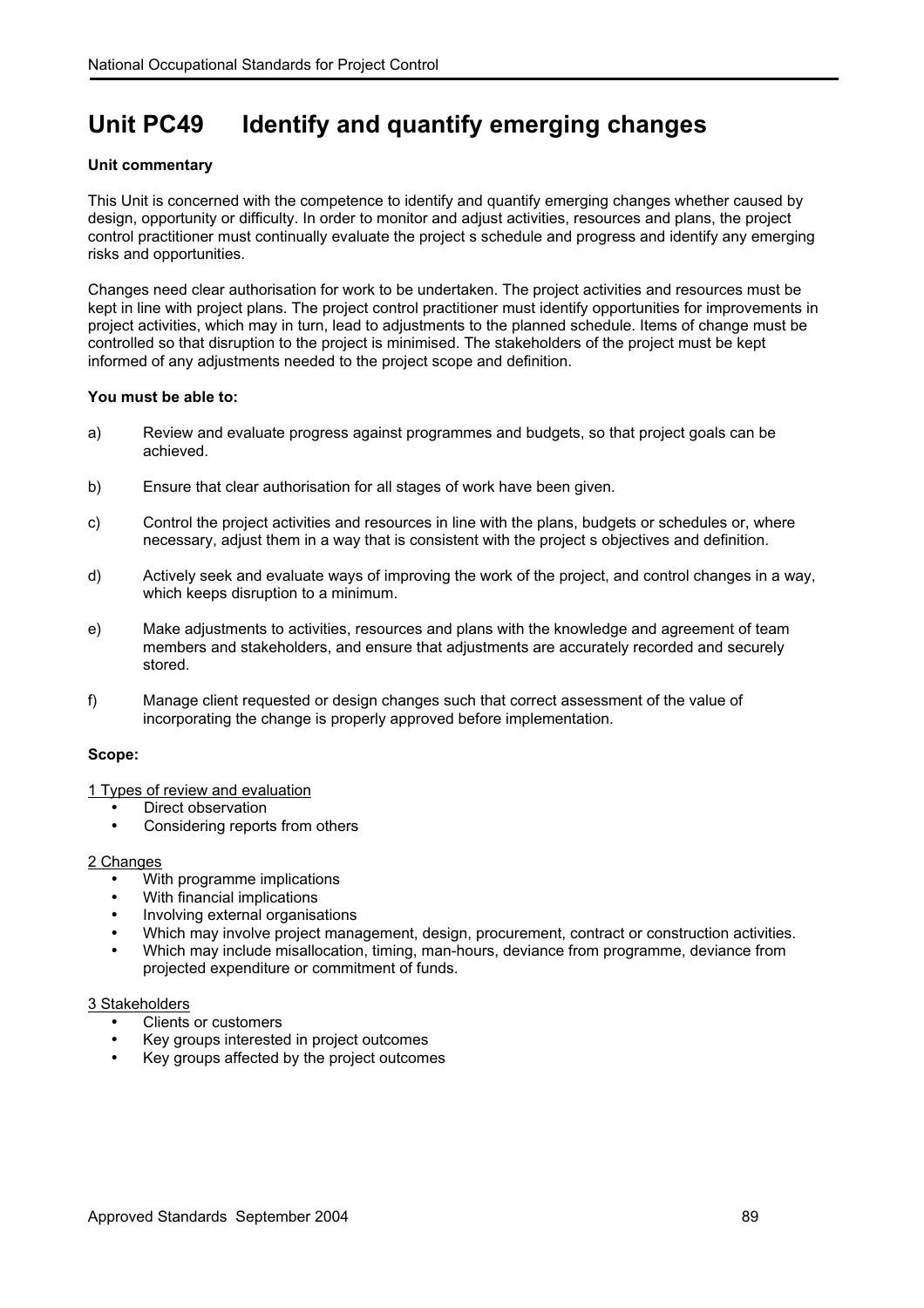- i) The practices and procedures for managing changes.<br>ii) How to minimise disruption where changes are needer
- How to minimise disruption where changes are needed.
- iii) Methods that can be used for maintaining project control including registering changes, quantifying changes, and gaining approval for implementation.
- iv) Methods for keeping project stakeholders informed of the implications of changes for the project s scope and completion.
- v) Means of obtaining team members agreement to changes in plans.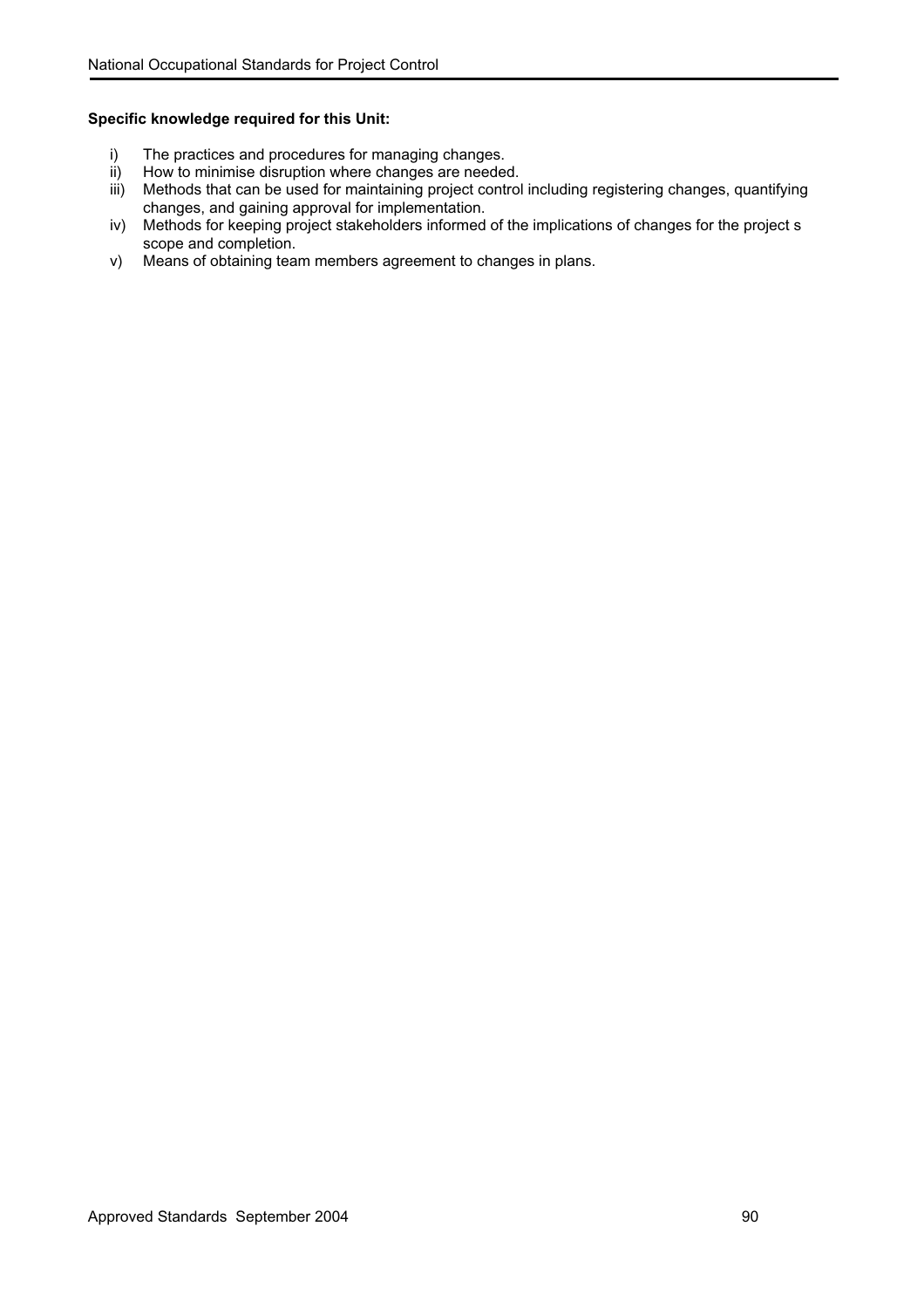# **Unit PC50 Ensure the completion of project control activities**

#### **Unit commentary**

This Unit is concerned with the competence required to ensure that everything has been completed satisfactorily such that all project controls activities are fully auditable, final financial statements completed, claims settled and data recovery completed.

#### **You must be able to:**

- a) Verify that the projects objectives have been achieved to the agreed schedule, costs and quality criteria.
- b) Obtain agreements from suppliers and contractors that all budgeted payments have been authorised and paid including scheduled and non-scheduled works.
- c) Ensure that all project control deliverables are handed over in accordance with the agreed procedures, including the requirements of financial control, resources and personnel.
- d) Obtain agreements from project management that all specified project controls work has been achieved.
- e) Ensure that all documents and records relating to project control are accurate, complete and stored appropriately for the future.

#### **Scope:**

1 Project control deliverables (which may include)

- Financial statements
- Schedules
- Final payments
- Contract completion reports
- Claim settlements
- Fixed asset registers
- Project close-out reports
- Lessons learned for the future

- i) Experience of previous or similar projects.<br>ii) How to deal with items of non-compliance.
- How to deal with items of non-compliance.
- iii) Methods of ensuring that the agreed deliverable have been delivered.
- iv) Procedures for storing records and documents for future use.
- v) Procedures for finance, resources and personnel, which need to be followed at project closure.
- vi) The records and documents which need to be completed.
- vii) The plans and timescales for project closure.
- viii) Who needs to be involved in project handover and close out.
- ix) Contractual obligations on the parties at completion.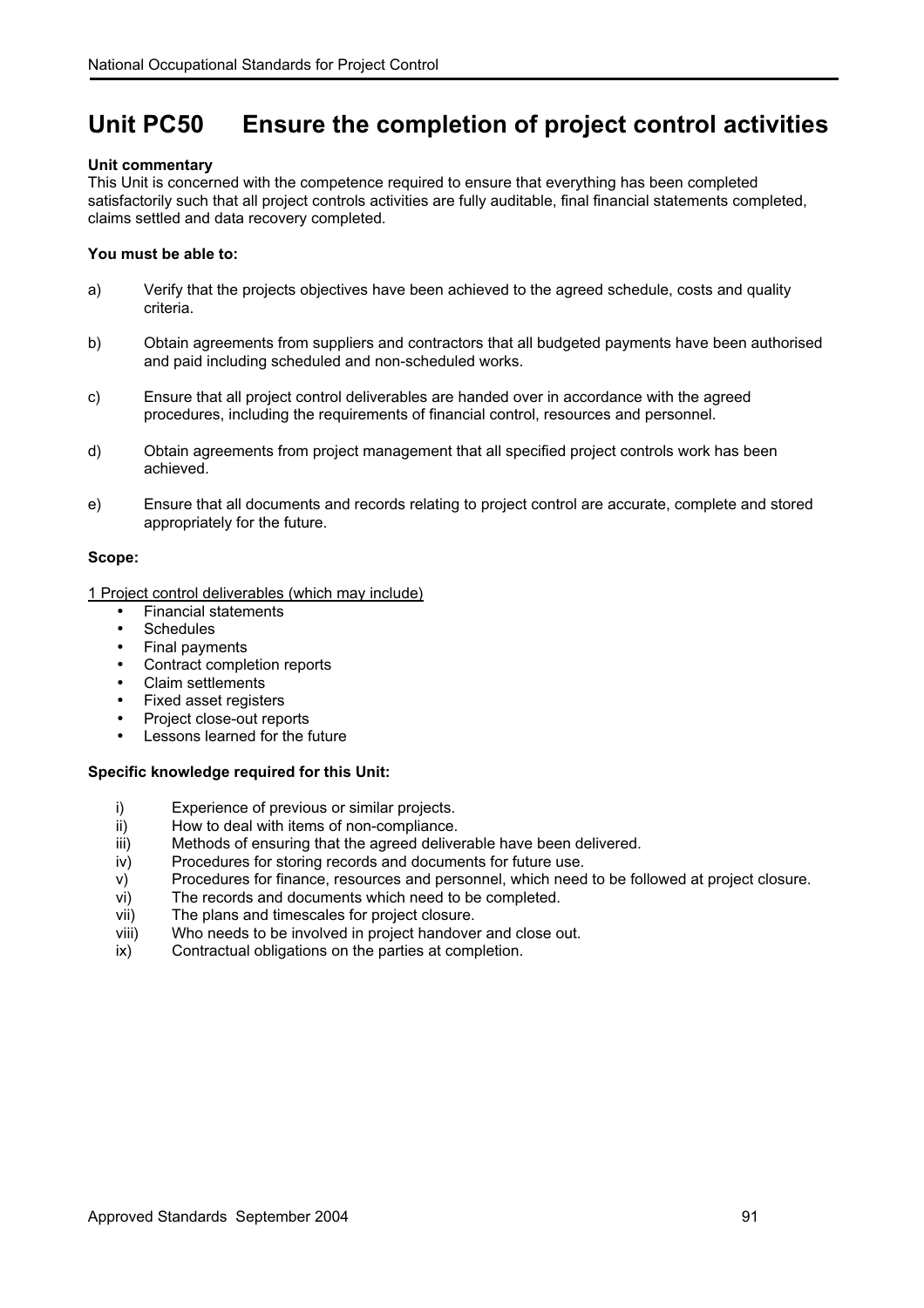# **Unit PC51 Evaluate project controls performance and project information and data**

### **Unit Commentary**

This Unit is concerned with the competence to evaluate the performance of the project control function and to extract information from project records and feedback from others working on the project as a basis for learning lessons and implementing action to secure improvements in operational practices. This is an ongoing process with lessons learnt being implemented, wherever possible, throughout the life of the project rather than left to the end, and the application of lessons learnt to future projects.

Areas to be considered for evaluation will include client or customer relations, procedures for project controls, contract management and auditing.

#### **You must be able to:**

- a) Identify items upon which feedback is required.
- b) Gain the co-operation of interested parties in obtaining feedback and promote the positive value and benefits of obtaining and using feedback.
- c) Identify reliable methods and sources, both for obtaining feedback and for reviewing and recommending improvements for future activities.
- d) Identify, obtain, investigate and assess feedback data, including project performance data and norms, for its relevance and potential use.
- e) Record and classify potential improvements and benefits.
- f) Present the results of your work to customers and stakeholders with recommended actions and identified lessons to be learned.

#### **Scope:**

#### 1 Feedback

- Projects in progress
- Completed projects

#### 2 Feedback methods and sources

- Project monitoring
- Project records and documentation
- Meetings or questionnaires
- From those directly involved in the project s delivery

#### 3 Benefits

- Costs benefits
- Improved competitiveness
- Improved performance and delivery
- Better control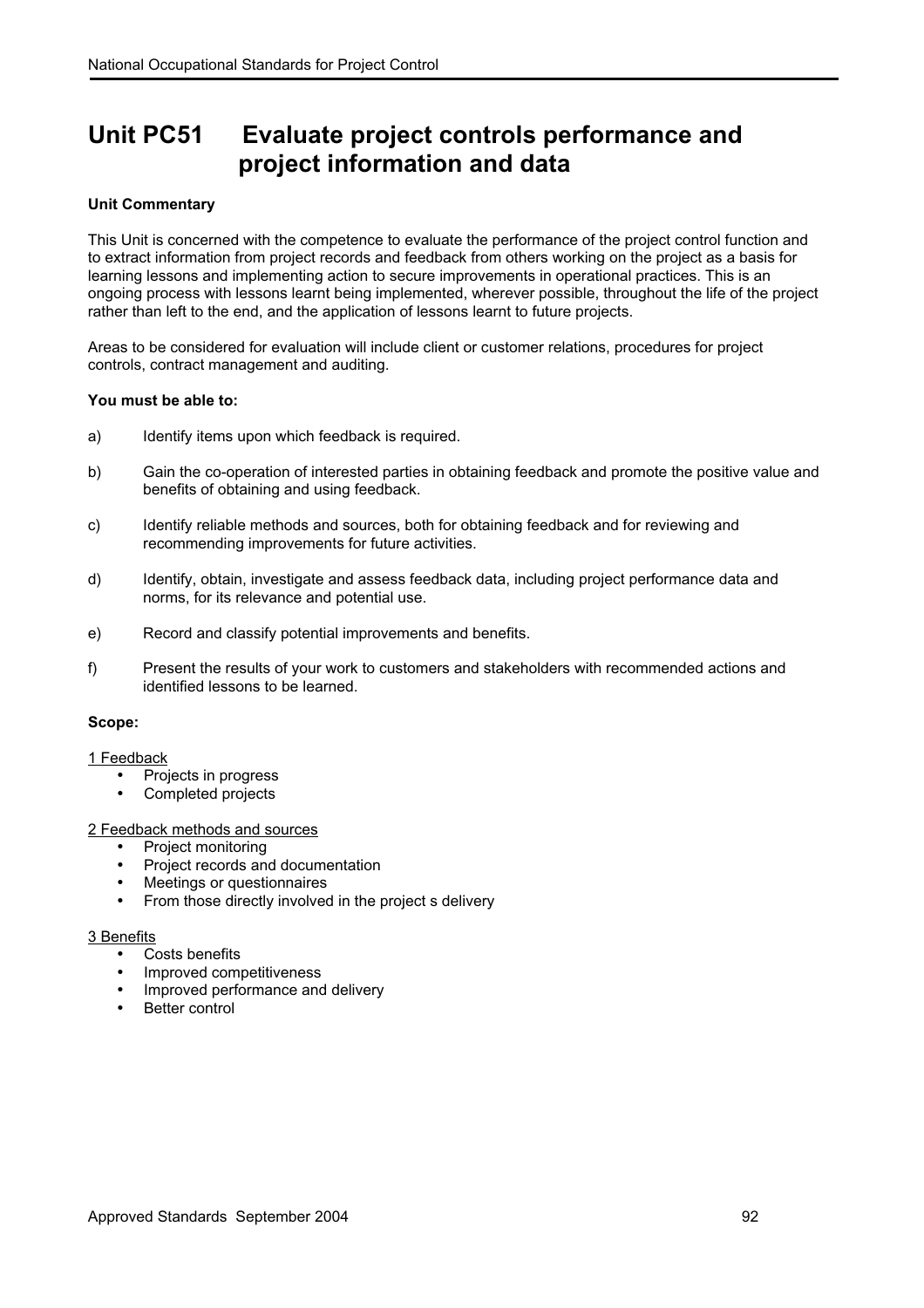- i) How to identify areas for evaluation.<br>ii) How to identify sources of relevant fe
- How to identify sources of relevant feedback.
- iii) Methods of obtaining feedback.
- iv) Methods of identifying and justifying the use of new data, and for recommending improvements.
- v) How to analyse feedback data.
- vi) Organisation, systems and procedures used in the project.
- vii) Ways of promoting and presenting results.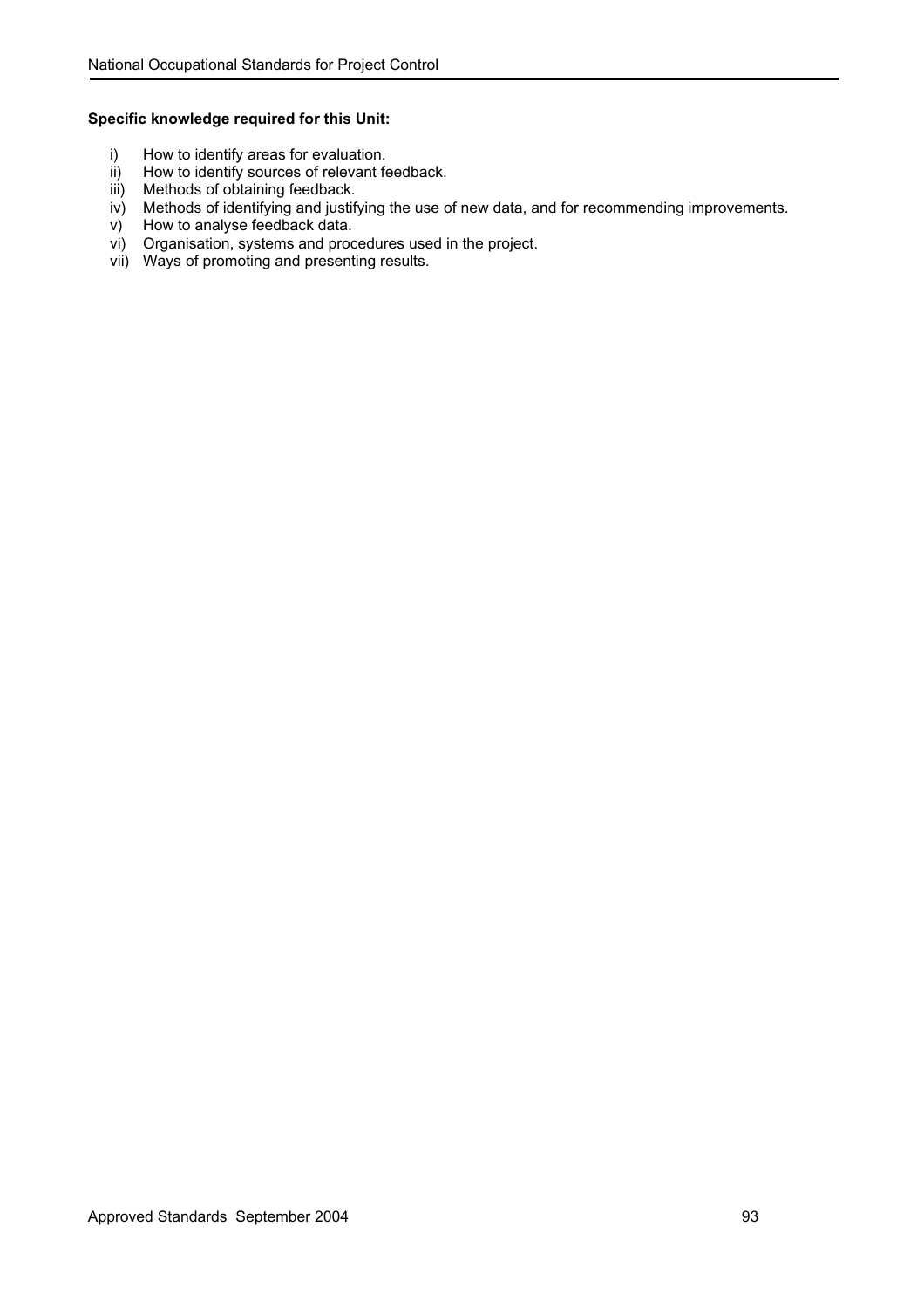# **Project Control Qualification Structures**

Approved Version

September 2004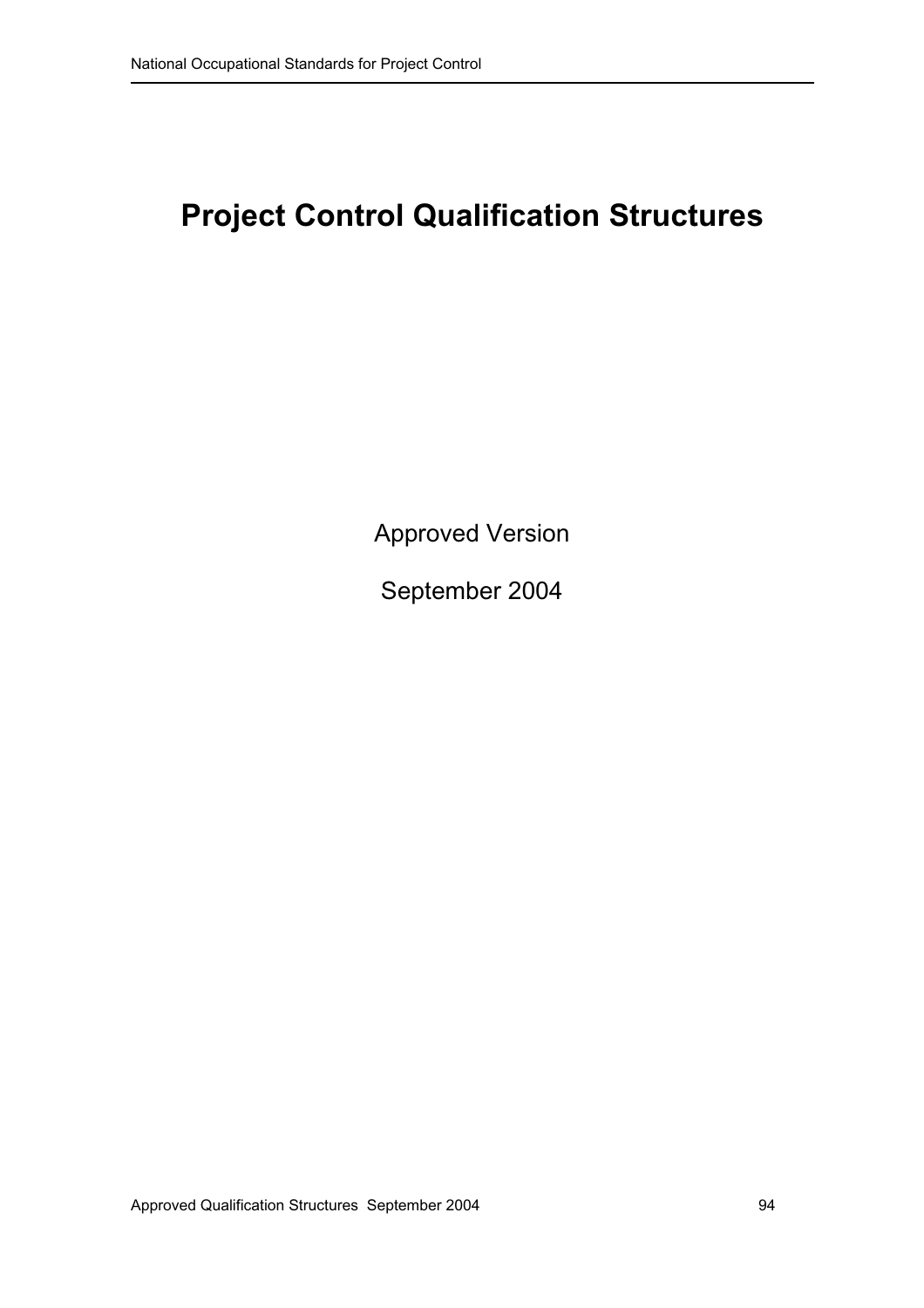# **Qualification Structure — Level 3**

# **Mandatory Units**

- PC2 Apply information technology (IT) to project control
- PC4 Monitor risks and review contingencies
- PC7 Apply quality assurance procedures to project control activities
- PC8 Retrieve, record and present project control information
- PC14 Develop yourself in the project control work role
- PC17 Contribute to effective project working relationships
- PC18 Observe and apply professional ethics and values

# **Developing the project — Optional Units**

(2 out of 4 Units to be completed)

- PC24 Prepare project cost estimates
- PC25 Prepare the project programme
- PC26 Plan the project procurement activities
- PC28 Apply procedures, methods and systems

# **Implementing the project — Optional Units**

(3 out of 6 Units to be completed)

- PC33 Prepare project control budgets
- PC34 Prepare project control programmes and schedules
- PC36 Carry out project cost control activities
- PC38 Carry out project scheduling activities
- PC45 Calculate the financial outcomes of activities
- PC46 Calculate activity completion data

# **Guidance Notes**

The Project Control Occupational Standards cover the occupations of estimating, cost control, planning and commercial support. The table below provides guidance on the selection of the Optional Units from the Developing the project and Implementing the project groups of Units that may be appropriate for each occupation.

| <b>Optional units</b>                   |                 |                                     |  |  |
|-----------------------------------------|-----------------|-------------------------------------|--|--|
| <b>Estimating &amp; Cost</b><br>Control | <b>Planning</b> | <b>Commercial</b><br><b>Support</b> |  |  |
| Developing the project                  |                 |                                     |  |  |
| <b>PC24</b>                             | <b>PC25</b>     | <b>PC26</b>                         |  |  |
| <b>PC28</b>                             | <b>PC28</b>     | <b>PC28</b>                         |  |  |
| Implementing the project                |                 |                                     |  |  |
| <b>PC33</b>                             | <b>PC34</b>     | <b>PC34</b>                         |  |  |
| <b>PC36</b>                             | <b>PC38</b>     | <b>PC45</b>                         |  |  |
| <b>PC45</b>                             | <b>PC45</b>     | <b>PC46</b>                         |  |  |

In addition to these particular occupations, some organisations have staff working in the more general role of project controller responsible for some aspects of more than one of the particular occupations. This more general role is often found within client organisations.

The Optional Units relevant to this more general role will depend upon the functions being carried out by the practitioner. The Level 3 qualification will require completion of any 2 out of the 4 Developing the project Optional Units and any 3 out of the 6 Implementing the project Optional Units.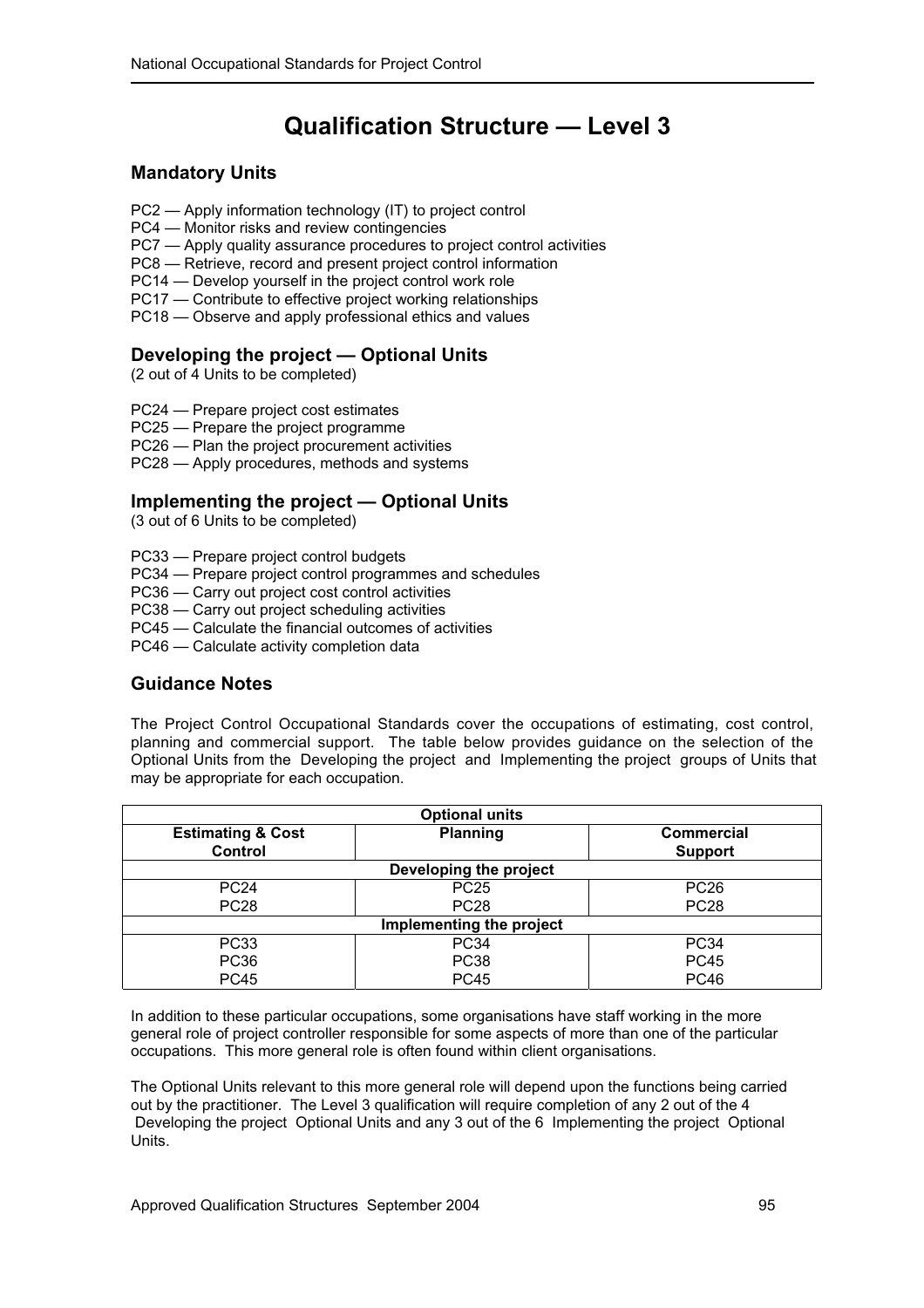# **Qualification Structure — Level 4**

# **Mandatory Units**

- PC1 Oversee the application of information technology (IT) to project control
- PC3 Identify risks and evaluate options for their control
- PC5 Monitor the implementation of risk control measures
- PC6 Assure and control the quality of project control activities
- PC9 Acquire and handle information needed for project control
- PC18 Observe and apply professional ethics and values
- PC19 Plan and implement project control operational developments
- PC49 Identify and quantify emerging changes
- PC50 Ensure the completion of project control activities
- PC51 Evaluate project controls performance and project information and data

# **Working with people and managing yourself — Optional Units**

(3 out of 6 Units to be completed)

- PC10 Provide advice and support to maintain progress
- PC11 Manage the project control team agree objectives with teams and individuals
- PC12 Manage the project control team allocate work
- PC13 Manage the continuing development of your personal and project control professional skills
- PC15 Develop the skills of your project control team members
- PC16 Develop and maintain effective working relationships

# **Developing the project — Optional Units**

(3 out of 6 Units to be completed)

- PC20 Determine the requirements for project control
- PC21 Estimate and specify financial resources
- PC22 Develop the project programme
- PC23 Establish project procurement requirements
- PC27 Establish procedures, methods and systems
- PC29 Develop commercial control procedures

# **Implementing the project — Optional Units**

(4 out of 13 Units to be completed)

- PC30 Develop the work breakdown and coding structures
- PC31 Establish project control budgets
- PC32 Establish project control programmes and schedules
- PC35 Monitor, control and report on exposure, commitment and expenditure
- PC37 Monitor, control and report on project progress
- PC39 Select tenderers and obtain estimates, bids and tenders
- PC40 Evaluate and select successful bids from tenderers
- PC41 Prepare the commercial aspects of bid and tender offers
- PC42 Conclude arrangements for the supply of subcontracts, goods, materials and services
- PC43 Forecast the use of project financial resources
- PC44 Forecast the project schedule achievement
- PC47 Evaluate the information and prepare claim submissions
- PC48 Provide commercial support to the agreement of claims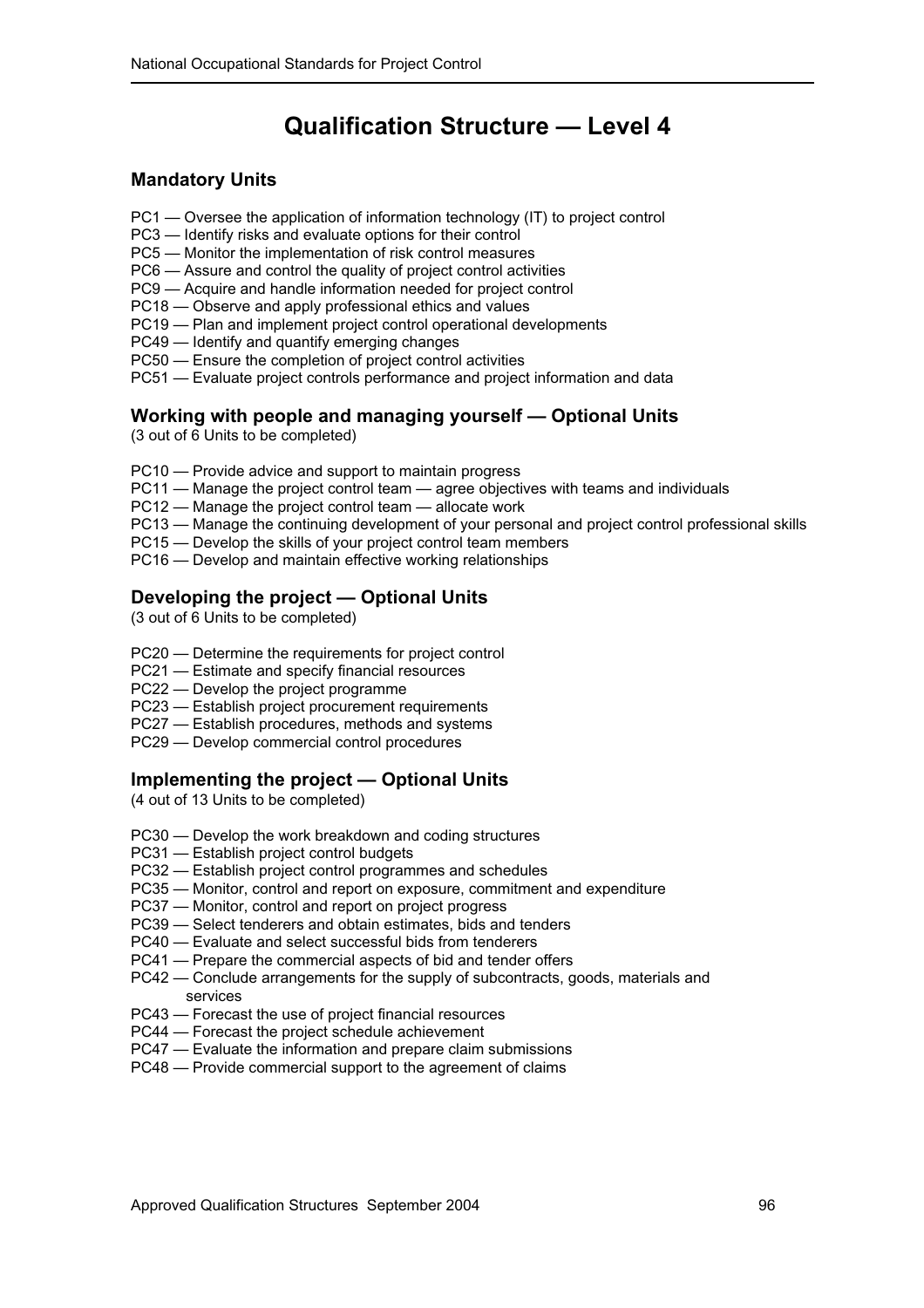# **Guidance Notes**

The Project Control Occupational Standards cover the occupations of estimating, cost control, planning and commercial support. The table below provides guidance on the selection of the Optional Units from the Developing the project and Implementing the project groups of Units that may be appropriate for each occupation.

| <b>Optional Units</b>    |             |                 |                   |  |
|--------------------------|-------------|-----------------|-------------------|--|
| <b>Estimating</b>        | Cost        | <b>Planning</b> | <b>Commercial</b> |  |
|                          | Control     |                 | <b>Support</b>    |  |
| Developing the project   |             |                 |                   |  |
| <b>PC20</b>              | <b>PC20</b> | <b>PC20</b>     | <b>PC20</b>       |  |
| <b>PC21</b>              | <b>PC21</b> | <b>PC22</b>     | <b>PC23</b>       |  |
| <b>PC27</b>              | <b>PC27</b> | <b>PC27</b>     | <b>PC29</b>       |  |
| Implementing the project |             |                 |                   |  |
| <b>PC30</b>              | PC30        | PC30            | <b>PC39</b>       |  |
| <b>PC31</b>              | <b>PC31</b> | <b>PC32</b>     | <b>PC41</b>       |  |
| <b>PC40</b>              | <b>PC35</b> | <b>PC37</b>     | <b>PC42</b>       |  |
| <b>PC43</b>              | <b>PC43</b> | <b>PC44</b>     | PC47 or PC48      |  |

In addition to these particular occupations, some organisations have staff working in the more general role of project controller responsible for some aspects of more than one of the particular occupations. This more general role is often found within client organisations.

The Optional Units relevant to this more general role will depend upon the functions being carried out by the practitioner. The Level 4 qualification will require completion of any 3 out of the 7 Developing the project Optional Units and any 4 out of the 12 Implementing the project Optional Units.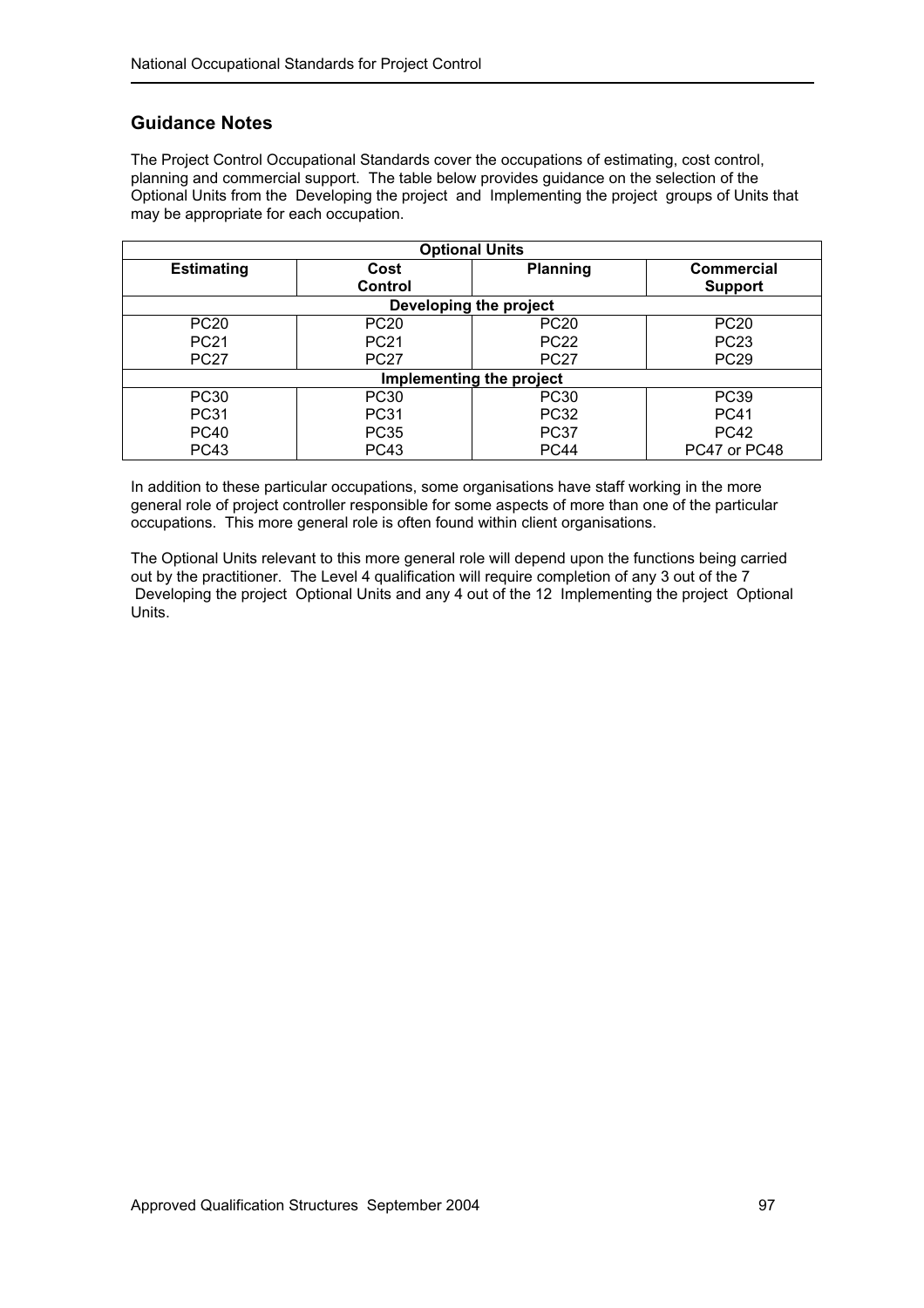# **Assessment Strategy**

# **For**

# **Project Control N/SVQs**

Approved Version

September 2004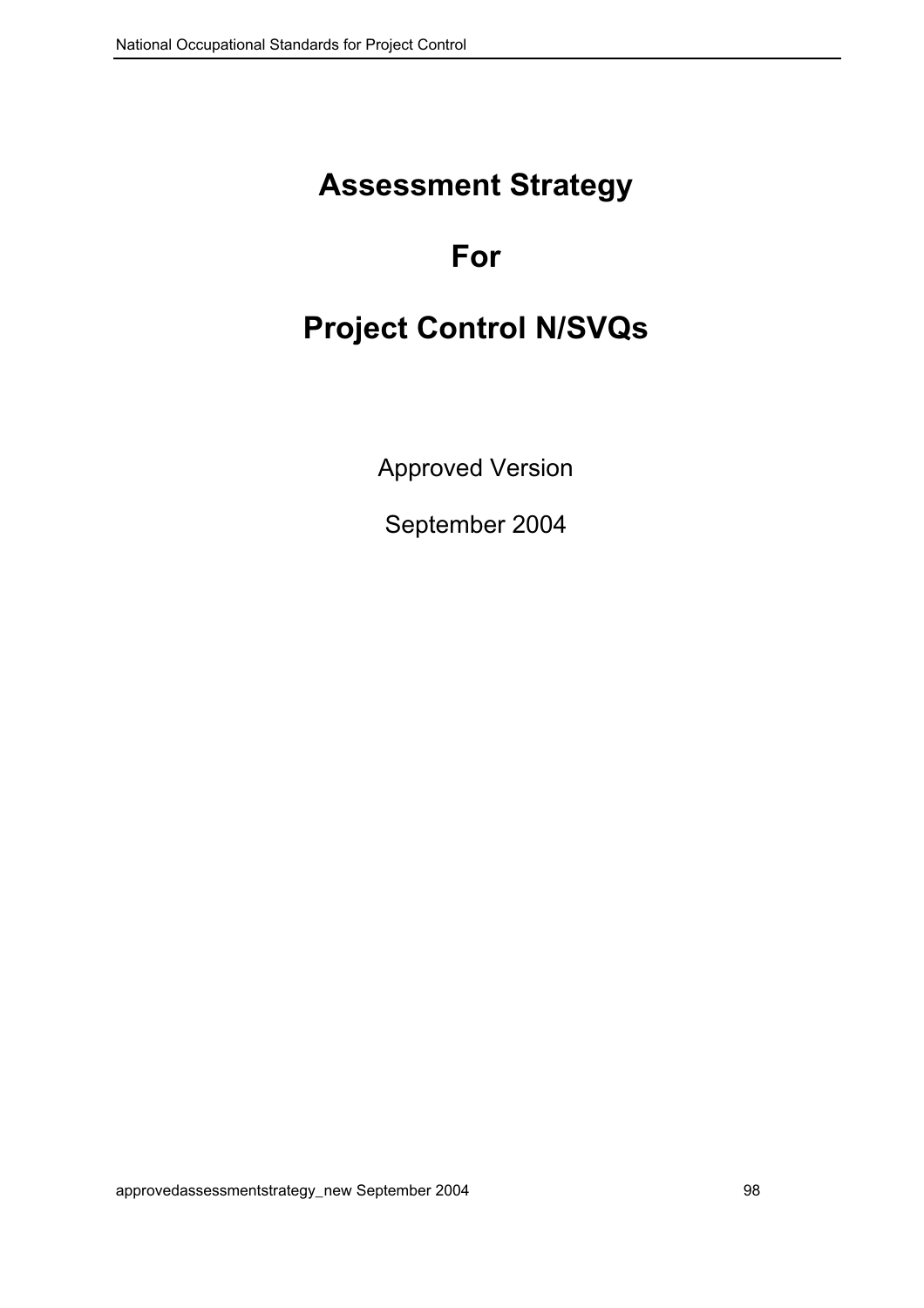# *Assessment Strategy*

# **For N/SVQs Derived From The Project Control National Occupational Standards**

# **Introduction**

The Engineering Construction Industry Training Board (ECITB) Standards Setting Body is the project manager for the review and revision of the project control occupational standards that have been in use since the late 1990s. These standards have given rise to a Level 4 NVQ, and to a Level 3 vocational qualification, created and used by ECITB, which was not in the National Framework.

A Working Group of stakeholders in the project control occupational standards and qualifications has prepared this Assessment Strategy, which is to be applied to vocational qualifications that are created from the revised standards. The stakeholders who have been involved in the definition of the strategy are:-

- Engineering Construction Industry Training Board (ECITB) both the Standards Setting and the Awarding Body parts of the organisation.
- Association for Cost Engineers (ACostE) the professional body for project control practitioners.
- Association for Project Management (APM) the professional body for project management practitioners.
- British Chemical Engineering Contractors Association (BCECA) the trade association to which 18 of the UK s major employers of Project Control practitioners belong. BCECA represents the principal companies in the UK that provide engineering, procurement, construction and project management services to the process industries.
- Occupational Standards Council for Engineering (OSCEng) a voluntary, employer led association of parties sharing the commitment to the development of a coherent framework of occupational standards and, with Awarding Bodies, qualifications across the full range of engineering occupations.
- ProVoc The user group for the existing Project Control vocational qualifications. It draws its membership from project control practitioners, assessors and verifiers, the standard setting and awarding bodies, candidates and employers. It is a sub-committee of ACostE and invites QCA representatives to its meetings.
- Representatives from individual companies including British Energy, AMEC, Parsons E & C, CB&I John Brown, Ove Arup and Rolls Royce.

The strategy outlines the requirements for the assessment of competence. This includes assessment for the purposes of nationally accredited vocational qualifications (NVQs/SVQs) and units.

Project Control has relevance across many sectors of business and industry with projects varying considerably in duration, size and cost. Candidates can therefore be operating domestically, nationally or internationally, and it is therefore essential that the assessment process is relevant to the business and the sector in which they are operating.

The stakeholder group has established the requirements for:

- i) enhanced external quality control
- ii) standards that must be assessed against workplace evidence and performance
- iii) the areas, use and terms for simulation
- iv) the competence requirements of Assessors and Verifiers
- v) guidance on specific assessment issues resulting from the content of the standards that is contained in **Appendix B**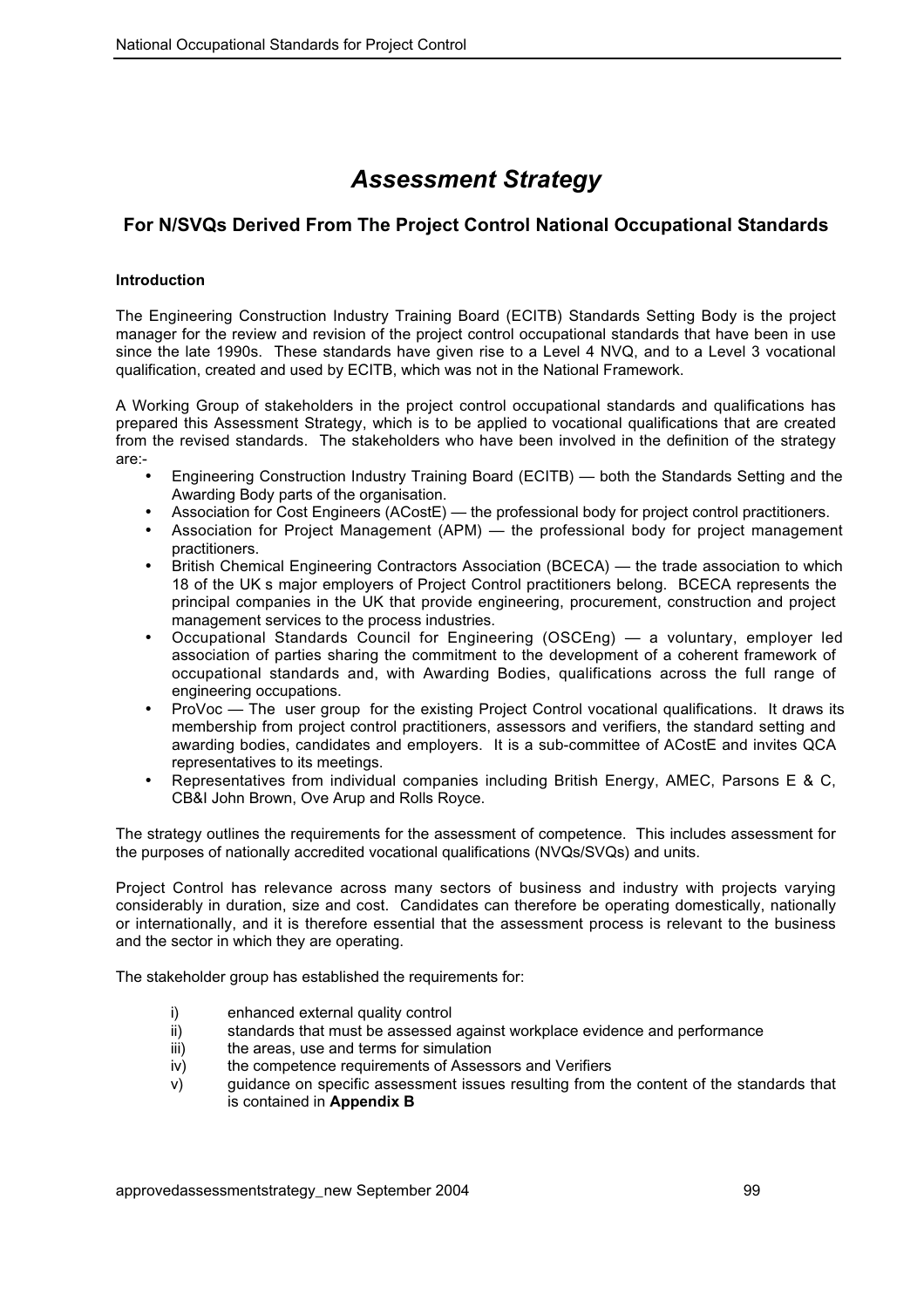### **1 Enhanced Quality Control and Assessment**

After consultation, it was concluded that it would be neither cost-effective nor beneficial to adopt the approaches outlined in **Appendix A** as a mandatory part of the strategy for enhancing quality control.

Awarding Bodies through the quality control mechanisms, specified within the NVQ Code of Practice and the SQA Criteria document (Implementing SVQs - A Guide to Awarding Bodies), must ensure rigorous and effective control of centres and the assessment processes so that judgement of what is valid, authentic, current, reliable and sufficient evidence is maintained across all assessment contexts. To ensure consistency and integrity of assessment it is required that the Awarding Bodies routinely participate in meetings of Approved Centre assessors, internal verifiers and vocational qualification administrative staff which shall be the focus for ensuring that assessment of competence is conducted in a fair and consistent manner.

The Awarding Bodies will be expected to support a common understanding of the standards and promote the best assessment practice by the Approved Centres to:

- i) establish and maintain a common guide to appropriate types and amounts of performance evidence for the units.
- ii) draft and maintain a specification of basic knowledge issues to be addressed for the units.
- iii) agree to carry out 100% External Verification of the undernoted mandatory units within the vocational qualifications and also to agree an outline sampling plan for the remaining units in the awards.

| <b>Units For External Verification</b> |                                            |  |  |
|----------------------------------------|--------------------------------------------|--|--|
| <b>Project Control - Level 4</b>       | <b>Project Control - Level 3</b>           |  |  |
| <b>Units</b>                           | <b>Units</b>                               |  |  |
| PC9 - Acquire and handle information   | PC8 – Retrieve, record and present project |  |  |
| needed for project control.            | control information.                       |  |  |
| PC49 – Identify and quantify emerging  | PC17 – Contribute to effective project     |  |  |
| changes.                               | working relationships.                     |  |  |

- iv) contribute to cross Awarding Body standardisation activities.
- v) ensure effective systems are in place and managed to confirm occupational competence of Assessors and Verifiers.
- vi) collate and report on take up, promotional activities, successes and areas of difficulty.

The Awarding Bodies are required to define and maintain comprehensive guidance for the external verification of assessment procedures, processes and outcomes. Specific elements to be included are:

- i) The Awarding Body verification systems must ensure that the External Verifier sample of the evidence represents a sufficiently accurate picture of assessment in the centre to be confident that those decisions not sampled would also meet the National Standards.
- ii) External Verifiers should support centres in developing Internal Verification practices in line with good practice outlined in the Joint Awarding Bodies Guidance on Internal Verification.
- iii) External Verifiers must require centres to submit details of assessment planning arrangements and assessment recording forms and systems. Submitted information must include information on the planned use and design of simulations and the External Verifier must be satisfied that these accord with the recommendations on the acceptability and use of simulation given later in this strategy.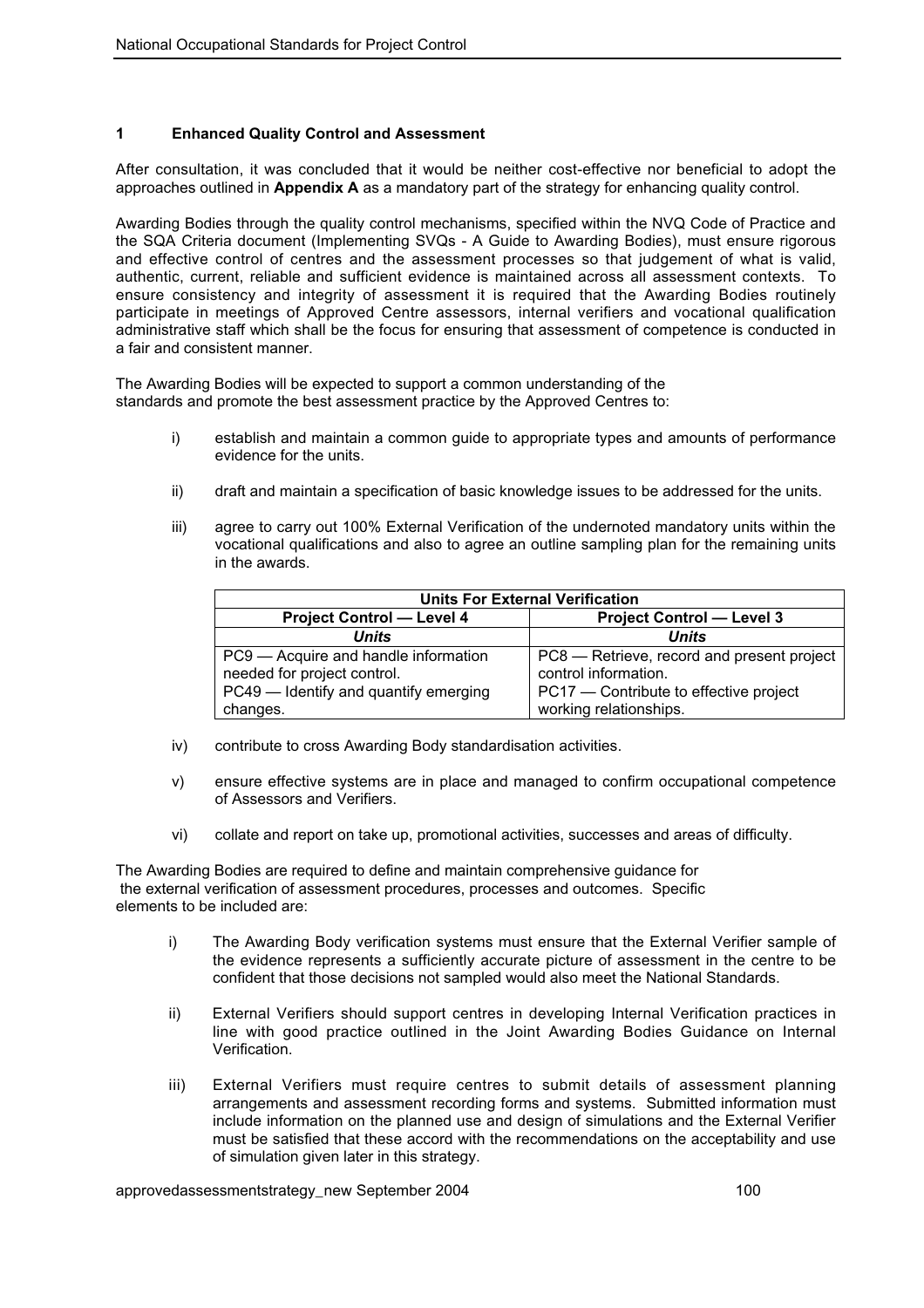### **2 Assessment of Performance in the Workplace**

Other than as indicated in the sections below on simulations, all evidence of competence must reflect activity undertaken by the candidate in the workplace

Candidates should be encouraged to make effective use of all available opportunities for evidence collection in line with the following principles:

- i) evidence must be valid, in that it meets the requirements of the standard and is capable of being authenticated as the candidate s own work, or work for which the candidate has responsibility and it meeting the standard.
- ii) where the scale, diversity, complexity and duration of projects from which candidates can derive evidence is limited, evidence from a single project, using a combination of significant components within it, may be sufficient. However, evidence from a range of projects is preferable.
- ii) assessors should pay due regard to the cost—effectiveness of using varied sources of evidence when planning assessments with candidates.

As a guide a project , in the context of this qualification or units within it, is likely to have most if not all of the following attributes:

- (a) *it will have individual, original and unique features that are novel to its management and is unlikely to be of a repetitive nature*
- (b) *it will involve risk and uncertainty and may be influenced by external events outside the project manager s direct control*
- (c) *it will be approved against commitments to deliver specified, qualified and quantified results within stated quality and technical parameters*
- (d) *authorisation will require results to be delivered within a specified time frame (stated start—end dates), resource and cost constraints*
- (e) *the project will usually involve a team nominated from across a range of disciplines and the project life cycle, which may be subject to change during the project s development/progress. Some organisations may assemble a team specifically for the duration of the project.*

#### **3 Acceptability and Use of Simulation**

The use of simulation as a means of assessing competence is only acceptable in relation to those few instances where one or more of the following characteristics apply:

- i) Health and safety could be compromised by seeking workplace evidence;
- ii) The behaviour or situation under which assessment occurs happens infrequently in the workplace.
- iii) The responsibility for the work rests with candidates, but it is usually delegated and they have limited opportunity to demonstrate it
- iv) There would be unacceptable commercial or operational risk in securing workplace assessment.
- v) Facilities need to be placed in an unacceptable operating state to allow for assessment to take place.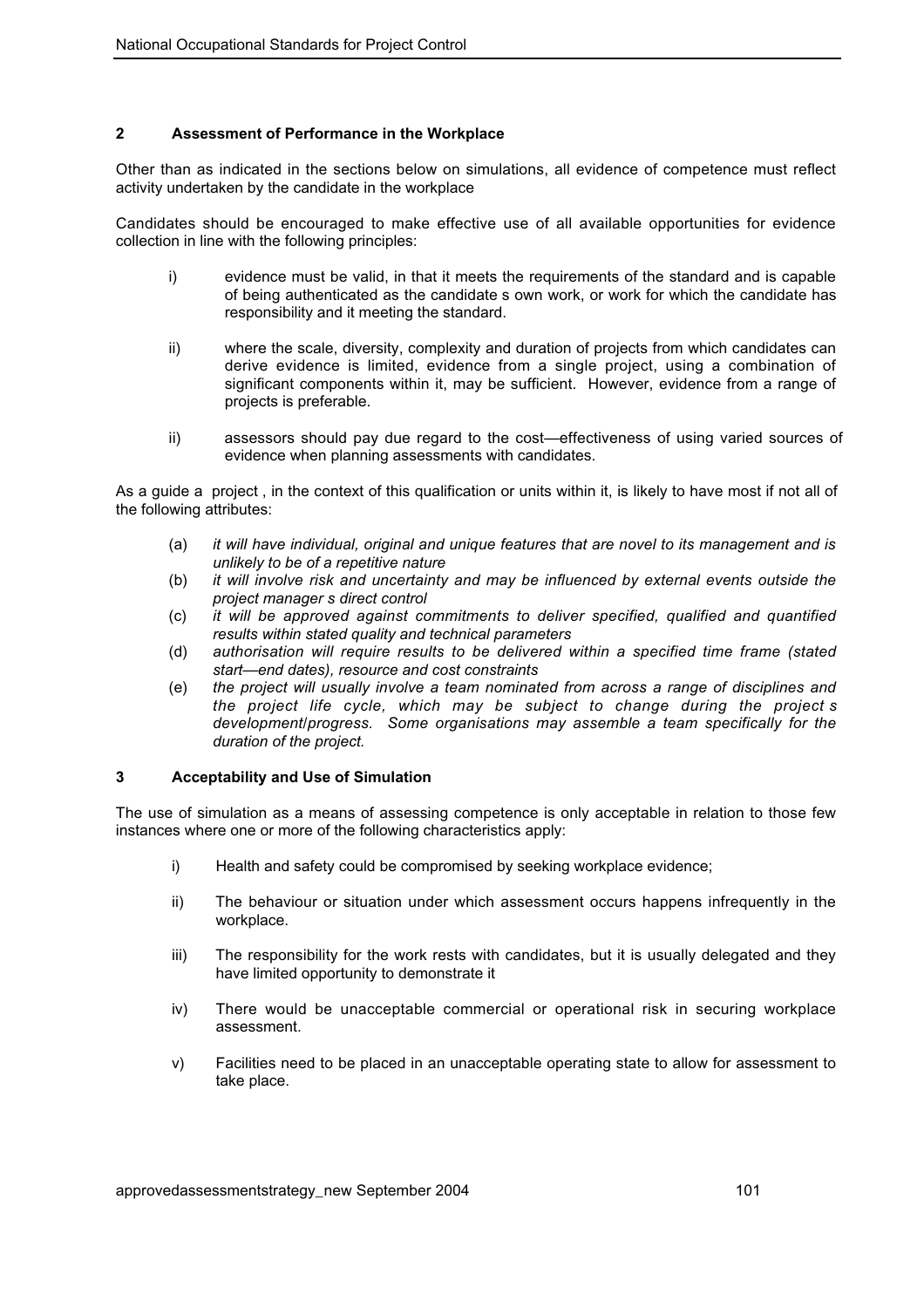Specific units for which simulation is permitted are:

### **Project Control — Level 4**

- PC3 Identify potential risks and evaluate options for their control.
- PC30 Develop the work breakdown and coding structures.
- PC39 Select tenderers and obtain estimates, bids and tenders.

#### **Project Control — Level 3**

- PC4 Monitor risks and review contingencies.
- PC33 Prepare project control budgets.
- PC45 Calculate the financial outcomes of activities.

For all units where simulation is permitted, the simulation must be designed to reflect the activity as it would be carried out in a workplace environment, including:

- 
- (a) The presence, actions and capabilities of other interacting personnel.<br>(b) The urgency with which the activity must be carried out and the time r The urgency with which the activity must be carried out and the time needed to complete it
- (c) The number and sequence of actions needed to complete the activity
- (d) The number and complexity of the factors affecting the activity
- (e) The skills and knowledge needed to carry out the activity
- (f) The nature and availability of resources needed to carry out the activity
- (g) Access to references and sources of advice and assistance that could be needed if problems arise
- (h) The type of documentation to be completed
- (i) The standards to which the activity must be carried out, including any practices and procedures which must be followed
- (j) The outcomes which the activity will produce

Assessor proposals for the use of simulation should be approved by the Awarding Body in advance of being used and may be rejected if they fail to comply with the characteristics listed above.

No more than 10% of the total evidence presented by a candidate is permitted to result from simulated activities.

#### **4 Requirements for Assessors and Verifiers**

#### **Assessors**

Assessors are responsible for assessing candidates performance against the relevant occupational standards. Therefore, they must have had recent and relevant experience of performing the competences under review. They must also have a thorough technical knowledge of what constitutes effective performance and best working practices in the context in which the assessment is to take place. It is unlikely that an individual of less than five years experience of project control in the relevant sector would have sufficient occupational or vocational competence to be an effective assessor.

In addition, Assessors must have achieved the Employment NTO Unit A1 - Assess Candidate Performance Using a Range of Methods, or have a clear action plan for the achievement of that unit, or hold an equivalent qualification. Where an Assessor is still working towards the A1 unit, an Assessor qualified in the unit must support and countersign the final assessment decisions.

Assessors who already hold the D32 Assess Candidate Performance and D33 Assess the Candidate Using Differing Sources of Evidence qualifications will not be required to re-qualify with the A1 unit but will be required to show evidence of their continuing professional development (CPD), eg familiarity with the new standards and keeping up to date with new assessment techniques.

Assessors must be able to demonstrate a working knowledge of the Project Control Occupational Standards, as well as the Awarding Body s and Approved Centre s systems and procedures.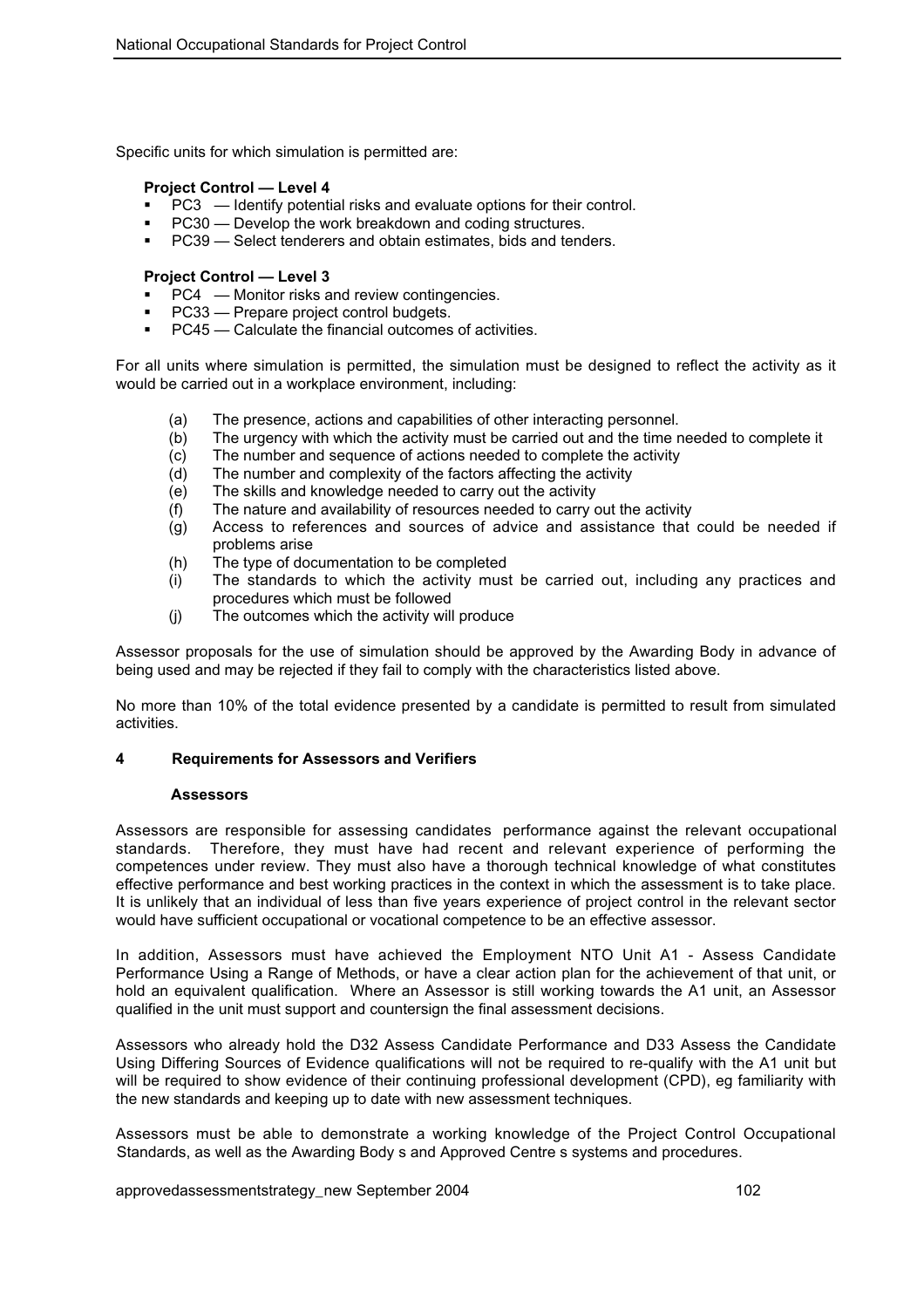There may be a requirement to use more than one Assessor for a candidate to cover the full award. Centre arrangements must ensure the co-ordination and cohesion of the assessment process in those circumstances.

#### **Internal Verifiers**

Internal Verifiers must have direct experience or substantial knowledge of the occupational area for which they are responsible for verifying assessment processes, practices and decisions. Internal Verifiers must have achieved Employment NTO Unit V1 - Conduct Internal Quality Assurance of the Assessment Process. It is desirable that Internal verifiers have also achieved the Employment NTO Unit A1 — Assess Candidate Performance Using a Range of Methods, or have a clear action plan for the achievement of the unit, or hold equivalent qualifications.

Where an Internal Verifier is still working towards the Employment NTO V1 unit, an Internal Verifier qualified in the unit must support and countersign the final judgement.

Internal Verifiers who already hold the D34 - Internally Verify the Assessment process qualification will not be required to re-qualify with the V1 unit but will be required to show evidence of their continuing professional development (CPD), eg familiarity with the new standards and keeping up to date with new assessment techniques.

Internal Verifiers must be able to demonstrate a thorough working knowledge of the National Occupational Standards for Project Control, the Awarding Body s and Approved Centre s systems and procedures and the ability to work effectively with both assessors and candidates. Where an Internal Verifier has only limited occupational or vocational expertise, mechanisms must be put in place by the Approved Centre for supporting Internal Verifiers with occupational related decisions. It is essential that Internal Verifiers should have no direct involvement in the assessment of candidates for the unit(s) they are verifying.

#### **External Verifiers**

External Verifiers must have achieved, or be working towards gaining, within the required timeframe, the Employment NTO Unit V2 - Conduct External Quality Assurance of the Assessment Process or hold an equivalent qualification**.** It is desirable that they also hold the Employment NTO Unit V1 — Conduct Internal Quality Assurance of the Assessment Process, or hold equivalent qualifications. Where an External Verifier is still working towards the relevant Employment NTO unit, a Verifier qualified in the relevant unit must support the final judgement. External Verifiers must possess effective communication and interpersonal skills.

External Verifiers who already hold the D35 - Externally Verify the Assessment Process qualification will not be required to re-qualify with the V2 unit but will be required to show evidence of their continuing professional development (CPD), eg familiarity with the new standards and keeping up to date with new assessment techniques.

External Verifiers should have a thorough working knowledge of the Project Control Occupational Standards, the Accrediting Bodies guidance on the implementation of NVQs/SVQs, the Awarding Body s systems and procedures and quality assurance operating procedures.

Where an External Verifier has only limited vocational expertise, mechanisms must be put in place by the Awarding Body for supporting External Verifiers with occupational related decisions. Such supporting individuals must not have been involved with the assessments concerned.

#### **Confirmation of Competence**

Awarding Bodies need to have in place effective systems for confirming the occupational and vocational competence of Assessors and Verifiers. The systems for recruitment and monitoring must be capable of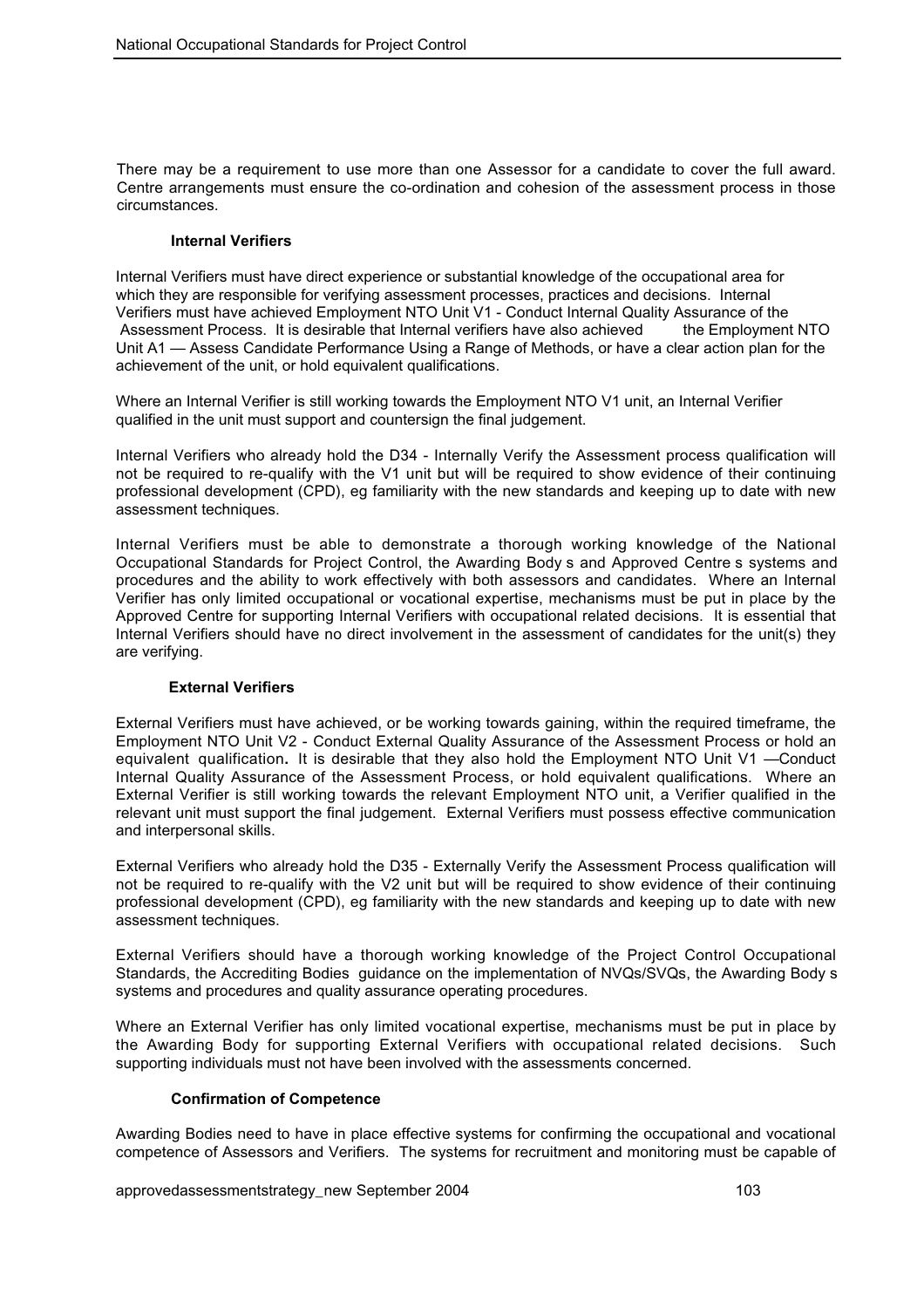balanced and objective decisions, using evidence from academic and vocational qualifications, balanced against breadth and length of experience from the workplace.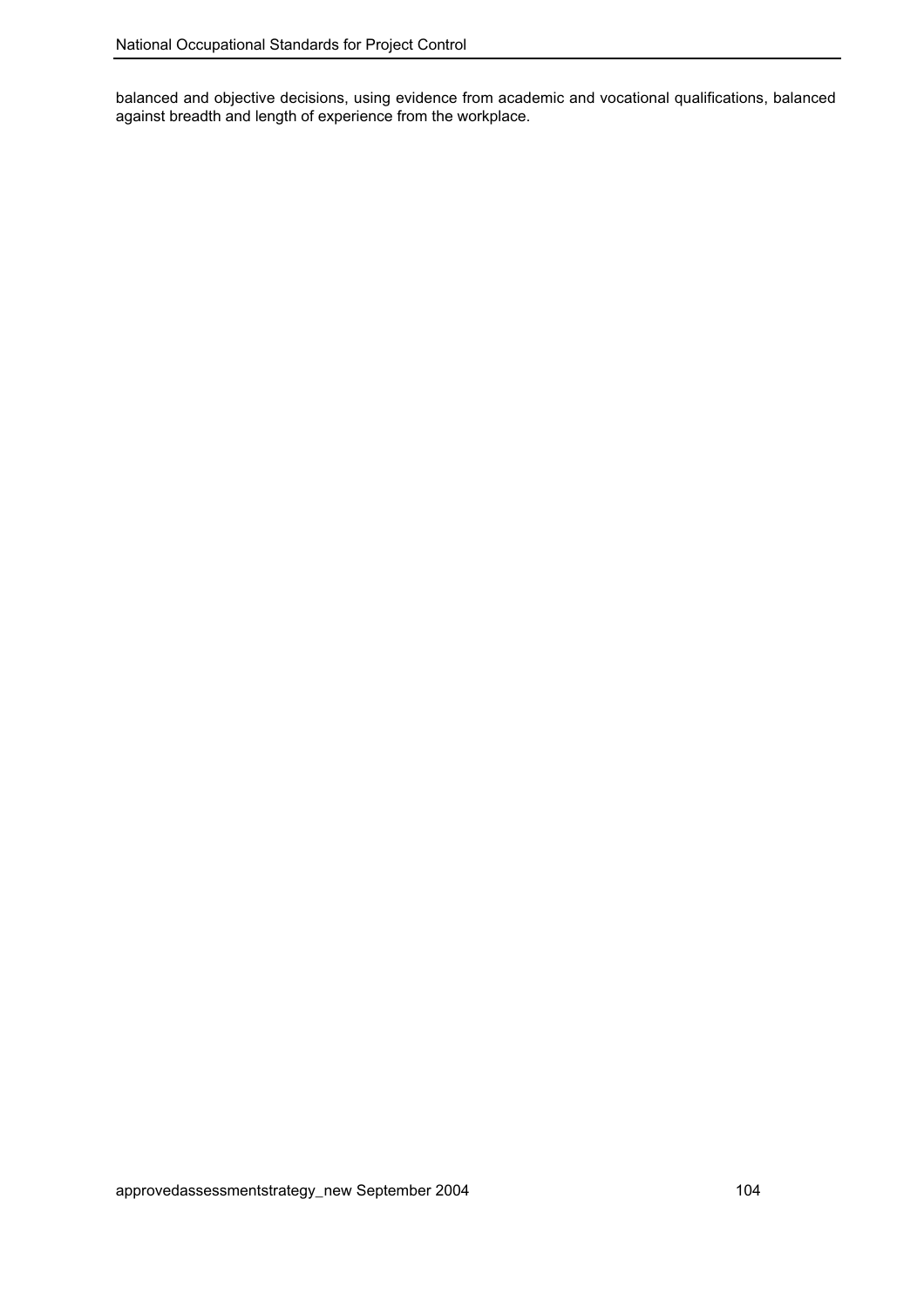### **Appendix A**

After consultation with the stakeholders it was concluded that it would be neither cost-effective nor beneficial to adopt the following approaches to external quality control as a mandatory part of the strategy. This does not exclude Awarding Bodies using them where they have mechanisms in place and wish to adopt them as a means of enhancing quality.

#### **Use of independent assessors (moving the candidate)**

The variation in business sector needs and techniques involved would make the use of test centres impractical, unrealistic and expensive in assessing candidate achievement.

#### **Use of independent assessors (moving the assessor)**

The spread of candidates, small numbers per centre and the need for a spread of business sector occupationally competent peripatetic assessors would be very costly. It could create difficulties in finding and allocating assessors with suitable experience who are available to travel to the required locations.

#### **Use of independent assessment methods (open written response assessment)**

Given the variation in technologies it would be difficult to generate assessment instruments that could be administered and marked in a cost-effective, reliable and consistent manner.

#### **Use of independent assessment methods (multiple choice tests)**

Given the wide variation in business and sector requirements, there would be low confidence in the validity and reliability of multiple choice testing in such assessments.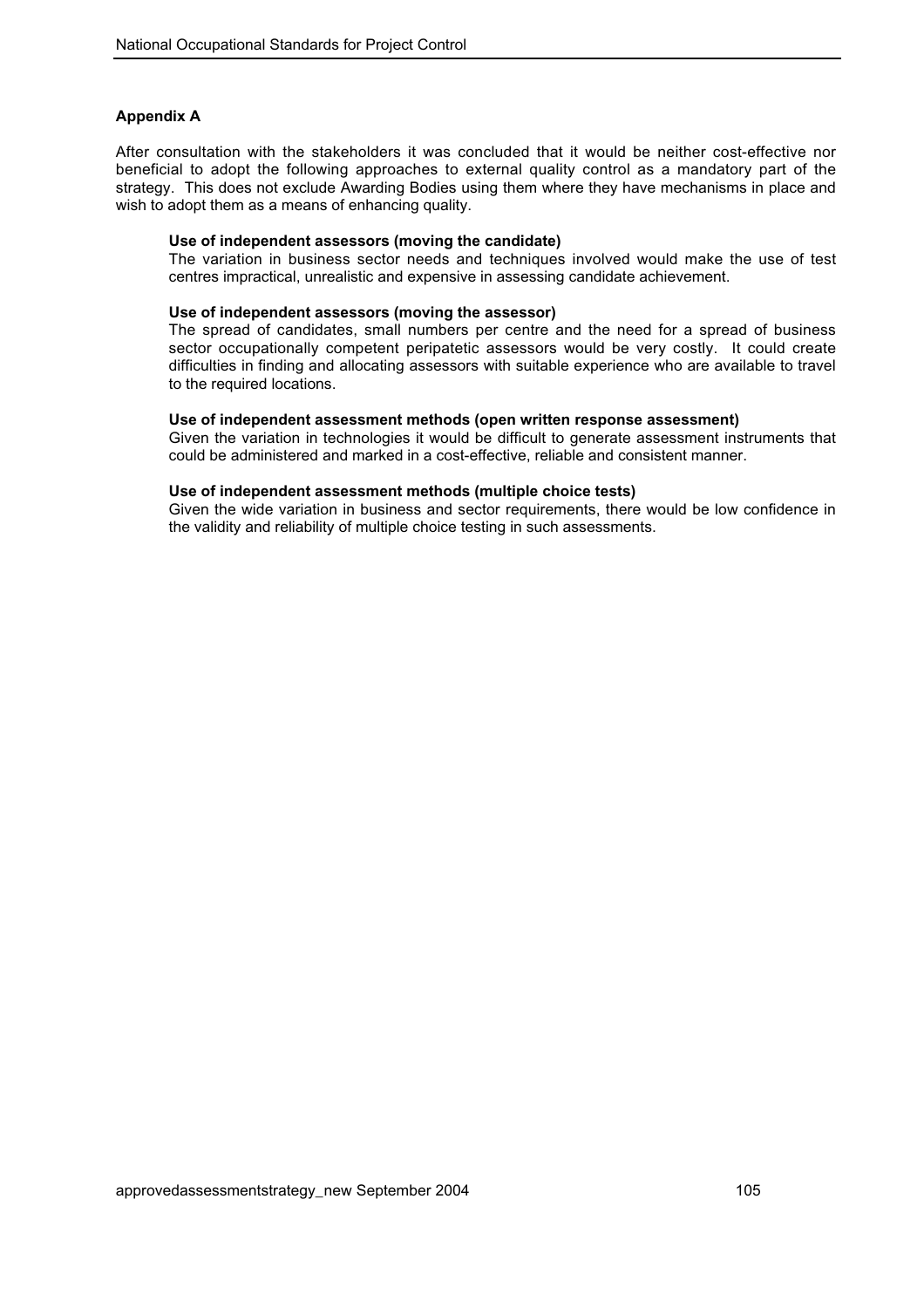# **Appendix B**

#### **Guidance on Specific Assessment Issues**

#### **Assessment of Subjective Performance Evidence**

In some of the units, performance statements ( You must be able to ) will need evidence that is of a subjective nature. The under-noted examples illustrate the point.

| Unit            | You must be able to statement                                                                                                                                                                                                                                                                        |
|-----------------|------------------------------------------------------------------------------------------------------------------------------------------------------------------------------------------------------------------------------------------------------------------------------------------------------|
| PC <sub>2</sub> | d) Share your own skills and understanding to help others.                                                                                                                                                                                                                                           |
| <b>PC10</b>     | e) Provide advice and support, and make proposals, in ways that give encouragement<br>and reinforce confidence.                                                                                                                                                                                      |
| <b>PC16</b>     | a) Establish relationships with all colleagues who are relevant to the project control work<br>being undertaken.<br>b) Make those relationships productive in delivering results for the project and your<br>organisation.<br>c) Recognise and respect the roles and responsibilities of colleagues. |
| <b>PC17</b>     | a) Establish and maintain productive working relationships with colleagues.<br>c) Keep others informed about work plans or activities which affect them.                                                                                                                                             |

Approved Centres are to develop reliable methods for assessing the evidence of competence provided by candidates in response to such You must be able to statements. Such methods may include the use of witness testimony and the interview of witnesses as part of the assessment process.

#### **Assessment of Scope**

It is intended that candidates should provide evidence of competence that cover all items within the statements of Scope. However, there are some statements of Scope which are specified in such a way that there is a degree of flexibility in the evidence requirements. The under-noted examples illustrate the point.

| Unit             | <b>Scope Item</b> | <b>Statement</b>                                    |
|------------------|-------------------|-----------------------------------------------------|
| <b>PC10</b>      | Scope 3           | Advice and support may involve                      |
| PC23 &           | Scope 3           | Categories of providers (may include)               |
| PC <sub>26</sub> |                   |                                                     |
| <b>PC30</b>      | Scope 4           | Work breakdown and coding structures (which may be) |

In such instances, it would be expected that candidates would be able to present evidences that cover a substantial proportion of the Scope requirements and never less than for 50% of the requirements.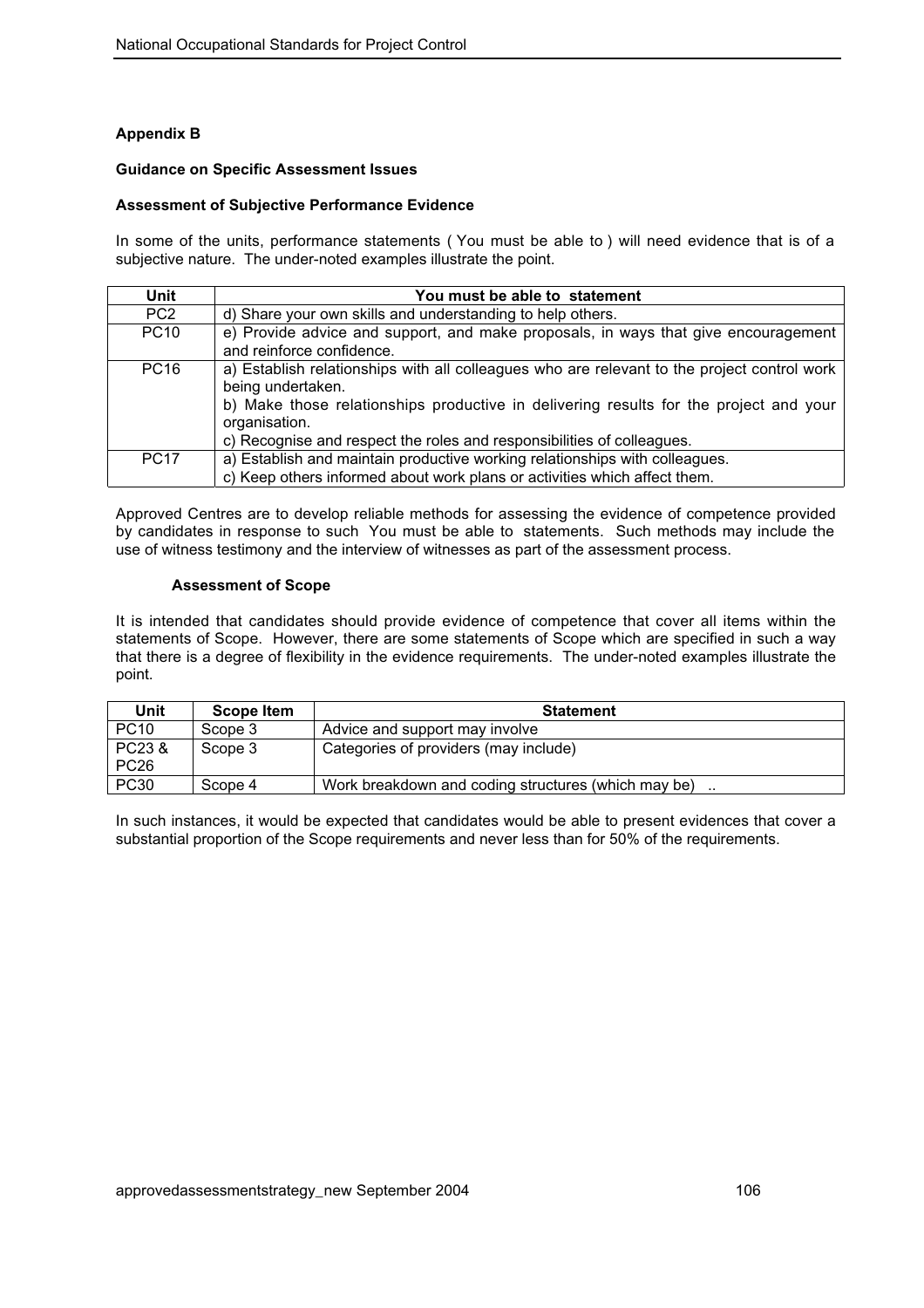## **Project Control**

## **Key and Core Skills Signposting**

September 2004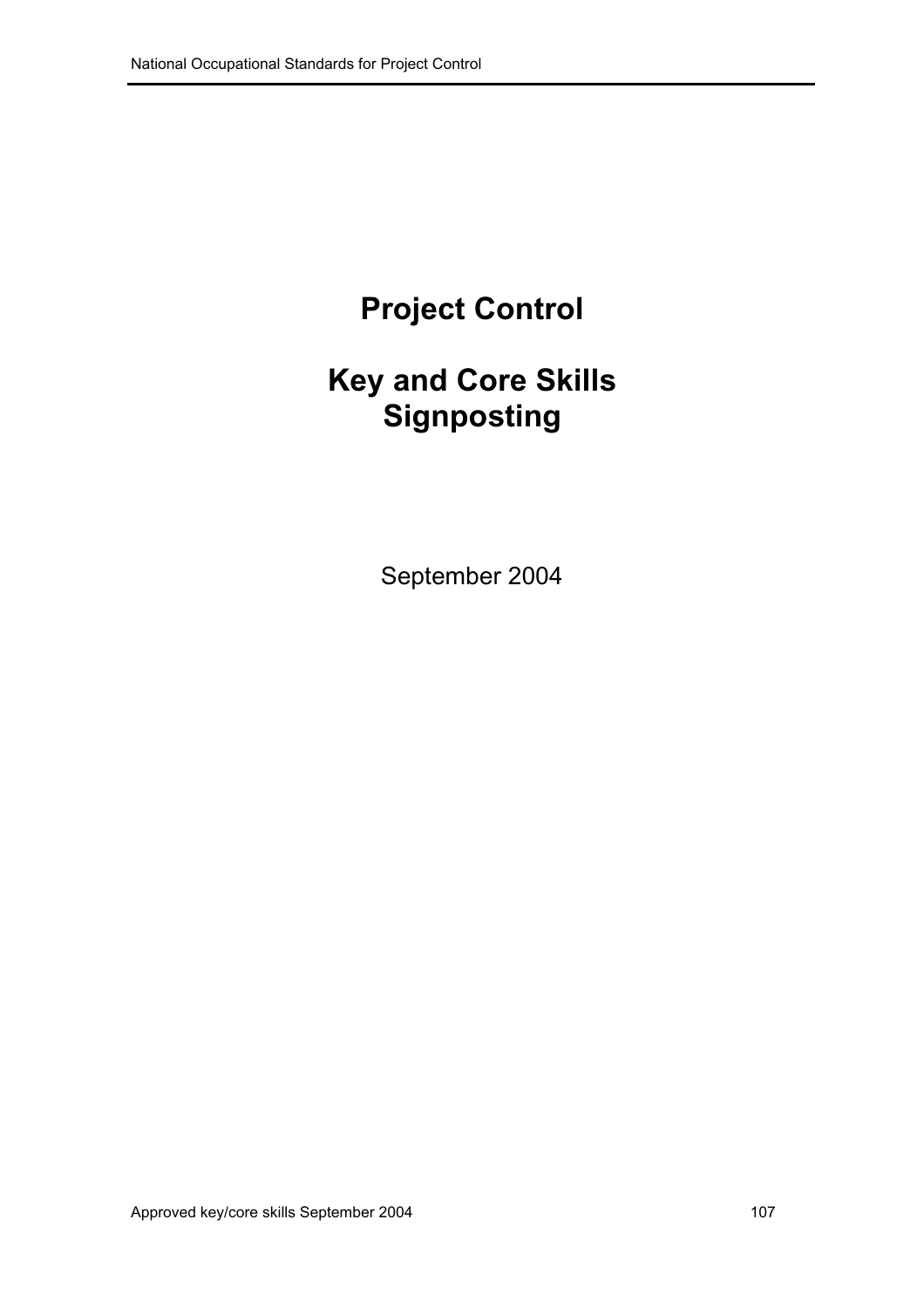## **Key Skills Signposting**

| <b>Key Skills Signposting</b>                                                                                                                                                                                                                                                                                                                                                                                                                                                                                                                                                                                                                                                                                                                                                                                                                                                                                                                                                                                                                                                                                                                                                                                                                                                                                                                                                                                 |                                                                                                                                                                                                                                                                                                                                                                                                                                                                                                                                                  |                                                                |                                                                                                                                                                                                                                                                                  |                                                                                                                                                                                  |                                                                                  |                                                                                                          |                                                                                                                                                                                                                |
|---------------------------------------------------------------------------------------------------------------------------------------------------------------------------------------------------------------------------------------------------------------------------------------------------------------------------------------------------------------------------------------------------------------------------------------------------------------------------------------------------------------------------------------------------------------------------------------------------------------------------------------------------------------------------------------------------------------------------------------------------------------------------------------------------------------------------------------------------------------------------------------------------------------------------------------------------------------------------------------------------------------------------------------------------------------------------------------------------------------------------------------------------------------------------------------------------------------------------------------------------------------------------------------------------------------------------------------------------------------------------------------------------------------|--------------------------------------------------------------------------------------------------------------------------------------------------------------------------------------------------------------------------------------------------------------------------------------------------------------------------------------------------------------------------------------------------------------------------------------------------------------------------------------------------------------------------------------------------|----------------------------------------------------------------|----------------------------------------------------------------------------------------------------------------------------------------------------------------------------------------------------------------------------------------------------------------------------------|----------------------------------------------------------------------------------------------------------------------------------------------------------------------------------|----------------------------------------------------------------------------------|----------------------------------------------------------------------------------------------------------|----------------------------------------------------------------------------------------------------------------------------------------------------------------------------------------------------------------|
|                                                                                                                                                                                                                                                                                                                                                                                                                                                                                                                                                                                                                                                                                                                                                                                                                                                                                                                                                                                                                                                                                                                                                                                                                                                                                                                                                                                                               |                                                                                                                                                                                                                                                                                                                                                                                                                                                                                                                                                  | Application of<br>Number                                       | Communication                                                                                                                                                                                                                                                                    |                                                                                                                                                                                  | Improve own                                                                      | Problem solving                                                                                          | Working with<br>others                                                                                                                                                                                         |
| Unit Number                                                                                                                                                                                                                                                                                                                                                                                                                                                                                                                                                                                                                                                                                                                                                                                                                                                                                                                                                                                                                                                                                                                                                                                                                                                                                                                                                                                                   | <b>Unit Title</b>                                                                                                                                                                                                                                                                                                                                                                                                                                                                                                                                |                                                                |                                                                                                                                                                                                                                                                                  | Information<br>Technology                                                                                                                                                        | learning                                                                         |                                                                                                          |                                                                                                                                                                                                                |
| PC <sub>1</sub><br>PC <sub>2</sub><br>Apply information technology (IT) to project control<br>PC <sub>3</sub><br>Identify risks and evaluate options for their control<br>PC4<br>Monitor risks and review contingencies<br>PC <sub>5</sub><br>Monitor the implementation of risk control measures<br>PC <sub>6</sub><br>PC7<br>PC8<br>PC <sub>9</sub><br><b>PC10</b><br>Provide advice and support to maintain progress<br><b>PC11</b><br>individuals<br><b>PC12</b><br>Manage the project control team - allocate work<br>PC13<br>professional skills<br><b>PC14</b><br>Develop yourself in the project control work role<br><b>PC15</b>                                                                                                                                                                                                                                                                                                                                                                                                                                                                                                                                                                                                                                                                                                                                                                     | Oversee the application of information technology (IT) to project control<br>Assure and control the quality of project control activities<br>Apply quality assurance procedures to project control activities<br>Retrieve, record and present project control information<br>Acquire and handle information needed for project control<br>Manage the project control team - agree objectives with teams and<br>Manage the continuing development of your personal and project control<br>Develop the skills of your project control team members | L4<br>L3<br>L3<br>L4                                           | L4<br>L <sub>3</sub><br>L4<br>L <sub>3</sub><br>L <sub>4</sub><br>L4<br>L <sub>3</sub><br>L <sub>3</sub><br>L4<br>L4<br>L4<br>L4<br>L4<br>L <sub>3</sub><br>L4                                                                                                                   | L4<br>L <sub>3</sub><br>L4<br>L <sub>3</sub><br>L4<br>L <sub>3</sub><br>L4                                                                                                       | L4<br>L <sub>3</sub><br>L <sub>3</sub><br>L4<br>L4<br>L4<br>L4<br>L4<br>L3<br>L4 | L4<br>L4<br>L <sub>3</sub><br>L4<br>L4<br>L <sub>3</sub><br>L <sub>3</sub><br>L4<br>L4                   | L4<br>L <sub>3</sub><br>L4<br>L <sub>3</sub><br>L4<br>L4<br>L <sub>3</sub><br>L4<br>L4<br>L4<br>L4<br>L4<br>L <sub>3</sub><br>L4                                                                               |
| <b>PC16</b><br>Develop and maintain effective working relationships<br><b>PC17</b><br>Contribute to effective project working relationships<br><b>PC18</b><br>Observe and apply professional ethics and values<br><b>PC19</b><br><b>PC20</b><br>Determine the requirements for project control<br><b>PC21</b><br>Estimate and specify financial resources<br><b>PC22</b><br>Develop the project programme<br>PC23<br>Establish project procurement requirements<br><b>PC24</b><br>Prepare project cost estimates<br><b>PC25</b><br>Prepare the project programme<br><b>PC26</b><br>Plan the project procurement activities<br><b>PC27</b><br>Establish procedures, methods and systems<br><b>PC28</b><br>Apply procedures, methods and systems<br><b>PC29</b><br>Develop commercial control procedures<br>PC30<br>Develop the work breakdown and coding structures<br><b>PC31</b><br>Establish project control budgets<br>PC32<br>Establish project control programmes and schedules<br><b>PC33</b><br>Prepare project control budgets<br><b>PC34</b><br>Prepare project control programmes and schedules<br><b>PC35</b><br>PC36<br>Carry out project cost control activities<br><b>PC37</b><br>Monitor, control and report on project progress<br><b>PC38</b><br>Carry out project scheduling activities<br>PC39<br><b>PC40</b><br>Evaluate and select successful bids form tenderers<br><b>PC41</b><br>PC42 | Plan and implement project control operational developments<br>Monitor, control and report on exposure, commitment and expenditure<br>Select tenderers and obtain estimates, bids and tenders<br>Prepare the commercial aspects of bid and tender offers<br>Conclude arrangements for the supply of subcontracts, goods, materials                                                                                                                                                                                                               | L4<br>L4<br>L4<br>L3<br>L3<br>L4<br>L3<br>L4<br>L3<br>L4<br>L3 | L4<br>L <sub>3</sub><br>L <sub>3</sub><br>L4<br>L4<br>L4<br>L4<br>L4<br>L <sub>3</sub><br>L <sub>3</sub><br>L <sub>3</sub><br>L4<br>L <sub>3</sub><br>L4<br>L4<br>L4<br>L4<br>L <sub>3</sub><br>L <sub>3</sub><br>L4<br>L <sub>3</sub><br>L4<br>L <sub>3</sub><br>L4<br>L4<br>L4 | L4<br>L4<br>L4<br>L <sub>3</sub><br>L <sub>3</sub><br>L4<br>L <sub>3</sub><br>L4<br>L4<br>L4<br>L <sub>3</sub><br>L <sub>3</sub><br>L4<br>L <sub>3</sub><br>L4<br>L <sub>3</sub> | L4<br>L <sub>3</sub><br>L <sub>4</sub>                                           | L <sub>4</sub><br>L <sub>3</sub><br>L4<br>L4<br>L4<br>L4<br>L <sub>3</sub><br>L4<br>L <sub>3</sub><br>L4 | L4<br>L <sub>3</sub><br>L <sub>3</sub><br>L4<br>L4<br>L4<br>L4<br>L4<br>L <sub>3</sub><br>L4<br>L <sub>3</sub><br>L4<br>L4<br>L4<br>L4<br>L <sub>3</sub><br>L4<br>L <sub>3</sub><br>L4<br>L4<br>L4<br>L4<br>L4 |
| and services<br>PC43<br>Forecast the use of project financial resources<br><b>PC44</b><br>Forecast the project schedule achievement<br><b>PC45</b><br>Calculate the financial outcomes of activities<br><b>PC46</b><br>Calculate activity completion data<br><b>PC47</b><br><b>PC48</b><br><b>PC49</b><br>Identify and quantify emerging changes<br><b>PC50</b><br>Ensure the completion of project control activities<br><b>PC51</b>                                                                                                                                                                                                                                                                                                                                                                                                                                                                                                                                                                                                                                                                                                                                                                                                                                                                                                                                                                         | Evaluate the information and prepare claim submissions<br>Provide commercial support to the agreement of claims<br>Evaluate project controls performance and project information and data                                                                                                                                                                                                                                                                                                                                                        | L4<br>L4<br>L3<br>L3                                           | L4<br>L4<br>L3<br>L <sub>3</sub><br>L4<br>L <sub>4</sub><br>L4<br>L4<br>L4                                                                                                                                                                                                       | L4<br>L4<br>L <sub>3</sub><br>L <sub>3</sub>                                                                                                                                     | L4                                                                               | L4<br>L4<br>L <sub>4</sub>                                                                               | L <sub>3</sub><br>L4<br>L4<br>L4<br>L4                                                                                                                                                                         |
| Approved key/core skills September 2004                                                                                                                                                                                                                                                                                                                                                                                                                                                                                                                                                                                                                                                                                                                                                                                                                                                                                                                                                                                                                                                                                                                                                                                                                                                                                                                                                                       |                                                                                                                                                                                                                                                                                                                                                                                                                                                                                                                                                  |                                                                |                                                                                                                                                                                                                                                                                  |                                                                                                                                                                                  | 108                                                                              |                                                                                                          |                                                                                                                                                                                                                |